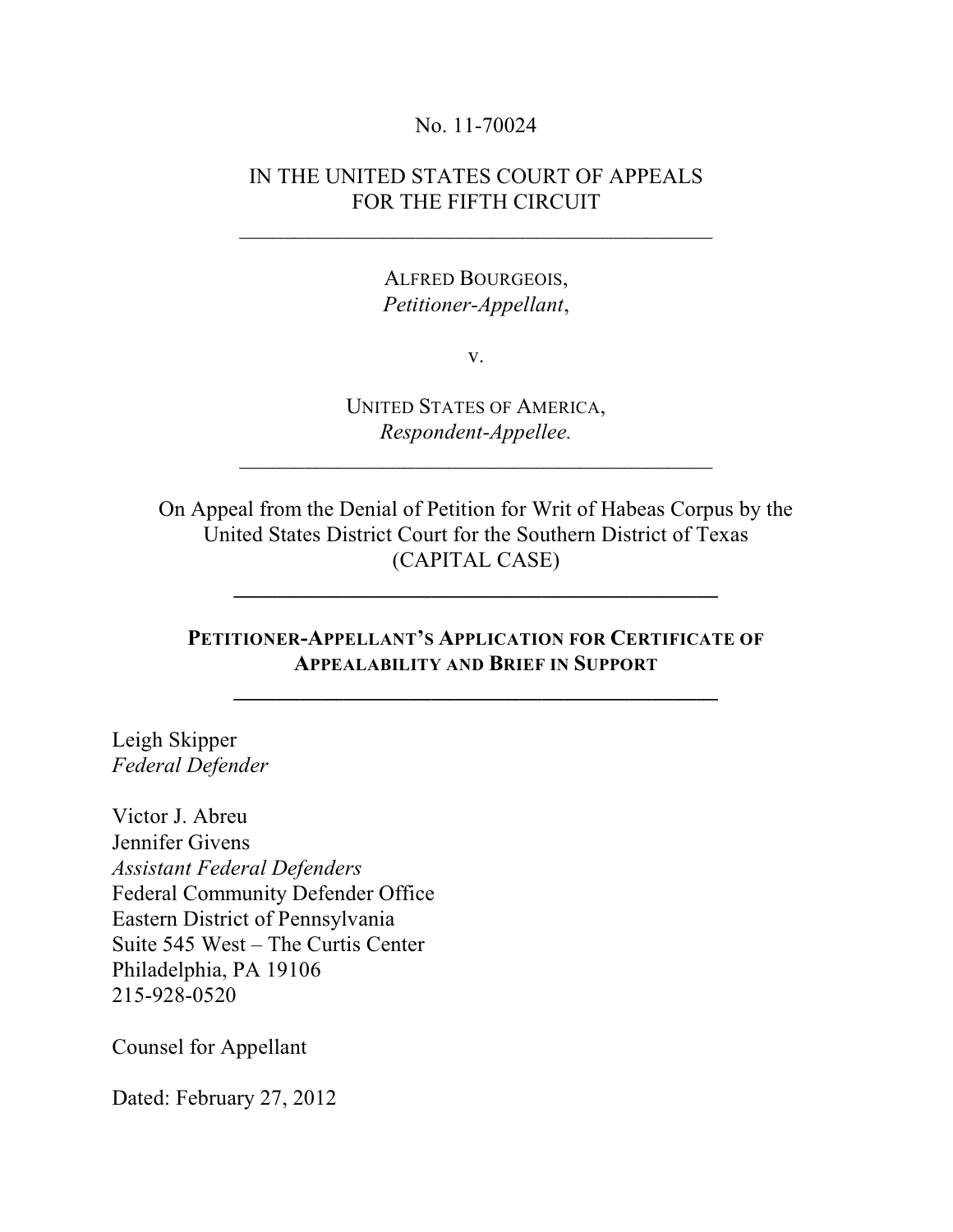# **Table of Contents**

| Claim I.        | THIS COURT SHOULD GRANT A CERTIFICATE OF APPEALABILITY ON<br>THE ISSUE OF WHETHER THE DISTRICT COURT ERRED IN DISMISSING,<br>WITHOUT ALLOWING AN EVIDENTIARY HEARING, APPELLANT'S<br>CLAIM THAT TRIAL COUNSEL WAS INEFFECTIVE FOR FAILING TO |
|-----------------|----------------------------------------------------------------------------------------------------------------------------------------------------------------------------------------------------------------------------------------------|
| $\mathsf{A}.$   |                                                                                                                                                                                                                                              |
| <b>B.</b>       |                                                                                                                                                                                                                                              |
| $\mathcal{C}$ . |                                                                                                                                                                                                                                              |
| Claim II.       | TRIAL COUNSEL WERE INEFFECTIVE AT BOTH PHASES OF TRIAL FOR<br>FAILING TO PRESENT AVAILABLE EXPERT TESTIMONY TO REBUT THE<br>GOVERNMENT'S ASSERTION THAT JG1999 WAS SEXUALLY                                                                  |
| A.              |                                                                                                                                                                                                                                              |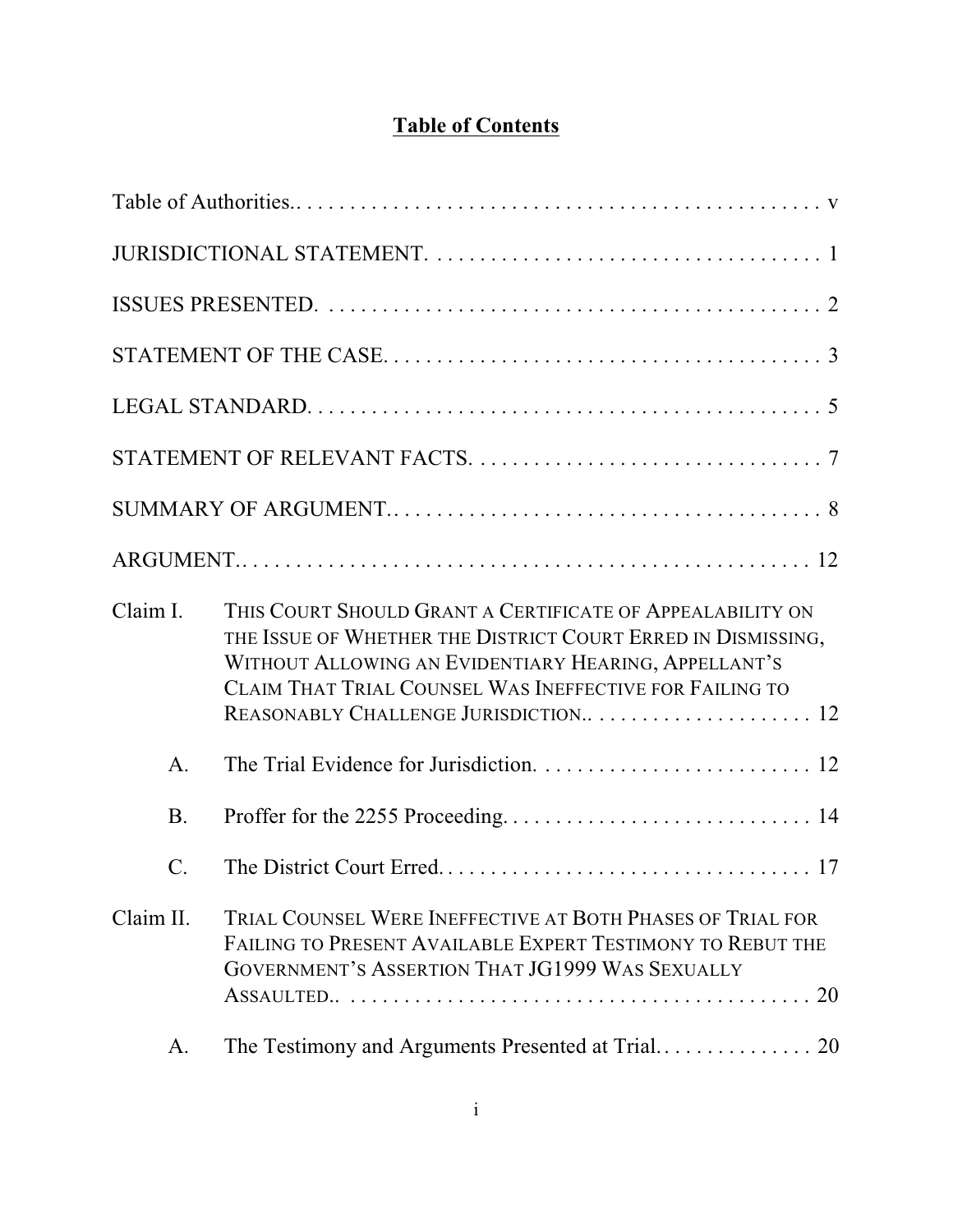| <b>B.</b>       | Trial Counsel Could Have Presented Compelling Evidence to Rebut<br>the Allegation That Semen Was Detected and That JG1999 Was |               |                                                                                                                                                                                                                   |
|-----------------|-------------------------------------------------------------------------------------------------------------------------------|---------------|-------------------------------------------------------------------------------------------------------------------------------------------------------------------------------------------------------------------|
|                 | 1.                                                                                                                            |               | Trial Counsel's Deficient Performance 25                                                                                                                                                                          |
|                 |                                                                                                                               | a.            | Trial Counsel Failed to Present Expert Testimony to<br>Rebut the Allegation That Semen Was Detected on the                                                                                                        |
|                 |                                                                                                                               | $\mathbf b$ . | Trial Counsel Failed to Utilize the FBI's Own Serology<br>Protocols to Rebut the Allegation That a Positive p30                                                                                                   |
|                 |                                                                                                                               | c.            | Trial Counsel Failed to Present Readily Available<br>Evidence to Rebut the Erroneous Testimony from<br>Government Experts Concerning the Presence of p30<br>Protein in Substances Other than Semen and Concerning |
|                 |                                                                                                                               | d.            | Trial Counsel Failed to Present Expert Testimony to<br>Rebut Dr. Benton's Alleged Observations of Sexual                                                                                                          |
| 2.              | Mr. Bourgeois Was Prejudiced by Trial Counsel's Deficient                                                                     |               |                                                                                                                                                                                                                   |
| $\mathcal{C}$ . |                                                                                                                               |               | The District Court Erred in Denying Relief on this Claim                                                                                                                                                          |
|                 | 1.                                                                                                                            |               |                                                                                                                                                                                                                   |
|                 | 2.                                                                                                                            |               | The District Court Erred in Denying Relief 44                                                                                                                                                                     |
|                 |                                                                                                                               | a.            | Dr. Benton's alleged observations of sexual trauma 45                                                                                                                                                             |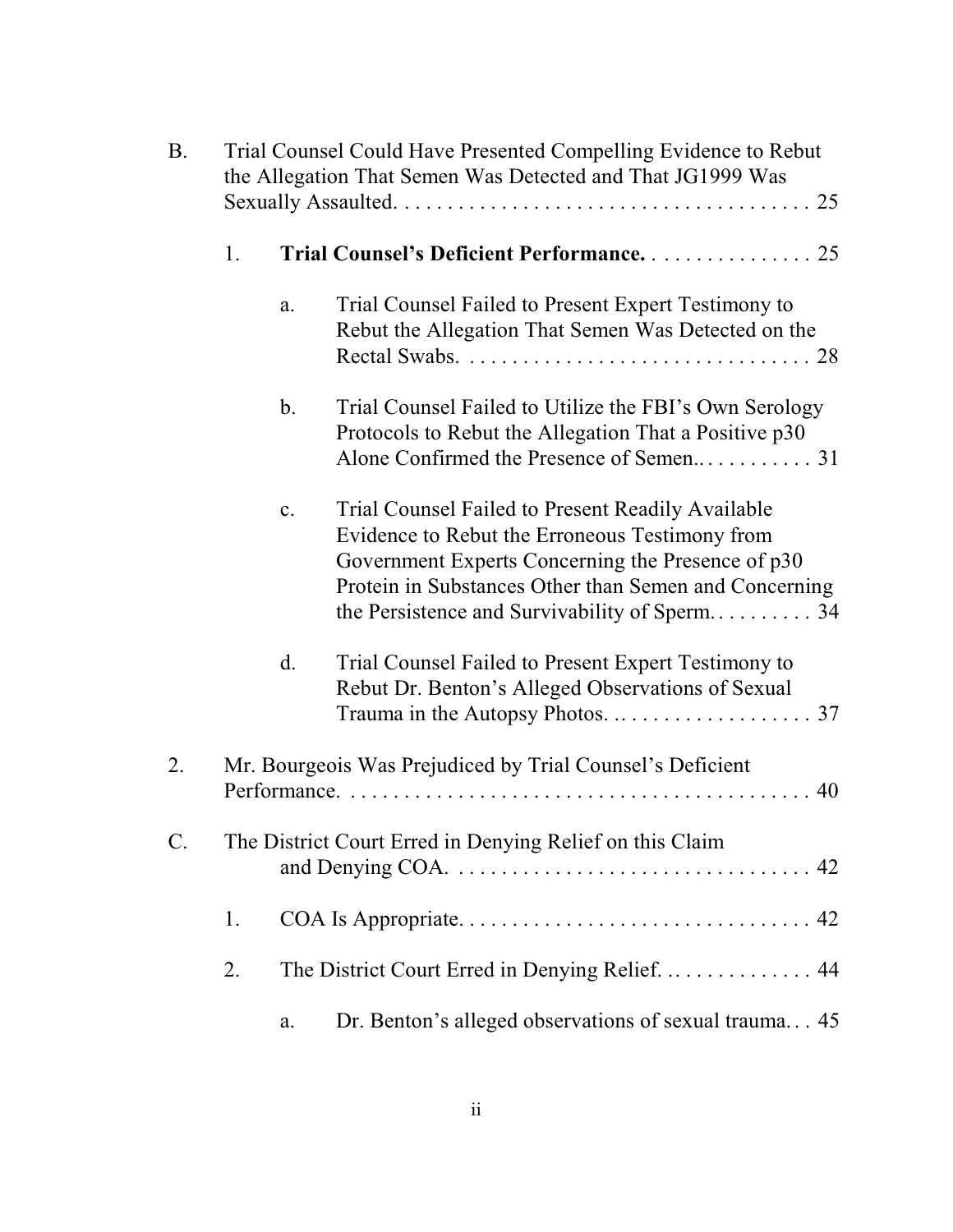|            | b.             |                                                                                                           |  |
|------------|----------------|-----------------------------------------------------------------------------------------------------------|--|
|            | $\mathbf{c}$ . | Cross-Examination of Government Experts Was Not an<br>Adequate Substitute for the Presentation of Defense |  |
|            | d.             |                                                                                                           |  |
| Claim III. |                | COUNSEL PROVIDED INEFFECTIVE ASSISTANCE DURING THE PENALTY                                                |  |
| A.         |                |                                                                                                           |  |
| <b>B.</b>  |                |                                                                                                           |  |
|            | 1.             |                                                                                                           |  |
|            | 2.             |                                                                                                           |  |
| $C$ .      |                |                                                                                                           |  |
|            | 1.             |                                                                                                           |  |
|            | 2.             |                                                                                                           |  |
|            | 3.             |                                                                                                           |  |
|            | 4.             | The combined impact of Mr. Bourgeois' mental health                                                       |  |
| D.         |                | Trial counsel's failure to present the available mitigating evidence                                      |  |
| Ε.         |                | The Failure to Present Available Mitigating Evidence Prejudiced                                           |  |
| F.         |                |                                                                                                           |  |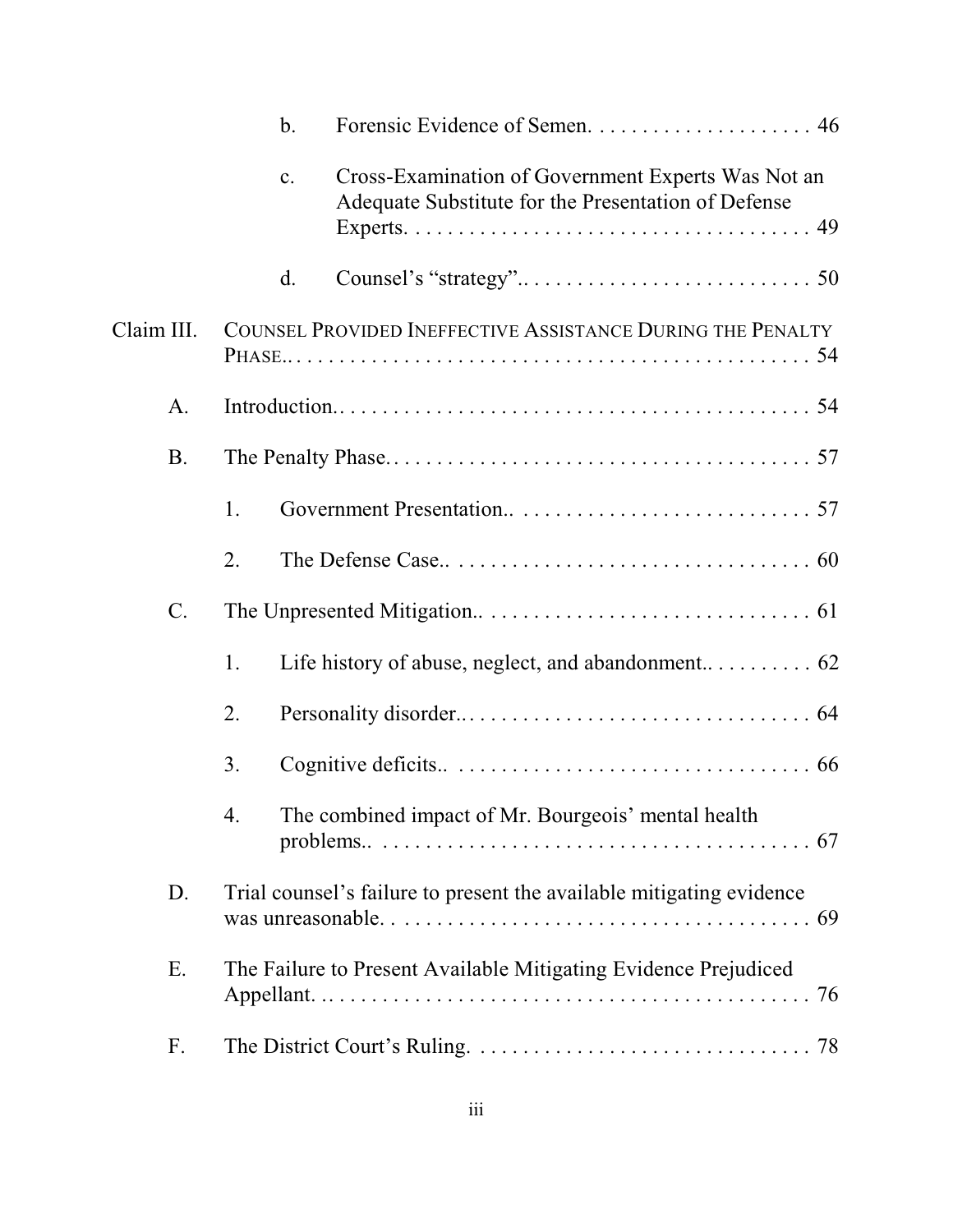| 2. | The District Court Denied Relief Because Counsel Presented<br>"Some" of the Available Evidence at Trial. 81 |
|----|-------------------------------------------------------------------------------------------------------------|
| 3. | The Lower Court Improperly Discounted the Mitigating Value                                                  |
| 4. |                                                                                                             |
| 5. |                                                                                                             |
|    |                                                                                                             |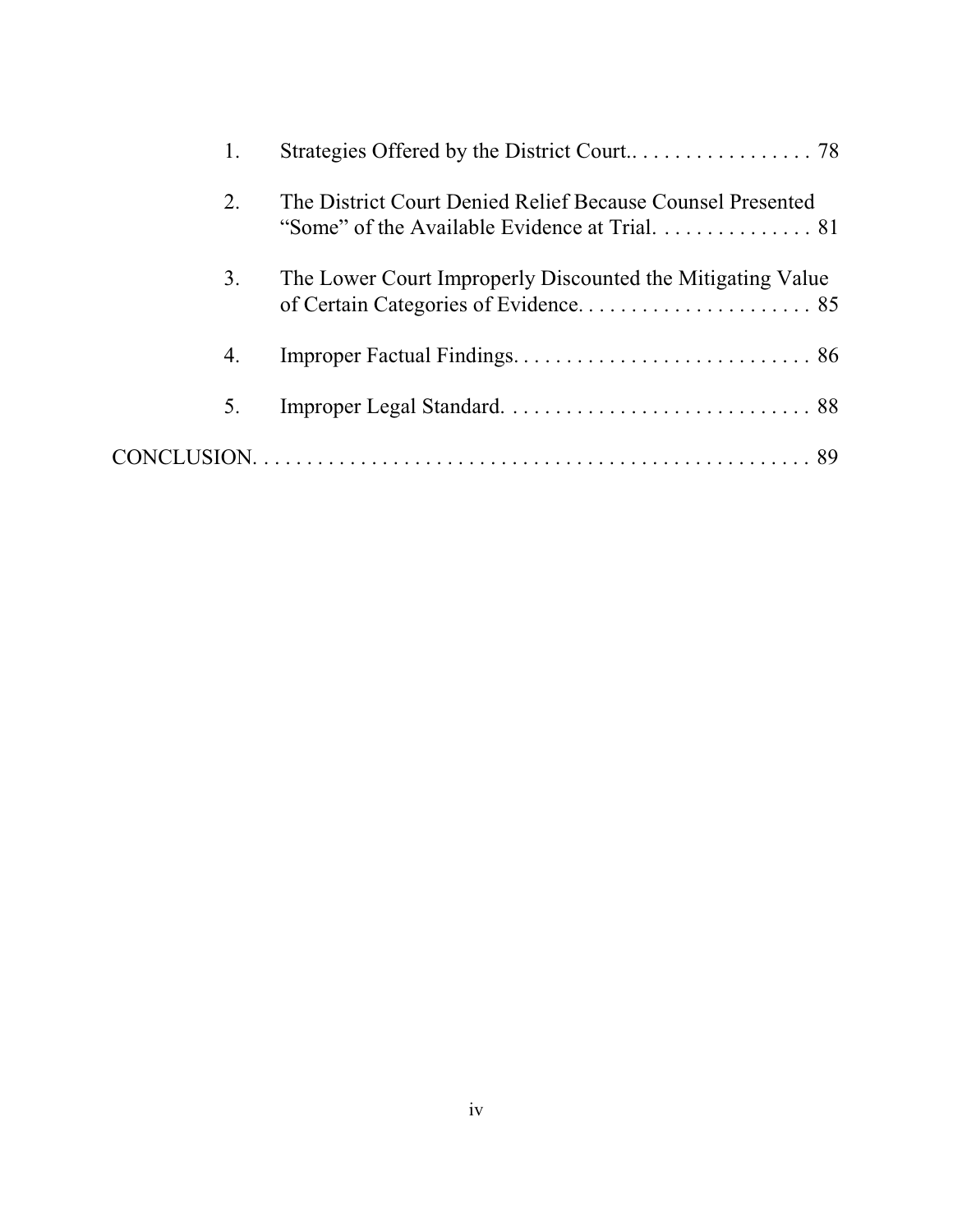## **TABLE OF AUTHORITIES**

## **FEDERAL CASES**

| Epps v. Thaler, No. 08-70050, 2009 U.S. App. LEXIS 20098 (5th Cir. Sept. 9, 2009) 5 |
|-------------------------------------------------------------------------------------|
|                                                                                     |
|                                                                                     |
|                                                                                     |
|                                                                                     |
|                                                                                     |
|                                                                                     |
|                                                                                     |
|                                                                                     |
|                                                                                     |
|                                                                                     |
|                                                                                     |
|                                                                                     |
|                                                                                     |
|                                                                                     |
|                                                                                     |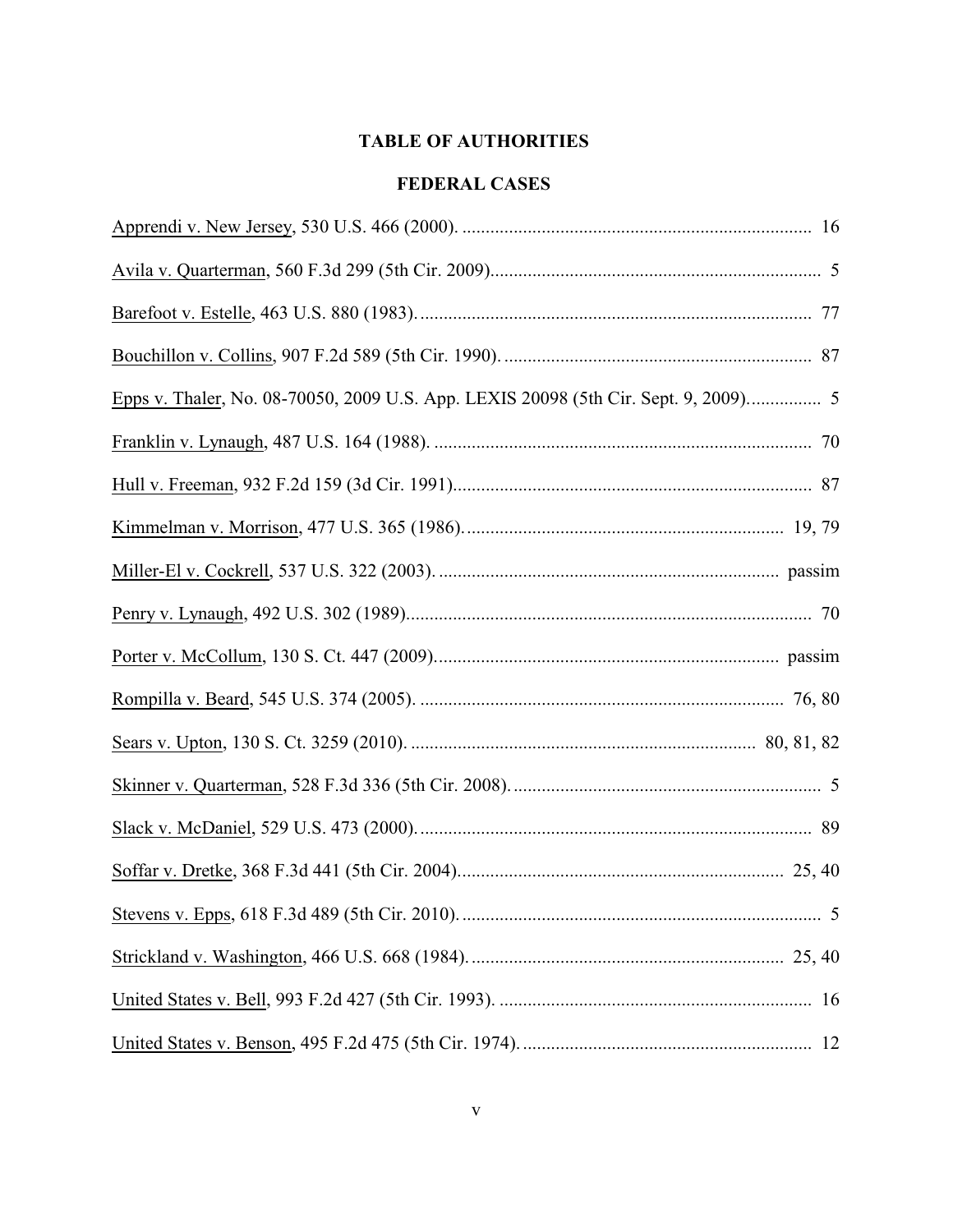## **FEDERAL STATUTES**

## **MISCELLANEOUS**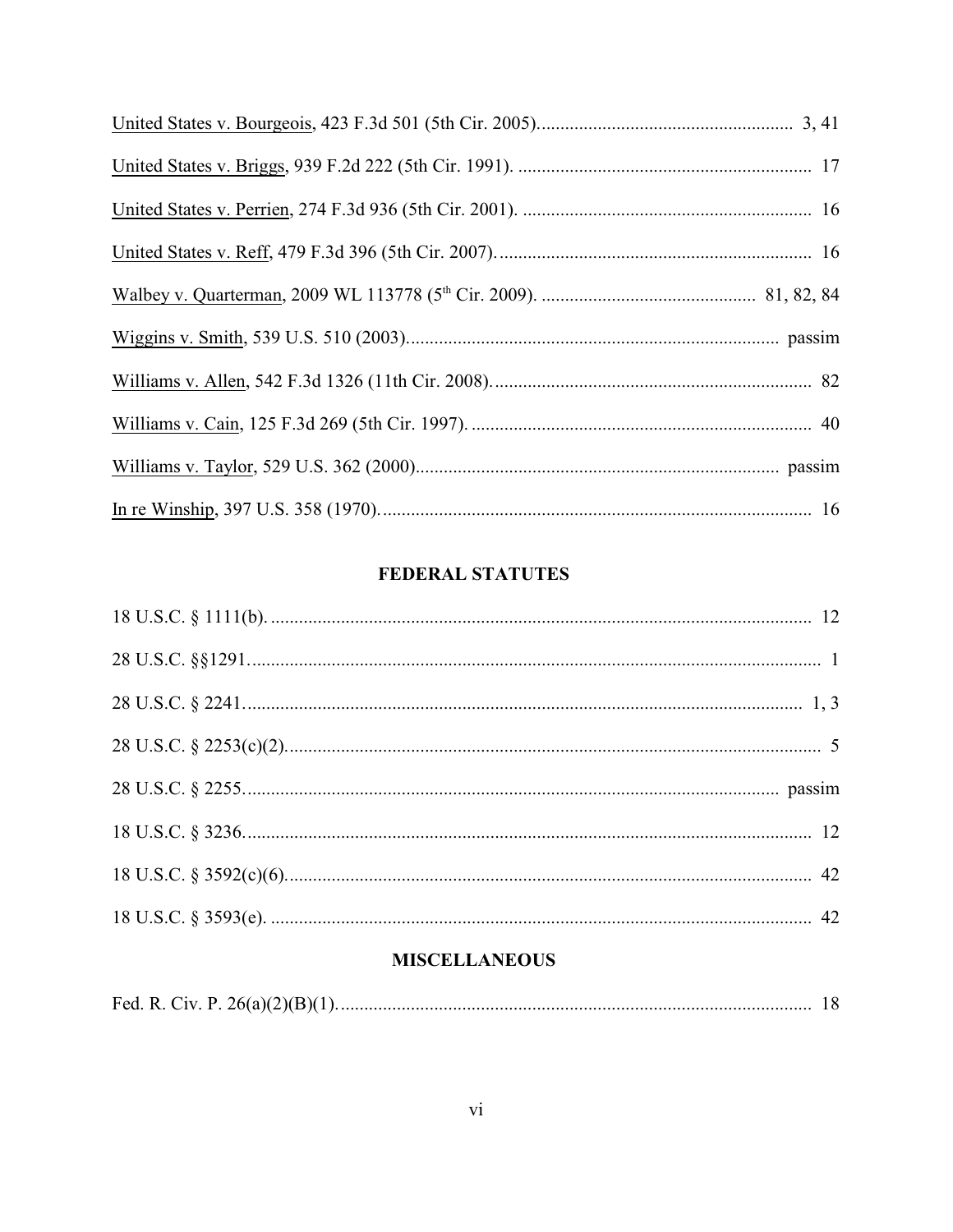#### **JURISDICTIONAL STATEMENT**

The district court issued its final order in this case on May 19, 2011, and denied a certificate of appealability on all issues. The district court denied Mr. Bourgeois' Motion to Alter or Amend the Judgment on June 17, 2011. Mr. Bourgeois timely filed his notice of appeal on August 15, 2011. Upon the grant of a certificate of appealability, this Court will have jurisdiction under 28 U.S.C. §§ 1291 and 2253. The district court had jurisdiction under 28 U.S.C. §§ 2241 and 2255.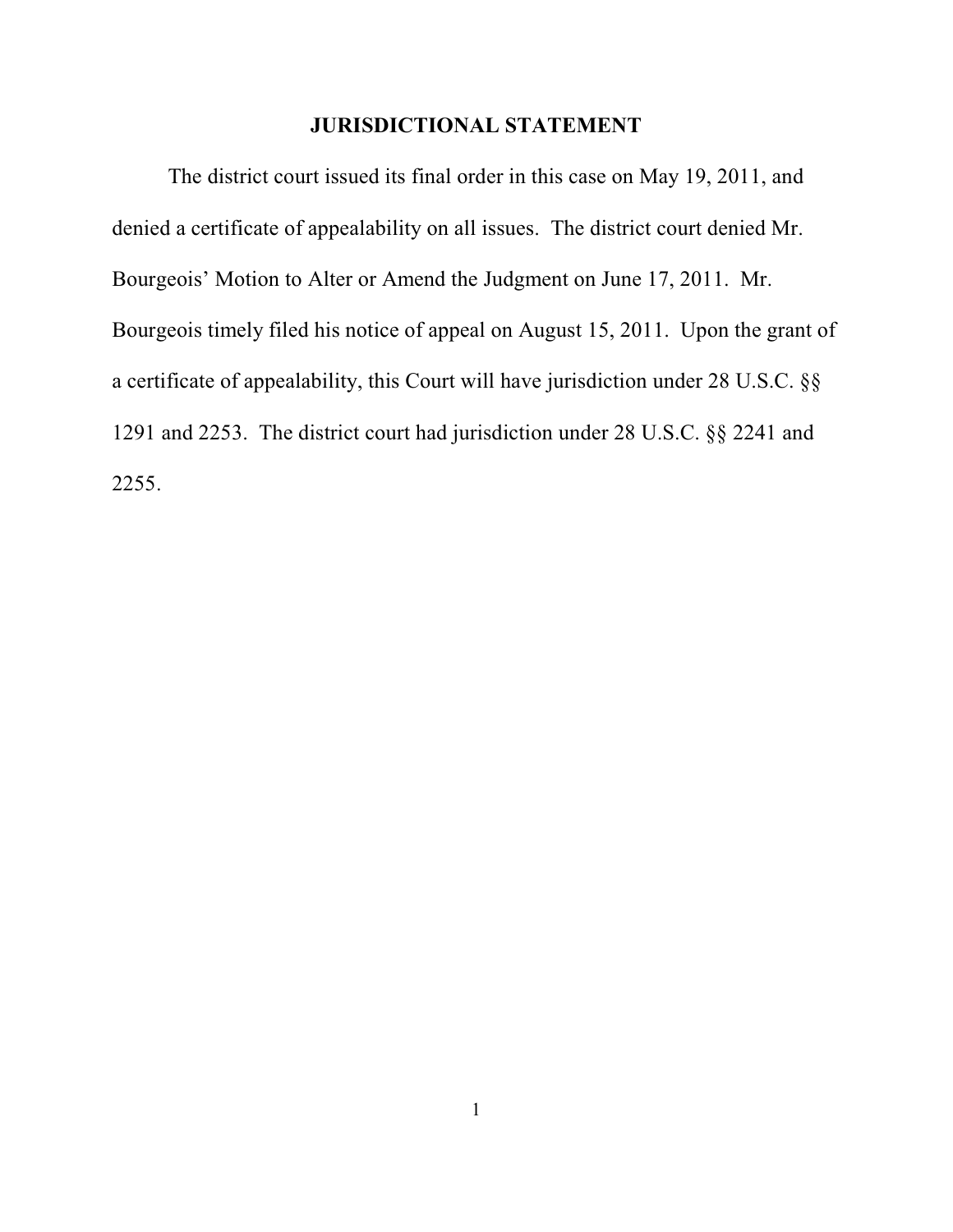## **ISSUES PRESENTED**

Appellant asks this Court to grant a Certificate of Appealability ("COA") on

three claims for review. Thus, the Court must consider whether reasonable jurists

would debate the merits of the following constitutional questions:

- 1. Whether Appellant was entitled to an evidentiary hearing on his claim that the Government failed to prove federal jurisdiction in the case and trial counsel unreasonably failed to challenge jurisdiction.
- 2. Whether Appellant was denied his right to effective assistance of counsel where trial counsel failed to counter the Government's argument and evidence that Appellant sexually assaulted his two-year old daughter before her death.
- 3. Whether Appellant was denied his right to effective assistance of counsel where counsel failed to pursue and present mitigating evidence.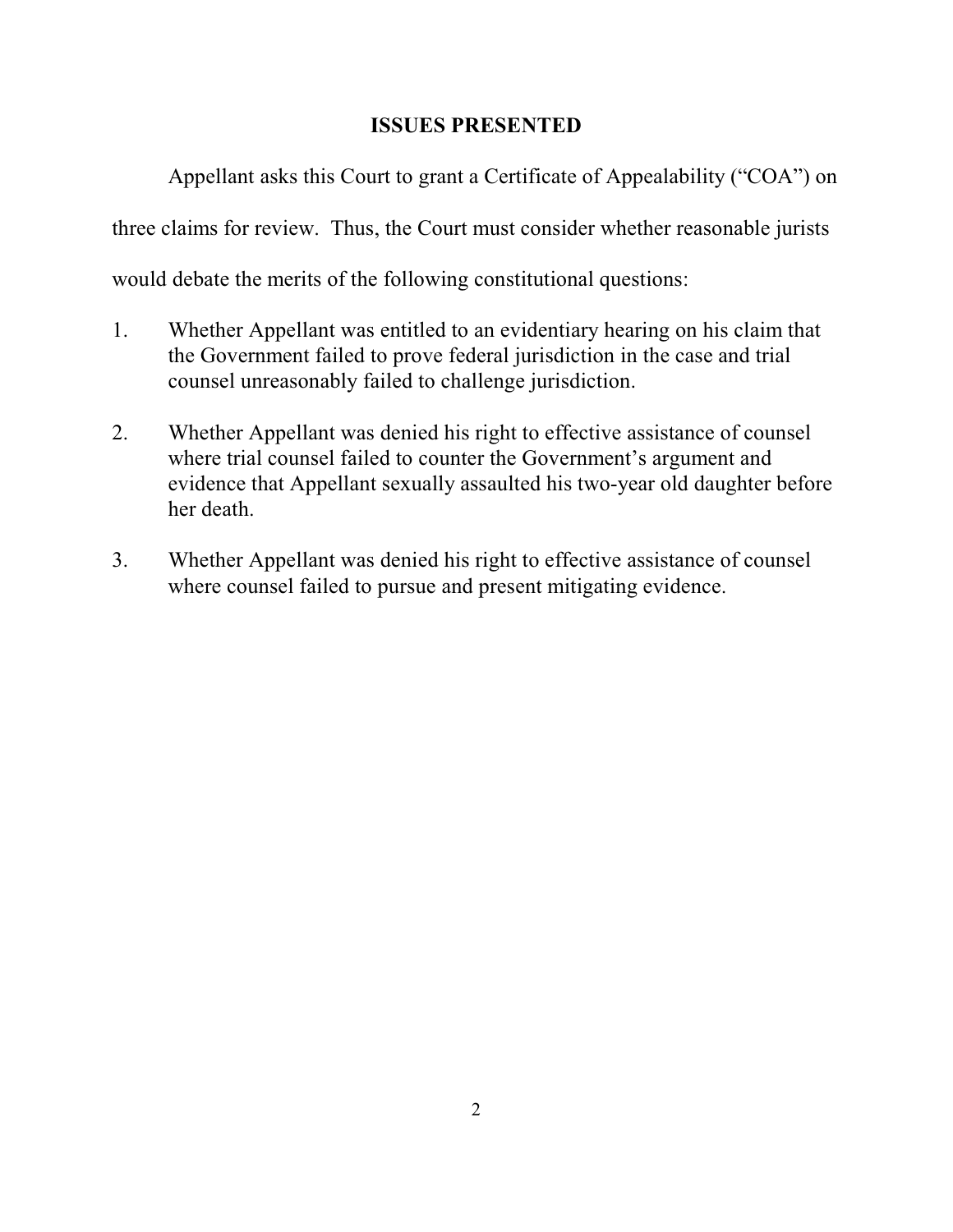#### **STATEMENT OF THE CASE**

This is an appeal from the denial of a Motion to Vacate Conviction and Sentence pursuant to 28 U.S.C. § 2255 in a capital case.

In 2004, Alfred Bourgeois (Mr. Bourgeois or Appellant) was convicted of capital murder and sentenced to death in the United States District Court for the Southern of District of Texas for the 2002 death of his two-year old daughter, JG1999. On August 25, 2005, this Court affirmed on direct appeal. United States v. Bourgeois, 423 F.3d 501 ( $5<sup>th</sup>$  Cir. 2005). A petition for a writ of certiorari was denied on May 19, 2006.

On May 14, 2007, Mr. Bourgeois filed a Motion for Relief Pursuant to 28 U.S.C. § 2255 or in the Alternative Pursuant to 28 U.S.C. § 2241 (hereafter "2255 Motion") challenging his conviction and sentence of death. The district court granted a hearing on all but one of the claims in the 2255 Motion: the claim that trial counsel were ineffective for failing to challenge federal jurisdiction. On May 19, 2011, the district court denied the 2255 Motion and denied Mr. Bourgeois' request for a certificate of appealability. Bourgeois v. United States, No. Cr-C-02- 216, DE 661 (S.D. Tex. May 19, 2011) (hereafter "Op."). ROA 5735-5959.<sup>1</sup> On

 $<sup>1</sup>$  Citations to the Record on Appeal are cited as "ROA" followed by the page number.</sup> Transcripts not included in the ROA are cited as "Tr." followed by the date and page number. All emphasis is added unless otherwise noted.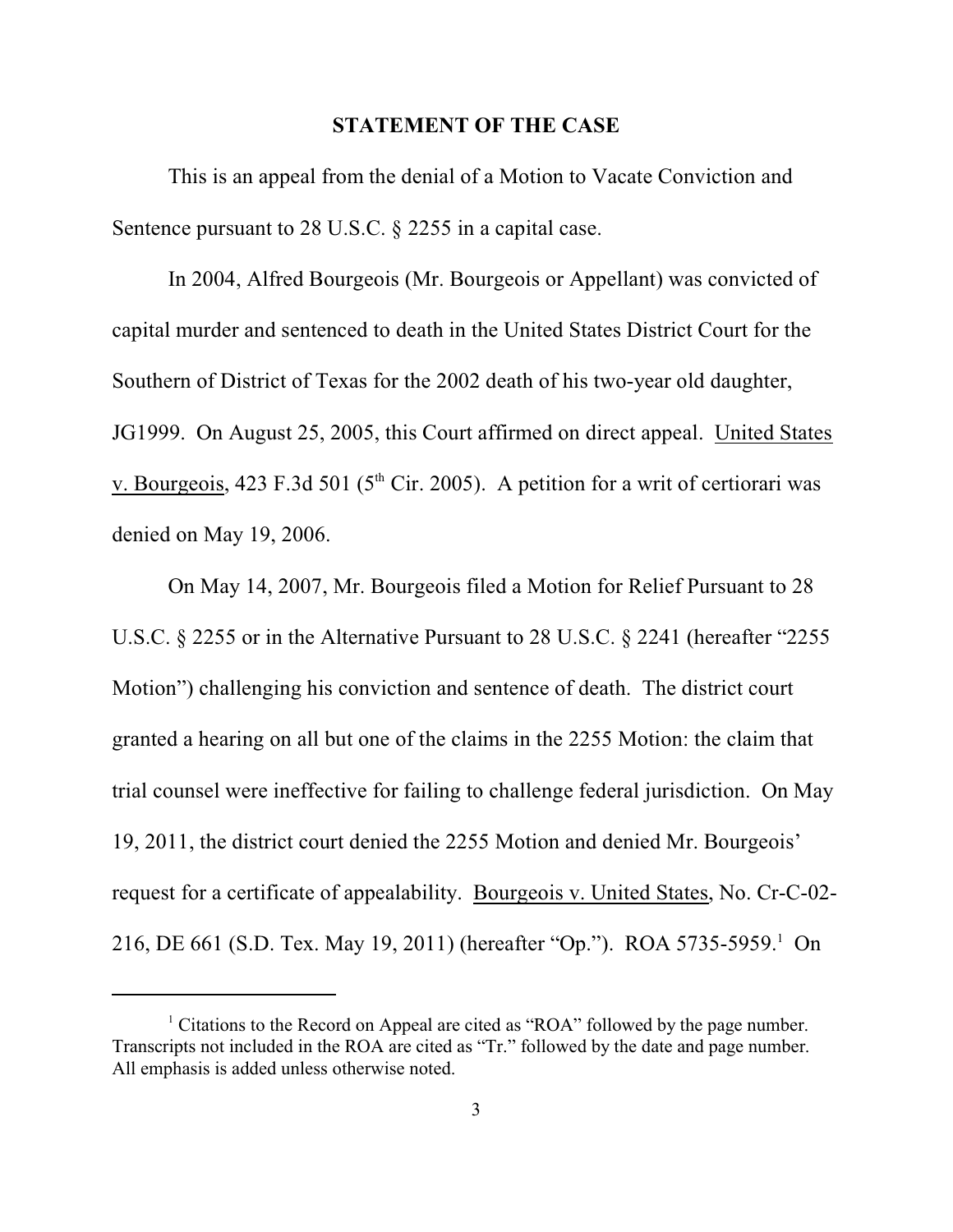June 16, 2011, Mr. Bourgeois filed a Motion to Alter or Amend Judgment, ROA 5969, which the district court denied the next day, ROA 6062. Mr. Bourgeois filed a timely Notice of Appeal on August 16, 2011. ROA 6063.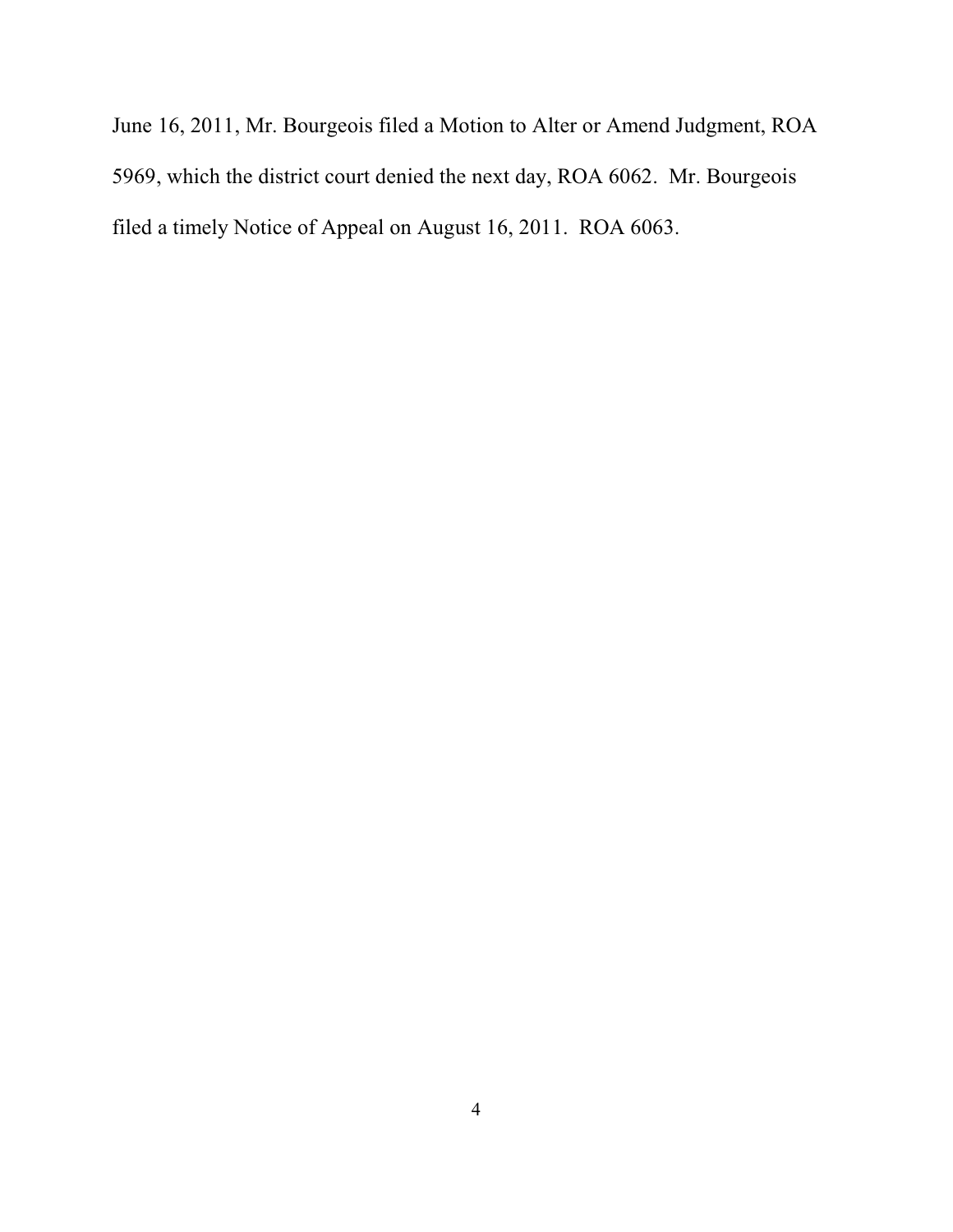#### **LEGAL STANDARD**

A COA must be granted if the petitioner makes "a substantial showing of the denial of a constitutional right." Miller-El v. Cockrell, 537 U.S. 322, 336 (2003); 28 U.S.C. § 2253(c)(2). In making this determination, Courts of Appeals need only conduct "threshold inquiry into the underlying merit" of the petitioner's claim. Miller-El, 537 U.S. at 327. A COA must issue if "reasonable jurists could debate whether. . . the petition should have been resolved in a different manner or that the issues presented were adequate to deserve encouragement to proceed further." Id. at 336. "A claim can be debatable even though every jurist of reason might agree, after the COA has been granted and the case has received full consideration, that petitioner will not prevail." Avila v. Quarterman, 560 F.3d 299, 304 (5th Cir. 2009). See also, e.g., Skinner v. Quarterman, 528 F.3d 336, 340-341 (5th Cir. 2008) (granting a COA for ineffective assistance of counsel claim despite recognition that proof of prejudice would require "considerable speculation"); Epps v. Thaler, No. 08-70050, 2009 U.S. App. LEXIS 20098 (5th Cir. Sept. 9, 2009). "In a death penalty case, any doubts as to whether a COA should issue must be resolved in the petitioner's favor." Stevens v. Epps, 618 F.3d 489, 502 (5th Cir. 2010) (internal quotation, citations and alterations omitted).

5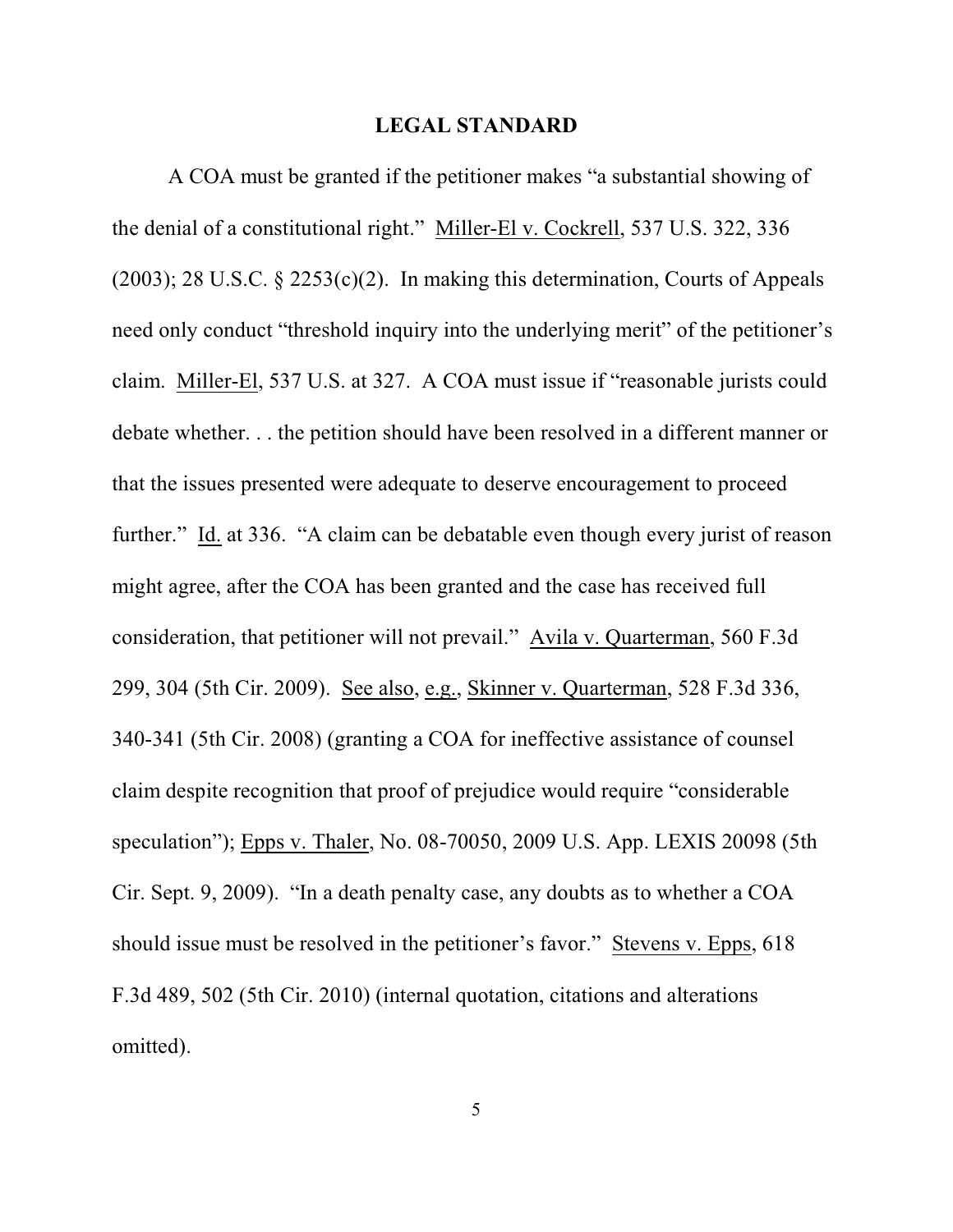For the reasons set forth below, Appellant submits that the district court's adjudication of his claims is, at a minimum, debatable among reasonable jurists.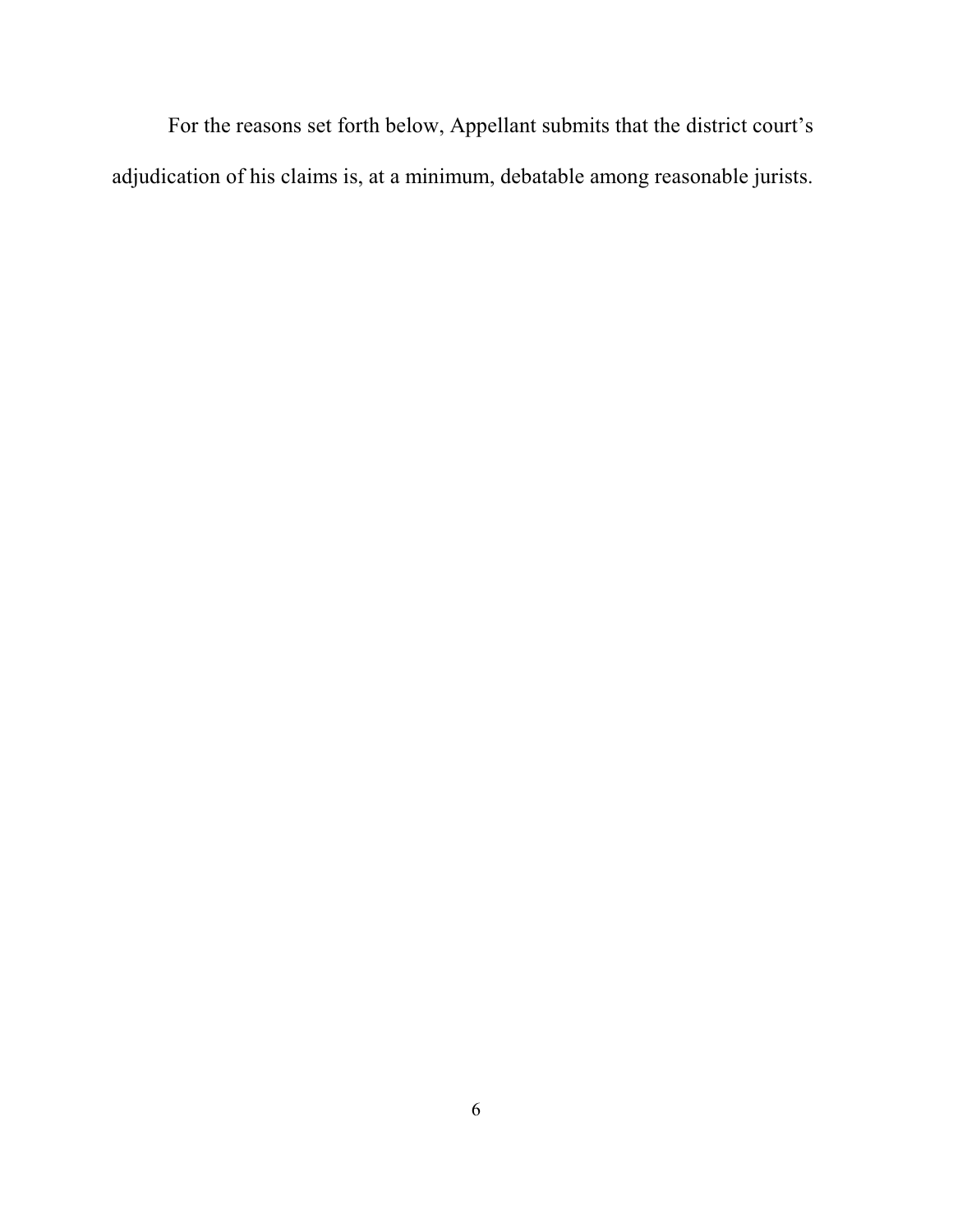#### **STATEMENT OF RELEVANT FACTS**

The district court correctly characterized the facts presented at trial as "atrocious." The innocent 2-year-old victim, JG1999, was subjected to abuse and torture while in Appellant's care, ultimately resulting in her tragic death. Not only did Appellant's jury hear the awful details surrounding the victim's last weeks and her death, but Government witnesses also testified that Appellant had a history of violence against other women and children. Accordingly, it took very little effort on the Government's part to make Appellant look like a monster, undeserving of a meaningful defense or mercy.

Rather than challenge the Government's case, however, Appellant's trial counsel seemingly shrugged their shoulders and hoped for the best. There was evidence readily available to counsel that could have been used to 1) challenge federal jurisdiction in the case (where the medical evidence indicated that the fatal injuries were not inflicted on federal lands); 2) challenge the Government's highly prejudicial evidence alleging that Appellant sexually assaulted his 2-year old daughter before her death; and 3) mitigate the offense in this case by by presenting evidence of Appellant's history of abuse, neglect and significant deficits and impairments, thereby giving jurors a reason to consider life for this very damaged human being, rather than assuming death for a perceived monster.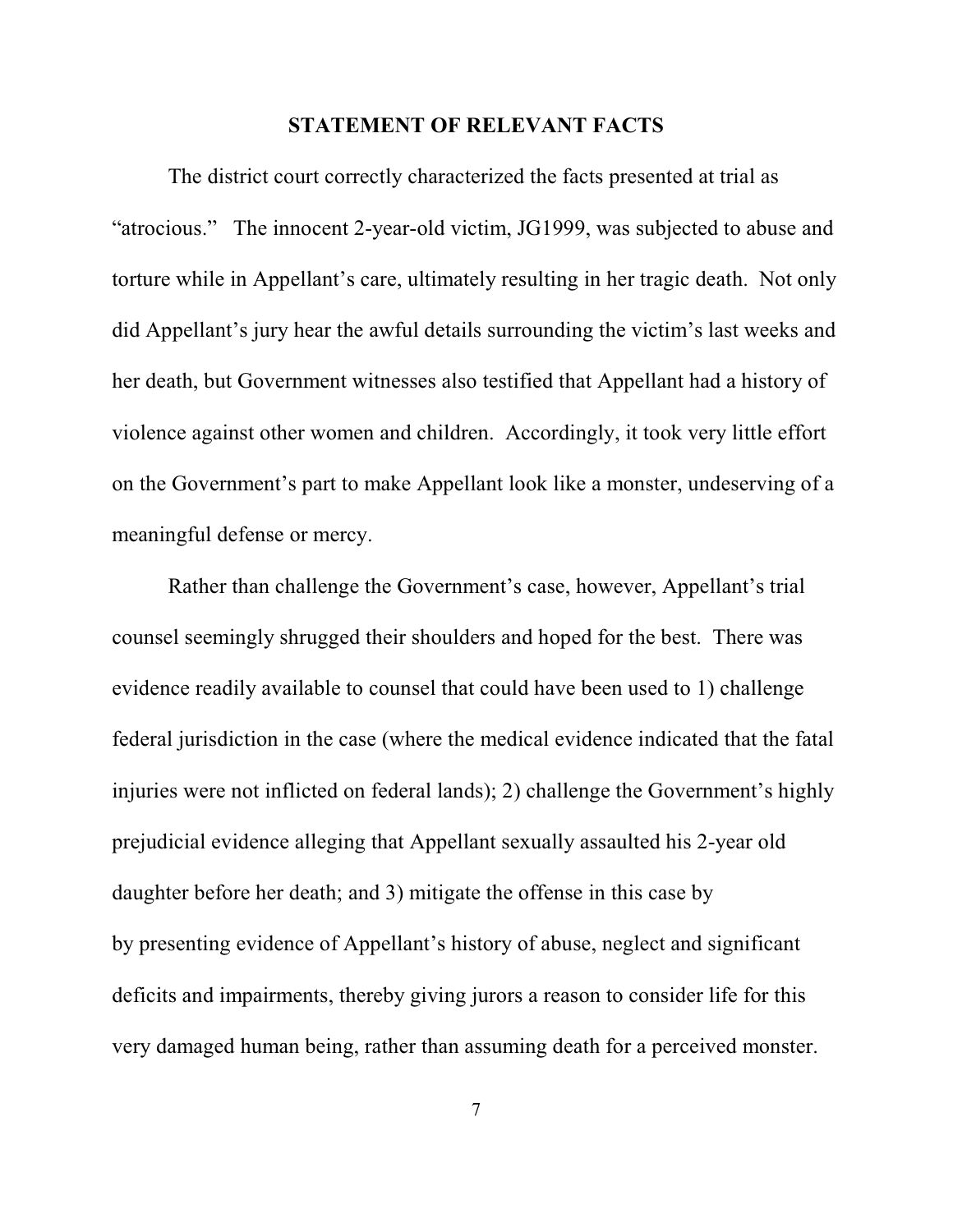Unfortunately, counsel failed to offer any such evidence or argument.

Rather than setting forth the relevant facts supporting each of these three claims here and repeating them during the discussion of the merits, Appellant has limited the recitation of specific facts (and the corresponding citations to the record) to where it is most needed – within the claims themselves.

#### **SUMMARY OF ARGUMENT**

A court is required to issue a COA where Appellant establishes that reasonable jurists could disagree about the merit of the constitutional claims presented by Appellant. Appellant has appealed three claims for relief, and he submits that he is entitled to a COA on each of these claims. First, Appellant alleged that trial counsel unreasonably failed to challenge federal jurisdiction in the case. Despite a proffer of evidence indicating that the fatal injuries were inflicted prior to the victim's arrival at the Corpus Cristi Naval Air Station – and therefore outside of federal lands – the district court failed to grant an evidentiary hearing on the issue. The denial of a hearing was improper here, particularly in light of trial testimony from the Government's expert witness Dr. Rouse, who testified that the cause of death was a closed head injury sustained sometime *in the few days before death*. Tr. 3/8/04, 121-22, 133-34. The Government did not ask Dr. Rouse – or any other witness – whether the fatal injuries occurred at the Naval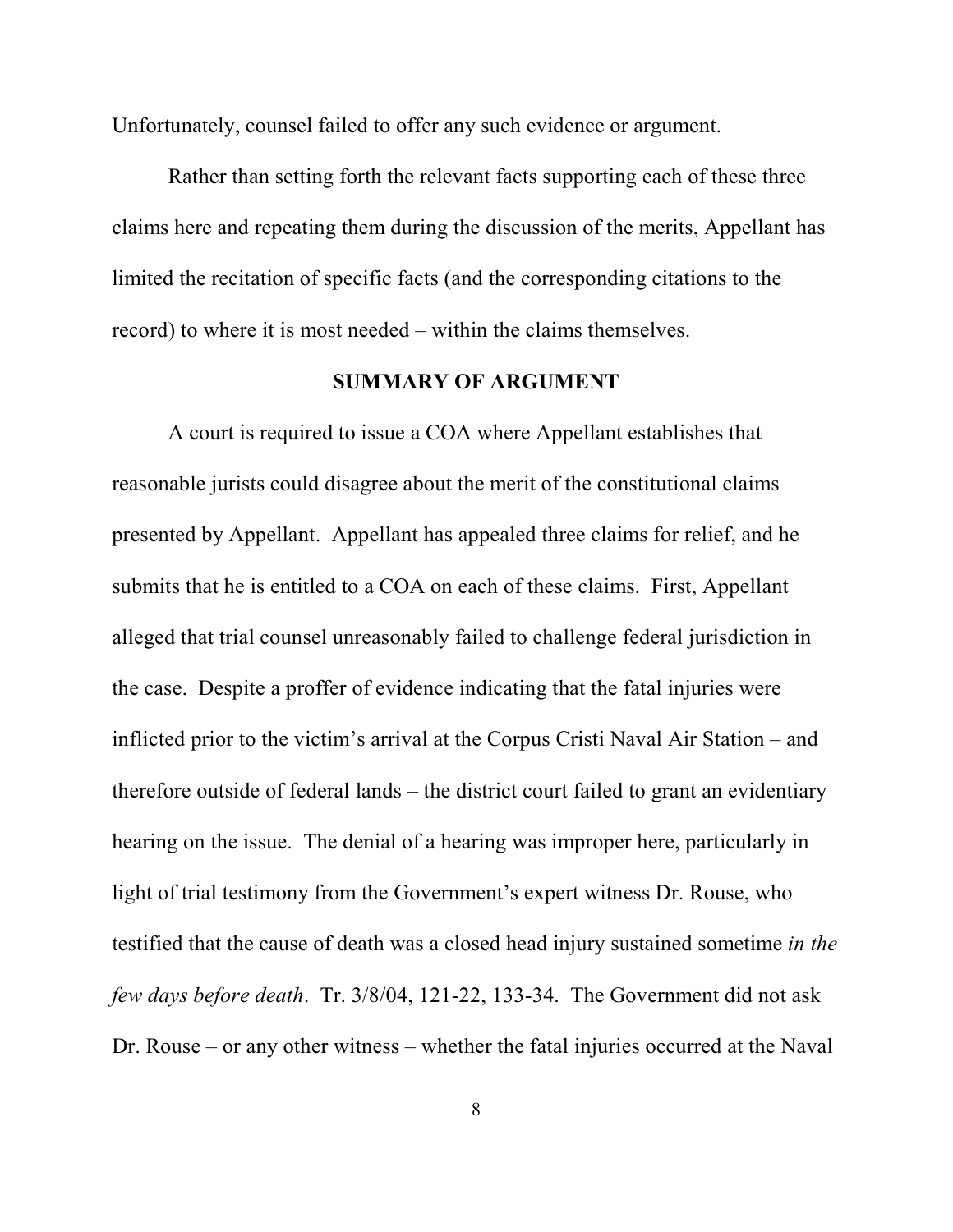Station. Trial counsel failed to investigate or challenge jurisdiction, not because of any tactic or strategy, but simply because he labored under the false impression that federal jurisdiction was founded if the decedent was found unconscious on federal land. Despite the factual proffer presented, and contrary to 28 U.S.C. § 2255, the lower court it failed to grant a hearing and limited discovery on this issue. This Court should grant a COA and remand the case to the lower court for a full evidentiary hearing on the question of counsel's failure to challenge federal jurisdiction.

Next, this Court should also issue a COA to address the claim that counsel unreasonably failed to investigate and present readily available scientific evidence to counter the Government's highly prejudicial assertion that Appellant sexually assaulted his two-year old daughter before her death. The Government's experts, including those from the FBI, testified that the victim suffered trauma to her vagina (consistent with sexual assault), and that swabs from her rectum were positive for a protein called p30 that indicated the presence of semen.

 However, the available expert testimony that counsel failed to investigate and present would have established that 1) other experts, including the Government's own pathologist, indicated that there was no trauma to the victim's vagina or anus; 2) if the substance on the swabs was in fact semen, sperm would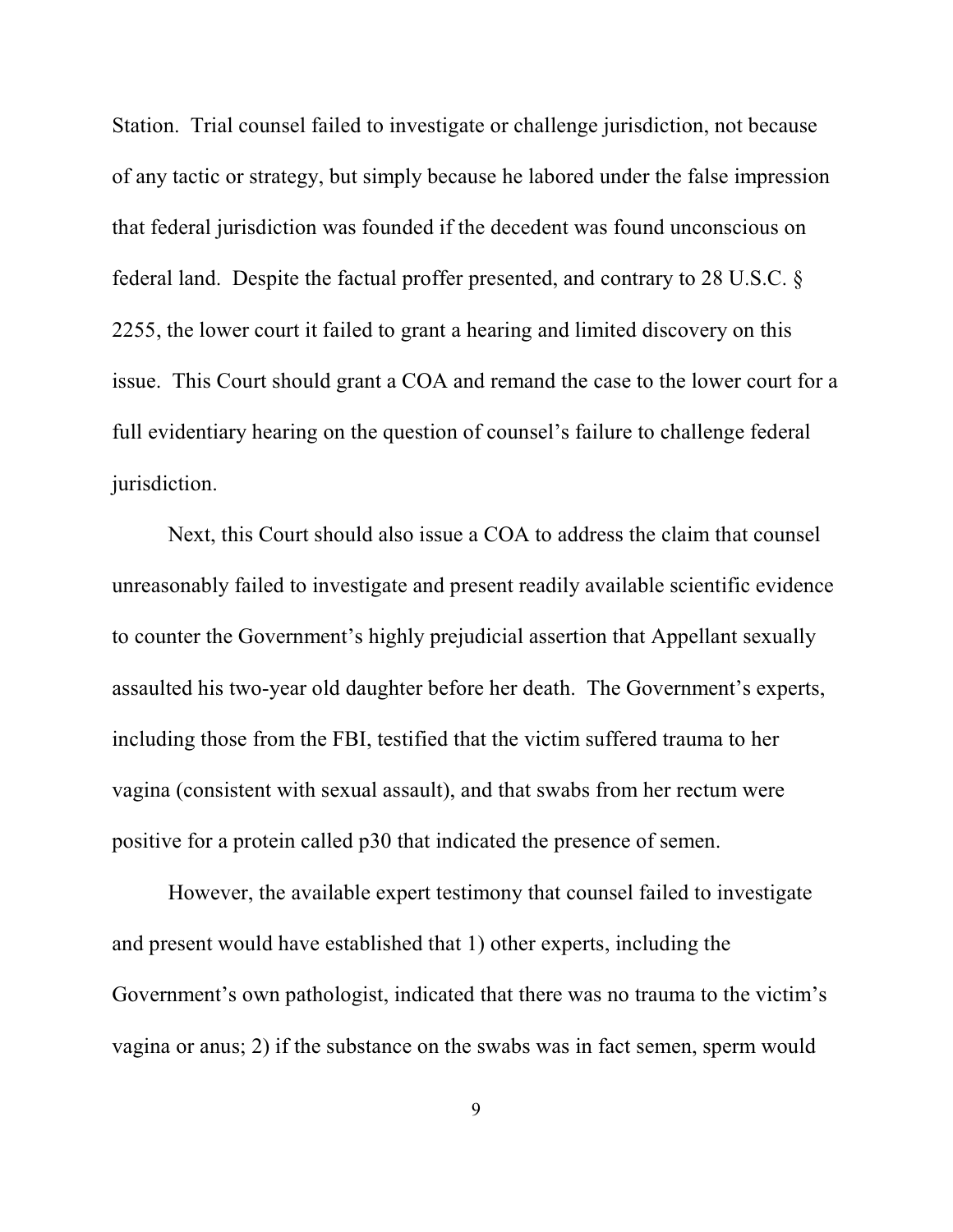have been detected, and it was not; 3) the protein p30 has been detected in multiple male and female bodily fluids other than semen; 4) the Government's p30 tests actually reflected "borderline," "very weak," and "weak" p30 activity; and 5) according to the FBI's own protocols, a "borderline" p30 result must be confirmed through the identification of sperm (and all test/examinations for sperm were negative).

While counsel attempted to argue that there was "no evidence of semen" and no sexual assault, he failed to present the testimony and evidence cited above and Appellant was undeniably prejudiced. The evidence and arguments set forth herein and the district court's opinion make clear that, at minimum, reasonable jurists would debate the underlying Sixth Amendment claim here. Accordingly, a COA should issue.

Finally, this Court should issue a COA and consider counsel's failure to investigate and present compelling mitigating evidence. While counsel argued that Appellant was abused as a child, he presented only a few unadorned statements from witnesses about the physical abuse. Additionally, despite the availability of such evidence (and counsel's knowledge of it), counsel failed to present *any* testimony regarding Appellant's history of sexual abuse or his lifetime struggles with borderline intellectual functioning, brain damage and psychological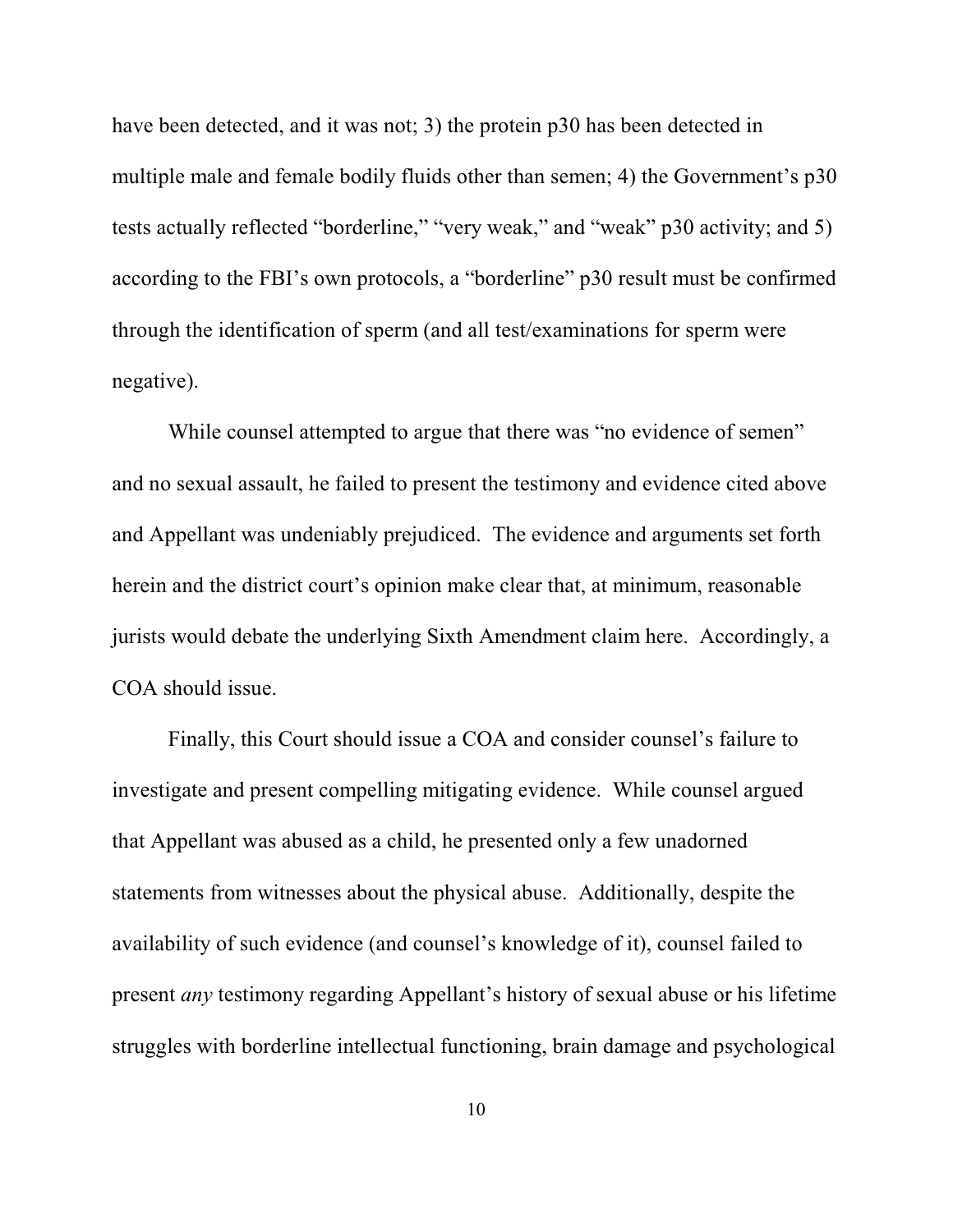impairments. The district court denied relief by suggesting strategic reasons for counsel's failure that were never offered by counsel, and, in the case where counsel *did* offer a strategy, by crediting such strategies despite the fact that they were clearly contradicted by counsel's actions at trial. Additionally, contrary to Supreme Court precedent, the lower court failed to consider the mitigating value of any evidence that it believed may also have an aggravating edge. Accordingly, Appellant is, at a minimum, entitled to a COA from this Court.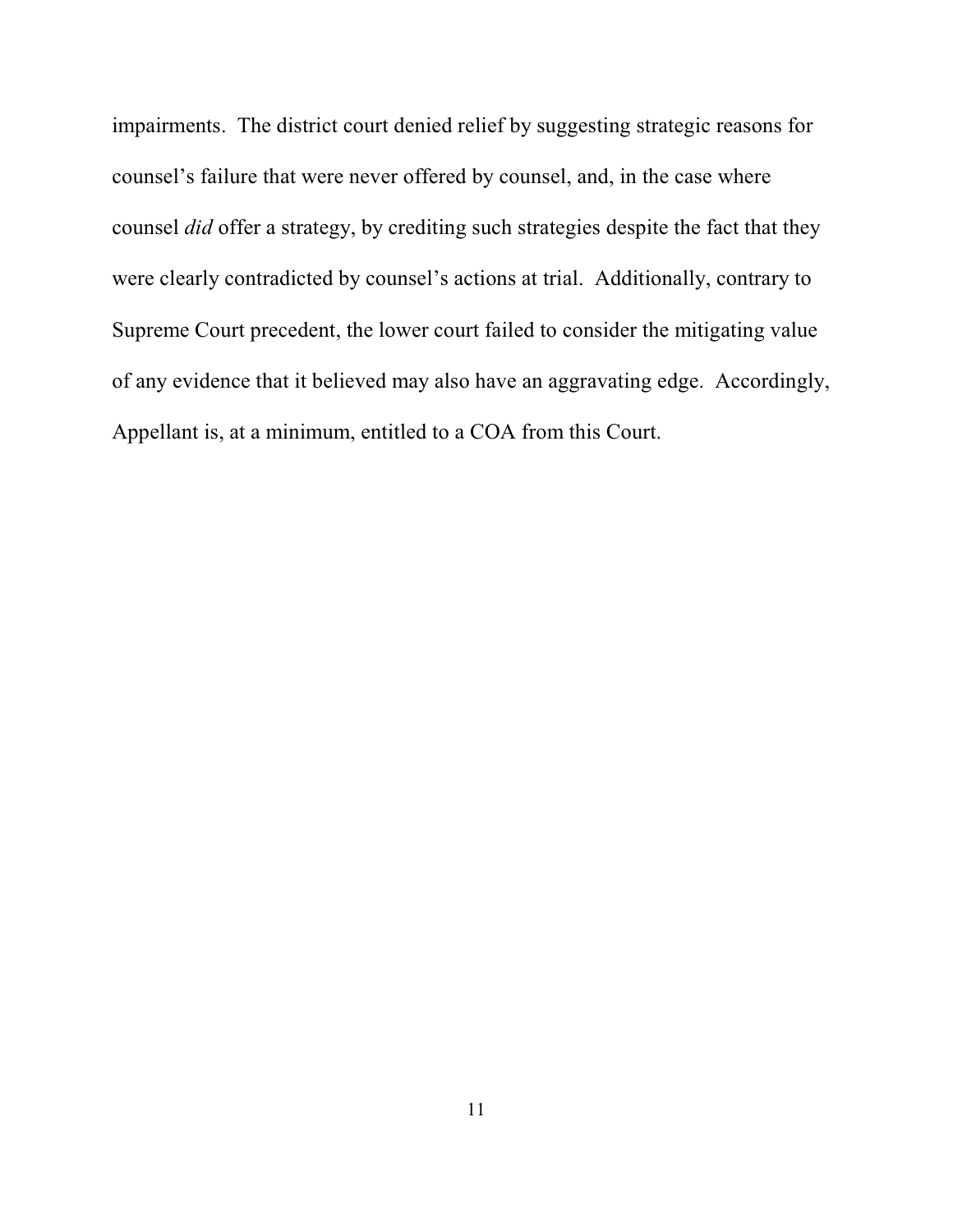#### **ARGUMENT**

## **CLAIM I. THIS COURT SHOULD GRANT A CERTIFICATE OF APPEALABILITY ON THE ISSUE OF WHETHER THE DISTRICT COURT ERRED IN DISMISSING, WITHOUT ALLOWING AN EVIDENTIARY HEARING, APPELLANT'S CLAIM THAT TRIAL COUNSEL WAS INEFFECTIVE FOR FAILING TO REASONABLY CHALLENGE JURISDICTION.**

"It is axiomatic that the prosecution must always prove territorial jurisdiction over a crime in order to sustain a conviction therefor." United States v. Benson, 495 F.2d 475, 481 ( $5<sup>th</sup>$  Cir. 1974). See also 28 U.S.C. § 2255 (habeas relief must be granted "[i]f the court finds that the judgment was rendered without jurisdiction"). In this capital habeas proceeding, despite Appellant's strong proffer that trial counsel ineffectively failed to investigate, develop, and present evidence refuting federal jurisdiction, the district court erroneously dismissed this claim without allowing an evidentiary hearing. This Court should grant a certificate of appealability and review this issue.

#### **A. The Trial Evidence for Jurisdiction**

At trial, the Government had the burden of proving, as an essential element of the crime, that the murder occurred "within the special maritime and territorial jurisdiction of the United States." 18 U.S.C. § 1111(b). This issue turned on "the place where the injury was inflicted . . . without regard to the place where the death occur[ed]." 18 U.S.C. § 3236. Thus, the Government had to prove that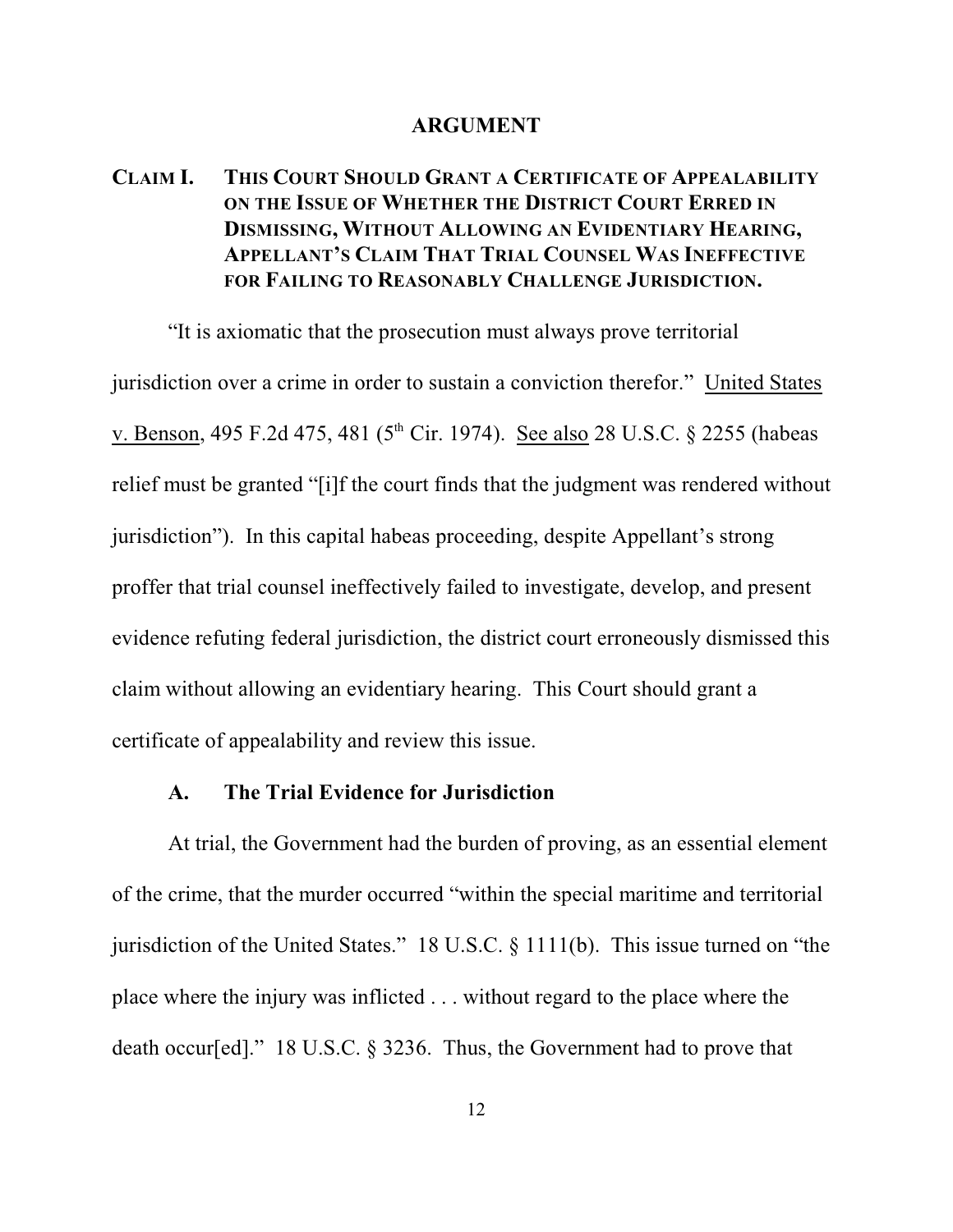Appellant inflicted the fatal injuries at the Corpus Christi Naval Air Station (CCNAS) during the  $1\frac{1}{2}$  to 2 hour period on July 27, 2002, when he was there with the decedent.

Before trial, the Government knew jurisdiction in this case was in question. In his notes from his interview with Dr. Kagan-Hallet, the Government's neuropathologist, the prosecutor wrote the following: "\*If incident occurred off mil base - NO Jurisdiction!\*" ROA 4453.

Government expert witness Dr. Rouse, who performed the autopsy, testified to her conclusion that the cause of death was closed head injury sustained sometime *in the few days before death*. Tr. 3/8/04, 121-22, 133-34. The Government did not ask Dr. Rouse – or any other witness – whether the fatal injuries occurred at CCNAS.

At trial, lay witnesses testified that the decedent suffered head injuries over a period of weeks. *Op.* 160 (ROA 5894). The only evidence offered that could be considered to support the Government's case for jurisdiction was the testimony of the decedent's seven-year-old sister, AB1994. AB1994 testified that, on July 27, Appellant struck the decedent's head against the truck windshield four times, and sometime thereafter the decedent "fell asleep." Tr. 3/4-5/04, 39. The Government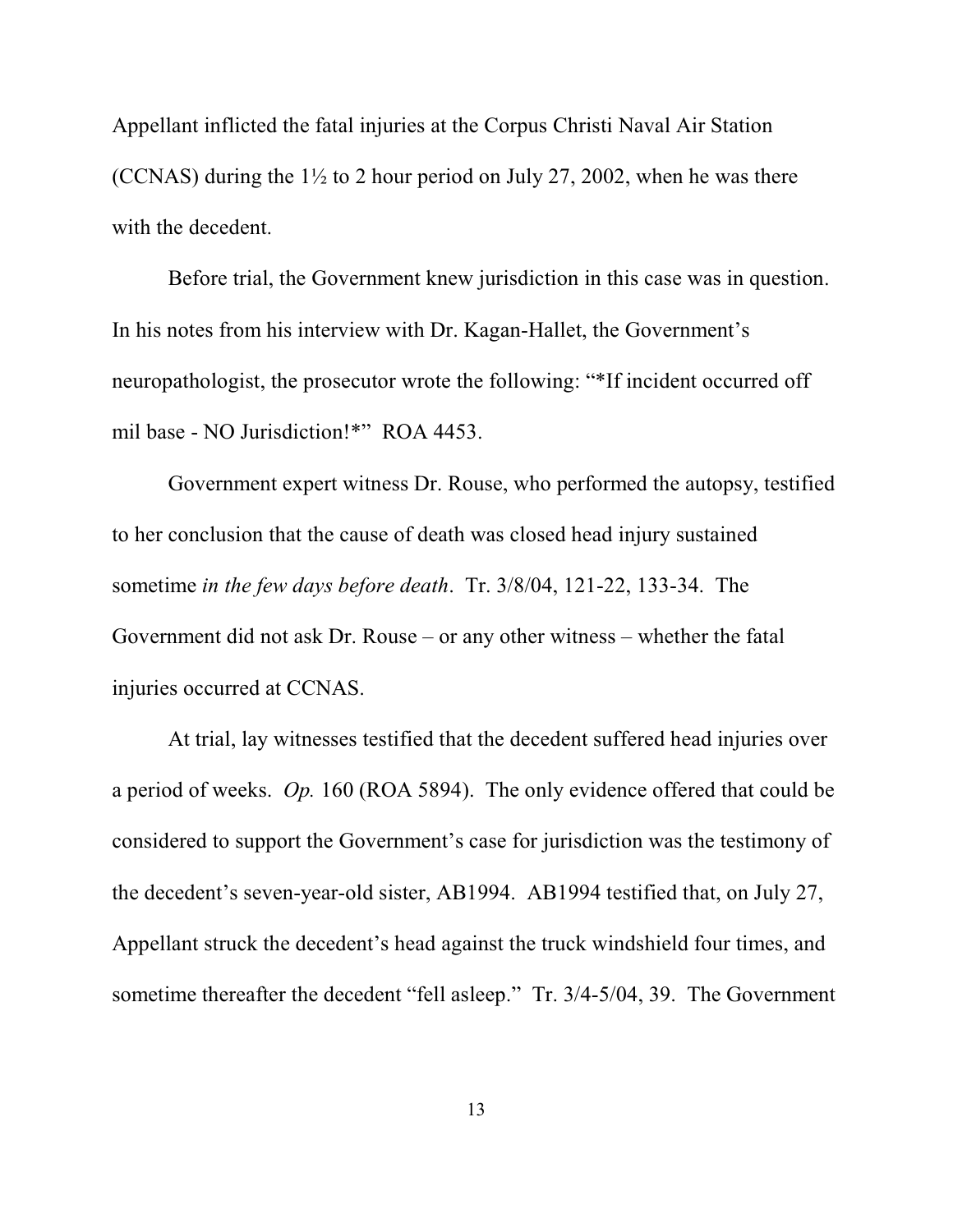did not ask AB1994 whether this incident occurred at CCNAS.<sup>2</sup>

In its closing, the Government argued that the decedent died as a result of a "systematic execution" that occurred over time, not specifically from blows at CCNAS. Tr. 3/16/02, 13 ("Ladies and gentlemen, ten injuries a day [for 30 days], a systematic execution of a baby."), 16. The Government's full argument for jurisdiction was the following:

The last element that we have to prove is that it happened on a Special Territorial or Maritime Jurisdiction of the United States and that was because it was on the Navy base. That's why we had the FBI investigating and the Naval Criminal Investigative Service, and the Medical Examiner came from the Army.

Tr. 3/16/02, 10. Trial counsel failed to object to this argument or the lack of proof of jurisdiction, and the court failed to correct the Government's jurisdiction argument or to provide a proper jury instruction.

#### **B. Proffer for the 2255 Proceeding**

Appellant's 2255 Motion alleged that trial counsel were ineffective in

failing to investigate, develop, and present evidence that would have rebutted the

Government's theory that Appellant inflicted the fatal injuries at CCNAS.

Appellant proffered that effective counsel would have investigated and presented

<sup>&</sup>lt;sup>2</sup> Appellant had also stopped at a non-federal loading dock earlier that morning.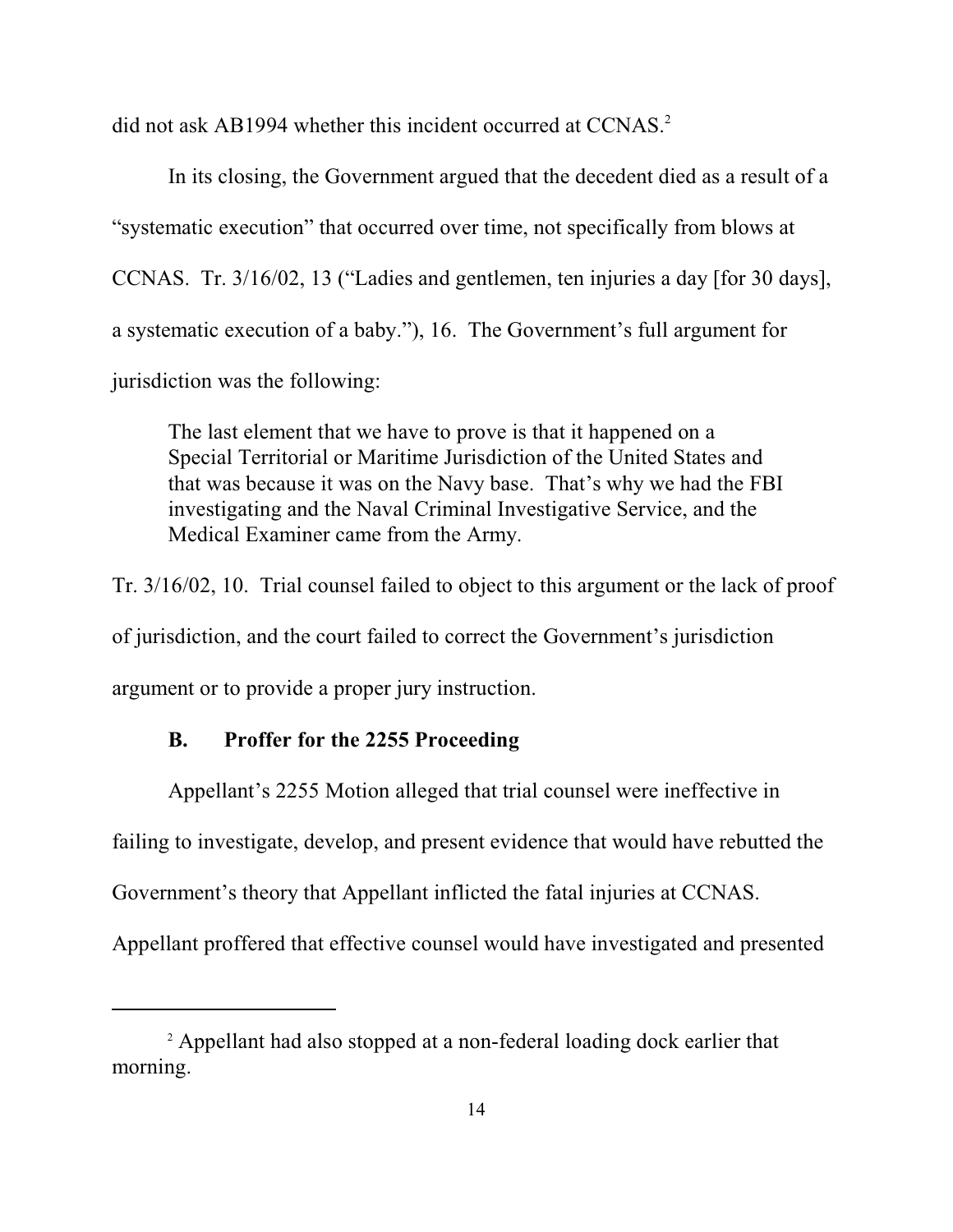the following evidence:

- \* Even if the Government established that the blows AB1994 described were delivered on the CCNAS, it still failed to prove jurisdiction because it did not present any evidence that those blows were fatal, and available medical evidence indicates that the fatal blows predated the CCNAS.
- \* Neuropathologist Dr. Elizabeth Kagan-Hallet, whose findings Dr. Rouse incorporated into the autopsy report, concluded that the subdural hematoma was approximately *10 days old at the time of the decedent's death*. ROA 5198-5199.
- \* Dr. Kagan-Hallet concluded that other significant head injuries, including contusion infarcts, were *over 7 days old at the time of the decedent's death*. Id.
- \* Independent defense neuropathology evidence supports Dr. Kagan-Hallet's finding that the fatal head injuries, including the subdural hematoma, were one to two weeks old. ROA 5079-5081.
- \* Government and defense experts agreed in post-conviction proffers that they could not time the fatal injuries to the period at CCNAS, ROA 5094-5097 (Dr. Leestma); ROA 5256 (Dr. Rouse: "I cannot say whether it was on the naval base or just off the base."), and at best they could confine the most recent injuries within a three-day window before death, *Op.* 127 (ROA 5861).
- \* Lay witness testimony about the decedent's impaired behavior and injured appearance in the days before she arrived at CCNAS supports the medical conclusion that the fatal injuries predate the CCNAS.<sup>3</sup>

<sup>&</sup>lt;sup>3</sup> Tr. 3/5/04, 168-69 (Jason Dumas: the decedent sat motionless and unresponsive amid a crowd of people on June 26, the day before she entered CCNAS); Tr. 3/2-3/04, 36-42 (Robin Bourgeois: the decedent's head was "swollen like a football" after blows from a plastic bat days before her death); Tr. 3/9/04, 245-46 (Wiley Taylor: Appellant said the decedent's head got as big as a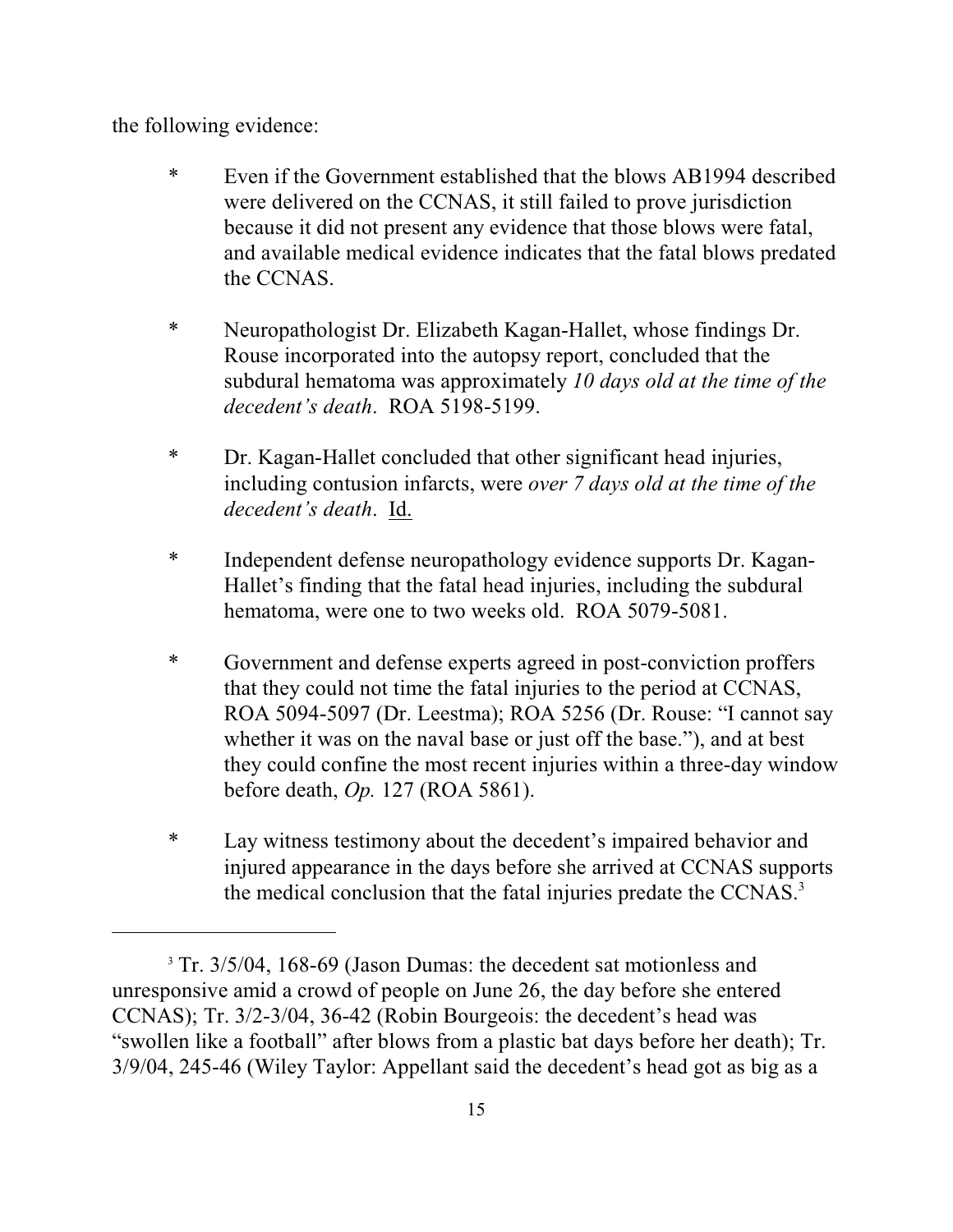Appellant proffered that counsel had no reasonable strategic or tactical reason for these failures. Trial counsel, Mr. Tinker, informed 2255 counsel that he never investigated or challenged jurisdiction because he misunderstood federal law regarding jurisdiction; he thought federal jurisdiction was founded if the decedent was found unconscious on federal land. ROA 5715. This evidence shows that Appellant could have proved his ineffective assistance of counsel claim at a hearing. At a hearing, Appellant would have would have shown that his Sixth Amendment right to effective counsel was violated because counsel did not reasonably investigate the jurisdiction issue, and there is a reasonable probability that jurisdiction would not have been found if trial counsel had developed and presented the evidence.<sup>4</sup>

watermelon after a fall days before her death).

<sup>&</sup>lt;sup>4</sup> Due process requires the Government to prove every element of an offense beyond a reasonable doubt. Apprendi v. New Jersey, 530 U.S. 466 (2000); In re Winship, 397 U.S. 358, 364 (1970). In the pre-Apprendi case of United States v. Bell, 993 F.2d 427, 429 (5th Cir. 1993), this Court held that the jurisdiction element of the federal homicide statute need only be proven by a preponderance. After Apprendi, however, this Court questioned Bell, stating, "We . . . doubt that a mere preponderance of the evidence on this could suffice to support a guilty verdict." United States v. Perrien, 274 F.3d 936, 939, n.1 (5th Cir. 2001). See also United States v. Reff, 479 F.3d 396, 400 (5th Cir. 2007). Here, Appellant contends that the Government cannot prove the jurisdiction element under either standard.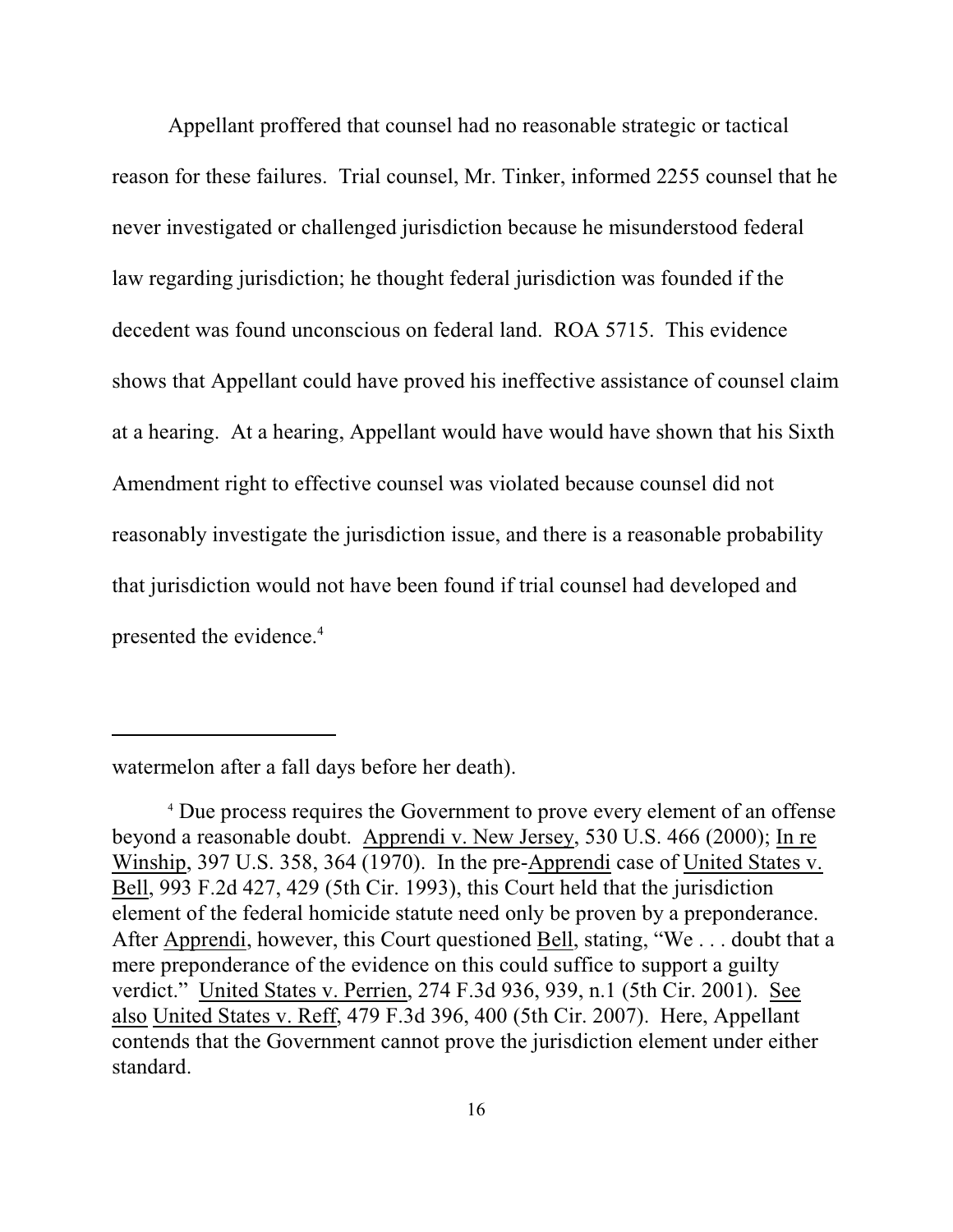#### **C. The District Court Erred**

The district court erred when it denied a hearing. At the very least, it is "debatable" that the district court erred, which is all Appellant needs to show to obtain a COA.

A district court is required to grant a hearing "unless the motion and the files and records of the case conclusively show that the prisoner is entitled to no relief." 28 U.S.C. § 2255(b). See also United States v. Briggs, 939 F.2d 222, 228 (5th Cir. 1991) ("Where . . . the allegations in the § 2255 motion are not negated by the record, the district court must hold an evidentiary hearing").

Taken in the light most favorable to the Government, at trial the Government presented evidence that the fatal injuries *might have* occurred at CCNAS. In 2255 proceedings, Appellant proffered evidence that the fatal injuries *did not* occur at CCNAS. Based on these competing proffers, the district court was required to grant a hearing. Instead, the court denied a hearing, limited discovery,<sup>5</sup> and ruled on the merits of the claim based on competing proffers from Appellant and the Government. This violated Section 2255 and Briggs.

<sup>&</sup>lt;sup>5</sup> When Appellant attempted to secure discovery of the photographs seized from Appellant, which could shed light on whether the victim was showing signs of decompensation prior to entering federal lands, the Court denied that Motion. ROA 5447; *Op.* at 225 (ROA 5959) (denying outstanding motions).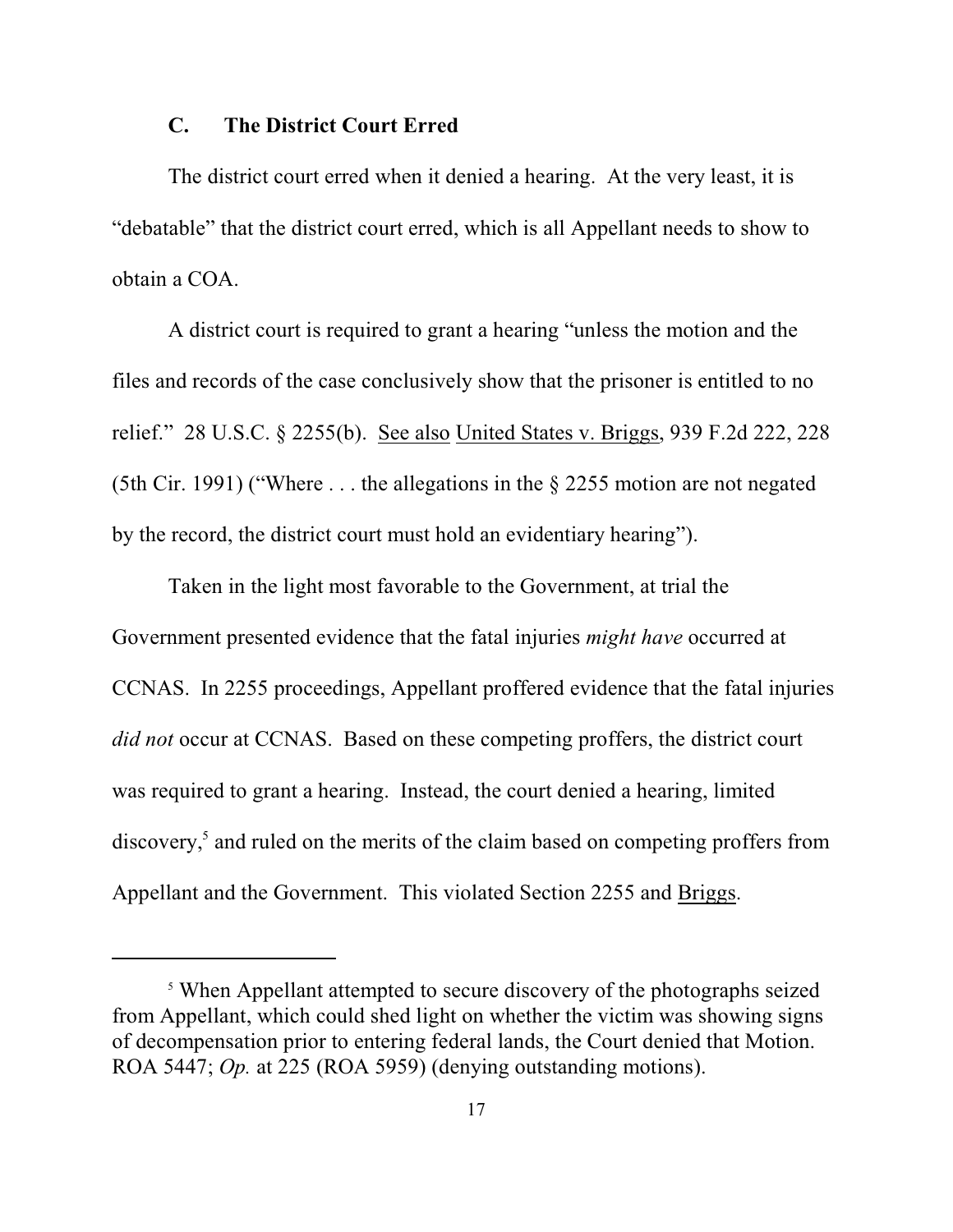In its premature merits ruling, the court relied extensively on the Government's "rebuttal proffer" from Dr. Rouse.<sup>6</sup> The Government presented Dr. Rouse in rebuttal via telephone on January 13, 2011, the same day as closing arguments on the 2255 claims for which a hearing had been granted. The court permitted the Government to present Dr. Rouse without having disclosed a statement of what opinions she would render. ROA 5044; ROA 5040. See also Fed. R. Civ. P. 26(a)(2)(B)(1). Consequently, Appellant was unable to prepare for or respond to Dr. Rouse's proffer.

The district court nonetheless credited Dr. Rouse's rebuttal proffer that the decedent's neurological status changed abruptly at the CCNAS. *Op.* 159-61 (ROA 5893-5895); ROA 5257. At a hearing, Appellant would have presented evidence, in addition to the evidence presented at trial, that the decedent manifested physical, neuropsychological, and behavioral indications of significant brain injury in the days before she entered CCNAS, and expert testimony interpreting that evidence.

 The court also improperly discredited Appellant's proffered experts, without having heard them as required by Section 2255. See, e.g., *Op*. 152-59

<sup>&</sup>lt;sup>6</sup> See *Op*. 154-55, 157-60, 161 n.129, 163-64 (ROA 5888-5889, 5891-5892, 5893 n.129, 5895-96).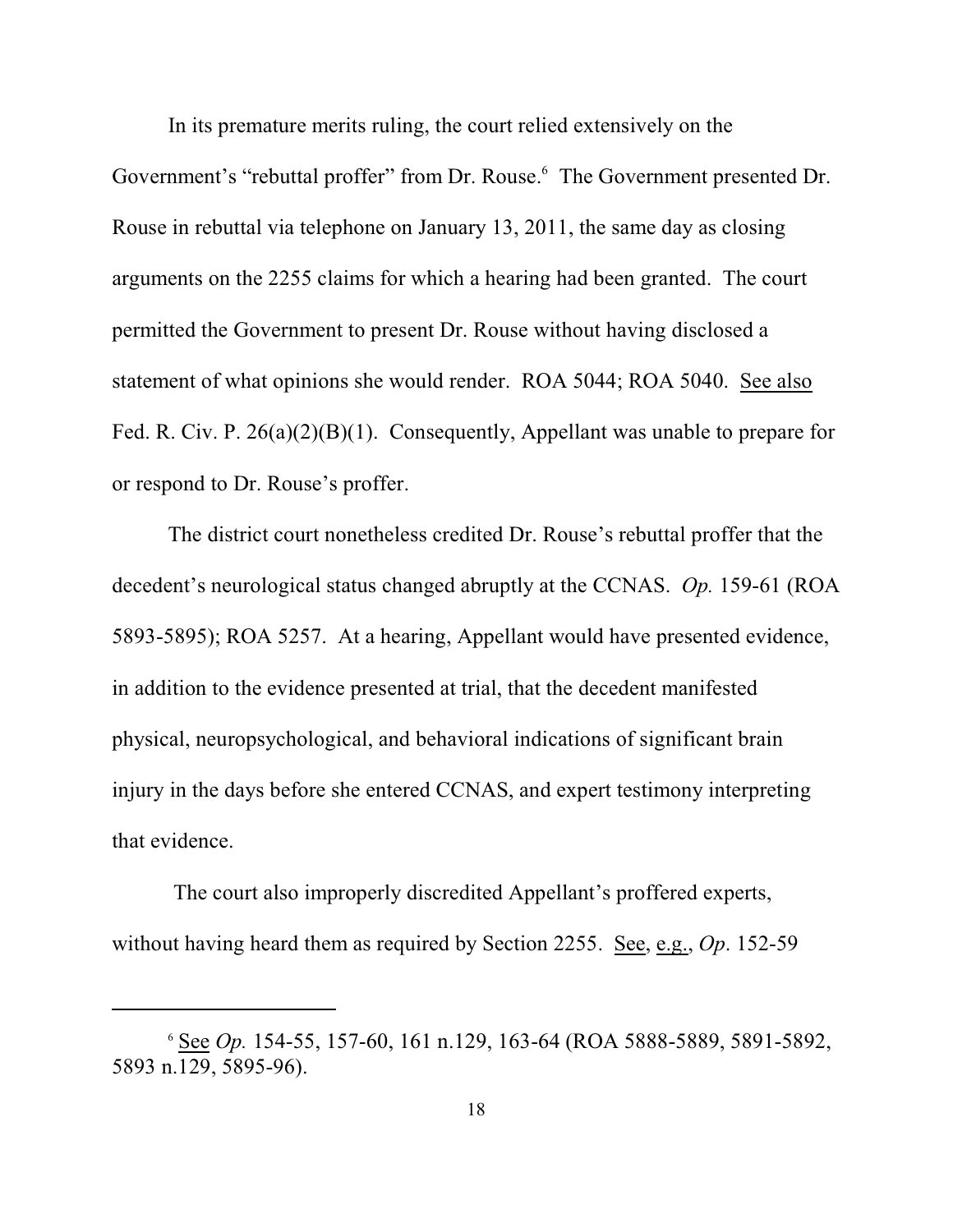(ROA 5886-5893).

Finally, the district court improperly speculated as to the reasons underlying trial counsel's failure to investigate, develop, and present the available evidence relevant to jurisdiction. The court's speculations contradicted Appellant's proffered evidence that trial counsel misunderstood the law of federal jurisdiction. The court had no evidentiary basis upon which to rest its finding that, if "trial counsel tried to argue insufficiency of the evidence showing jurisdiction, he might have lessened his credibility with jurors." *Op*. 165 (ROA 5899). The court's speculation about this essential fact runs contrary to Section 2255 and Supreme Court precedent. A court is not at liberty to create strategic reasons where counsel have offered their own. See Wiggins, 539 U.S. at 526-27; Kimmelman v. Morrison, 477 U.S. 365, 386-87 (1986) (under Strickland, courts cannot use hindsight to supply a strategy for counsel). If granted a hearing, Appellant would have proven that counsel's failures derived from an inexcusable misunderstanding of the law and an unreasonable failure to investigate the facts. Specifically, Appellant would have proven that trial counsel had no strategic or tactical reason for failing to present Dr. Kagan-Hallet and to cross-examine Dr. Rouse regarding evidence that the fatal injuries predated the CCNAS.

The district court discounted, without a hearing, Appellant's proffered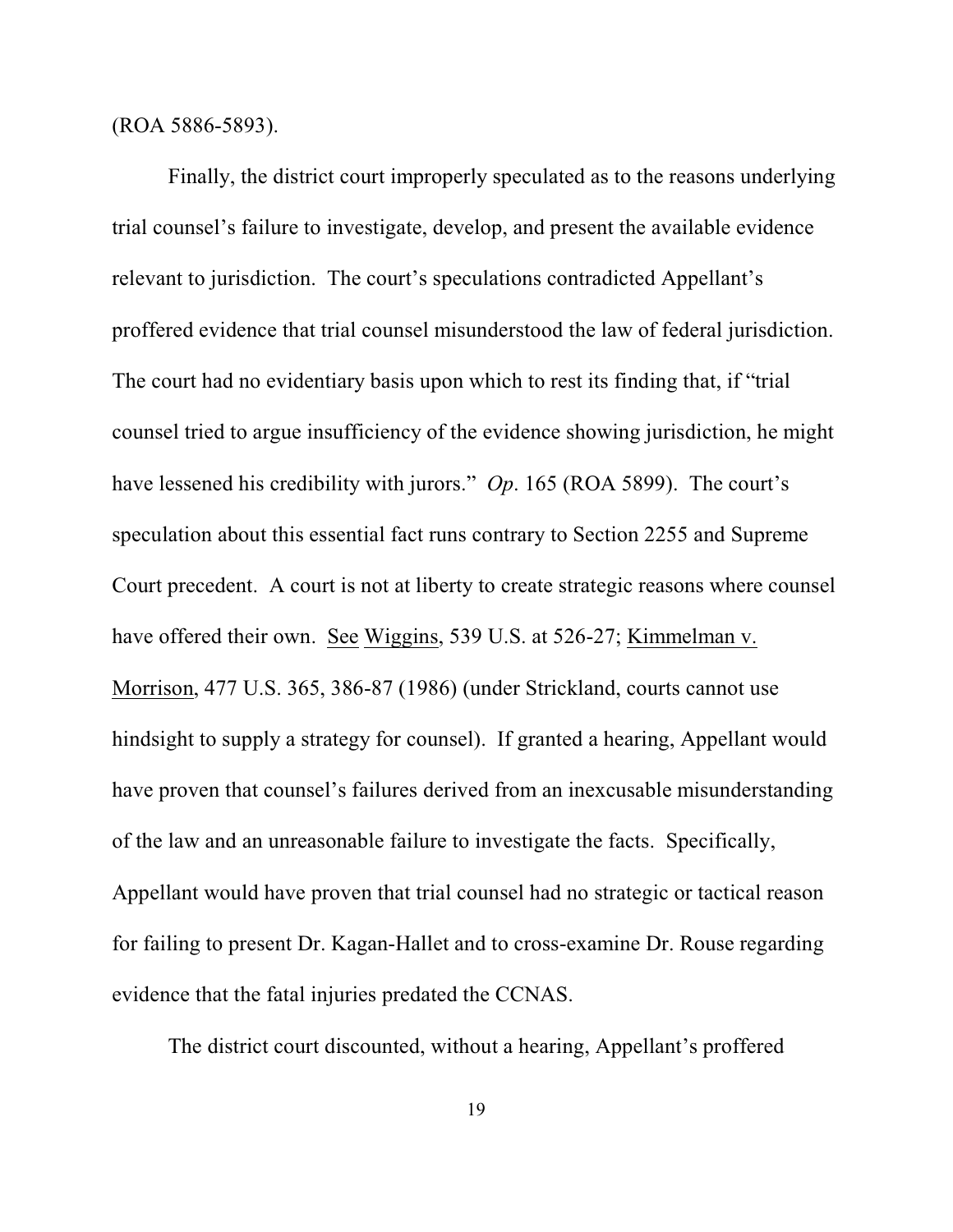scientific evidence that the timing and location of the decedent's injuries placed her outside federal jurisdiction. It then speculated about counsel's strategy in contradiction of the proffered evidence. Because the facts required a hearing, a COA should issue and a hearing should be granted.

## **Claim II. TRIAL COUNSEL WERE INEFFECTIVE AT BOTH PHASES OF TRIAL FOR FAILING TO PRESENT AVAILABLE EXPERT TESTIMONY TO REBUT THE GOVERNMENT'S ASSERTION THAT JG1999 WAS SEXUALLY ASSAULTED.**

The Government presented expert testimony and prosecutorial argument that Appellant's semen was detected during the post-mortem rectal examination of JG1999 and that she was sexually assaulted. Despite the extremely inflammatory and prejudicial nature of this evidence, and its unquestionable impact on the jury's deliberations at both the guilt/innocence and penalty phases of trial, defense counsel failed to present readily available expert testimony that would have eviscerated the Government's evidence that semen was present and JG1999 was sexually assaulted. Counsel's failures resulted in a violation of Appellant's Sixth and Eighth Amendment rights.

## **A. The Testimony and Arguments Presented at Trial**

The Government alleged that Appellant sexually assaulted his young daughter before he killed her, telling jurors that Appellant "put his filthy semen in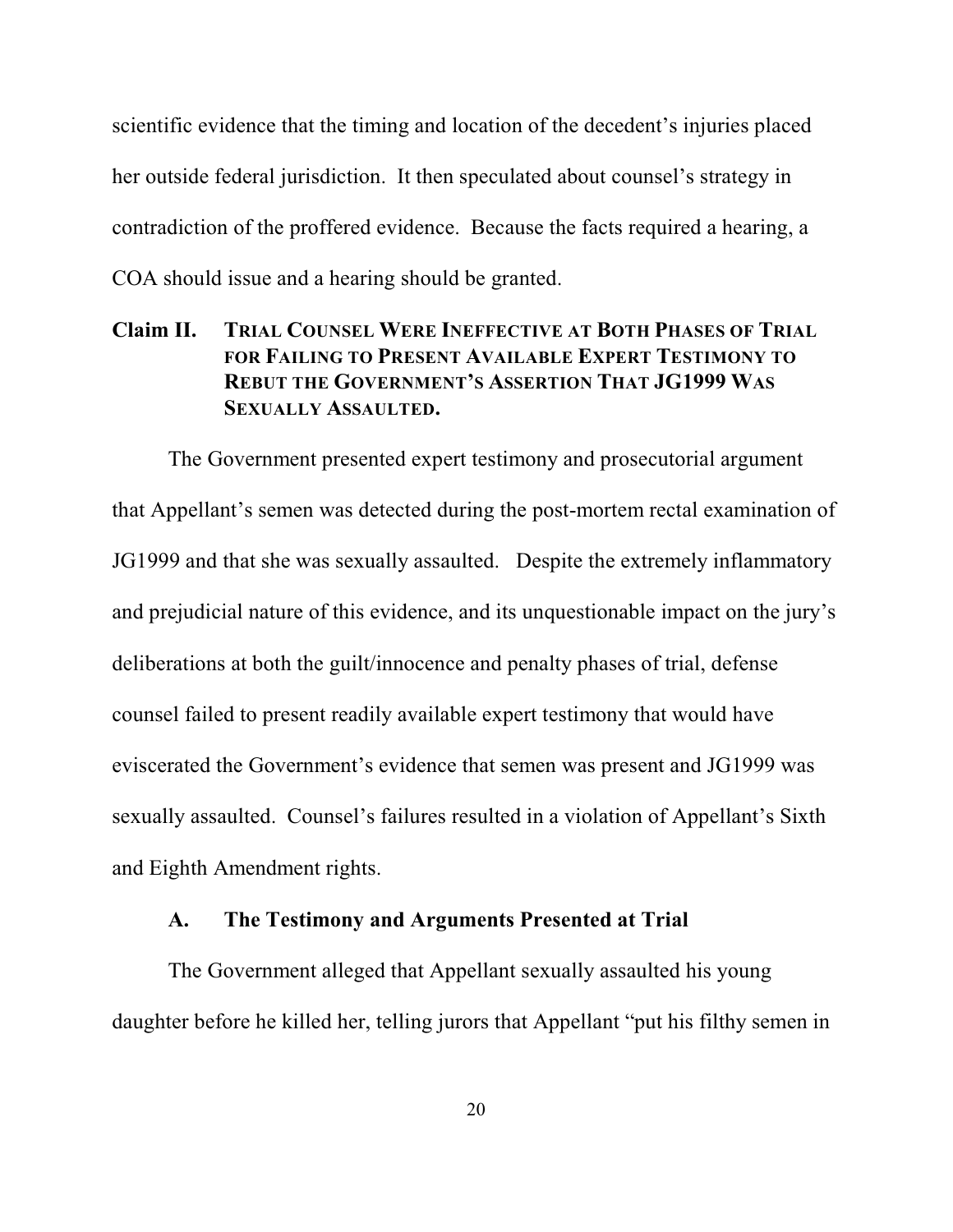her little body." Tr. 3/24/04, 70. The Government alleged this highly prejudicial and aggravating fact in both phases of the trial.

In its opening statement, the Government told the jury that expert testimony would establish that semen was detected on post mortem rectal swabs of JG1999. Tr. 3/2/04, 42. In support of that allegation, the Government presented the testimony of Dr. Scott Benton, a pediatrician, FBI forensic serologist Caroline Zervos, and FBI forensic DNA examiner Anthony Onorato.

Dr. Benton testified that sexual assault in children can be difficult to detect. Tr. 3/5/04, 18-19. However, even in the absence of signs of trauma or a report of assault, evidence of male sexual assault can be proven through forensic testing. Id. at 22. The primary tests used are: the acid phosphatase test, the p30 assay, microscopic sperm searches, and DNA analysis. Dr. Benton described the p30 assay as a "confirmatory" test for semen because it detects the presence of the p30 protein, a protein that, according to him, is found only in the male prostate gland and in breast milk. Id. at 22-23, 53.

Dr. Benton also testified that it was not unusual to identify semen where no sperm are detected, id. at 23, in part because of the supposed low survivability and rapid degradation of sperm, id. at 51-52. According to Dr. Benton, because sperm rapidly lose their tails and die in a vaginal and rectal environment, "they're very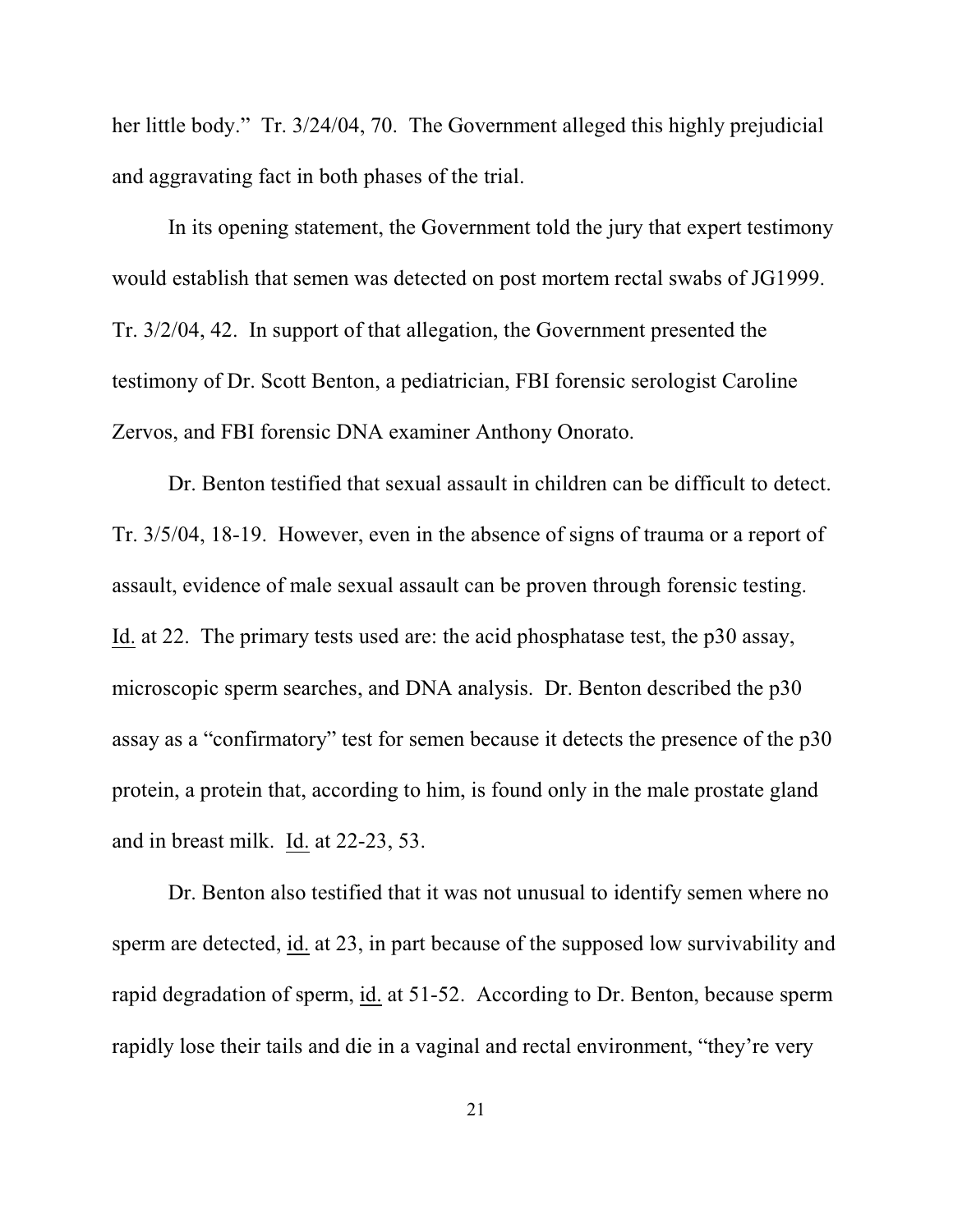difficult to find, on a rape kit or trace forensic evidence" and "you could still detect semen, but not find sperm." Id.

Lastly, Dr. Benton testified that, based on his review of the autopsy photographs, JG1999 suffered trauma to her vagina, indicative of sexual assault. Id. at 44-46.

FBI forensic serologist Caroline Zervos testified that as part of the FBI's protocol, two tests, presumptive (acid phosphatase –AP) and confirmatory, are usually performed to determine the presence of semen or other serological substances. Tr. 3/5/04, 63-64. However, in this case, only a "confirmatory" p30 test for the presence of semen was conducted on the post-mortem rectal swabs taken from JG1999 (labeled Q5-Q7). Id. at 86-87. The test was, according to Ms. Zervos, positive for the presence of semen. Id.

On cross examination, Ms. Zervos testified that, in addition to the prostate gland, the p30 protein could be found in male blood and male urine. Id. at 103-04. According to Ms. Zervos, no female fluids contain the p30 protein. Id. at 105.

FBI forensic DNA examiner Anthony Onorato testified that the only DNA present on the rectal swabs, Q5-Q7, was female and belonged to JG1999. Mr. Bourgeois' DNA was not detected. Tr. 3/5/04, 118. Over the inexplicable objection of defense counsel, Mr. Onorato also testified that he suggested an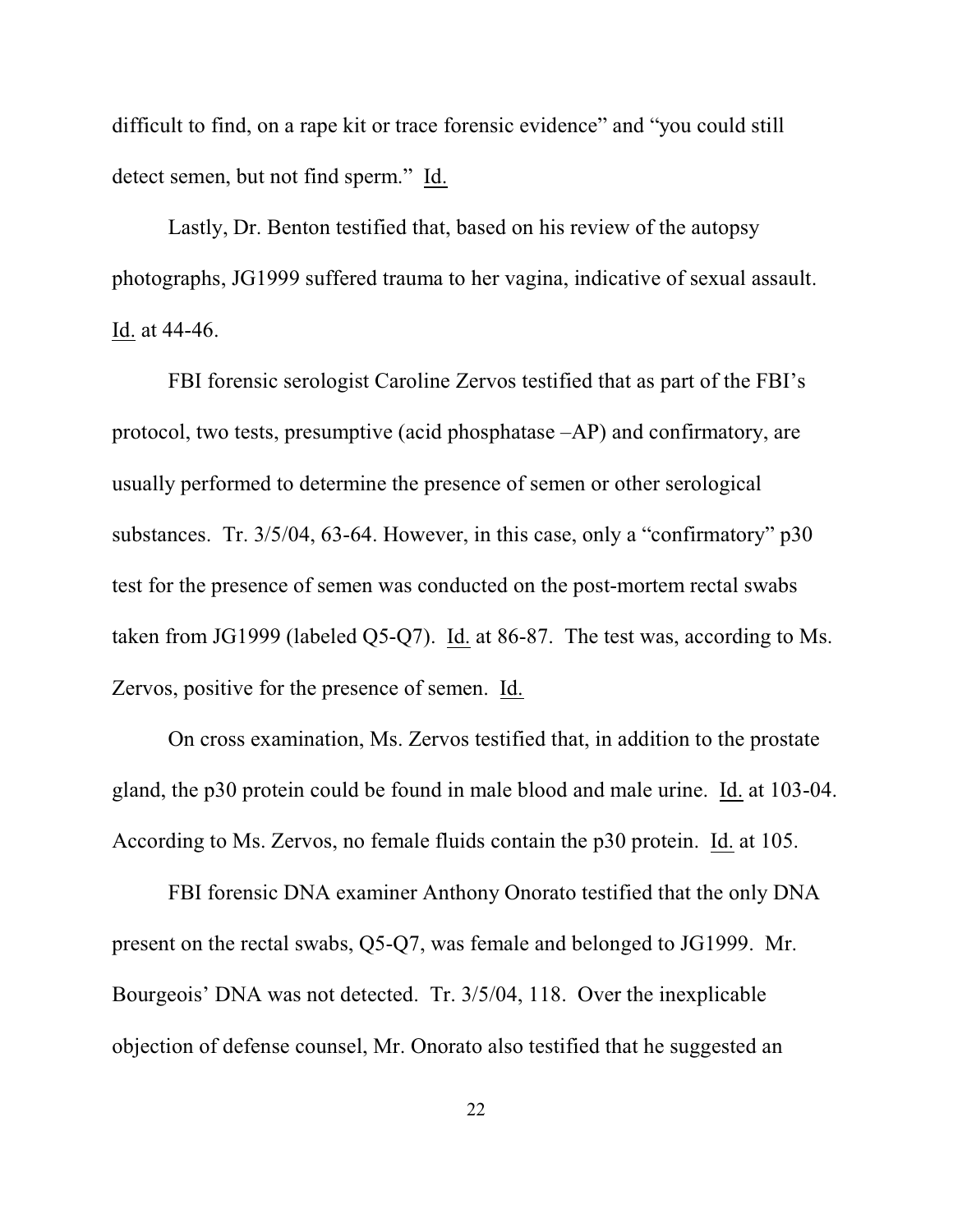additional, more sensitive test for the presence of male DNA, Y chromosome DNA testing. This test was subsequently performed by Orchid-Cellmark Laboratories on behalf of the FBI, with a negative result for any male DNA. Id. at 119, 130-135. He also testified that it was not uncommon to find semen even where male DNA is not detected. Id. at 118.

On cross examination, Mr. Onorato testified that Ms. Zervos' report revealed that no sperm were found in a microscopic examination conducted by the FBI laboratory. Id. at 130. In addition, trial counsel again attempted to elicit testimony about other possible sources of the p30 protein but Mr. Onorato testified that the only place, outside of semen, where the p30 protein can be found is the blood of a male with prostate cancer. Id. at 128.

During closing arguments of the guilt/innocence phase of trial, the Government seized upon the testimony of Dr. Benton, Ms. Zervos and Mr. Onorato, arguing that "there was semen in that baby's bottom." Tr. 3/16/04, 20. The Government also emphasized the strength of the p30 results, and downplayed the negative results of the microscopic sperm search, stating, "the DNA specialist testified that the sperm is very delicate, that it degrades quickly. But when you get a confirmatory test for semen, you've got semen." Id.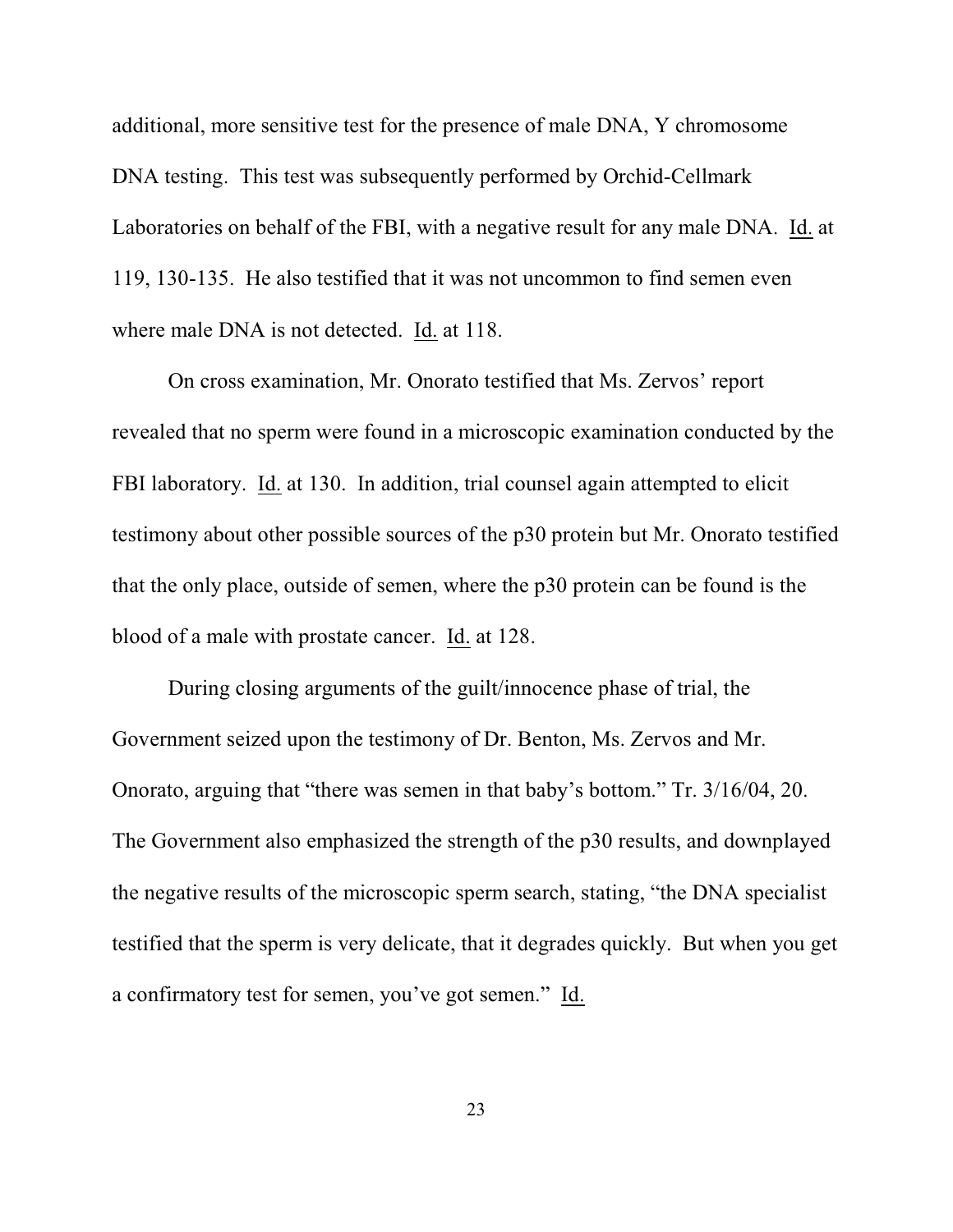After initially neglecting to discuss this evidence in his closing argument,<sup>7</sup> trial counsel attempted to counteract the highly prejudicial evidence of sexual assault by arguing that no evidence of semen or sexual assault existed. Tr. 3/16/04, 24, 41-42, 43. However, because trial counsel had not presented any evidence to support his argument that there was no semen found, the trial court sustained an objection to counsel's argument. Tr. 3/16/04, 43-45 ("Ms. Booth: Your Honor, I have to object. That is a mischaracterization of the evidence. The Court: That is sustained ... The test was positive for semen. They sent it off for an extra DNA test. That came back no DNA from your client.").

Subsequently, during its penalty phase closing argument, the Government used the alleged semen evidence as a basis for urging the jury to sentence Mr. Bourgeois to death.

Was he laughing when he beat JG1999 to death? Was he laughing when he bit her, or he burns her, **or he put his filthy semen in her little body?** 

 $[\ldots]$ 

Let's talk about lack of remorse. The Defendant spoke to you. Was there remorse in his voice? Did he ever admit to you that he lost it and accidentally killed the baby, and that it was his background that did it to him? No, he didn't. Not ever. He murdered this baby. **His**

<sup>&</sup>lt;sup>7</sup>Tr. 3/16/04, 41 ("Your Honor, this is unusual, may I – something, I forgot to talk about. May I do that?").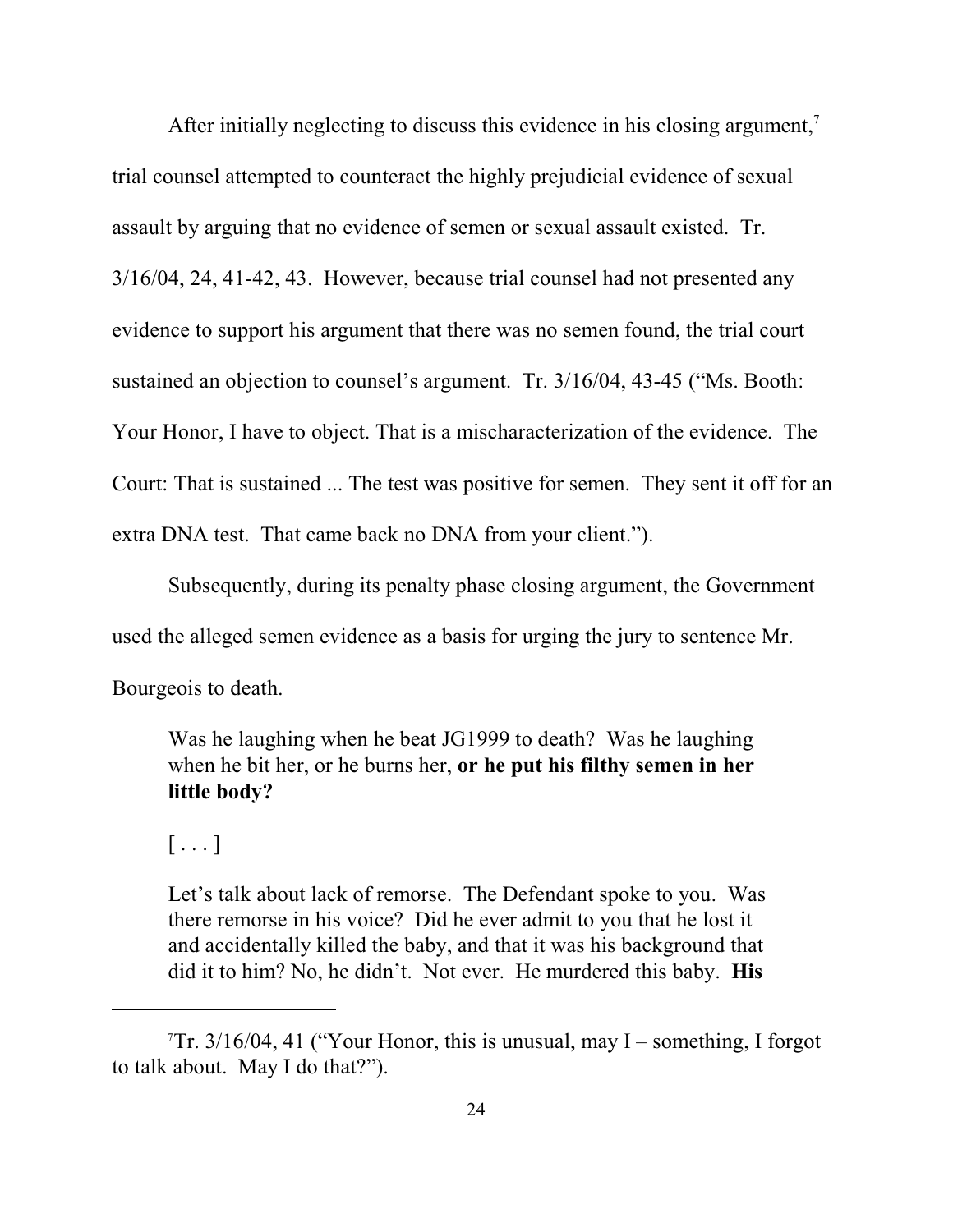**signature with his teeth marks and his semen is all in that baby**.

Tr. 3/24/04, 70, 75-76.

## **B. Trial Counsel Could Have Presented Compelling Evidence to Rebut the Allegation That Semen Was Detected and That JG1999 Was Sexually Assaulted**

#### **1. Trial Counsel's Deficient Performance.**

In assessing whether counsel's performance was deficient under the Sixth Amendment, "the court should keep in mind that counsel's function, as elaborated in prevailing professional norms, is to make the adversarial testing process work in the particular case." Strickland, 466 U.S. at 690. When a case involves significant forensic evidence, reasonable counsel seek out and utilize experts who will support their defense. See Soffar v. Dretke, 368 F.3d 441 (5th Cir. 2004) (counsel's performance deficient for failing to develop and present expert ballistics testimony that would have provided the jury with conflicting evidence bearing on the defendant's role in the crime, and had the potential to support an alternative version of the facts).

Here, as in Soffar, counsel "would not have had to look far," id. at 476-77, to find an expert. On the contrary, counsel was aware of expert testimony that would have completely undermined the Government's allegations of sexual abuse. Substantial scientific evidence was available to rebut the allegation that semen was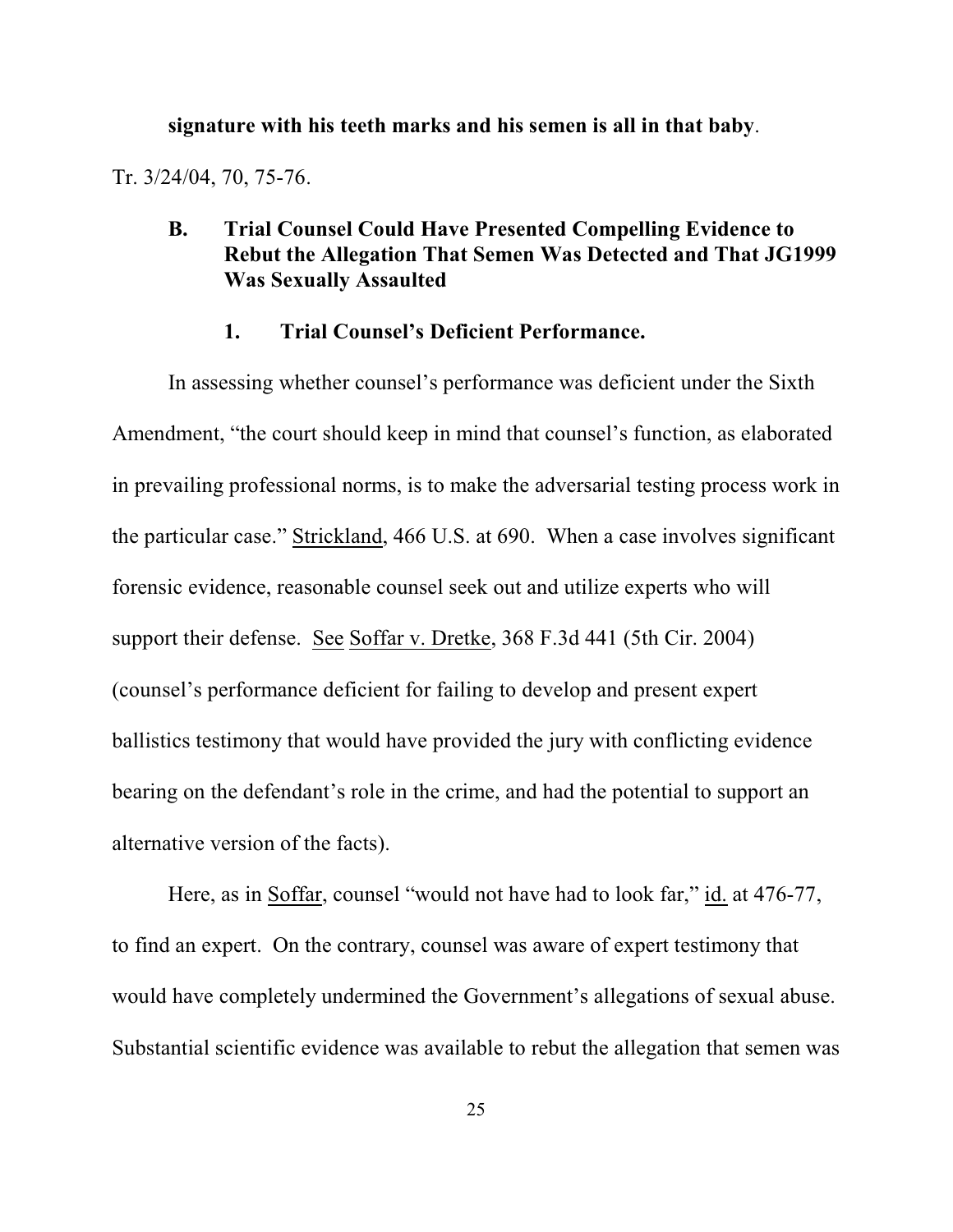detected on the rectal swabs and that JG1999 was sexually abused. In light of this

evidence, reasonable counsel would have:

- presented expert testimony to rebut the allegation that a positive p30 test, alone, was definitive for the presence of semen;
- presented evidence that the p30 testing results on the Q5-Q7 swabs were not "positive" but rather "very weak positive," "very weak positive," and "weak positive";
- questioned FBI experts about FBI protocol that required the observation of sperm (none were observed in this case) to confirm the presence of semen when a p30 test is, as it was in this case, borderline  $-$  i.e. "weak" to "very weak" positive;
- presented the protocols from other law enforcement crime labs and the manufacturer of the p30 test used by the FBI that preclude a conclusion that semen was detected on the basis of a positive p30 test alone – and certainly not from a "very weak" or "weak result";
- presented expert testimony stating that the "very weak" and "weak" p30 results could have been the result of rectal bacterial contamination on the swabs or even JG1999's own biology, not semen;
- presented expert testimony to rebut Dr. Benton's testimony that p30 is only found in semen and breast milk;
- presented expert testimony to rebut the testimony of FBI serologist Caroline Zervos that outside of semen p30 is only found in peripheral male blood and male urine;
- presented expert testimony to rebut the testimony of FBI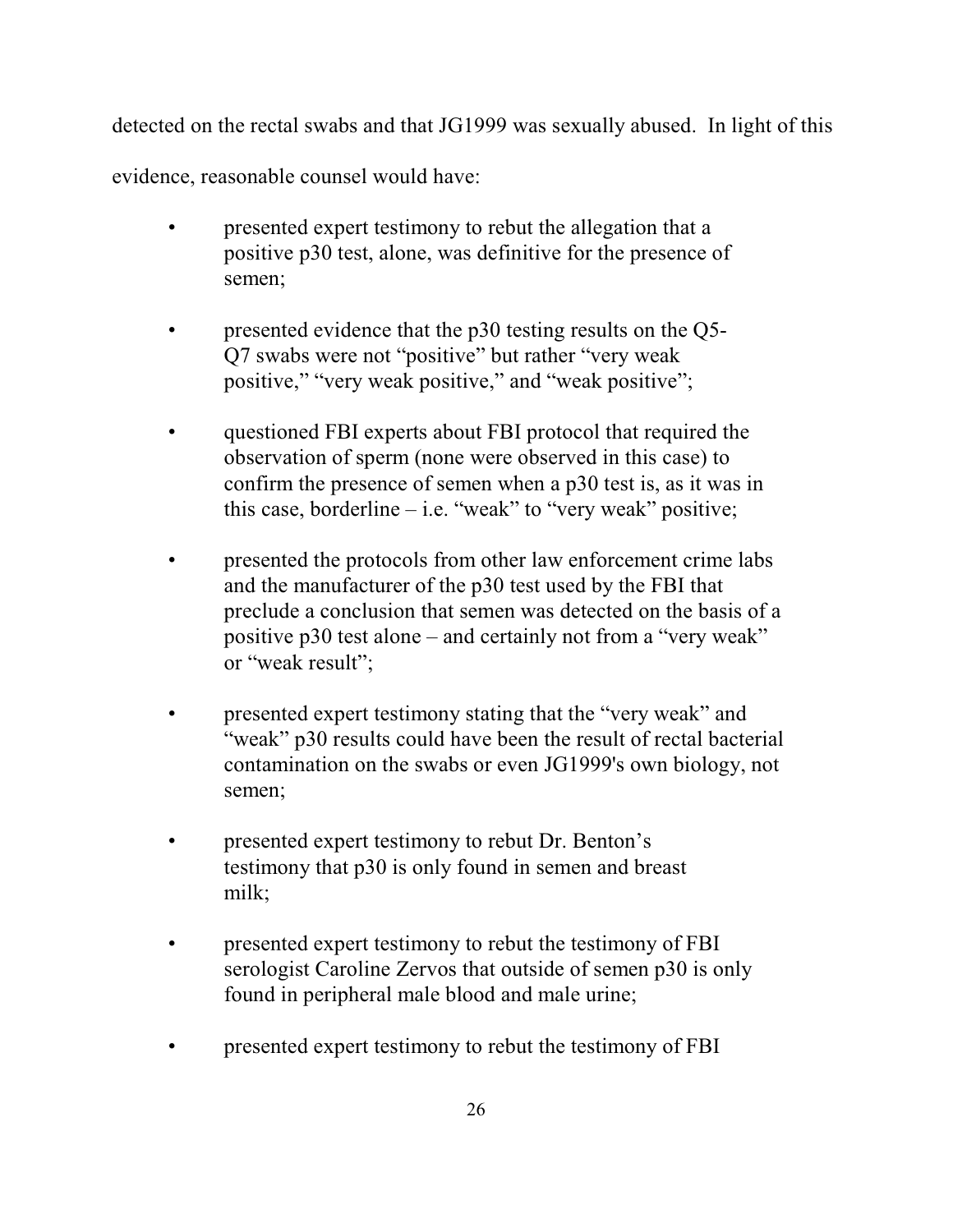forensic DNA examiner Anthony Onorato that the only place, outside of semen that p30 could be found, is in the blood of males with prostate cancer;

- presented expert testimony that none of the swabs contained an enzyme, Acid Phosphatase (AP), prevalent in semen;
- presented expert testimony stating that even after three more specific and sensitive sperm searches were conducted, no sperm were detected on any of the swabs which allegedly contained semen;
- presented expert testimony stating that if the substance on the swabs was semen, sperm should have been detected;
- presented expert testimony to rebut Dr. Benton's testimony that no sperm may have been detected in this case because sperm cells easily die and degrade;
- challenged Dr. Benton's alleged observations of vaginal trauma in the autopsy photos;
- elicited from Dr. Rouse, who performed the autopsy and took the photos relied on by Dr. Benton, that she found no evidence of vaginal or anal trauma.
- presented the Sexual Abuse Nurse Examiner (SANE) reports that support Dr. Rouse's conclusion that there was no evidence of vaginal or anal trauma.

All of this could have been done if counsel had fulfilled his constitutional

obligation. His failure to challenge this highly prejudicial aspect of the

Government's case at both guilt and penalty phases of trial was ineffective.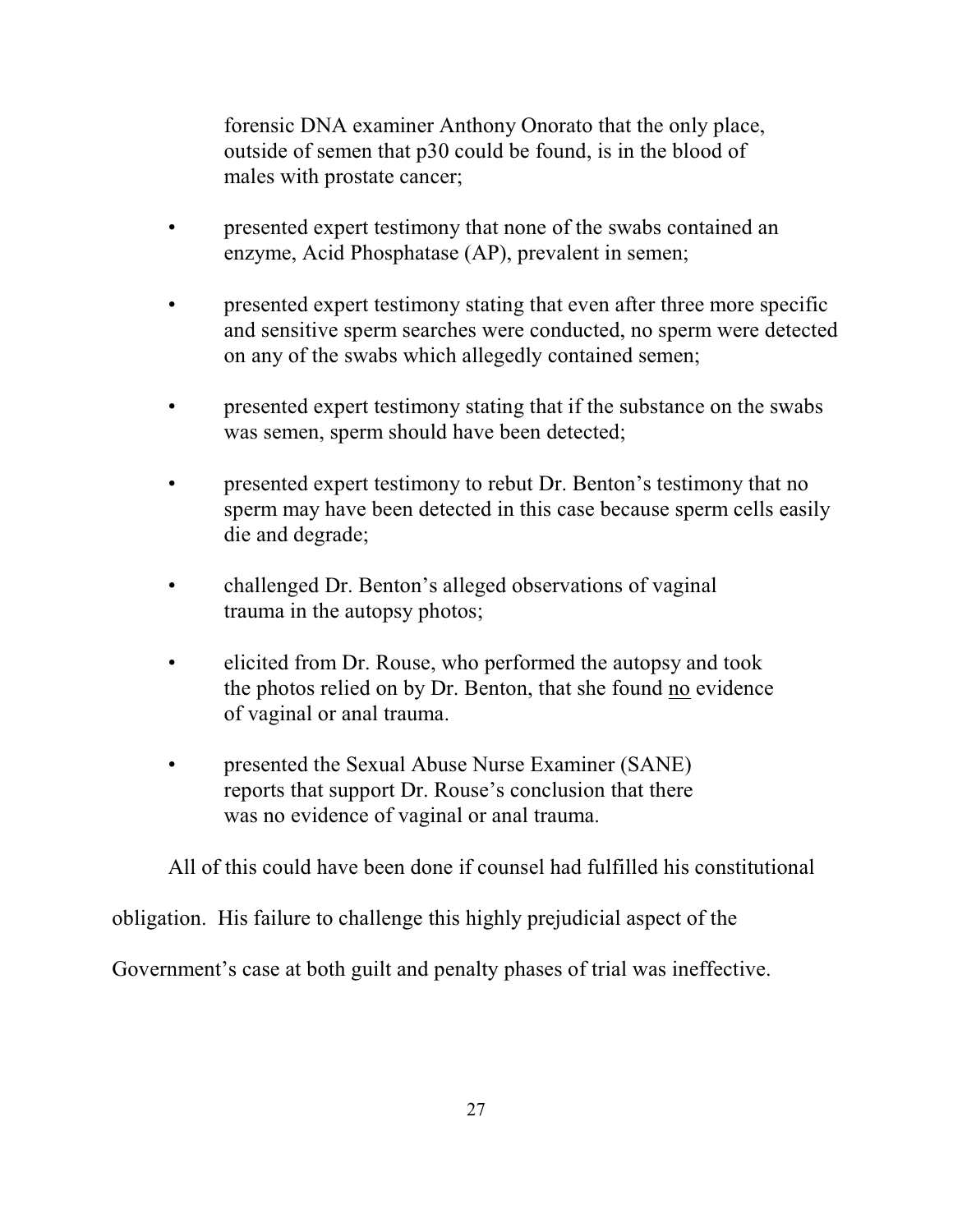## **a. Trial Counsel Failed to Present Expert Testimony to Rebut the Allegation That Semen Was Detected on the Rectal Swabs**

On October 20, 2003, the district court granted trial counsel's motion for the appointment of Dr. Elizabeth Johnson as a defense DNA expert. ROA 794-805. On January 16, 2004, counsel informed the Court that, contrary to the Government's assertion that all samples had been consumed during prior testing, Dr. Johnson had identified an additional biological sample that was available for serological and DNA testing. Tr. 1/16/04, 32-34. This remaining sample was then sent to Dr. Johnson. Id. at 34-36.

On February 25, 2004, after counsel repeatedly failed to provide the Government with a report from Dr. Johnson and several other defense experts, the district court ordered that all expert reports, including Dr. Johnson's, be turned over by the following day, or else counsel would be precluded from presenting the expert testimony. ROA 807-808. See also ROA 28 (DE187, Government's *Third* Motion for Reciprocal Discovery); Tr. 2/25/04, 130-48. Although counsel did receive a report of Dr. Johnson's laboratory findings on February 26, they never proffered it and she was not called as witness.

On March 2, 2004, the first day of trial testimony, and after several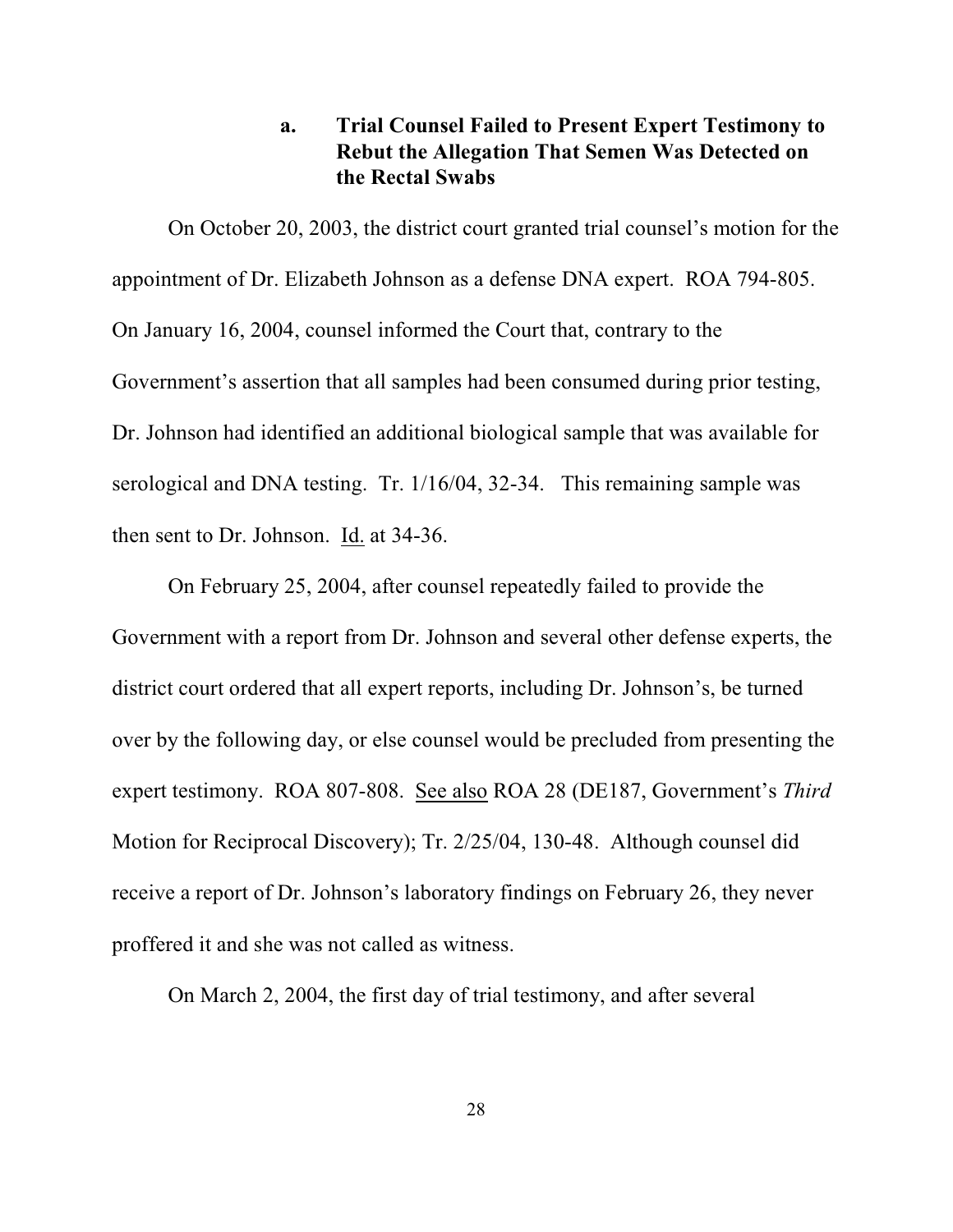unsuccessful attempts to reach counsel, ${}^{8}$  Dr. Johnson faxed trial counsel a two

page summary of her findings and conclusions which stated:

- The FBI did not test the rectal swab with AP [acid phosphatase] reagent or do a sperm search. They only did a p30 test with the ABA card and a DNA test. The ABA card was positive but there is no indication of male DNA found.
- Dr. Johnson did an AP test, obtaining a negative result, a p30 test, obtaining a weak positive result; and a microscopic sperm search, again obtaining a negative result.<sup>9</sup>
- The p30 weak positive result could be a false positive due to bacterial proteins found in the rectal swab. If the p30 positive result is due to the presence of semen, sperm should also be detectable.
- The tested sample would be expected to contain 500 sperm, enough to observe microscopically, even if a small portion is used to make a slide, and enough to produce a male DNA result on DNA testing.

P-Ex. 92; ROA 2414-2419. Dr. Johnson also provided counsel with

documentation establishing that p30 has been detected in bodily fluids other than

semen, including: amniotic fluid, breast milk, saliva, female urine and female

 ${}^{8}$ See P-Ex. 168 (12/31/03 fax from Dr. Johnson to Mr. Tinker indicating she tried unsuccessfully to reach Mr. Tinker after completing her review of Mr. Bourgeois' case); ROA 2413-2414 (same). See also ROA 2445-2447 (Johnson)

The FBI examined the smear slide made from the rectal swab for sperm and 9 determined that none were present. Tr. 3/5/04, 130 (Onorato); ROA 2416 (Johnson). However, they did not do the more sophisticated microscopic analysis conducted by Dr. Johnson's laboratory, which also produced a negative result. ROA 2403-2404, 2416 (Johnson).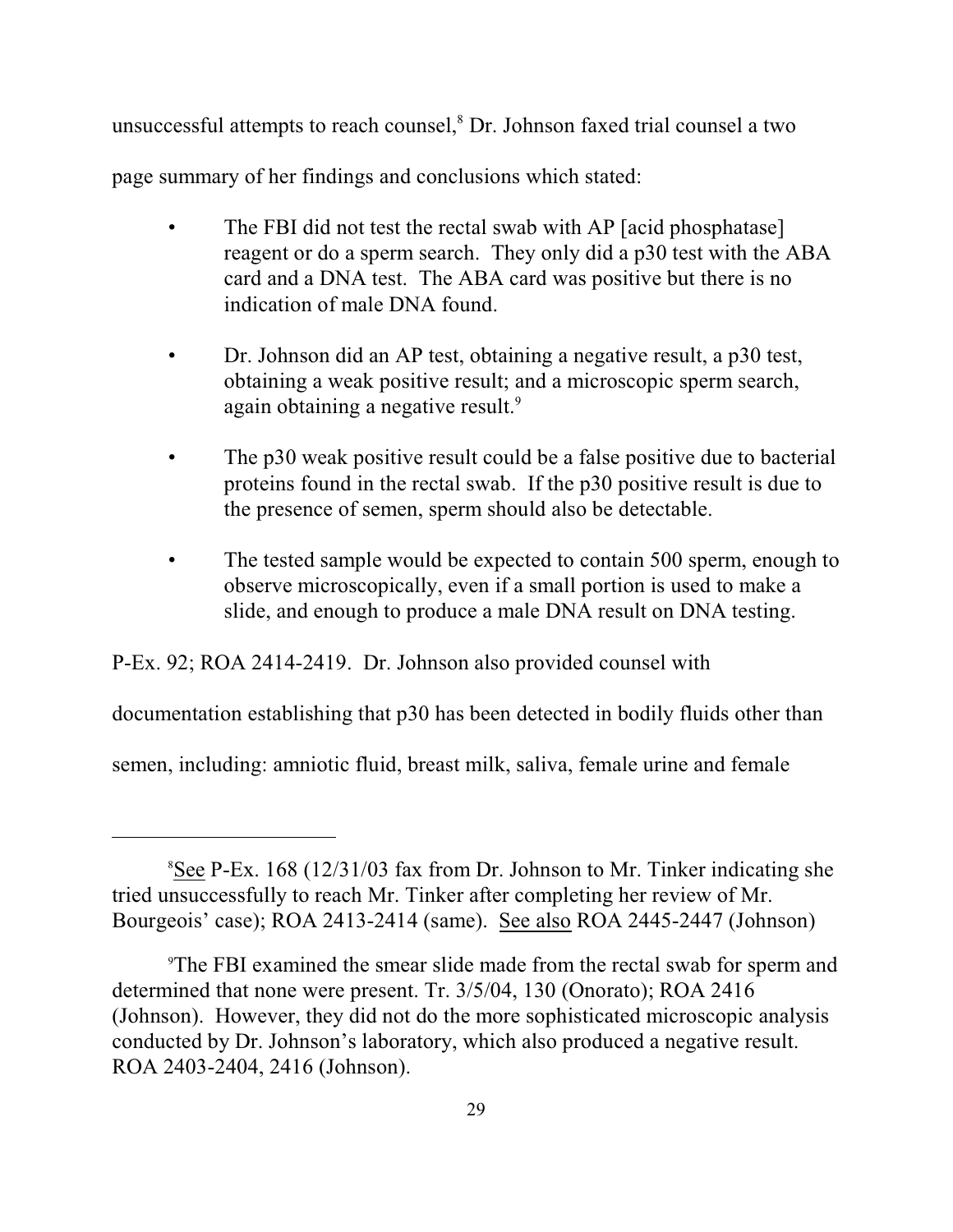serum. ROA 2419.

At the 2255 hearing, Dr. Johnson testified that had she been called as a trial witness, she would have testified consistently with her March 1, 2004, summary report. ROA 2416-2420.

Most importantly, Dr. Johnson stated that had she been called at trial, she would have testified that despite the weak positive p30 result, "taking all of the test results, some of which were negative, negative for sperm, negative for acid phosphatase, negative for DNA, even on Y chromosome testing, that it was not reasonable to conclude that there was semen present on the swabs." ROA 2413, 2514-2515.

Similarly, post-conviction evidence from forensic criminologist Alan Keel was that 1) "there is no proof of semen being detected  $\lceil \cdot \rceil$  in the evidence that was presented at trial," ROA 2521; 2) if the positive p30 was caused from semen, sperm should have been detected, ROA 2527; 3) sperm cells die but can still be detected, ROA 2526; 4) the fact that there was no semen in JG1999's underpants is another "red flag" against a conclusion that semen was present, ROA  $2563$ ;<sup>10</sup> and

 $10$ If semen had been present in JG1999's rectum, semen and its components, including p30, would have presumably leaked onto her underpants. However, the underpants worn by JG1999 when she arrived at the hospital were tested for the presence of p30 and none was detected. See P-Ex. 88, 7-8.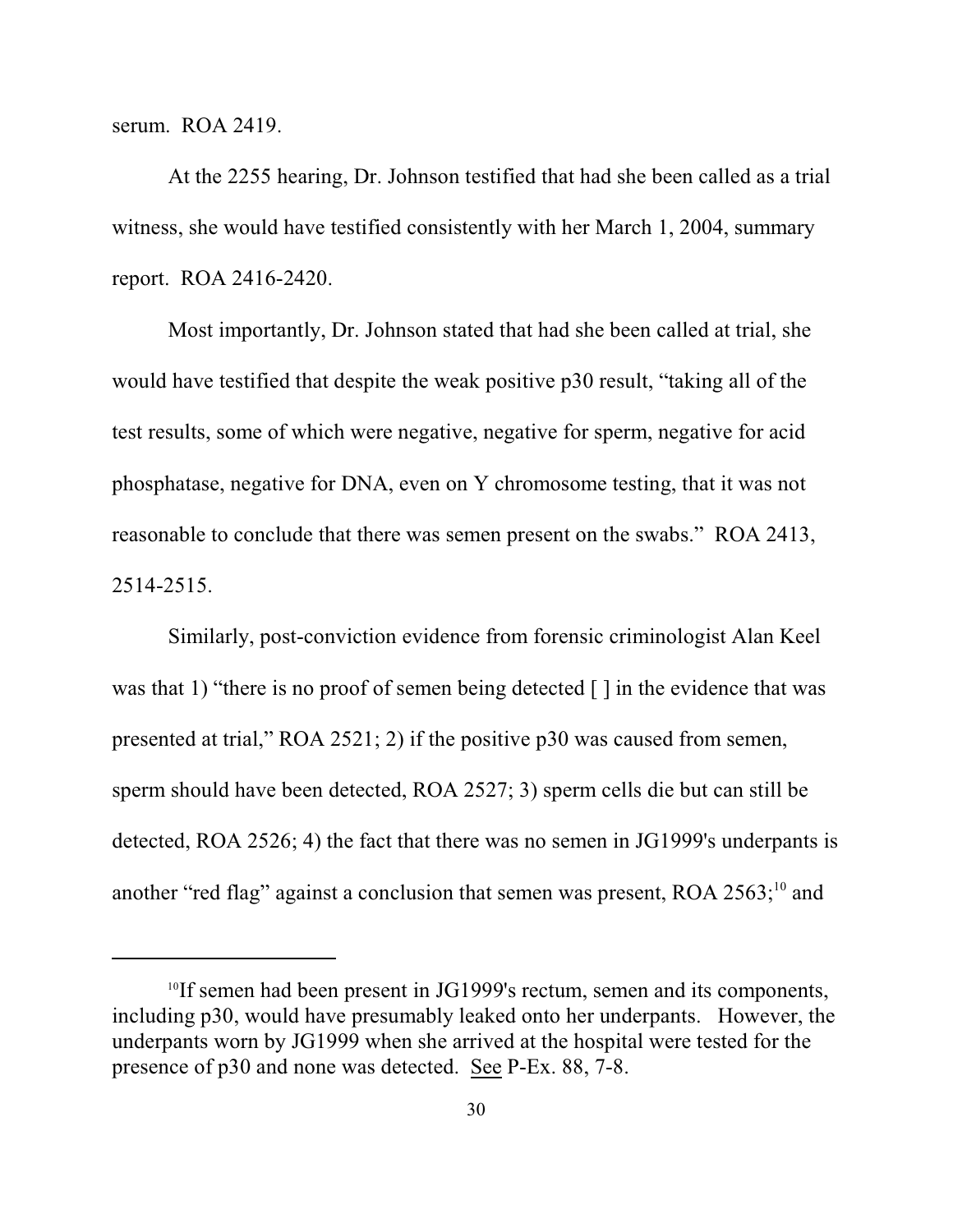5) that "there's no semen on these swabs." id at 169. See also P-Ex. 88 (9/24/07 Report of Forensic Science Associates).<sup>11</sup> Because defense counsel failed to call Dr. Johnson or any forensic expert as a witness at trial, none of the evidence challenging the conclusion that semen was detected was presented to the jury.

# **b. Trial Counsel Failed to Utilize the FBI's Own Serology Protocols to Rebut the Allegation That a Positive p30 Alone Confirmed the Presence of Semen**.

Dr. Johnson's and Mr. Keel's opinion that there was insufficient scientific evidence to conclude that semen was present on the swabs is supported by the FBI's own serological protocols for the identification of semen, which were in effect and available at the time of trial.

Evidence presented at the 2255 hearing established that the p30 testing results on the three rectal swabs (Q5-Q7) tested by the FBI were "very weak, very weak and weak," respectively. See P-Ex. 179; ROA 2635-2636. These important results were not presented at trial.

FBI Procedures for the Serological Identification of Biological Substances on Evidentiary Materials (2002), indicate that

[a]ttempts to identify human semen in some categories of evidence

 $\rm{^{11}In}$  addition to Mr. Keel, Forensic Science Associates is comprised of Dr. Edward Blake and Mr. Peter Barnett. ROA 2518. Dr. Blake, who consulted with Mr. Keel on this case, was instrumental in first identifying the p30 protein. Id.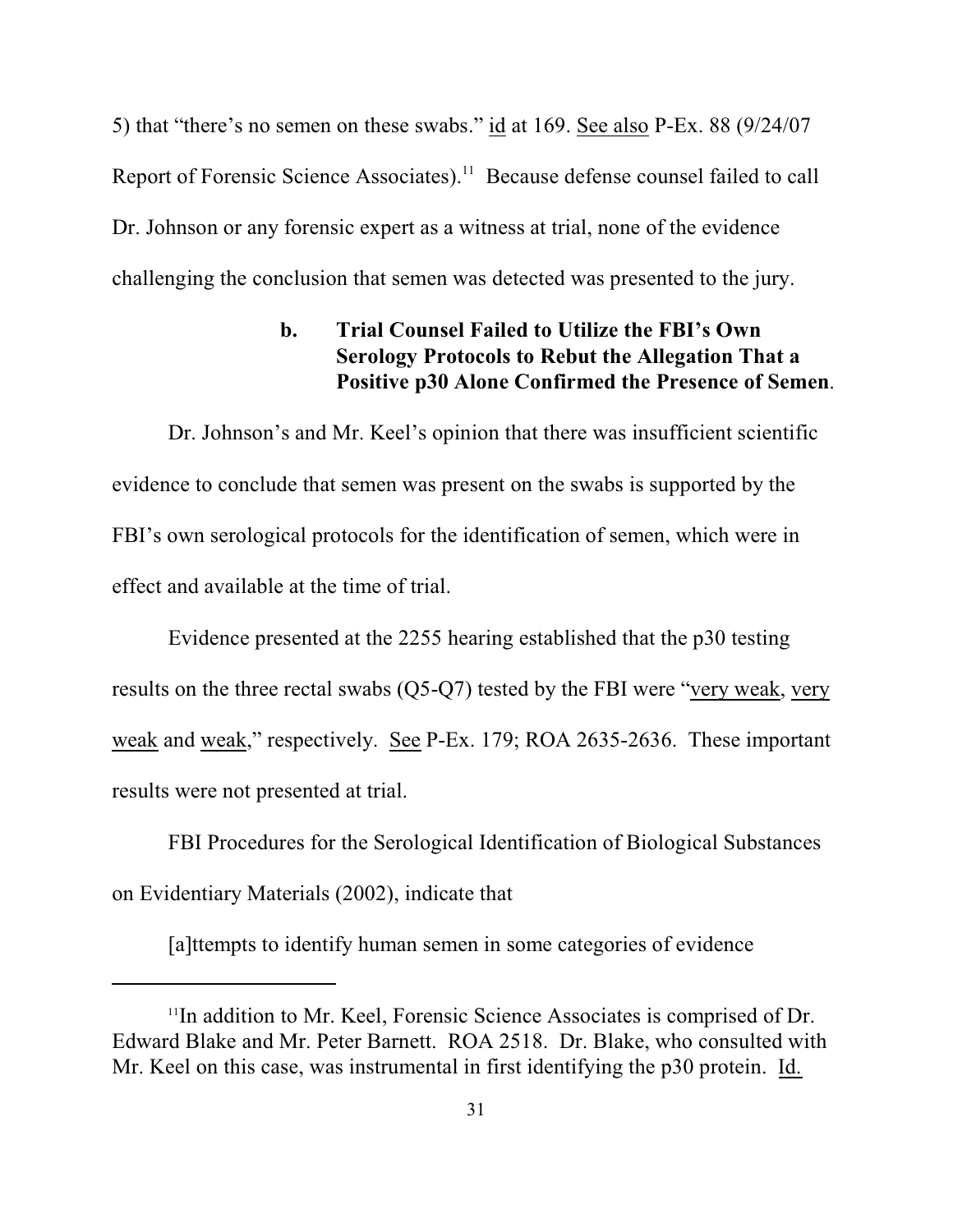**MUST be approached through the identification of spermatozoa** rather than by the detection of human specific proteins, such as p30. These categories would include ... stain extracts that possess **borderline levels of p30**.

See P-Ex. 180. Thus, because the Government's actual p30 test results as set forth in Appellant's Hearing Exhibit 179 reveals "borderline levels of p30," (weak to very weak), the FBI was required, by their very own protocols, to confirm the presence of any alleged semen through the identification of spermatozoa. However, as set forth above, no sperm were ever detected in this case. Tr. 3/5/04, 130 (Onorato); ROA 2403-2404 (Johnson); G-Ex. 206.

 Other law enforcement agencies and the manufacturer of the p30 test used by the FBI also caution against and even prohibit a conclusion that semen has been detected solely on the basis of a positive p30 test, let alone a "very weak" or "weak" positive result. See ROA 4461 (Texas Department of Public Safety, DNA-04-09) ("P30 Identification ... p30 is considered to be a presumptive test for semen. The presence of p30 indicates, but does not confirm the presence of semen. Semen can only be confirmed by the presence of spermatozoa") $^{12}$ ; ROA

 $12$ Texas DPS policy conforms with the evidentiary hearing testimony of Alan Keel, who stated that although a p30 test can be used in conjunction with other evidence to indicate the presence of semen, the only stand alone confirmatory test for semen was the identification of spermatozoa. See, e.g., P-Ex. 88, 20 (2007 Report of Forensic Science Associates) ("In the criminal justice context, the observation of sperm is the only definitive proof of the presence of semen from a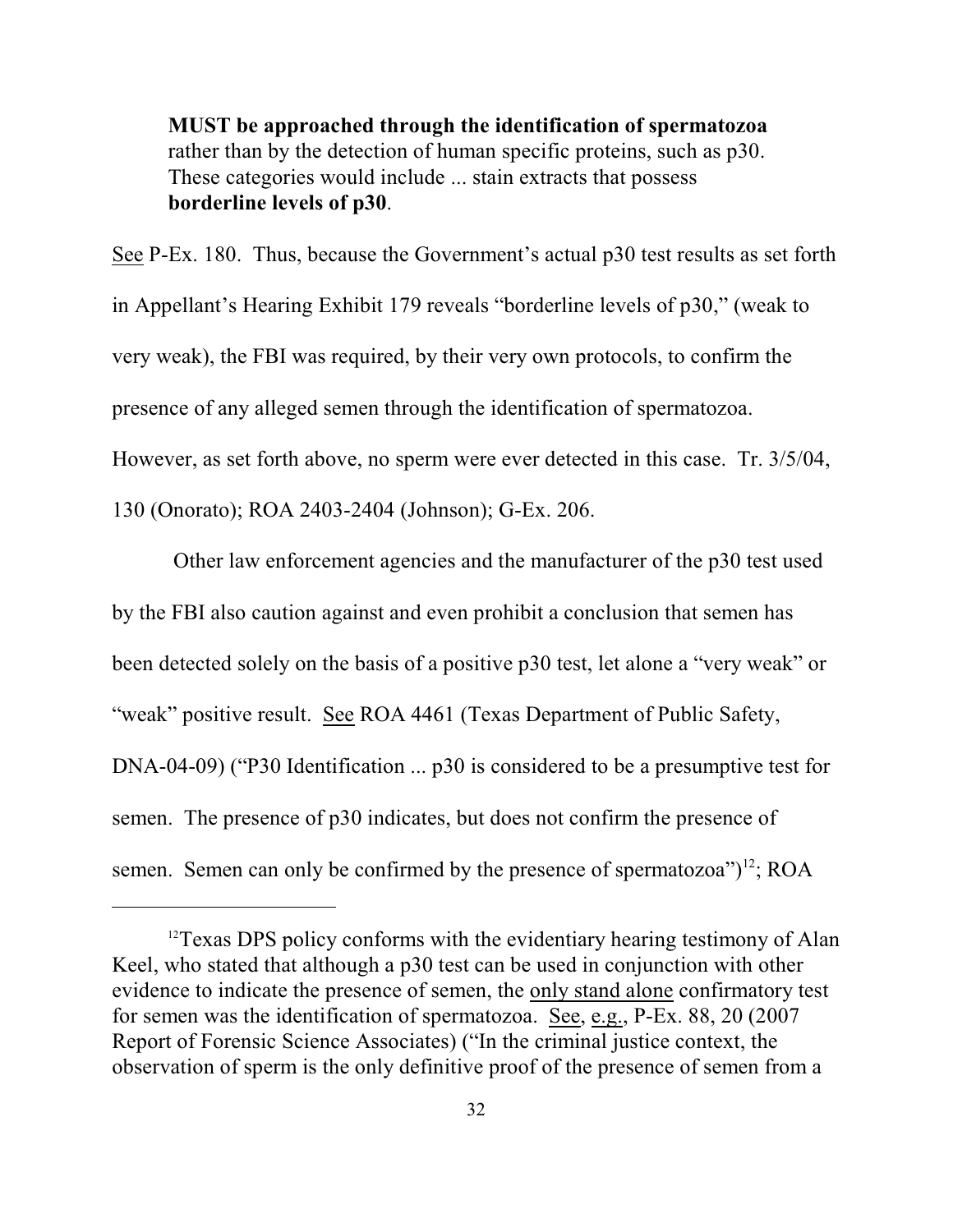4477 (California Department of Justice Bureau of Forensic Services, Biology Technical Procedures) ("Section 4 – Semen ... for p30 immunoassay cards, a positive result alone (without sperm or AP results) $^{13}$  will allow you to make the statement of 'p30 detected.' However, your report should include a statement that explains that the other body fluids may react with these test cards. The immunoassay cards are very sensitive and can detect p30 at very low levels that may be present in body fluids other than seminal fluid"); ROA 4466 (2005 Seratec Card Protocol) ("If the only positive test result obtained from the stain extract is the Seratec PSA card, the conclusion for this situation would be 'seminal fluid could not be confirmed."). $14$ 

forensic specimen"). In this case, all searches for the presence of spermatozoa were negative.

 $^{13}$ Acid phophatase (AP) and the sperm searches in this case were negative.

<sup>14</sup>The Seratec Card is now used by the FBI to test for  $p30$  and was substituted for the ABA card after accuracy problems, including "ghost bands" were detected with the ABA card – the card used in this case. ROA 2644-2646 (Conway). Thus, even the protocols by the manufacturer of the presumably more accurate Seratec test card now used by the FBI, caution that a positive test card alone, does not confirm the presence of semen. The other tests that Seratec advises a forensic analyst should consider in conjunction with their test card (AP test, microscopic sperm search, or male DNA), were ALL NEGATIVE in Mr. Bourgeois case. Moreover, the FBI's replacement of the ABA p30 test card (the card used in this case by the FBI) because of accuracy problems also calls into question Dr. Benton's testimony about the supposed reliability of the p30 testing in this case. See Tr. 3/5/04, 54-55 ("very low levels of false positives are ever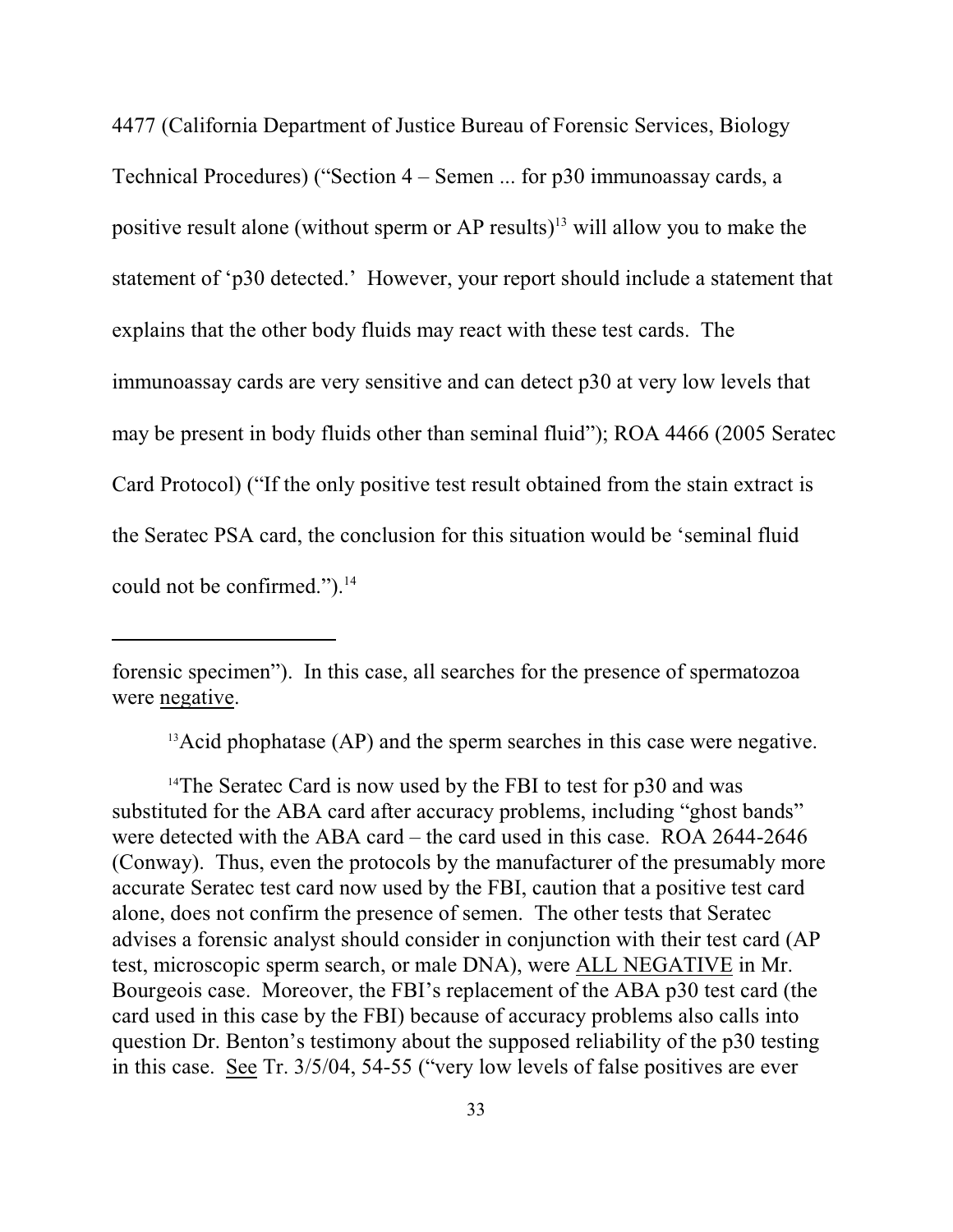The FBI's sole reliance on the "very weak, very weak and weak" p30 results reflected in Appellant's Hearing Exhibit 179 would have supported an argument by trial counsel that, in the absence of detectable acid phosphatase, sperm or male DNA, the Government's allegation that semen was detected was scientifically unsupportable. Counsel, however, failed to cross examine Ms. Zervos or Mr. Onorato about the actual test results or to use the FBI's serological protocols to support his argument that "there was no semen."

> **c. Trial Counsel Failed to Present Readily Available Evidence to Rebut the Erroneous Testimony from Government Experts Concerning the Presence of p30 Protein in Substances Other than Semen and Concerning the Persistence and Survivability of Sperm**

Had trial counsel presented testimony from Dr. Johnson, he could have presented evidence that, contrary to Dr. Benton's, Ms. Zervos' and Mr. Onorato's trial testimony, p30 had been detected in multiple male *and* female bodily fluids. See Section B.1.a, supra; ROA 2419, 2423-2427. This evidence would have permitted counsel to argue that the detected p30 may have been the function of something other than semen and his argument that "there was no evidence of

reported.").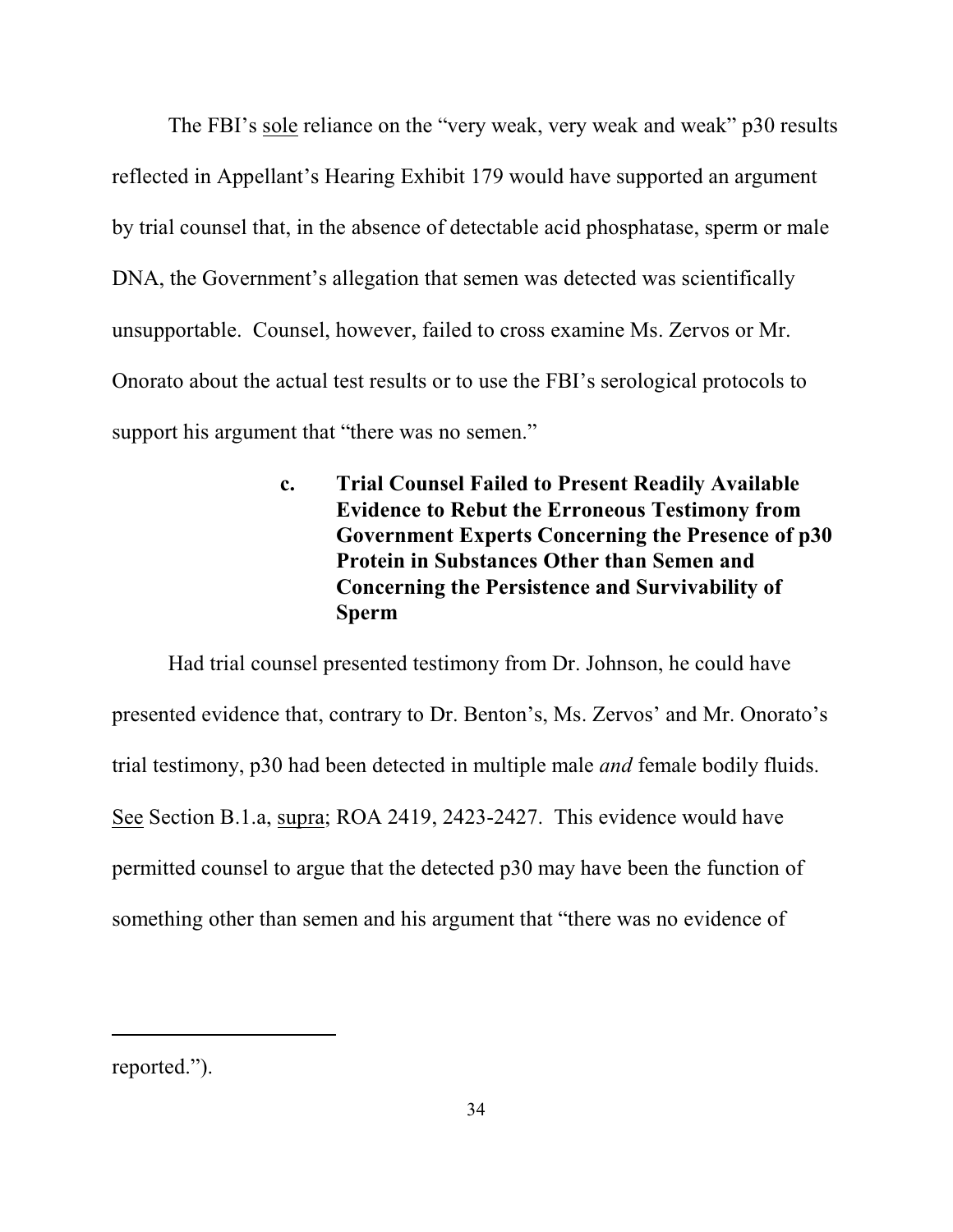semen" would not have been precluded by the court.<sup>15</sup>

Notably, the Government's expert at the 2255 hearing, FBI forensic examiner Jerrilyn Conway, conceded that at the time of Appellant's trial in 2004, studies had been published identifying the presence of p30, albeit at lower levels, in female fluids, and that the testimony presented at trial from Dr. Benton, Ms. Zervos and Mr. Onorato about the prevalence of p30 was incorrect. ROA 2607- 2613.

Expert testimony could also have rebutted Dr. Benton's erroneous contention that the reason sperm were not found may have been because they die and degrade rapidly. Tr. 3/5/04, 50-51. During the 2255 hearing, Dr. Johnson testified that contrary to this contention, "sperm are incredibly tough and durable" and that sperm and male DNA can be detected "decades" after an offense. ROA  $2408 - 2410$ .<sup>16</sup> Similarly, Mr. Keel opined that:

<sup>16</sup>In response to questioning by the district court Dr. Johnson stated:

Court: And so someone testified at trial that sperm would have suffered degradation over that time period.

 $15$ Dr. Johnson also would have testified that the "weak positive" p30 test might have been the result of bacterial contamination on the rectal swab. ROA 2417. Mr. Keel opined that the p30 may be present in a toddler as a function of their own biology because "every cell in every person's body possesses two copies of the gene that produces p30," ROA 2523, and that the p30 assay may react to a protein which is not p30, ROA 2523-2524.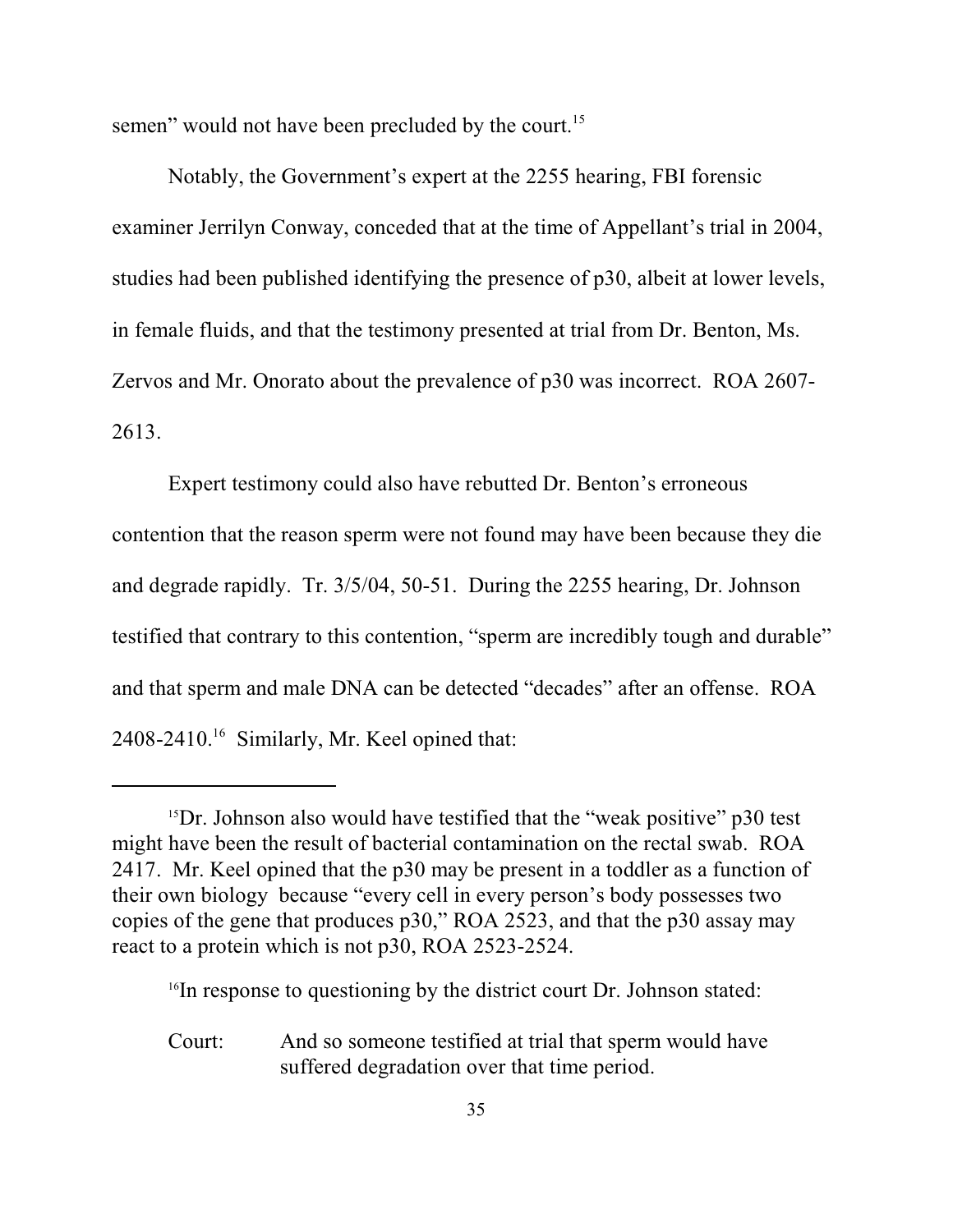Dr. Benton testified that sperm degrade much more quickly than the fluid component of semen, especially in the rectal environment. This is diametrically untrue. As testified to by Benton, it is true that sperm will lose their motility and cease to respire as living cells within hours of ejaculation. They also easily "loose their little tails." But contrary to Benton's testimony, the persistence, as opposed to viability, of sperm cells is dramatically longer than that of the soluble constituents of semen, including acid phosphatase and p30.

| Witness:<br>Court: | I think that was Dr. Benton's testimony.<br>Yes.         |
|--------------------|----------------------------------------------------------|
| Witness:           | That was totally erroneous.                              |
| Court:             | Okay.                                                    |
| Witness:           | Sperm are very durable. They can be found in             |
|                    | decomposing bodies 30 days after, you know –             |
|                    |                                                          |
| Court:             | Well, I read about how they, you know, the Innocence     |
|                    | Project and what have you, and they come up with the     |
|                    | old DNA from – but I guess I assume that that was stored |
|                    | like in a rape kit that was done pretty quickly or $-$   |
| Witness:           | there is evidence being analyzed in cold cases that are  |
|                    | decades old. And again, decomposing bodies that have     |
|                    | been burned, sperm have been detected in the vaginal     |
|                    | canals of these bodies.                                  |
| Court:             | Okay. So days isn't old?                                 |
| Witness:           | Weeks, months $-$                                        |
| Court:             | Okay.                                                    |
| Witness:           | $-$ years.                                               |
| Q:                 | Was [Dr. Benton's] testimony regarding the persistence   |
|                    | of sperm accurate, in your estimation?                   |
| $A$ :              | No, it was not.                                          |
| Q:                 | The survivability of sperm?                              |
| $A$ :              | No, it was not.                                          |
|                    |                                                          |

ROA 2408-2410.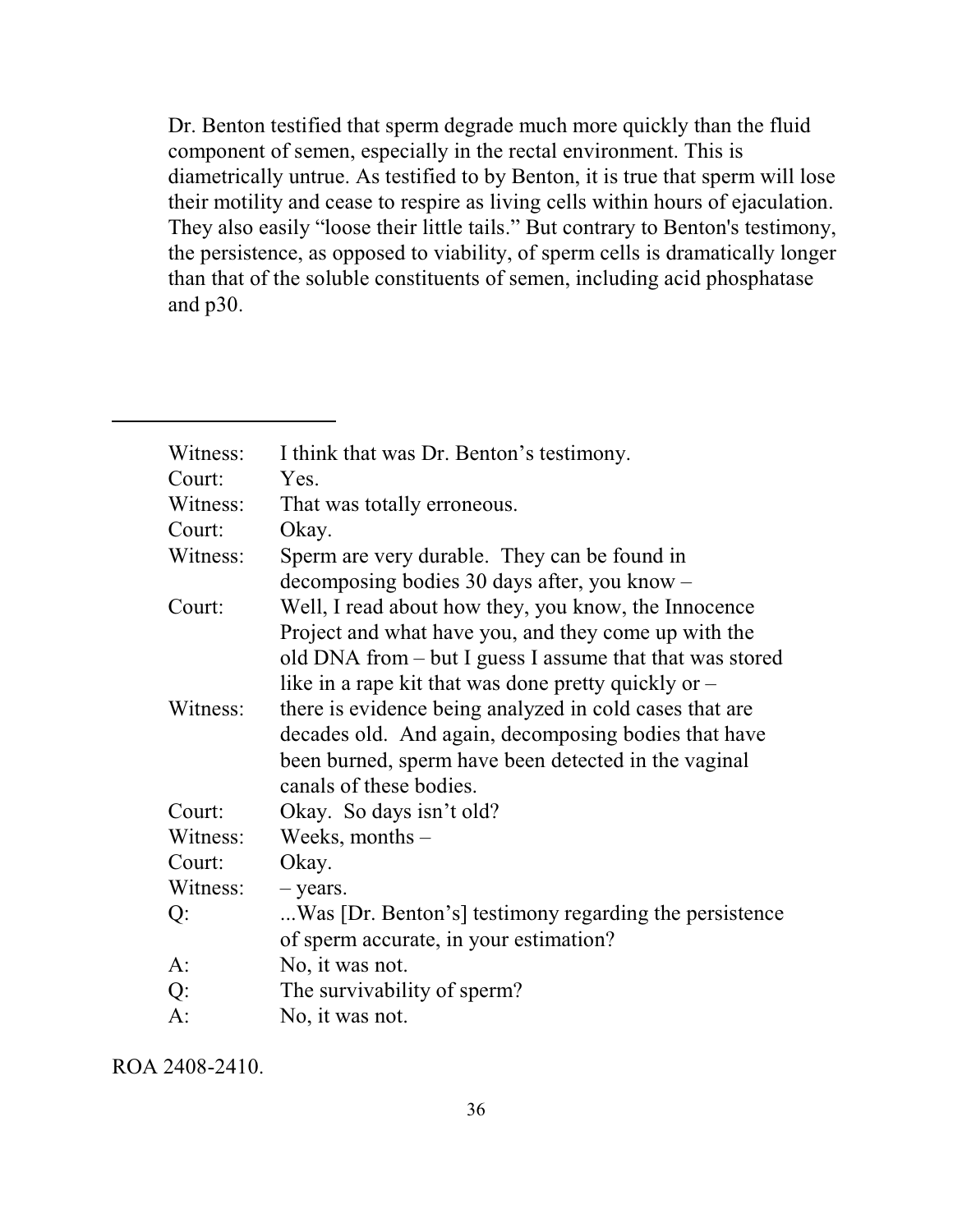P-Ex. 92, 25 (9/24/07 Forensic Science Associates Report).<sup>17</sup>

Had counsel presented expert testimony to rebut Dr. Benton's erroneous testimony about the persistence of sperm, he could have argued, as Dr. Johnson and Mr. Keel opined, that if in fact the substance on Q5-Q7 was semen, sperm would have been observed.

# **d. Trial Counsel Failed to Present Expert Testimony to Rebut Dr. Benton's Alleged Observations of Sexual Trauma in the Autopsy Photos.**

Trial counsel also ineffectively failed to present available expert testimony, through the Government's own pathologist, to challenge Dr. Benton's testimony that the autopsy of JG1999 revealed vaginal trauma. See Tr. 3/5/04, 44-46. As part of the autopsy, Dr. Rouse performed a sexual assault examination on JG1999. Tr. 3/8/04, 59-60. In her report, Dr. Rouse specifically found that

<sup>&</sup>lt;sup>17</sup>The parties agreed to expedite the proceedings by admitting Mr. Keel's report, subject to cross-examination, as the substantive evidence he would provide at the post-conviction hearing. ROA 2520. Mr. Keel also testified that Dr. Benton provided "either false or completely ignorant" testimony. ROA 2530. See also ROA 2543 (rebutting Dr. Benton's definition of "semen"); ROA 2544 ("Dr. Benton simply said that semen is the product of the prostate gland. And that's nowhere near the truth"); ROA 2549 ("the suggestion [from Benton] that you might be detecting only pre-ejaculate fluid in the environment from the rectum is just patently absurd"); ROA 2550 ("Dr. Benton is suggesting that something that comprises less than 1 percent of the total volume of semen is what was actually – might have been picked up on the rectal swab, and that's what the p30 result came from. And that's ridiculous. That's like taking a drink of coffee and not getting any caffeine").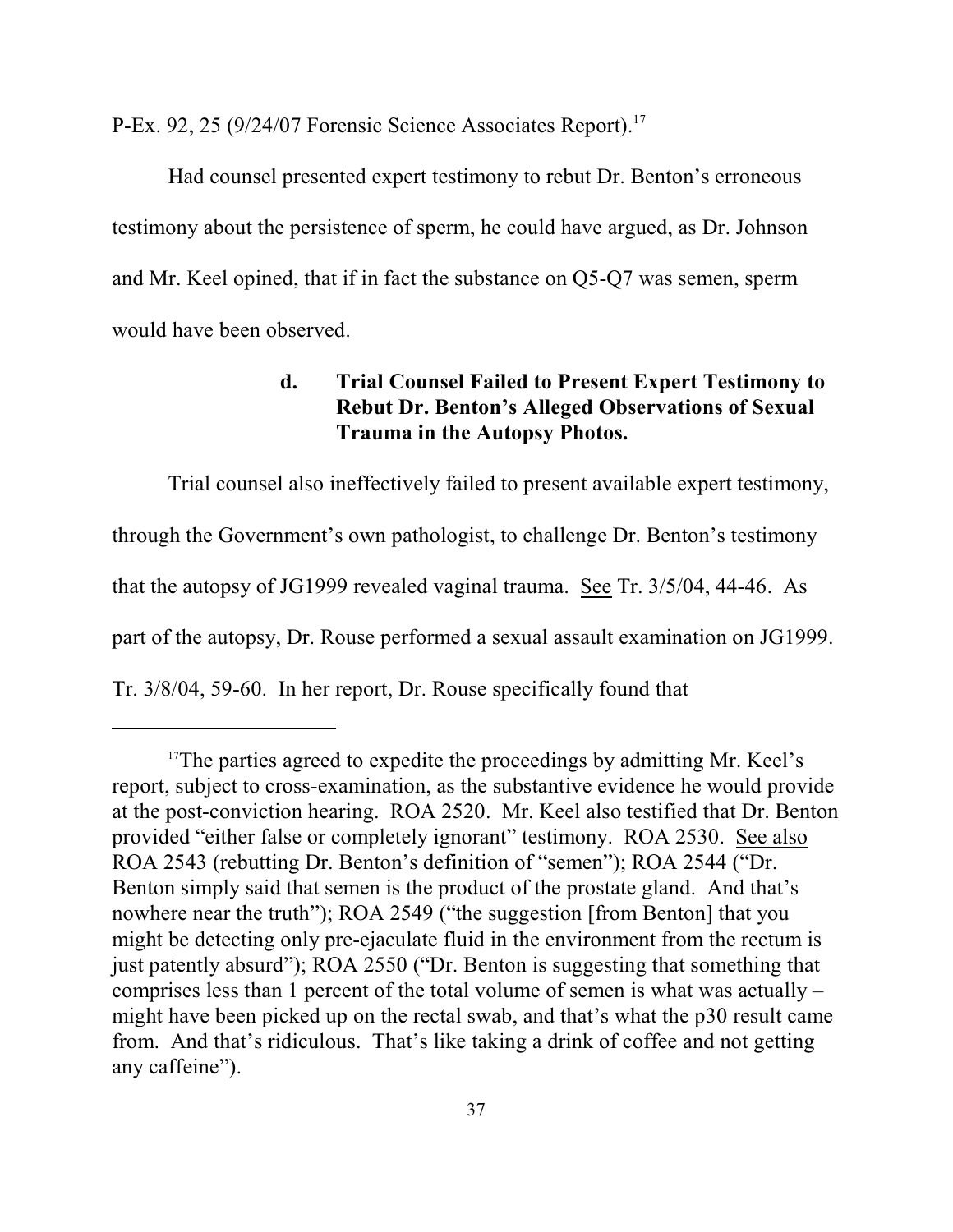[t]he external genitalia are those of a normal female child, and there is no evidence of any trauma to the labia or introitus. The Hymen is present and appears atraumatic. The back is straight and the anus is unremarkable and atraumatic.

P-Ex. 153; ROA 2427-2428. Although Dr. Rouse's finding would have directly rebutted Dr. Benton's alleged observations, counsel failed to elicit this information from Dr. Rouse on cross-examination. Tr. 3/8/04, 65-67.

Had counsel elicited this information from Dr. Rouse, he could have argued to the jury that her live, contemporaneous observations, as the person who actually performed the autopsy and took the autopsy photos, are more accurate and credible than Dr. Benton's conclusions made after examining those photos. Had counsel questioned Dr. Rouse about the findings contained in her autopsy report, counsel could have argued that had Appellant, an adult male, actually raped JG1999, a two-year-old child, recently enough to supposedly find semen, evidence of trauma to her vagina or anus would certainly have been observed at autopsy. Had counsel cross examined Dr. Benton with Dr. Rouse's conclusions, he could have argued that Dr. Benton's reliance of the autopsy photos as a basis for his testimony was at best mistaken, and at worse purposefully deceptive. Moreover, counsel could have argued that Dr. Rouse's conclusion of no anal trauma was further proof that no semen was recovered from JG1999's rectum. Thus, an effective cross-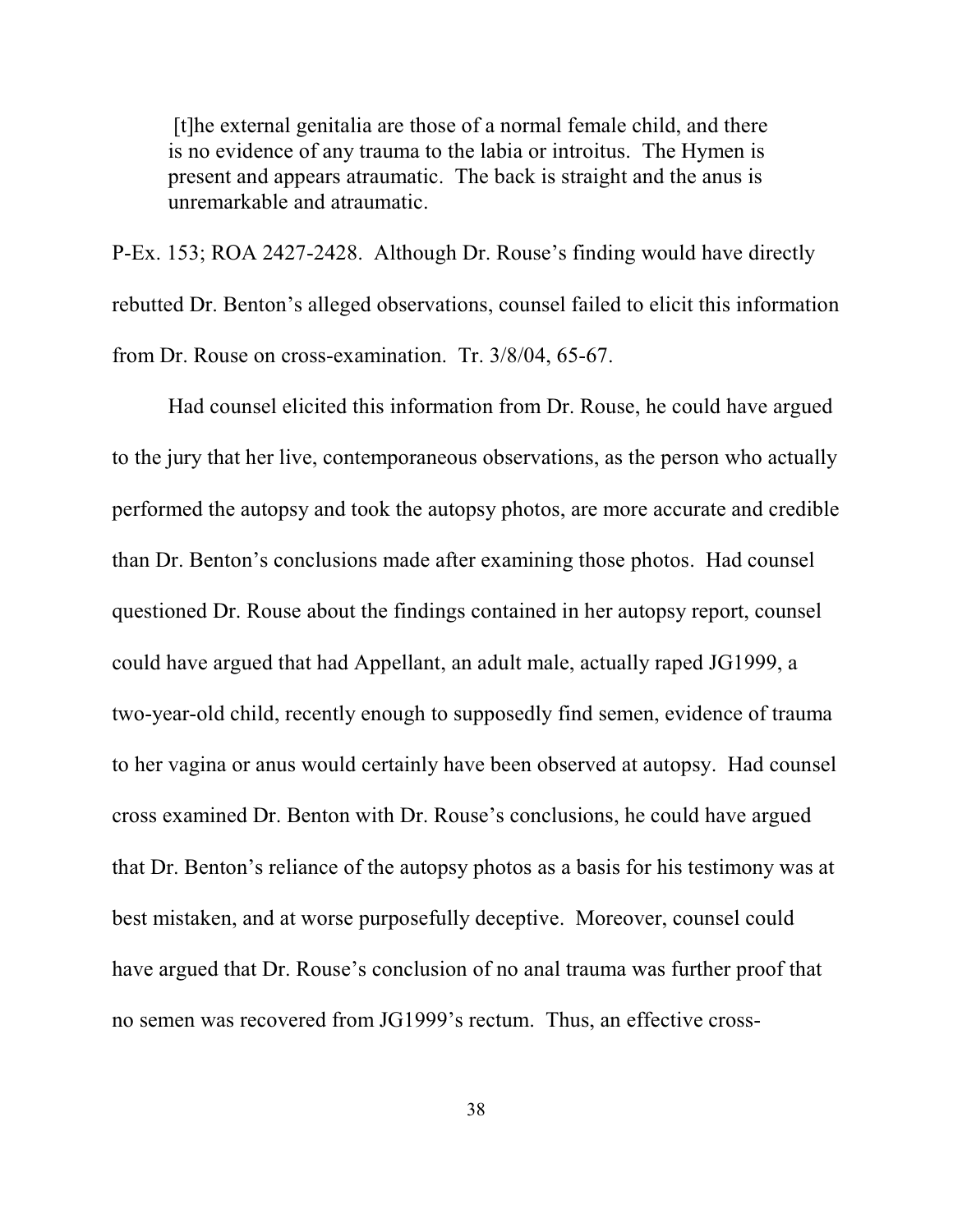examination of Dr. Rouse would have undermined all of the Government's evidence of alleged sexual assault. However, because trial counsel failed to elicit this evidence from Dr. Rouse, the jury never heard about Dr. Rouse's autopsy finding of no vaginal or anal trauma and never heard any of these arguments.

Further, the Driscoll Children's Hospital, Sexual Abuse Nurse Examiner's (SANE) reports also indicate that there was no evidence of sexual abuse. See P-Ex. 152, 4 ("Vulva Labia Majora – No trauma noted, Vulva Labia Minora – No trauma noted, Hymen – No trauma noted ... Perineum – No trauma noted, Anus – No sphincter tone, No trauma noted"); id. at 9 (sexual abuse examination was normal and showed no evidence of any sexual abuse). Although trial counsel briefly questioned SANE nurse McLaughlin about her findings, had counsel also elicited Dr. Rouse's findings, he could have argued that two experts, a forensic pathologist and a SANE nurse specifically trained to look for evidence of sexual abuse, who unlike Dr. Benton, actually examined JG1999 at the time of death, both had determined that there was no evidence of sexual trauma. This too would have undermined Dr. Benton's testimony and the allegations of sexual assault.

With regard to all the failures set forth above, counsel could have had no reasonable tactical or strategic explanation for failing to challenge the Government's evidence of sexual assault. Indeed, counsel's argument and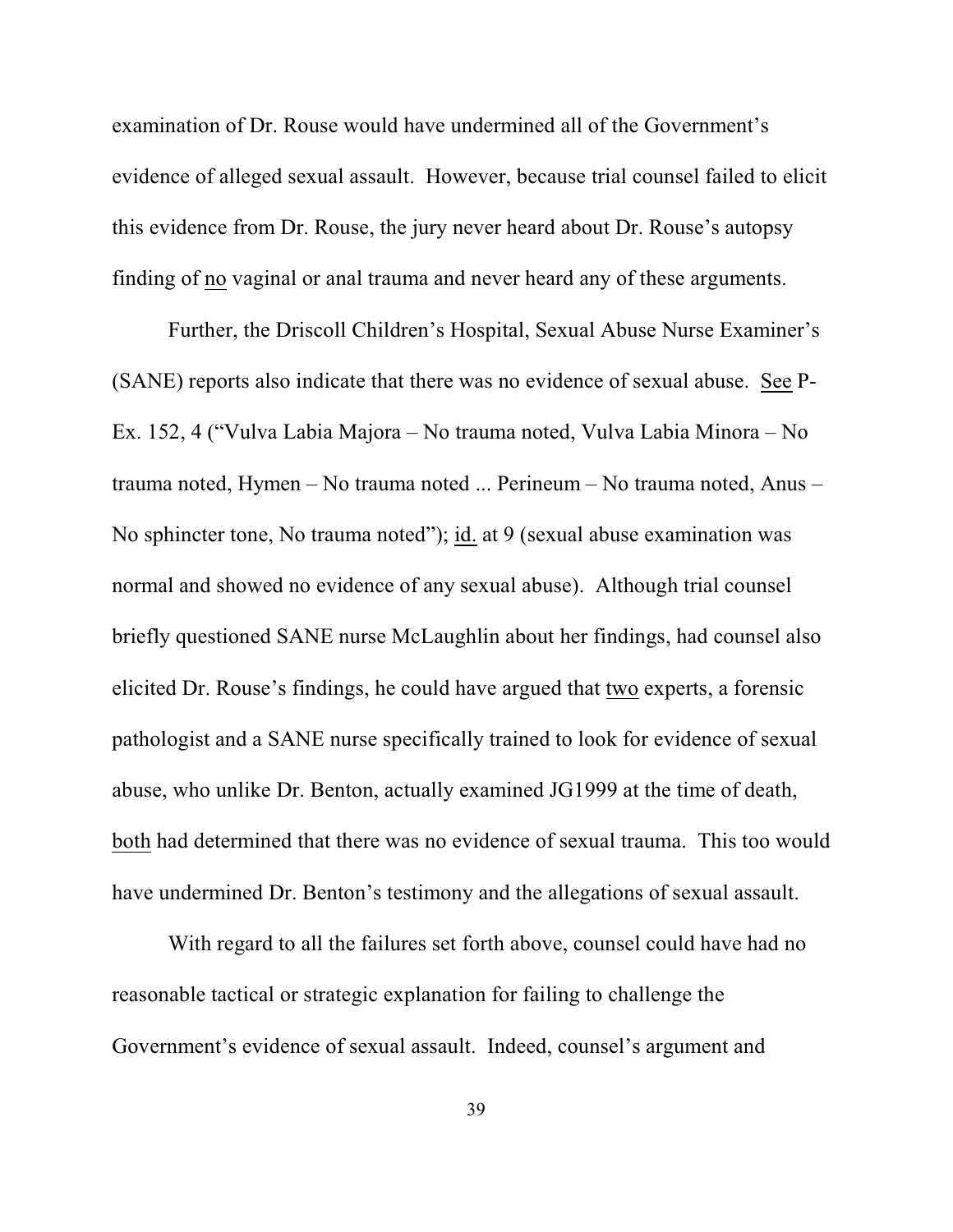attempted cross examination show that this evidence was of concern to counsel. Due to their deficient performance, counsel were without the ammunition to effectively respond to the Government's allegations.

# **2. Mr. Bourgeois Was Prejudiced by Trial Counsel's Deficient Performance**

To establish prejudice Appellant must show a "reasonable probability that, but for counsel's unprofessional errors, the result of the proceedings would have been different." Strickland, 466 U.S. at 694. Prejudice is not an outcomedeterminative test. Id. at 693-94. The question is not whether representation by effective counsel would have actually changed the jury's ultimate verdict, nor even whether representation by effective counsel would "more likely than not" have changed the verdict. Id. Instead, prejudice is established when confidence in the outcome is undermined because of counsel's deficiencies. Id. at 694; Williams v. Cain, 125 F.3d 269 (5th Cir. 1997) (citing Strickland). Moreover, with respect to the penalty phase, prejudice is determined by the impact of counsel's deficient performance on at least one juror. See Wiggins, 539 U.S. at 535; Soffar, 368 F.3d at 479 ("Because of the ineffectiveness of Soffar's defense counsel, the jury never heard the contrary opinions of an available qualified  $\lceil \cdot \rceil$  expert. ... Had the jury been confronted with this considerable evidence favorable to Soffar, there is a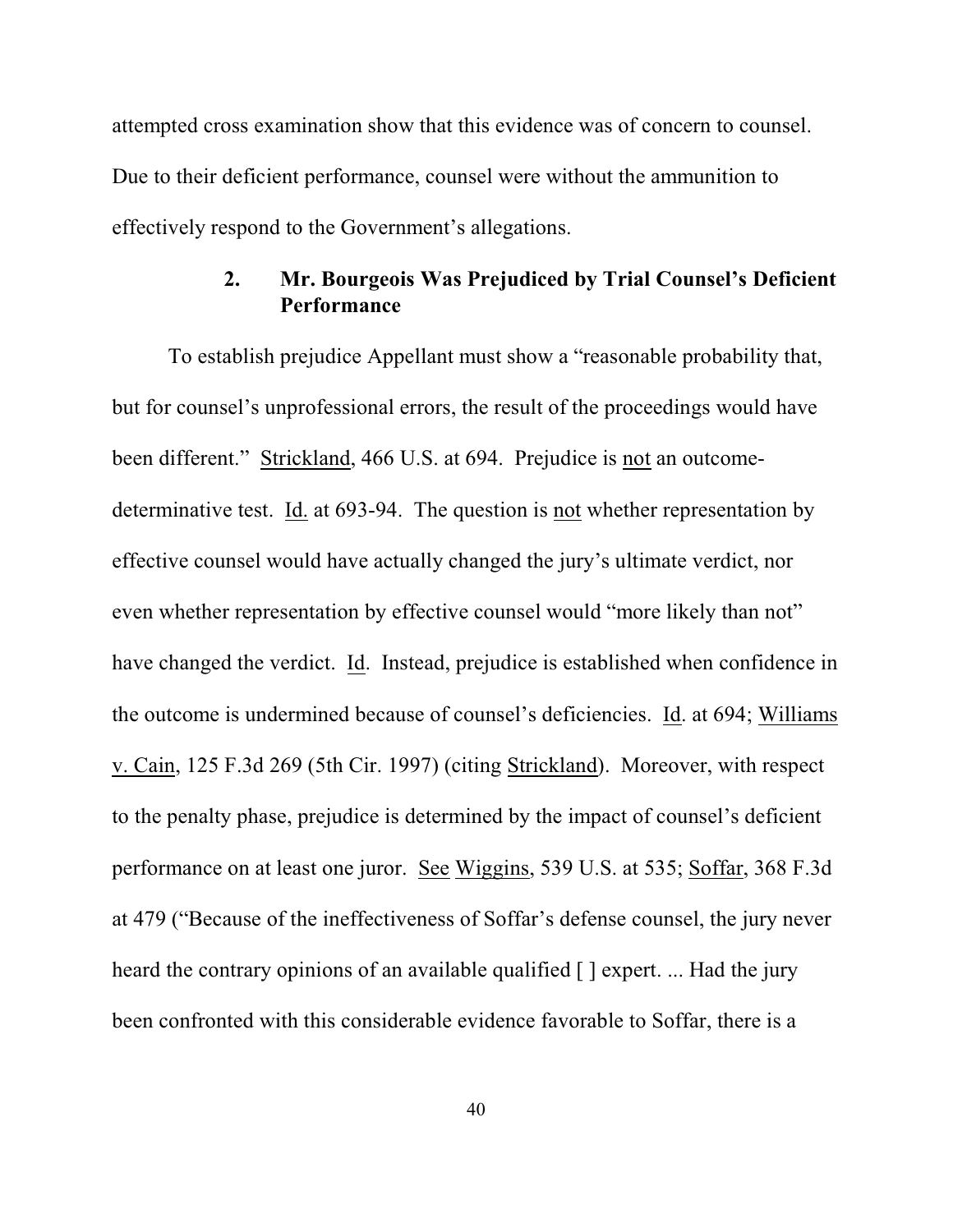reasonable probability it would have reached a different result.").

Here, as in Soffar, because of counsels' ineffectiveness, the jury never heard the "contrary opinions of the available qualified expert[s]" that there was no semen present in the rectum of JG1999 and no physical evidence of sexual assault. The Government's extremely prejudicial and highly inflammatory evidence simply went unrebutted. It is difficult to imagine evidence more damaging than the allegations that Appellant anally raped his two year old daughter and that her vagina was traumatized. This evidence would have unquestionably turned the jury against Mr. Bourgeois. Indeed, this Court prominently cited the allegations of sexual abuse in its direct appeal Opinion. Bourgeois, 423 F.3d at 504.

In addition to the obvious inflammatory nature of such evidence, it prejudiced Appellant's guilt phase defense. Appellant's trial theory attempted to show that his wife Robin was the perpetrator. See, e.g., Tr. 3/16/04, 34-35, 38, 40 (defense closing argument). This theory was effectively negated by the allegations of sexual assault and presence of semen, which could not have been attributable to Robin. Thus, the semen/sexual assault evidence all but doomed Appellant's defense.

There can be no question regarding the prejudicial effect of the sexual assault evidence on Appellant's sentencing. Again, in addition to the generally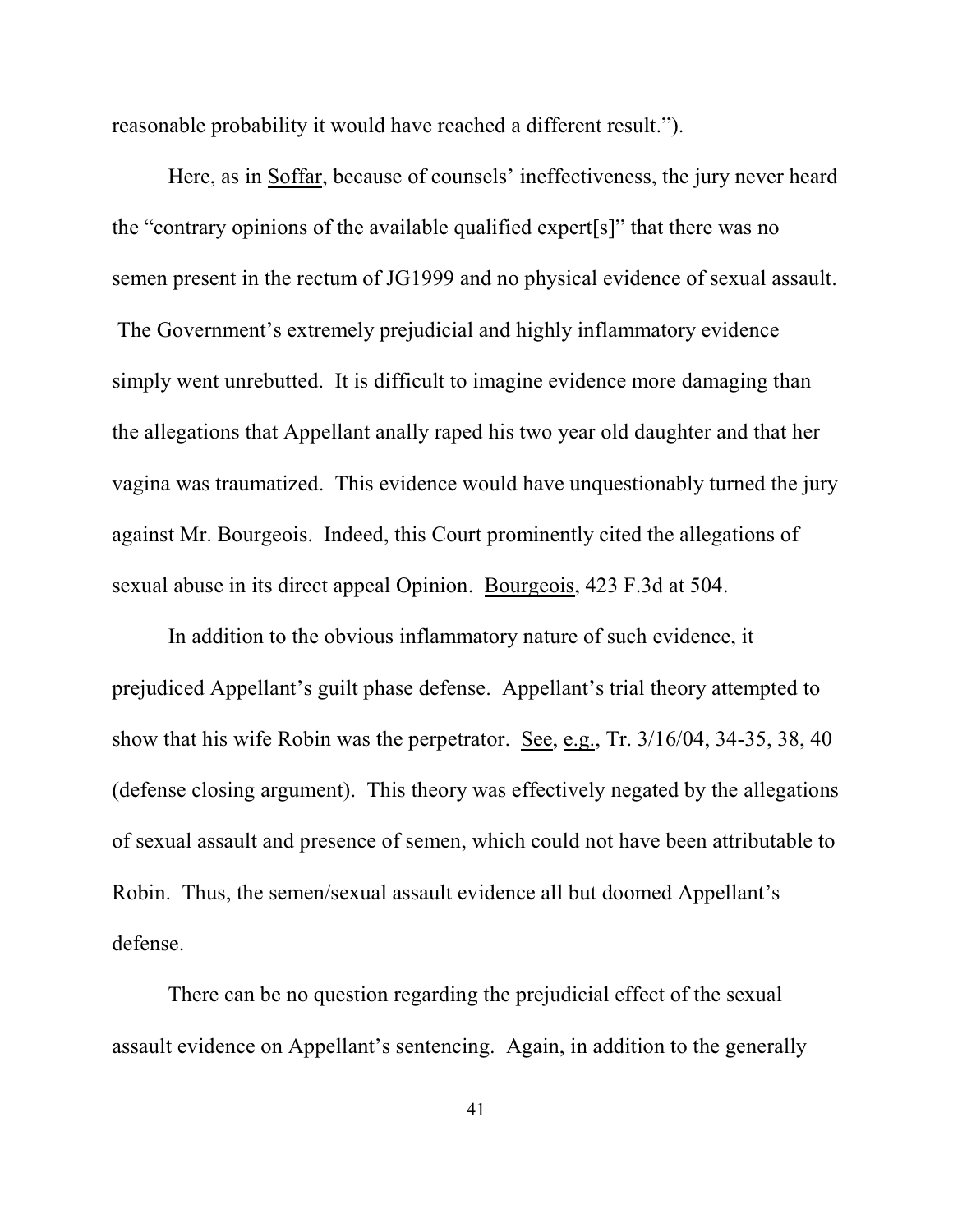inflammatory and highly prejudicial nature of such evidence, it also supported the statutory aggravating circumstance that the killing was committed in a heinous, atrocious or depraved manner. 18 U.S.C. § 3592(c)(6). This evidence was used by the Government as a basis for arguing in favor of the death penalty. Tr. 3/24/04, 70, 75-76.

Moreover, in addition to its support for a specific aggravating circumstances, any reasonable jury would have weighed this evidence in its deliberative process. See 18 U.S.C. § 3593(e) (jury "shall consider whether all the aggravating factor or factors found to exist sufficiently outweigh all the mitigating factor or factors found to exist to justify a sentence of death"). Such evidence likely made it impossible for jurors exercise mercy in the case. Accordingly, Appellant was prejudiced because "had the jury been so confronted [with the evidence that Appellant did not sexually assaulted his daughter], there is a reasonable probability that at least one juror would have refused to return a verdict of guilty," Soffar, at 479, or would not have sentenced Appellant to death.

# **C. The District Court Erred in Denying Relief on this Claim and Denying COA**

### **1. COA Is Appropriate**

The COA inquiry is "whether a 'substantial showing of the denial of a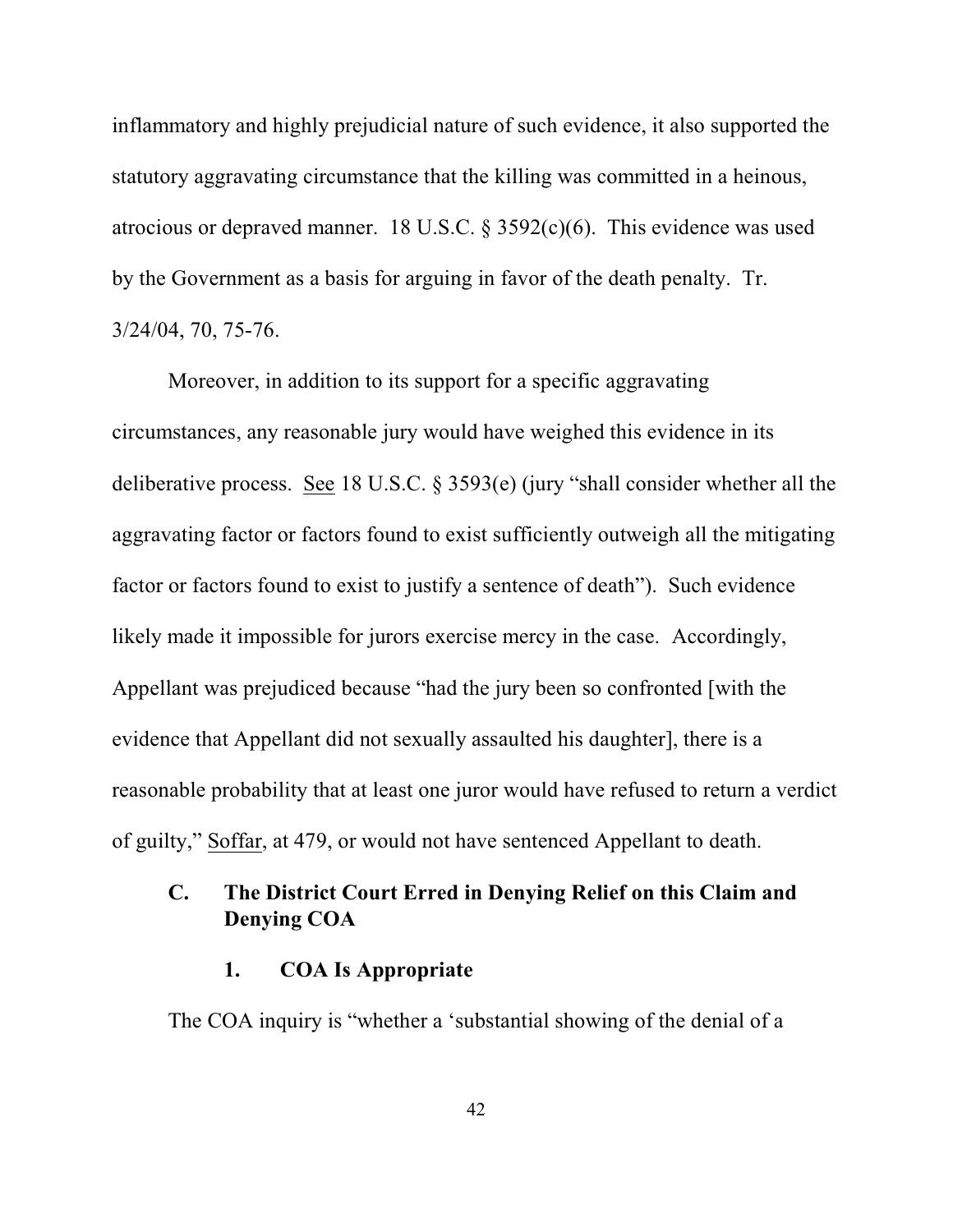constitutional right' had been proved. ... The question is the debatability of the *underlying constitutional claim*, not the *resolution* of that debate." Miller-El, 537 U.S. at 342 (quoting 28 U.S.C. § 2253(c)(2)).

In this case, the district court acknowledged that "[c]ross examination did not challenge Dr. Benton's observation of possible vaginal trauma," *Op.* 167 (ROA 5901), "expert testimony *certainly* could have provided some benefit to the defense" in challenging the p30 and alleged semen evidence, id. at 176 (ROA 5910), and, that "*certainly* similar information [semen and vaginal trauma] could unduly inflame a jury in other circumstances," *Op.* 181 (ROA 5915). The district court also found that "[t]he possibility that Bourgeois sexually assaulted his daughter was an inflammatory, but not essential, part of the Government's case," *Op.* 165 (ROA 5899), but, in an apparent contradiction, also acknowledged that "[t]he forensic evidence allowed the Government to prove that the murder was only the culminating event in a barrage of abuse that also contained a sexual component." Id.

At a minimum, the evidence presented above and the district court's own opinion establish that reasonable jurists could disagree about the merits of this claim, namely counsel's deficient performance and the prejudice to Appellant due to counsel's ineffective handling of the evidence of sexual assault at trial. This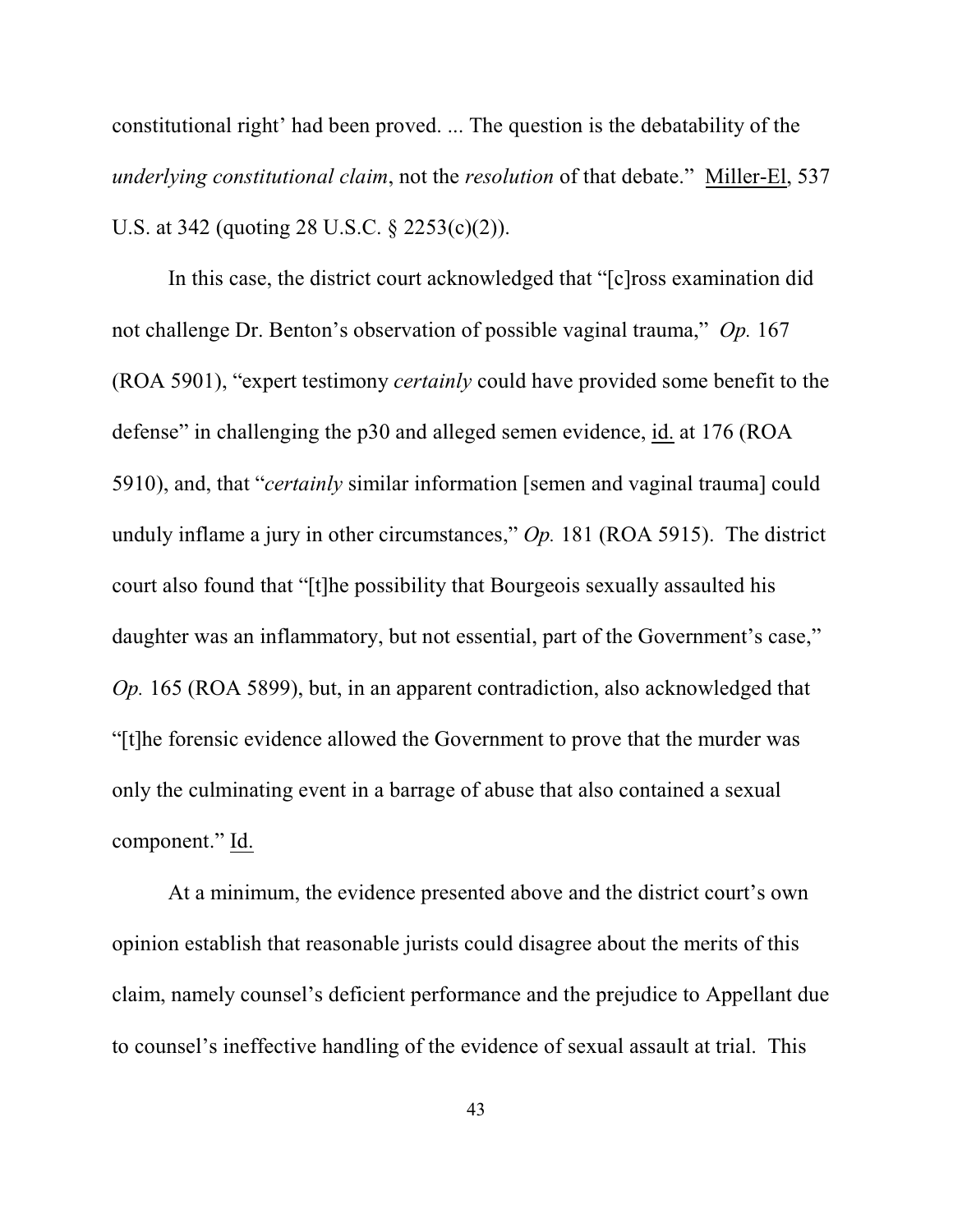Court should grant COA.

### **2. The District Court Erred in Denying Relief.**

The district court concluded that Appellant cannot succeed on this claim without showing that trial counsel could have presented expert testimony to "eviscerate the effect" of both Dr. Benton's conclusion upon review of the autopsy photos, and the positive p30 test results. *Op.* 170 (ROA 5904). The district court also concluded that Appellant was not prejudiced by counsel's ineffectiveness because "the post-conviction evidence questioned, but did not completely eliminate, the possibility that Bourgeois sexually assaulted his daughter." *Op.* 181 (ROA 5915). The Court's reasoning is flawed in two ways.

First, the district court applied the wrong standard by imposing on Appellant a higher bar to prove prejudice than required by Strickland and its progeny. Far from having to show that counsel could have "eviscerate[d]" or "completely eliminate[d]" the Government's evidence of sexual assault, Appellant need only show that, absent trial counsel's ineffectiveness, there is a "a reasonably probability that... the result of the proceeding would have been different." Strickland at 694; Williams, 529 U.S. at 405-06 (requirement that the prisoner establish by a preponderance of the evidence that the result of his criminal proceeding would have been different... "would be 'diametrically different,'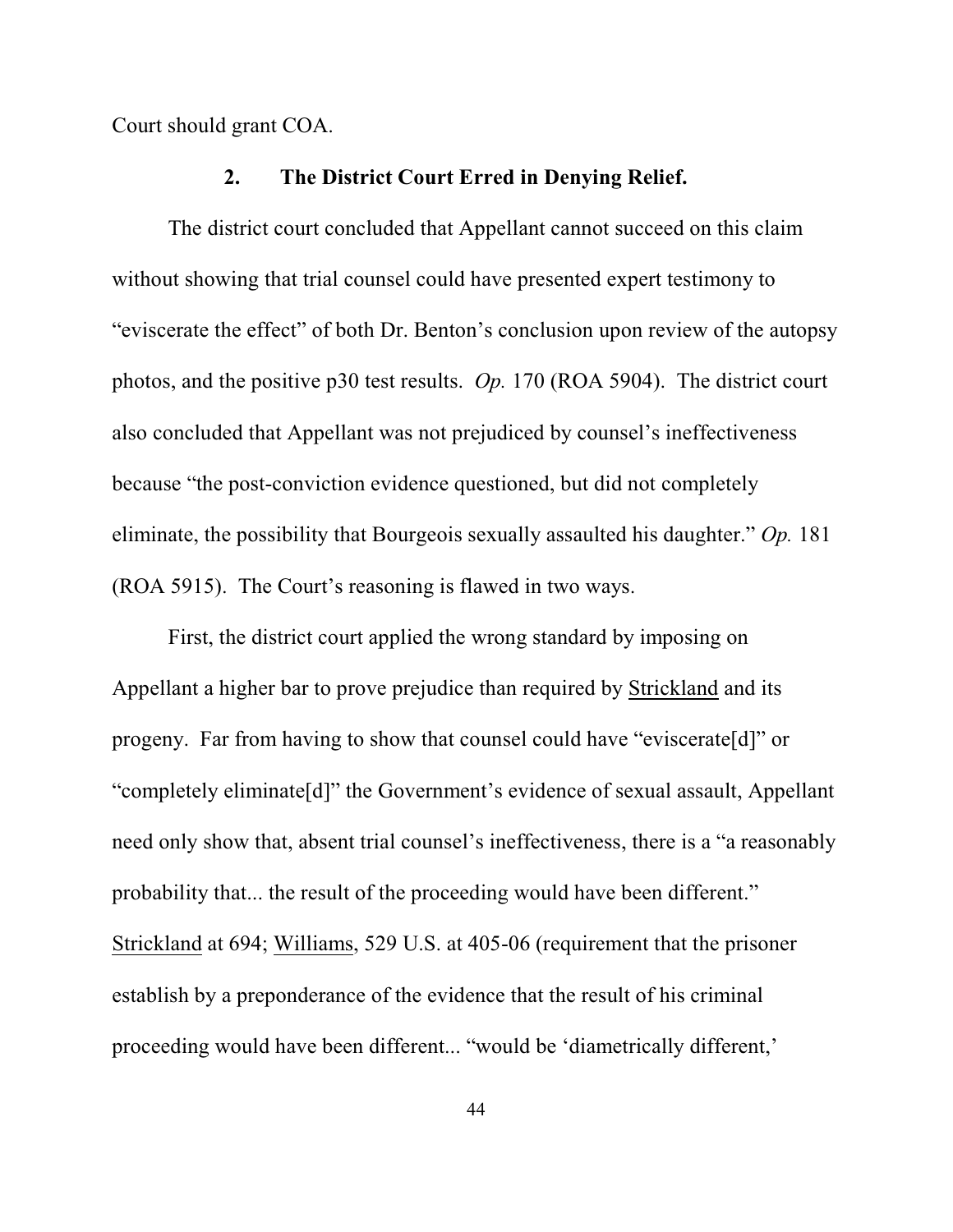'opposite in character or nature,' and 'mutually opposed' to our clearly established precedent because we held in Strickland that the prisoner need only demonstrate a 'reasonable probability that ... the result of the proceeding would have been different.' ").

Second, as described above and herein, there was expert testimony available to trial counsel to "eviscerate the effect" of the p30 results and Dr. Benton's allegations of sexual trauma in the autopsy photos. See Section B.1.a-d, supra. Counsel simply failed to present that evidence.

## **a. Dr. Benton's alleged observations of sexual trauma**

The district court asserted that Appellant relied solely on the discredited opinion of Dr. Spitz, and presented no post-conviction evidence to rebut Dr. Benton's "specialized knowledge." Op. 170-71 (ROA 5904-).<sup>18</sup> The district court erred.

However, in light of the overwhelming evidence rebutting Dr. Benton's testimony, which Appellant presented from (1) Dr. Rouse's autopsy report, (2) Dr. Elizabeth Johnson and Technical Associates, (3) Alan Keel and Forensic Science Associates, (4) Driscoll Children's Hospital records, (5) the FBI's own protocols,

<sup>&</sup>lt;sup>18</sup>Dr. Spitz's declaration was proffered as part of the evidence in support of Appellant's 2255 motion, but he was not presented or relied upon at Appellant's 2255 hearing.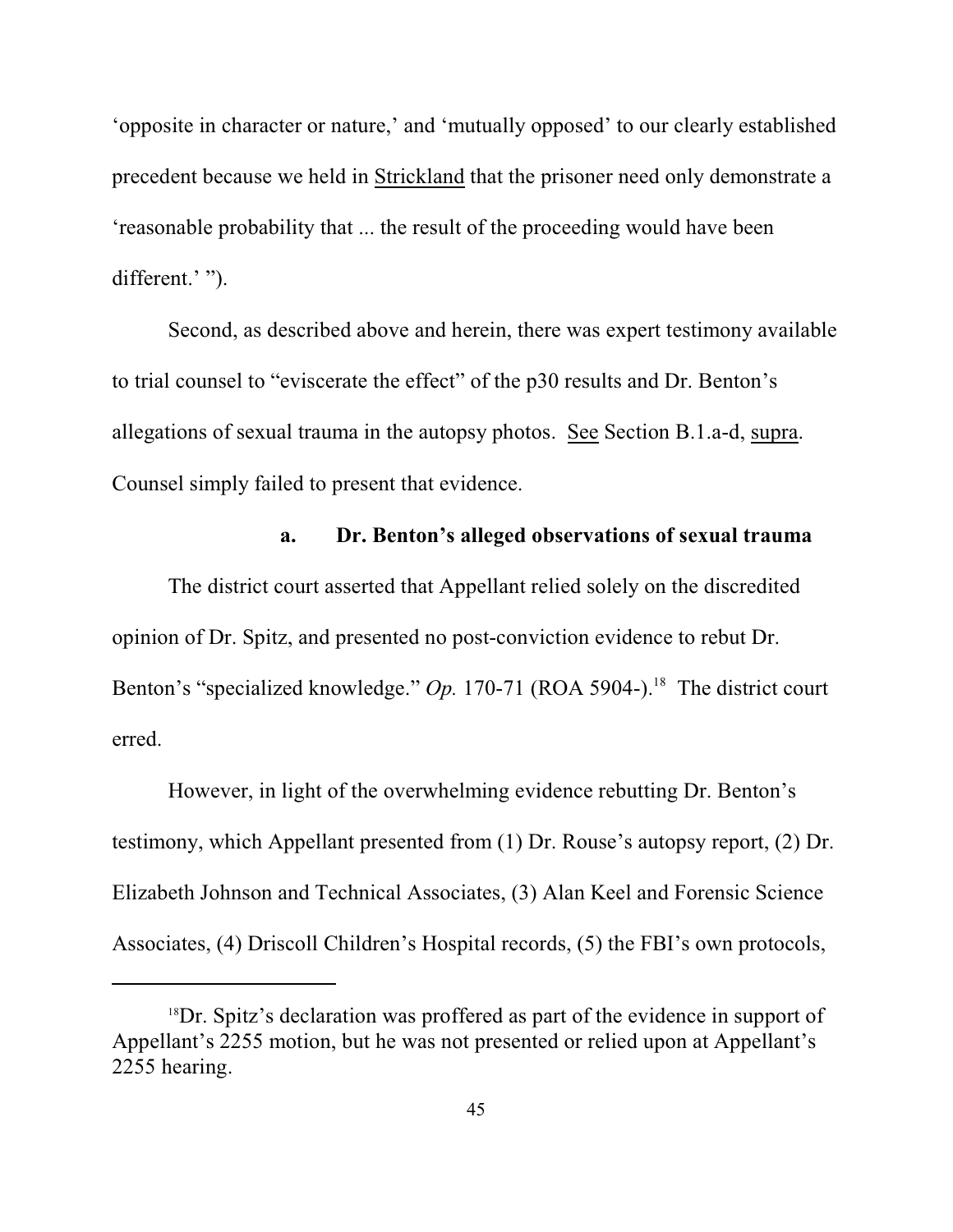(6) other law enforcement forensic manuals, (7) p30 test manufacturers, and even (8) Government FBI expert Jerrilyn Conway, the Court's finding that Appellant relied solely on Dr. Spitz and presented no other evidence is plainly wrong.<sup>19</sup>

Moreover, Dr. Benton's supposed "specialized knowledge" about sexual abuse in living children did not make him an expert in post-mortem identification of sexual trauma to the vagina or anus – particularly from photographs. That was, however, Dr. Rouse's area of expertise, and she made no observations during the autopsy of trauma to the vagina or anus.

### **b. Forensic Evidence of Semen**

The court discounted the importance of of Dr. Johnson because, according the court, the only value of her testimony regarding the "weak positive" p30 test result she obtained "would have been in showing that the evidence should have compelled the Government to perform the more-confirmatory sperm search." Op.

<sup>&</sup>lt;sup>19</sup>Contrary to the district court's opinion, Appellant need not have presented Dr. Rouse's testimony at the post-conviction hearing to establish that evidence from her autopsy report was available to trial counsel and that Dr. Rouse, had she been questioned at trial, would have testified consistent with her own autopsy report. Indeed, if she had not, Dr. Rouse, who the Government so heavily relied on, and continues to rely on, to establish cause of death; age, timing, extent, nature and location of injuries; intent; and the alleged "barrage of abuse," *Op.* 165 (ROA 5899), would have been impeached and her credibility undermined. Accordingly, counsel could have had no tactical or strategic basis for failing to elicit the extremely helpful findings of no observable sexual trauma from Dr. Rouse's autopsy report to rebut Dr. Benton.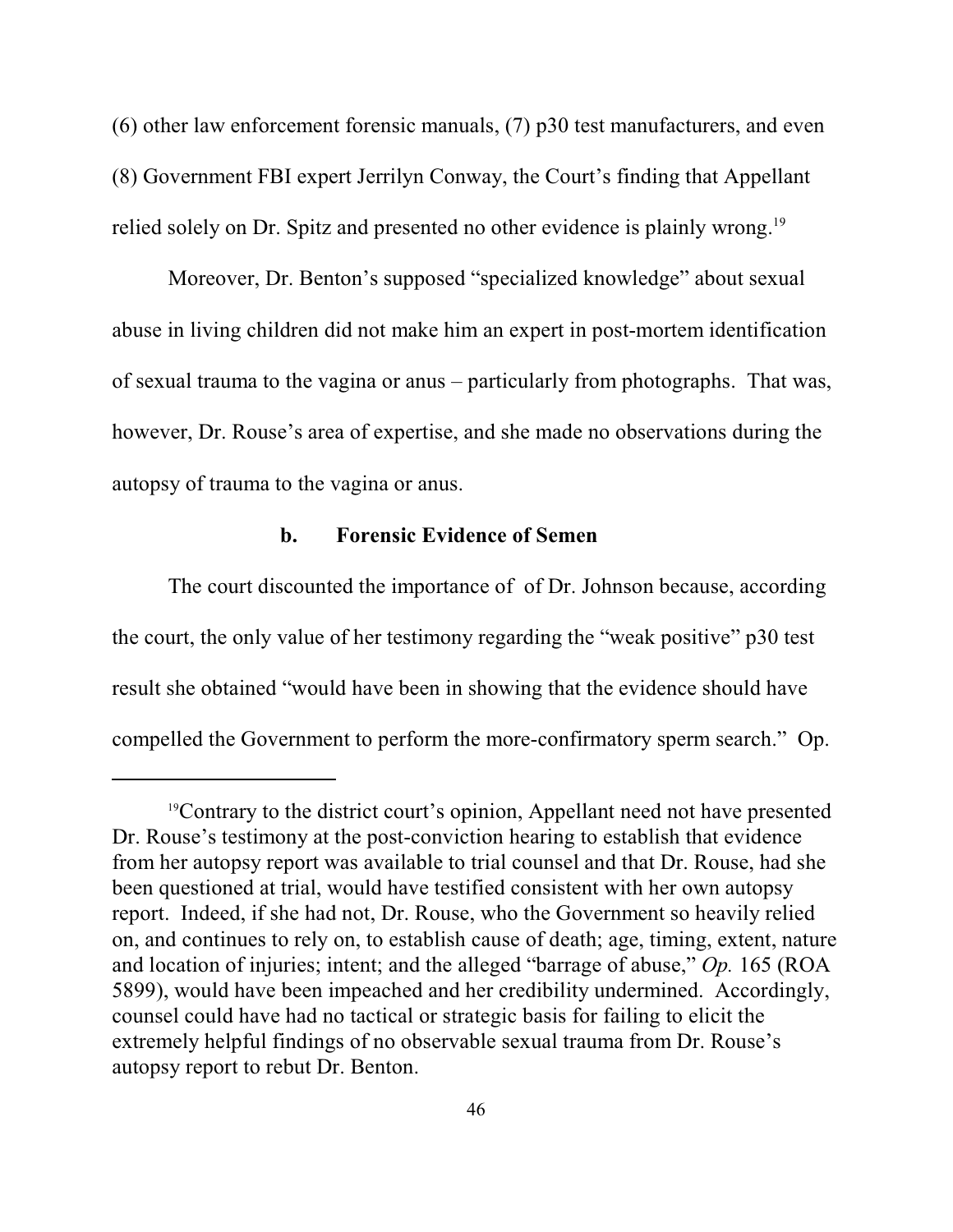176-77 (ROA 5910-5911). Additionally, because Dr. Johnson also obtained a positive p30 test result, albeit a 'weak positive", the district court found that "Dr. Johnson's testimony [ ] did not completely discount the possibility that Bourgeois sexually assaulted his daughter." Id. At 177 (ROA 5910). The district court's failure to recognize the value of Dr. Johnson's proposed testimony was error.

First, the **primary** value of Dr. Johnson's testimony is not solely related to what additional testing it would have prompted the Government to undertake. The primary value in Dr. Johnson's testimony is derived from the fact that Dr. Johnson conducted additional testing not undertaken by the Government, (acid phosphatase and microscopic sperm search), all of which was negative, and that in conjunction with the FBI's negative results on the smear slide sperm search, autosomal DNA and the extremely sensitive Y chromosomal DNA search, she would have testified that there was an insufficient basis to conclude that the "weak positive" p30 test result was the result of semen – thus, there was no semen. ROA 2514-2515. See also ROA 2521 (Mr. Keel) ("there is no proof of semen being detected [ ] in the evidence that was presented at trial").<sup>20</sup>

<sup>&</sup>lt;sup>20</sup>The district court credited trial counsel for arguing that there was "no evidence of semen." *Op.* 169 (ROA 5903) ("The defense's closing argument responded by pointing out weaknesses in the evidence of sexual assault: . . . There's no evidence of semen, I suggest to you, being found on this child."). However, the court failed to acknowledge that it sustained the Government's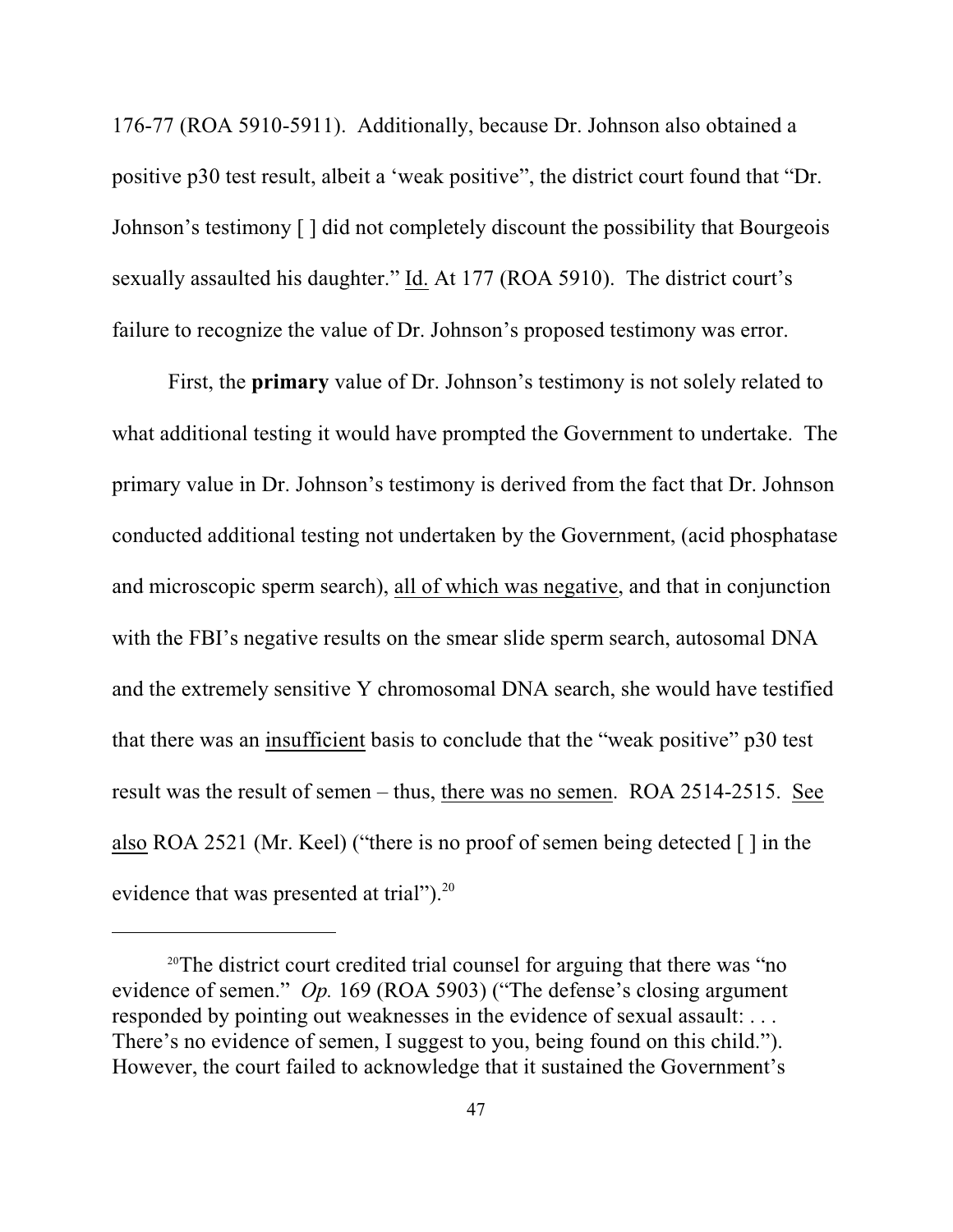Second, the significance of the more confirmatory sperm search the FBI would be compelled to undertake with a "weak positive" p30 test cannot be overstated. As set forth above, because the Government' testing revealed "borderline" p30 results – very weak, very weak and weak – the Government was required to confirm the presence of semen through the observation of sperm. See Section B.1.b, supra.<sup>21</sup> And, despite multiple tests by multiple sources in this case, no sperm were ever detected. Thus, because the additional testing Dr. Johnson's testimony would have compelled was negative, had counsel presented Dr. Johnson, he could have argued that the Government's very own protocols prove, as he unsuccessfully attempted to argue, that there was "no evidence of semen."<sup>22</sup>

objection and rebuked counsel for making this argument because counsel **failed to present evidence that there was no semen.** Tr.  $3/16/04$ , 43-45. See also Section A, supra.

<sup>&</sup>lt;sup>21</sup>For this reason the district court erroneously credited the Government's post-conviction expert, Jerrilyn Conway's testimony that "a week positive result means there is limited PSA [p30] present, which means there is a limited amount of semen present." *Op.* 177 (ROA 5911).

 $22$ The district court also found it "problematic" that unlike the Government's expert, Ms. Conway, Dr. Johnson did not, allegedly, discuss the levels at which p30 occurs in substances other than semen. *Op.* 178 (ROA 5912). Here, again, the court ignored the actual record. See ROA 2419-2420, 2512-2514.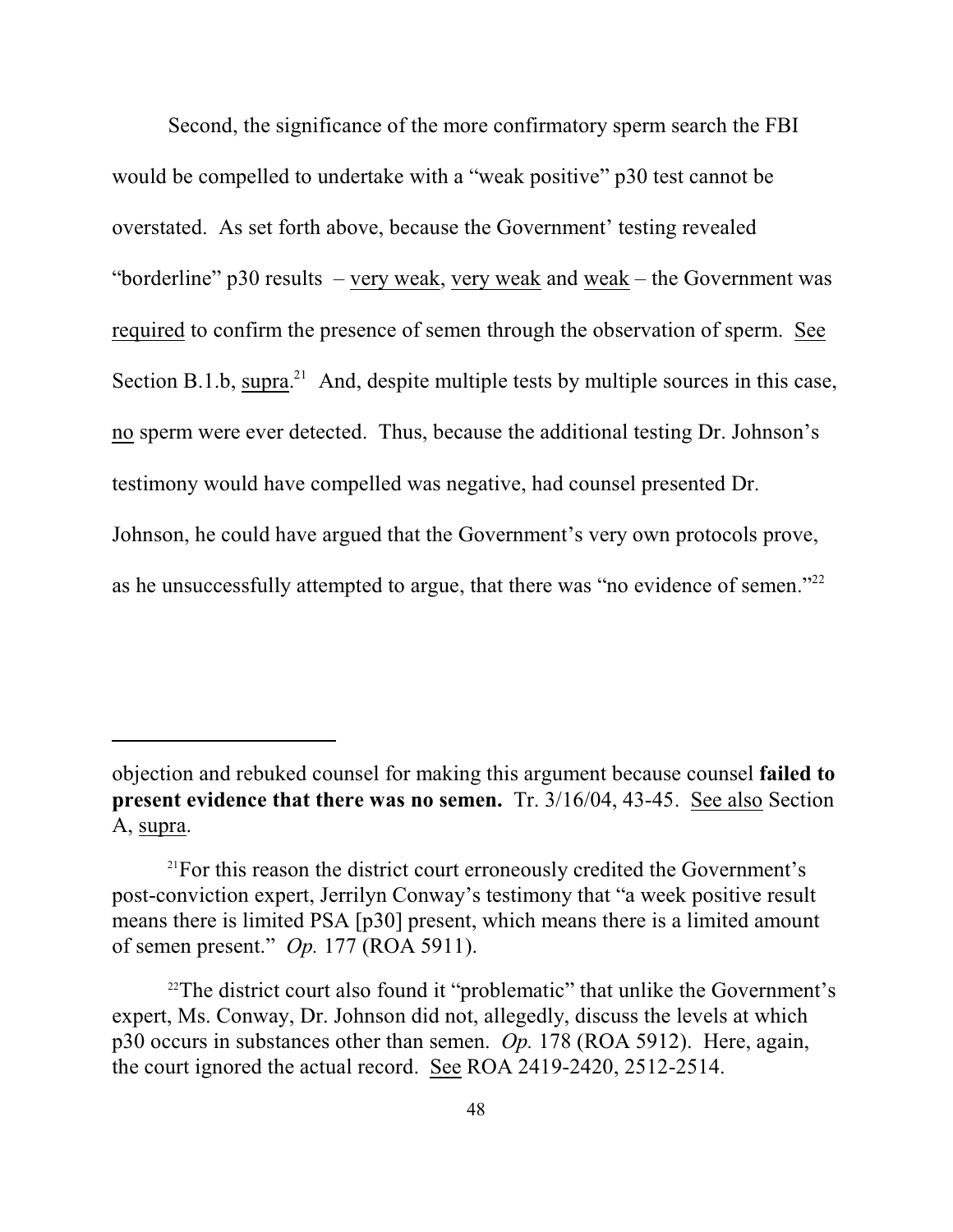# **c. Cross-Examination of Government Experts Was Not an Adequate Substitute for the Presentation of Defense Experts**

The district court cited trial counsel's cross-examination of Dr. Benton, Ms. Zervos and Mr. Onorato, regarding substances where p30 has been detected, and elicitation of DNA results as a basis to conclude that counsel was not ineffective for failing to present expert testimony. See *Op.* 175 (ROA 5909) ("Without calling an expert witness, trial counsel's cross-examination touched on the issues raised in Bourgeois' Motion to Vacate); id. at 169 (ROA 5903) ("Also, Mr. Tinker emphasized that the FBI testing was negative for sperm and for male DNA"). However, each of the Government witnesses' testimony regarding where p30 has been detected was demonstrably wrong, and counsel could have proven it through testimony from their own expert. See Section B.1.c, supra.<sup>23</sup>

Moreover, the record reflects that trial counsel objected when the

<sup>&</sup>lt;sup>23</sup> Moreover, contrary to the district court's opinion, trial counsel's use of Dr. Johnson's report during cross-examination of Government witnesses actually supports Appellant's claim of deficient performance. Indeed, counsel's "use" of Johnson's report shows that counsel considered the information she provided him in her report, which she could have provided at trial, valuable to the defense. Thus, because his cross-examination of Government witnesses failed to elicit the helpful information contained in her report, Dr. Johnson should have been presented at trial. See *Op.* 175 (ROA 5909) ("respondents persuasively argue that, although trial counsel did not call Dr. Johnson as a witness, the flow of his questioning suggests that he used her report to prepare for cross-examination").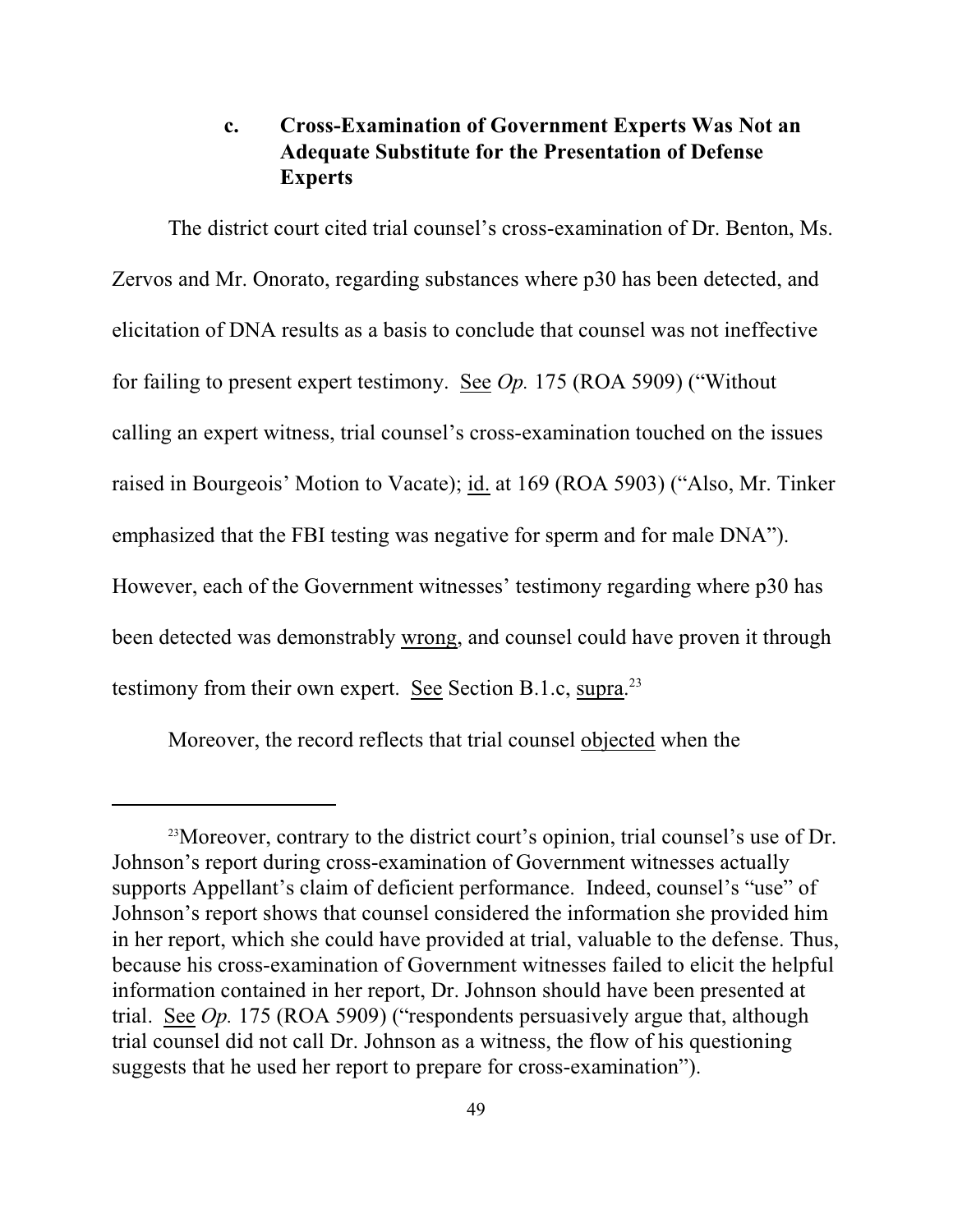Government sought to elicit testimony from Mr. Onorato that additional, more sensitive Y chromosomal DNA testing had been performed by Orchid Cellmark on behalf of the Government and that those results were negative for male DNA. Tr. 3/5/04, 132-34. Indeed, after the court rightfully asked counsel, "[d]on't you want that evidence. What harm could it be for your client?" Mr. Tinker responded, "I didn't think about that." Id. at 133. Clearly, counsel had either never seen the Orchid Cellmark results, even though they were provided in pre-trial discovery, or had failed to understand their beneficial significance. In either scenario, counsel's objection to the Y chromosome DNA results highlights his poor performance – the jury learned that Y chromosome DNA testing was negative in spite of, not because of counsel's cross-examination or performance.<sup>24</sup>

## **d. Counsel's "strategy"**

The court's *post hoc* creation of a strategic basis for counsel's failure to present expert testimony does not comport with counsel's actual, stated basis for his inaction. In his interrogatories propounded by the Government, Mr. Tinker stated that he did not "utilize [Dr. Johnson's] services" because he had trouble "getting her to return phone calls," "she did not have her own lab," and she "did

 $24$ This too contradicts the district court's finding that counsel did not need to present expert testimony because his "questioning manifested a familiarity with the issues presented in Dr. Johnson's report..." *Op.* 176 (ROA 5910).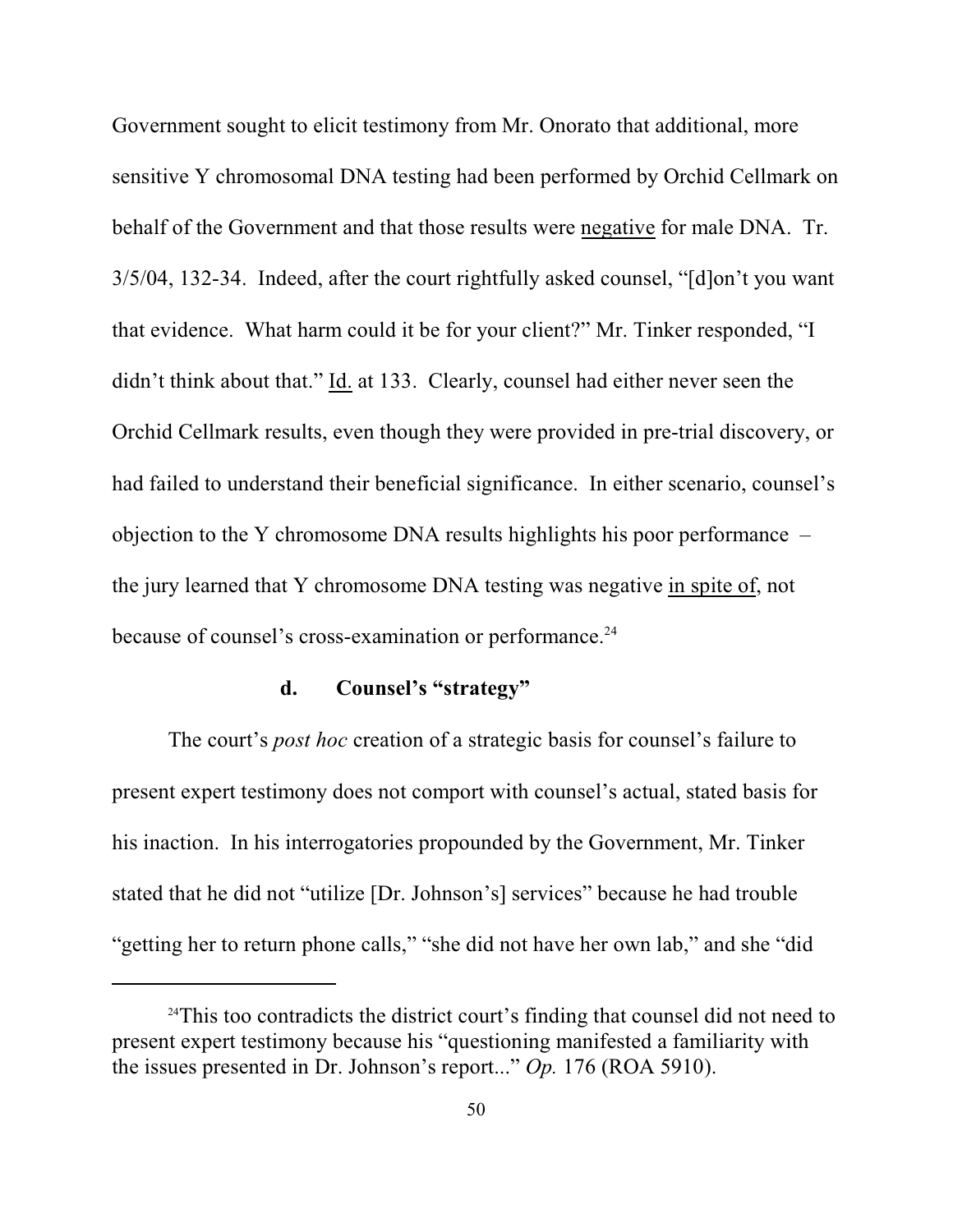not do the testing I requested in a timely fashion." P-Ex. 82, 14.

However, just as the record does not support the district court's stated strategy for Mr. Tinker's failure to call Dr. Johnson or any expert at trial, Mr. Tinker's reasoning is also not supported by the record. Although Dr. Johnson's report was submitted to counsel after the court-imposed deadline for disclosing expert reports, this fact only highlights counsel's deficient performance. Indeed, it was counsel's responsibility to insure that all expert reports were submitted in a timely manner and Dr. Johnson was not the only expert for which counsel neglected to obtain a timely report. See Tr. 2/25/04, 135-48 (discussing counsel's failure to secure and disclose expert reports from Dr. Rupp, Dr. Holder and Dr. Weiner). See also ROA 28 (DE187, Government's *Third* Motion for Reciprocal Discovery) (requesting expert summaries from Dr. Joseph Rupp, Dr. Elizabeth Johnson, Dr. George Holden, Dr. Daniel W. Davis, Dr. Linda Norton, and Dr. Donald Weiner). It is highly unlikely that all of these experts were being derelict in the preparation of their reports.

Moreover, any allegation that Dr. Johnson is at fault for the late disclosure because she was uncommunicative with counsel is belied by the record. On January 16, 2004, just a month and half before she submitted her report to counsel, Mr. Tinker expressly told the court that Dr. Johnson had been prompt in her work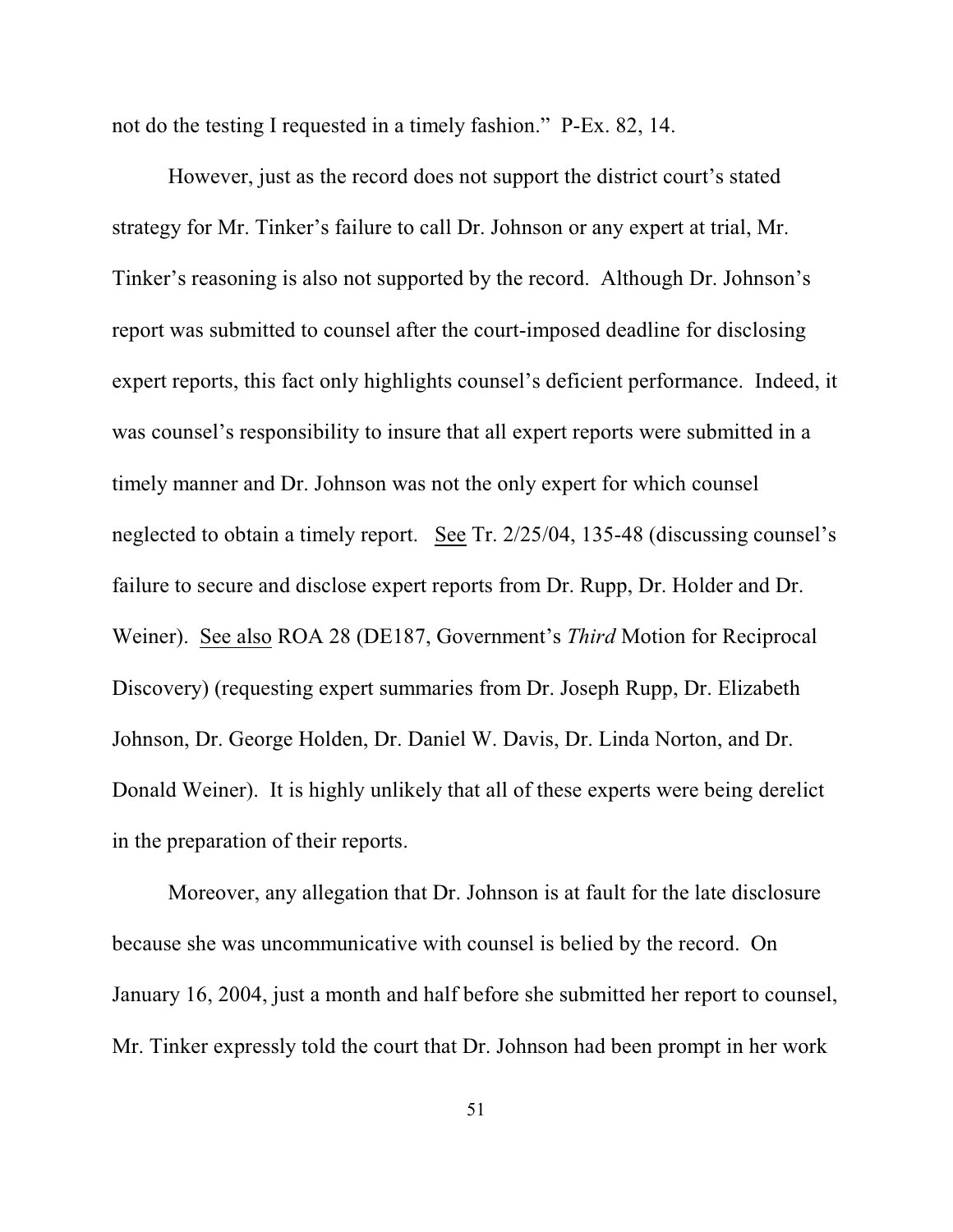and good at communicating with counsel. Tr. 1/16/04, 34-35 ("As soon as she gets it and has an opportunity to test it, and I think she'll be prompt. She's been good about talking to me about issues"). Indeed, Dr. Johnson testified about her documented and repeated phone conversations with trial counsel. ROA 2445- 2447.

Dr. Johnson also testified that Mr. Tinker never made her aware of the court-imposed deadline for expert reports and if he had, she would have complied. ROA 2421. See also P-Ex. 168 (12/31/03 fax from Dr. Johnson to trial counsel indicating she tried unsuccessfully to reach him after completing her review of Mr. Bourgeois' case); ROA 2412-2413 (same). See also ROA 2597, 2599-2530; G-Ex. 206 (Technical Associates report faxed from Dr. Johnson to trial counsel on  $2/26/04$ , the date of the court's deadline for the production of expert reports).<sup>25</sup>

More importantly, regardless of why Dr. Johnson's report was obtained so close to trial, counsel should have requested leave of the court to present her critical testimony. Dr. Johnson's summary report was obtained just **two business days** after the court-imposed deadline, **one day before** the presentation of the

<sup>&</sup>lt;sup>25</sup> The fact that Dr. Johnson did not "have her own lab" should not have been preclusive. The Government's experts also do not complete their own testing, but only analyze the results. This separation between technician and analyst is typical of laboratories in most fields of forensic science. ROA 2400 (Johnson).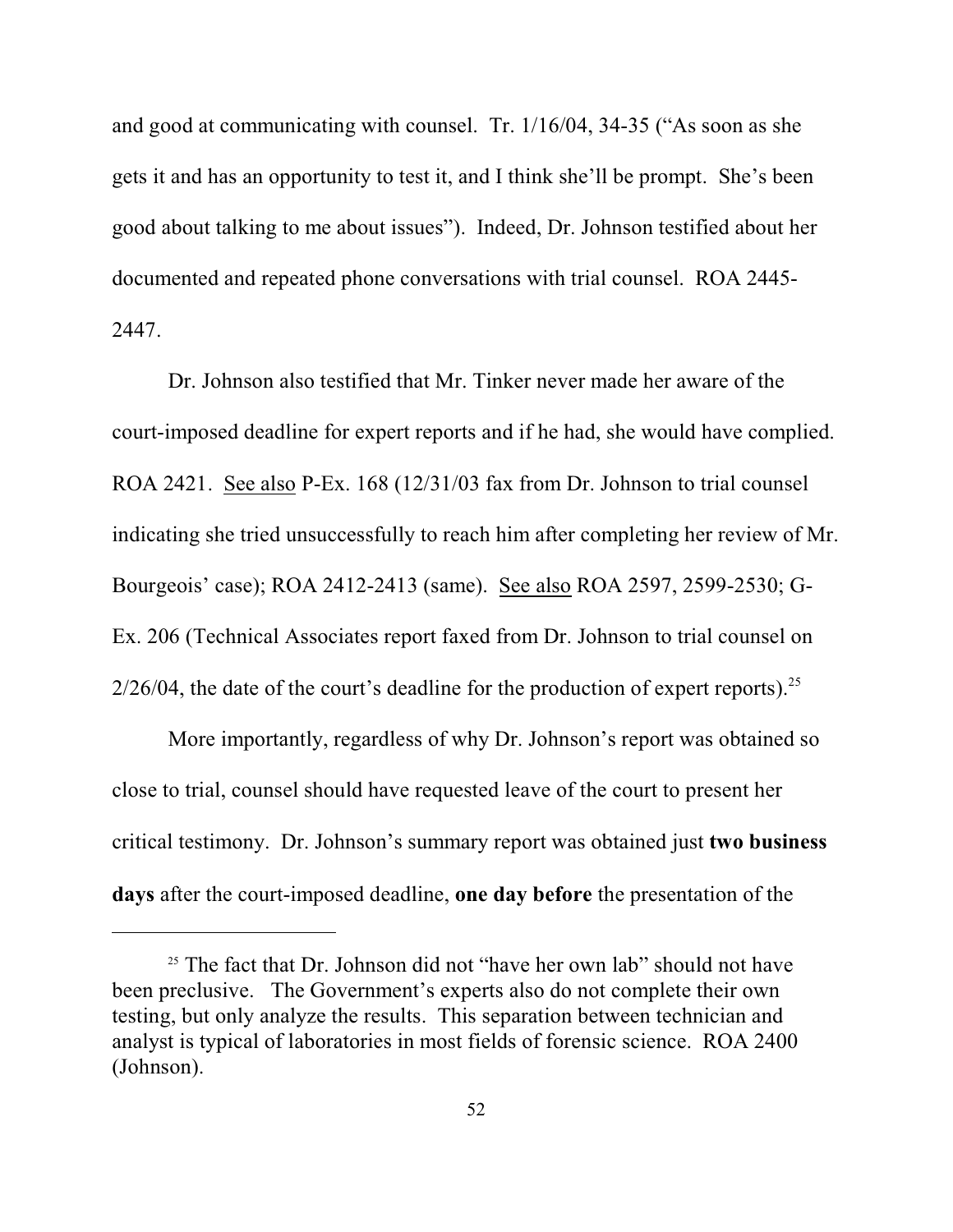Government's case in chief, and **thirteen days before** the presentation of any defense evidence.<sup>26</sup> Counsel also notified the Government and the court of the substance of Dr. Johnson's testimony as early as February 25, 2004, **four days before** the start of the Government's case and **seventeen days before** the presentation of defense evidence. Tr. 2/25/04, 145 ("Well the issue, the main issue, is whether or not their findings were of seminal fluid, whether that was seminal fluid"). Moreover, the record reflects that the trial court was prepared to grant the Government additional time to address any of Dr. Johnson's conclusions with its own experts or, if needed, even hire new experts. Tr. 2/25/04, 122-33.

Under these circumstances, where: the court had voiced a willingness to accommodate the Government in anticipation of a last-minute or late submission of Dr. Johnson's report, the court had authorized expenditures for this expert and despite the production of her report a scant two days after the deadline, there was simply no prejudice to the Government, there really can be no legitimate excuse for counsels' failure to seek permission to use this important witness.

Certainly, Appellant has presented ample evidence to raise a doubt about the

<sup>&</sup>lt;sup>26</sup>The Court imposed deadline for the production of expert reports was Thursday, February 26, 2004. Dr. Johnson's report was prepared on Monday, March 1 and faxed to counsel on Tuesday, March 2, 2004. The Government's presentation of evidence began on Wednesday March 3, and the defense presentation of evidence commenced on March 15, 2004.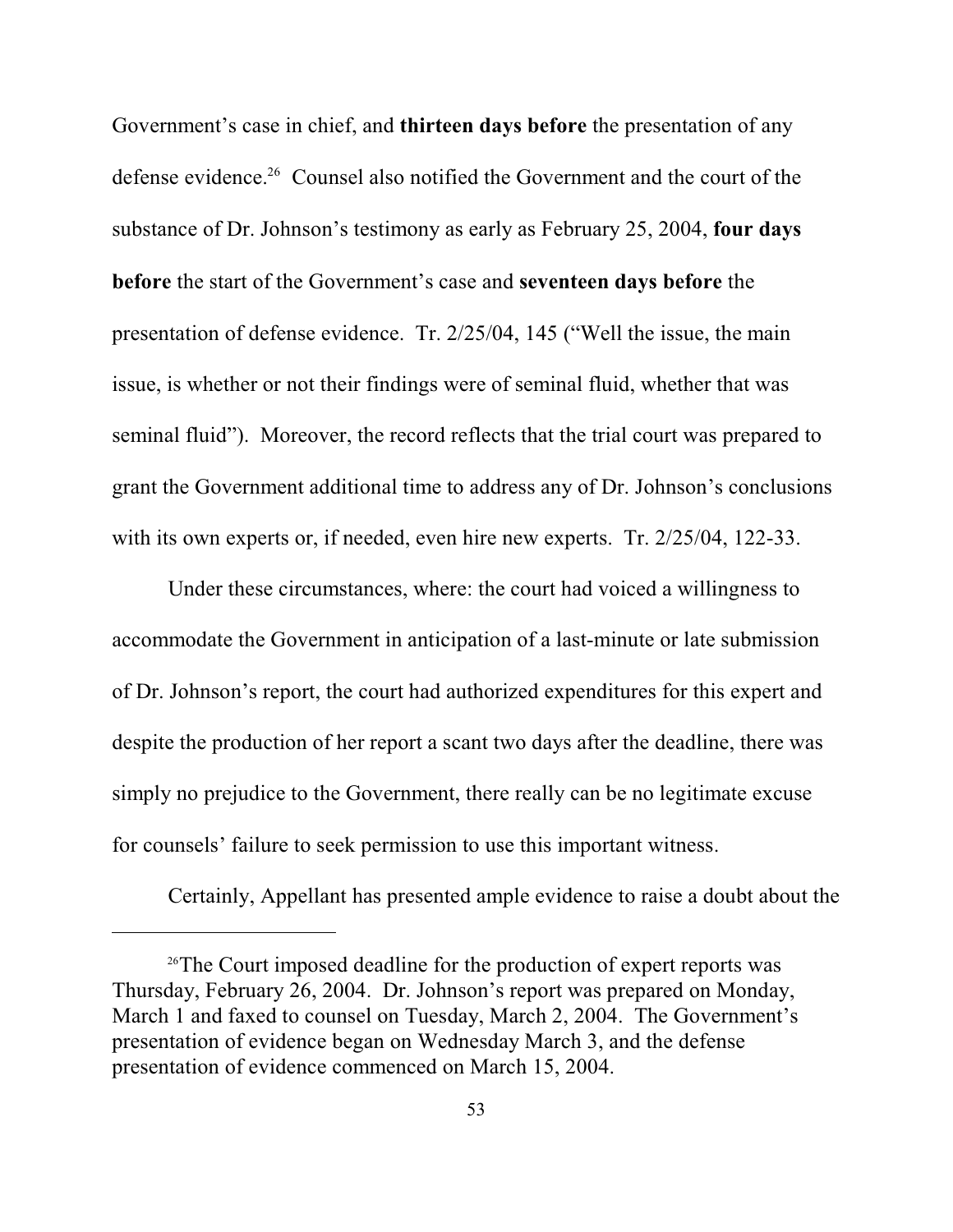presence of sexual assault in this case. It is hard to believe that the specter of the sexual assault of a two year old did not have a significant impact on the jury's determination at both the guilt and penalty phases of trial. In light of trial counsel's failures here, there can be no doubt that Appellant has established, at a minimum, an entitlement to a COA.

## **CLAIM III. COUNSEL PROVIDED INEFFECTIVE ASSISTANCE DURING THE PENALTY PHASE.**

*I do not believe that the jury in this case was provided with an accurate and complete picture of Mr. Bourgeois' mental health profile. I do not come to this conclusion lightly. But, he was presented only as an unrepentant and evil man. While his actions were unquestionably "evil," it is equally unquestionable that there exists a reasonable and not particularly controversial mental health explanation for his actions. Had I been given the information that I now have, and had I been asked at the time of trial, I would have shared my opinions as contained in this Declaration.*

Declaration of Carlos R. Estrada, M.D., May 14, 2007. ROA 613.

### **A. Introduction**

As the above excerpt from the post-conviction declaration of Dr. Estrada shows, the jury in this case was not provided with the true, accurate and available mitigating evidence regarding Mr. Bourgeois' social history and mental health. Dr. Estrada's views in this regard should be accorded great weight. After all, he was the Government's expert, observed the entire trial, and for at least some of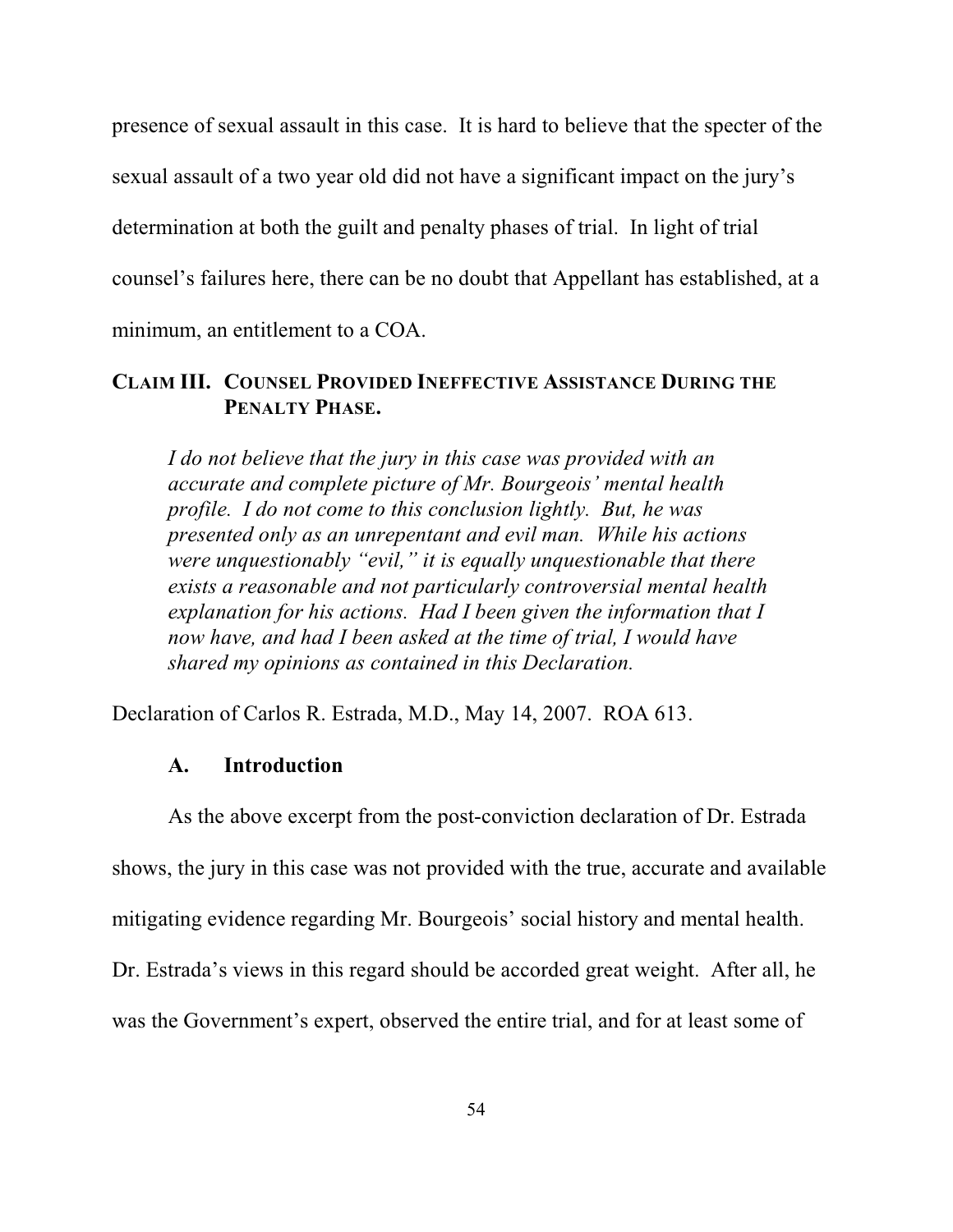the proceedings, he functioned as the court's expert (i.e., for competency to proceed and sanity).

As set forth in the remainder of Dr. Estrada's 2255 testimony, and in the remaining mental health evidence discussed below, Mr. Bourgeois' "mental health profile" shows him to be a highly disturbed and impaired individual. Although a smattering of evidence was presented to the jury showing that Mr. Bourgeois was abused as a child (evidence that was disputed by the Government), an overwhelming quantity of abuse evidence was not presented. The jury never heard firsthand, detailed accounts of how young Alfred Bourgeois was subjected to merciless, chronic and long-standing physical abuse. The jury never heard that he was subjected to sexual abuse. And, perhaps most importantly, the jury was never provided with any mental health testimony about how such abuse caused psychological damage to Mr. Bourgeois as he grew into adulthood and how it effected his adult behavior.

In addition to not hearing that the type of abuse suffered by Mr. Bourgeois can damage an individual, the jury similarly did not hear about the actual mental health conditions from which he suffers. Appellant herein presents the unanimous opinions of a number of experienced and skilled forensic evaluators (including the Government's trial expert, Dr. Estrada, and both of the Government's 2255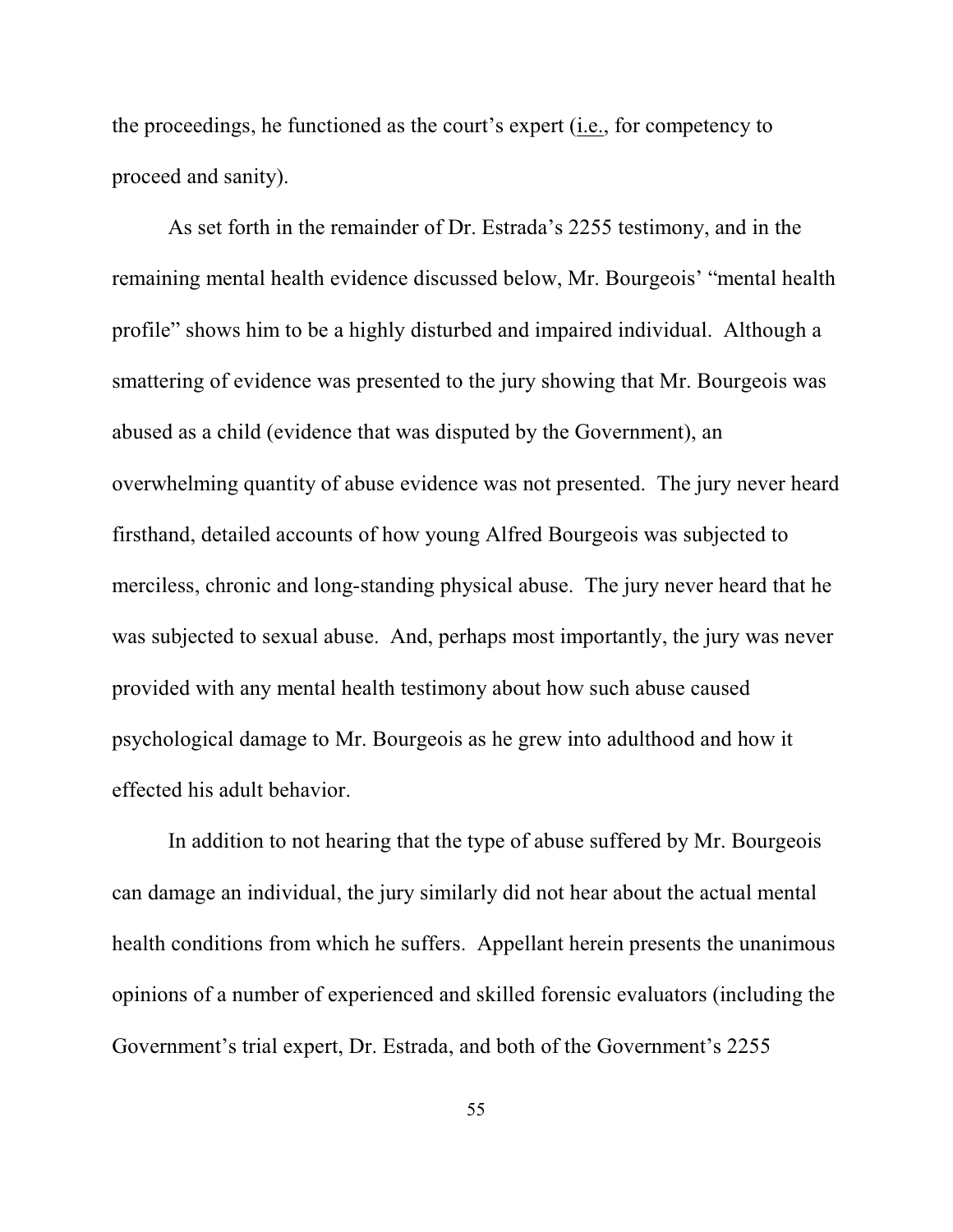experts, Dr. Randall Price and Dr. Roger Moore) who have concluded that Appellant suffers from Borderline Personality Disorder, which can cause psychotic breaks when the individual experiences sufficient stressors, such as those experienced by Mr. Bourgeois in the weeks leading up to the death of his daughter.

In addition to his impaired psychological makeup, the jury was also not presented with the available evidence showing that Mr. Bourgeois suffers from significant cognitive impairments, i.e., brain damage. Testing available at the time of trial conducted by Dr. Donald Weiner shows that Appellant has, at best, an IQ that is in the range of borderline intellectual functioning. The Government's expert does not disagree. In addition to his low IQ, Appellant suffers from organic brain deficits that impact his ability to control his impulses and engage in executive decision making.

The lower court provided defense counsel with the tools to present all of the above information to the jury. Yet, for reasons that defy understanding, and in advocacy that fell far below what is expected of counsel in capital sentencing, trial counsel ineffectively failed to present this evidence. As shown below, it was available and it was powerful mitigation. It was the kind of mitigating evidence that counsel is required to present, yet counsel, without reasonable tactic or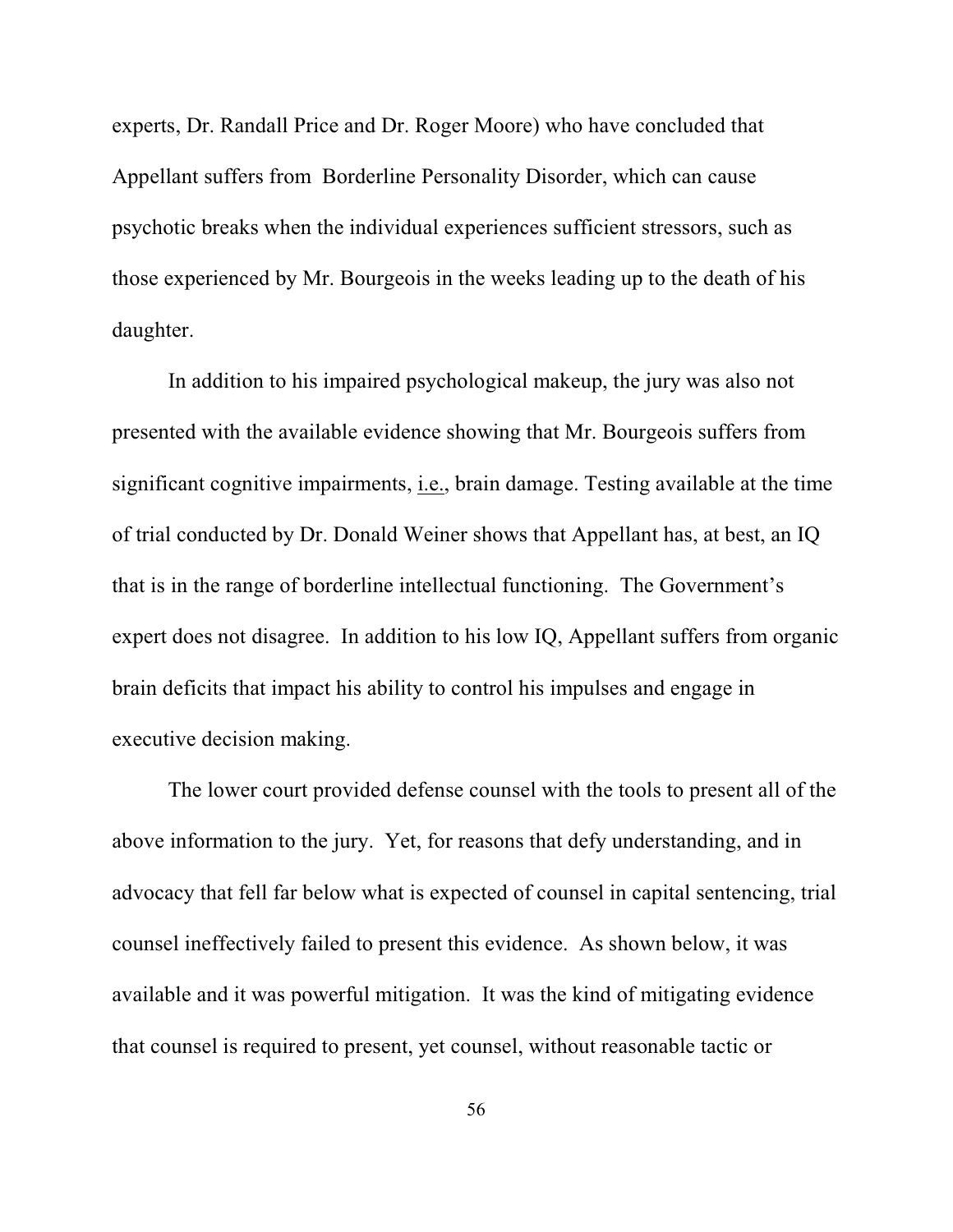strategy, failed to present it. Counsel were ineffective in violation of Appellant's right to counsel secured by the Sixth Amendment to the United States Constitution.

### **B. The Penalty Phase**

### **1. Government Presentation**

The Government presented fourteen of Appellant's ex-wives, girlfriends, acquaintances, children and jail-house informants to testify to his abusive and violent history. This aggravating evidence went on for over two hundred transcript pages. Tr. 3/22/04, 25-250; Tr. 3/23/04, 81-87.

The Government capped its presentation with Dr. Estrada. Tr. 3/22/04, 269. He told the jury that he had observed the entire trial, had observed Mr. Bourgeois throughout, and had conducted an evaluation of him. Id. at 252, 272. Dr. Estrada opined that Appellant "has a much higher tendency toward violence than an ordinary person," id. at 285, and would pose a risk of future violence, id. at 278- 286. He further opined that Appellant was a person who would be enraged at "minor provocations" or who would have difficulty controlling his impulses. Id. at 283. Dr. Estrada went on to diagnose Appellant as having a Narcissistic Personality Disorder, which is present in "an individual whose basic motivation in life is the aggrandizing of his self-esteem." Id. at 284.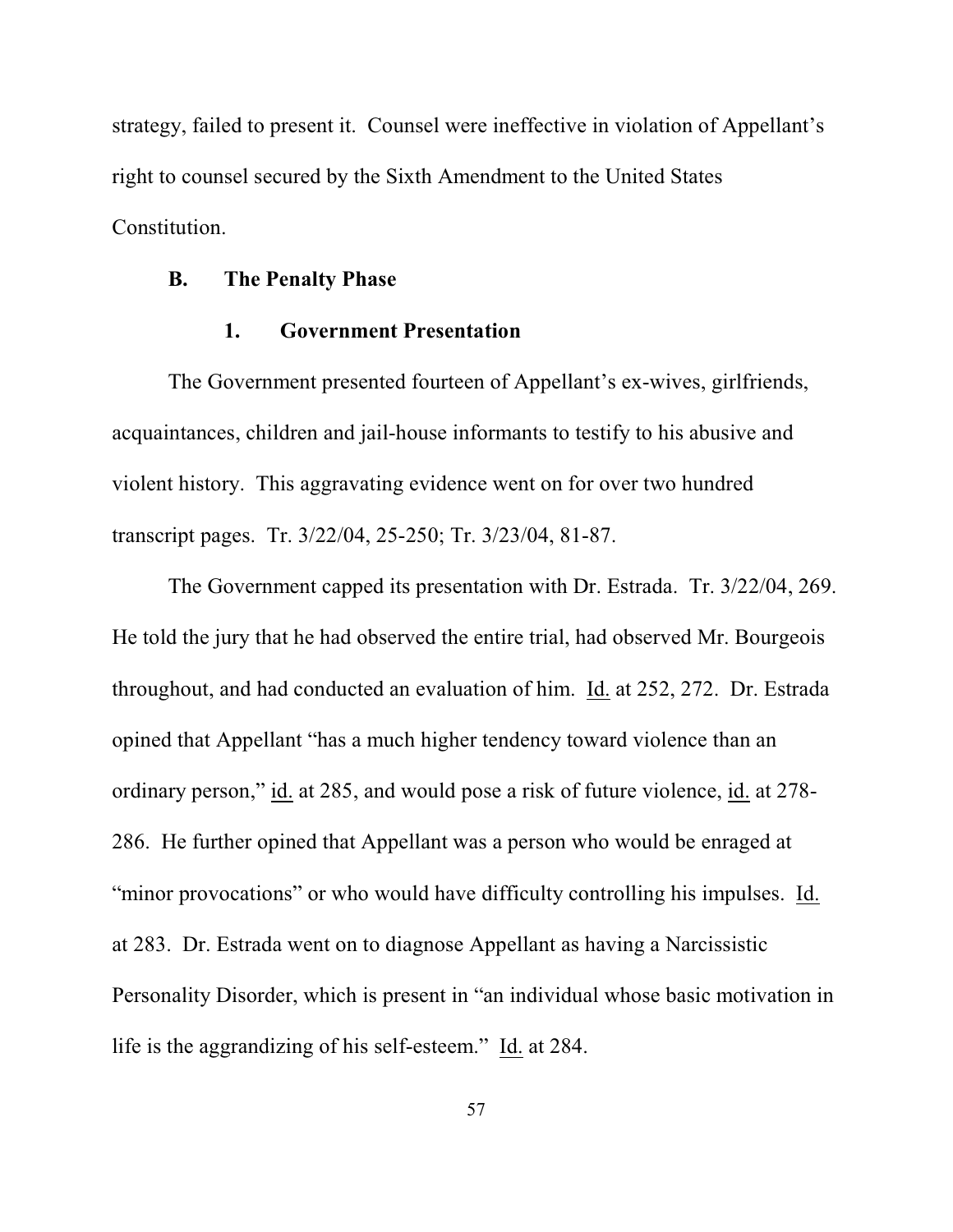Prior to the commencement of the cross examination, defense counsel told the court:

It's my attitude, and not necessarily the rest of our group, that we're going to rest depending on how Dr. Estrada goes when – when we question him. . . that's not the consensus, particularly of [defense psychologist] Dr. Cunningham, and it's – and it's I don't think maybe of John [Gilmore] or Mr. Bourgeois. . . I met with Dr. Cunningham last night and kind of hinted around, and of course that's what he does and so he wants to do it.

#### Tr. 3/23/04, 4-5.

Counsel started out his cross examination attempting to elicit from Dr. Estrada that Appellant suffered childhood abuse, neglect and rejection. Tr. 3/23/04, at 23-24. The Government objected, seeking clarification as to the sources of Dr. Estrada's information regarding Appellant's abuse. Id. at 25. When Dr. Estrada indicated that he was relying on information obtained by Dr. Cunningham and Dr. Weiner, the defense nueropsychologist, the court conducted a side bar conference outside the jury's presence. Id. at 25-31. The court explained to Dr. Estrada that: "no witness here has testified that Mr. Bourgeois was sexually – physically abused or neglected in any way, so we want to know where – where you got that information exactly, and where you got Dr. Cunningham's information." Id. at 27-28. When Dr. Estrada began to respond that he had heard some witnesses discussing these topics, the court emphatically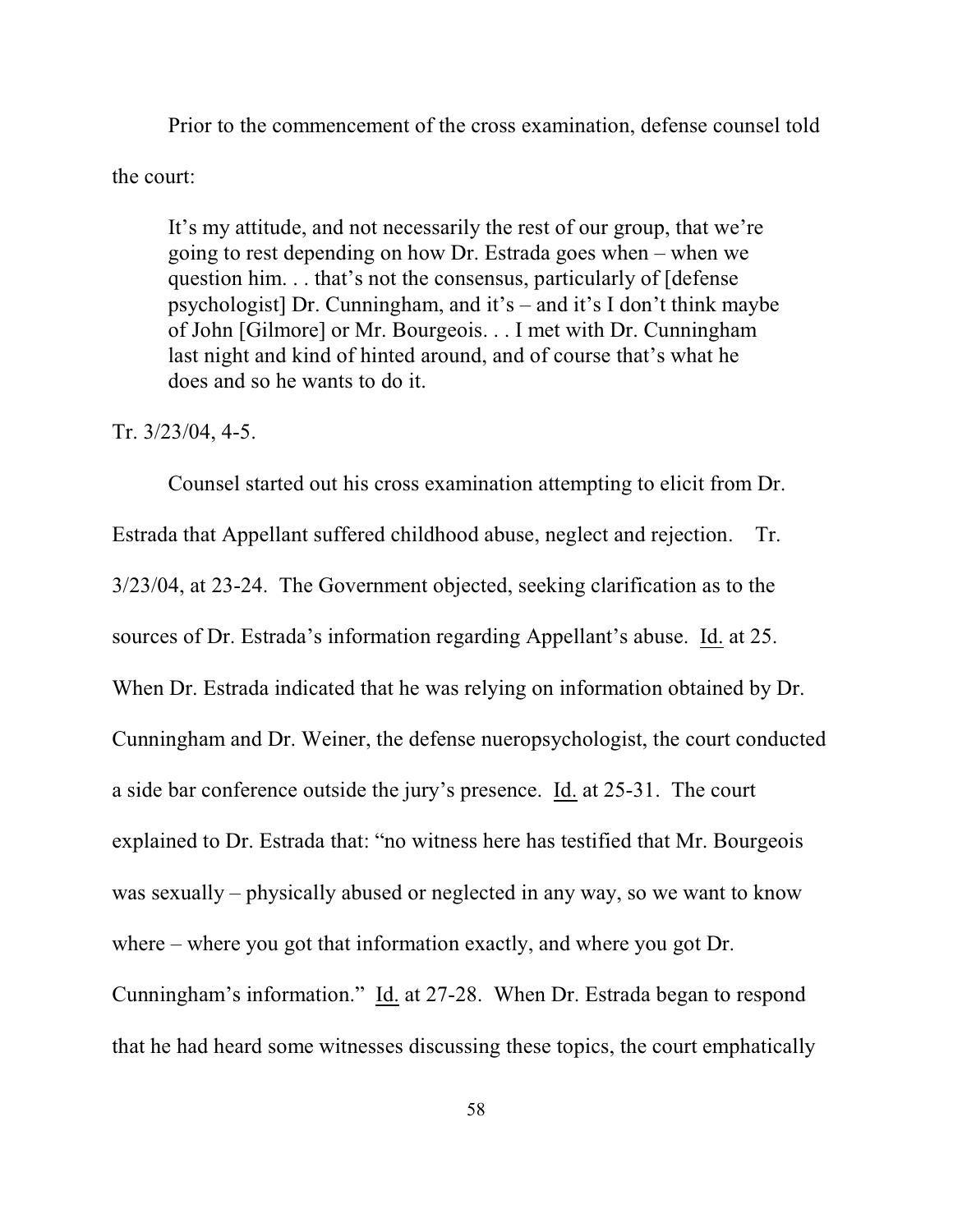and accurately corrected him: "No. You didn't hear that – you didn't hear that here." Id. at 28-29. When Dr. Estrada indicated that he may have read it in Dr. Weiner's report, the court pointed out that Dr. Weiner and his report had been "excluded for all purposes."  $\underline{Id}$  at 29.<sup>27</sup> After further discussion, defense counsel advised the court that "None of my questions will be asking [Estrada] to discuss Dr. Cunningham or Dr. Weiner's reports." Id. at 31-32.

Without any recourse to elicit through this witness that Appellant was abused, counsel was left only asking whether "people who commit that kind of offense [referring to Appellant's murder conviction] generally were abused themselves." Tr. 3/23/04, 35. Dr. Estrada explained that he believed Appellant had been abused as a child because "the way we discipline our children is highly determined by the way we were disciplined ourselves when we were raised as children," Id. at 47. See also id. at 48 (that Appellant was harshly disciplined is "one of my impressions").

On re-direct examination, the Government immediately challenged the basis for Dr. Estrada's impression that Appellant had an abusive childhood. The Government elicited that Appellant had told Dr. Estrada that he was well cared for

<sup>&</sup>lt;sup>27</sup> Since counsel did not turn over Dr. Wiener's test data and announced that they would not call him, the court excluded the witness and his report. See Tr. 3/17/04, 24-49; Tr. 3/19/04, 14-16.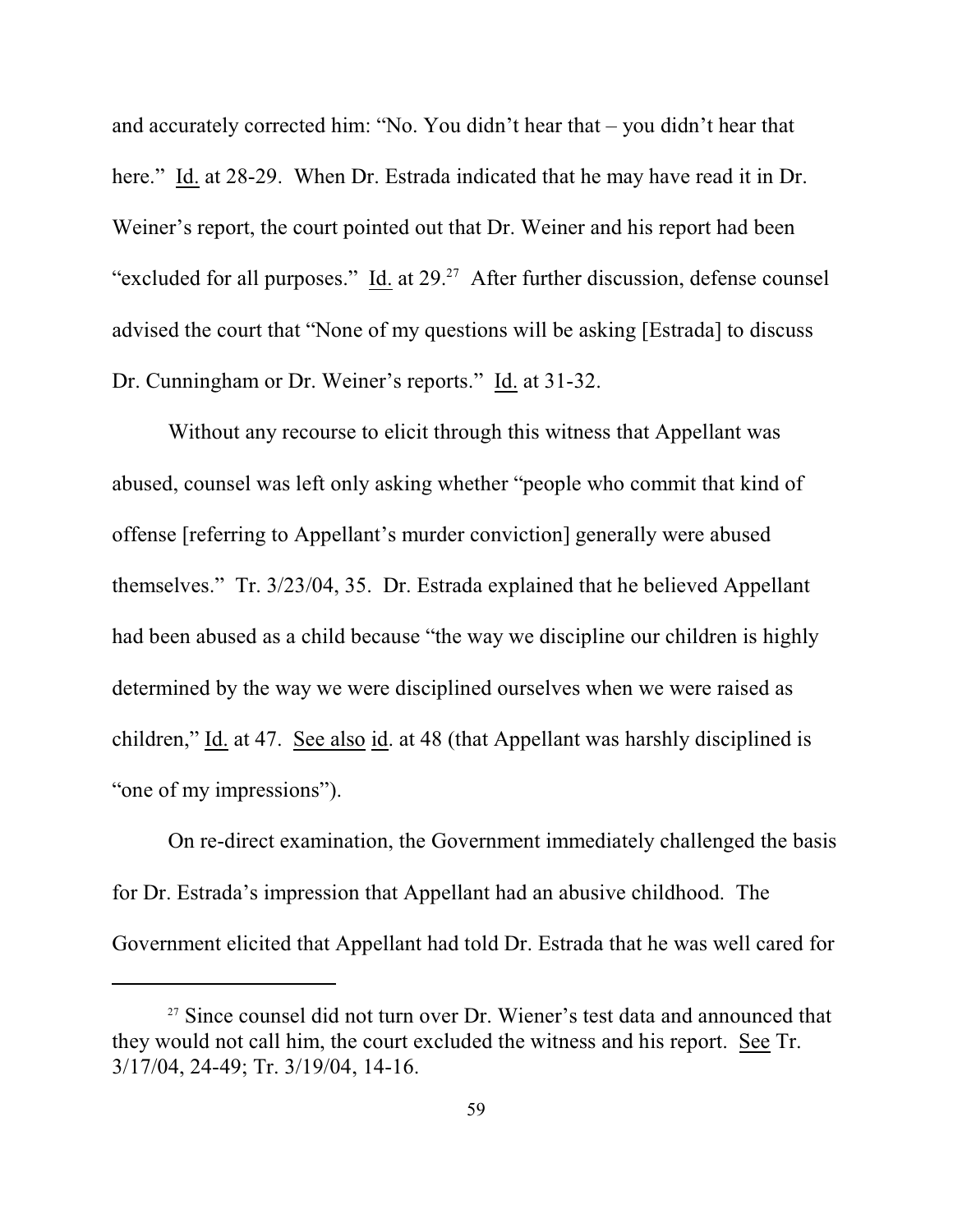in childhood. Tr. 3/24/04, 54-57. Moreover, the Government did not at any time concede that Appellant had suffered from an abusive childhood. Rather, it argued to the contrary. See Tr. 3/24/04, 68.

### **2. The Defense Case**

Rather than present any expert testimony, trial counsel presented only three witnesses who addressed some aspect of Appellant's social history. Michelle Armont, Appellant's half-sister, (who did not live with him through his childhood), testified that 1) there was a "little problem" between Appellant and his mother, so Appellant lived with an elderly woman for a few years; 2) Appellant had a temper; 3) his only problem in school was tardiness; and 4) her nephew has ADD, and Appellant acted similarly. Tr. 3/23/04, 98-101.

Appellant's cousin Carl Henry testified that 1) Appellant's mother picked at his nose frequently in an attempt to clean it, whipped her children, and once threw a telephone receiver at Appellant's head; 2) Appellant was chastised by his mother and was teased by his siblings about the fact that his father was not in his life; and 3) Appellant was forced to live with an elderly neighbor, but that he liked living with her because she cared for him better than his mother. Tr. 3/23/04, 113-116.

Finally, the jury heard from Reverend Herman Clayton, Jr., who grew up in the same neighborhood as Appellant. Clayton testified that 1) he and Appellant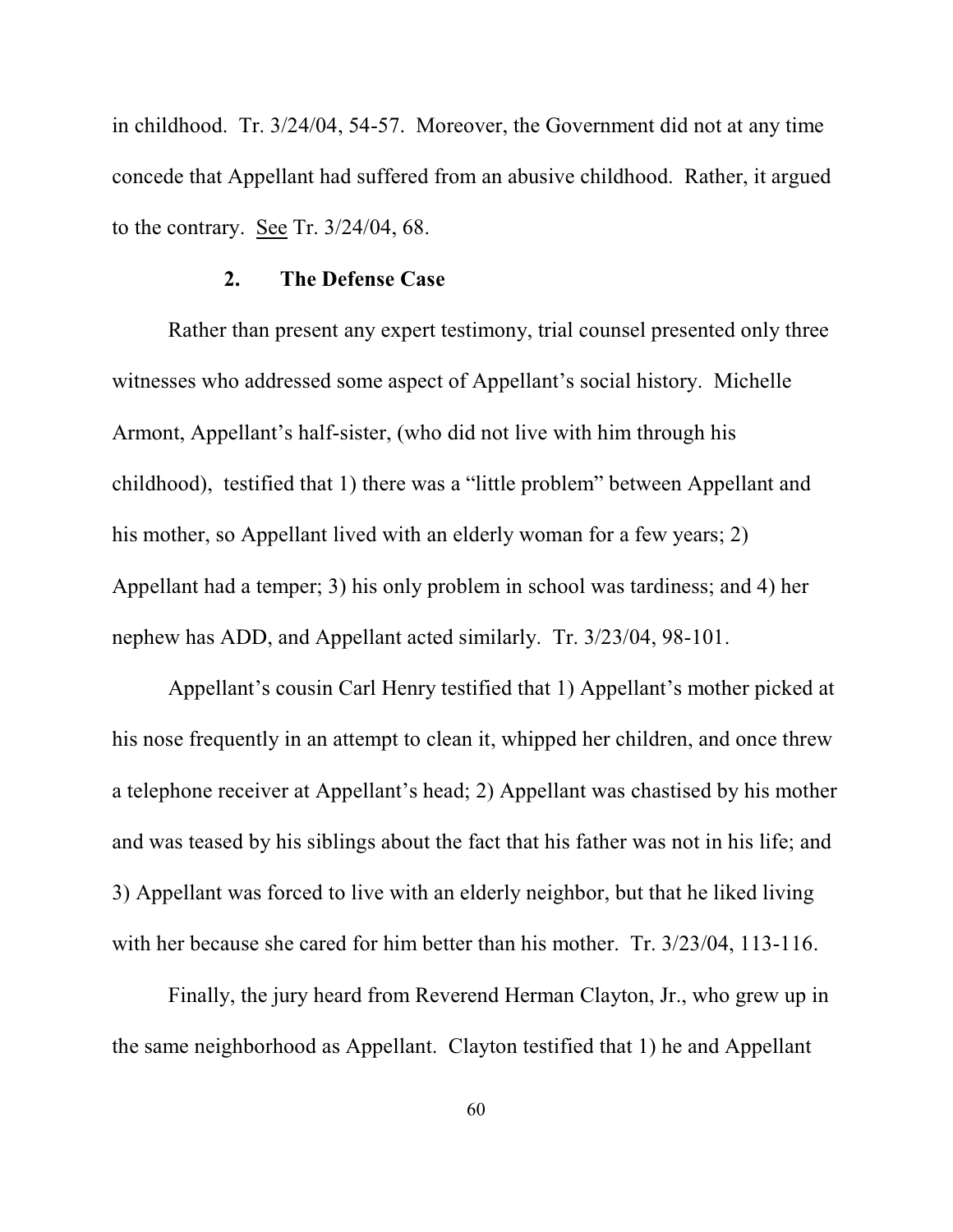lived in a poor black neighborhood; 2) Appellant lived with Clayton's grandmother Mary for a time; and 3) he did not witness any abuse, but he (Clayton) was told that Appellant's mother whipped her children, sometimes for things they did not do. Tr. 3/23/04, 121-23.

This, along with the cross-examination of Dr. Estrada, was the entire defense case. Despite having at their disposal both expert and lay witnesses who could have put Appellant's violent background into a mitigating context, counsel rested after putting on a mere 18 pages of direct testimony. Counsel failed to construct a case sufficient to provide jurors with the truth about their client. Accordingly, as evidenced by their sentencing phase verdict sheets, jurors did not find that Appellant was abused as a child, nor did they find *any* "factors in the Defendant's background or character that mitigates against the imposition of the death penalty." See ROA 45 (DE299 at 6, 7).

### **C. The Unpresented Mitigation**

Counsel had all the tools necessary to conduct a thorough mitigation investigation and present a strong case for life. The district court had granted them the assistance of a mitigation investigator, Lisa Milstein,  $28$  and a psychologist, Dr.

<sup>&</sup>lt;sup>28</sup> Ms. Milstein was originally retained by counsel. However, due to health problems, and a resulting low quality of work product noticed by her partner, Gerald Bierbaum, Mr. Bierbaum had to take over the investigation shortly before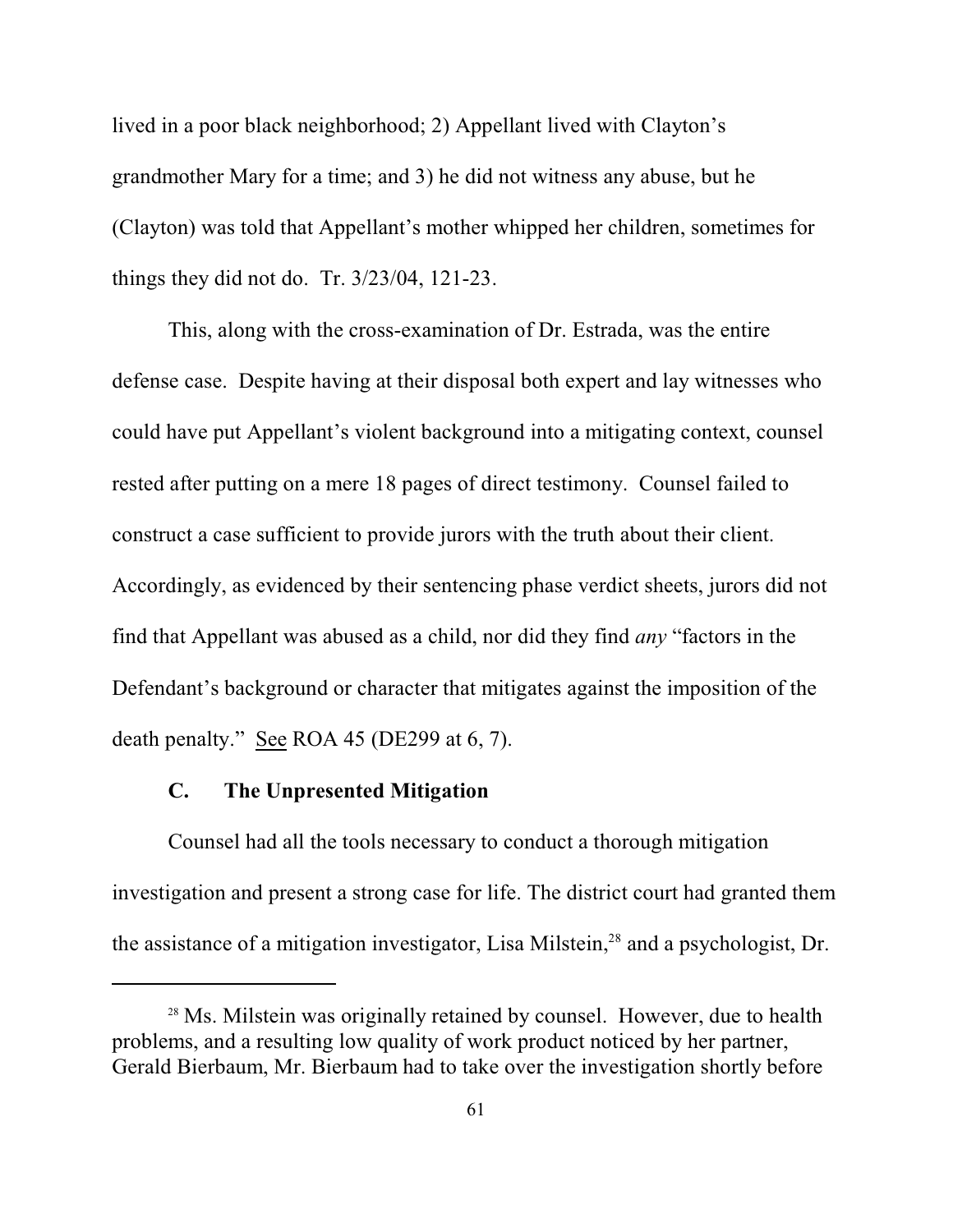Mark Cunningham. Through subsequent requests, counsel also retained a neuropsychologist, Dr. Donald Wiener, and a psychologist with expertise in parenting and child abuse, Dr. George Holden.<sup>29</sup>

Unfortunately, counsel failed to effectively utilize their assistance. The defense experts testified at the 2255 hearing that they were asked to conduct their evaluations on the eve of trial; were not provided with any background materials; and had no substantive conversations with counsel about the case.

Despite counsel's lack of communication, these experts did uncover significant mitigating evidence that counsel ineffectively failed to present.

Appellant summarizes the available mitigating evidence below.

## **1. Life history of abuse, neglect, and abandonment.**

Appellant grew up in an impoverished, isolated neighborhood on the banks of the Mississippi River, about fifty miles from New Orleans. His community, called "the Bend," consisted of a one lane dirt road connecting about twenty

trial.). ROA 4107, 4113-4115.

 $29$  Dr. Holden, Ph.D., was retained by defense counsel pre-trial as an expert in developmental psychology, parenting, and child abuse. His opinion that the killing was not premeditated was precluded from the guilt phase of trial, but the district court pointed out that he may testify at the penalty phase. Tr. 3/1/04, 69- 70. Counsel never called him to testify. Dr. Holden provided Appellant with an affidavit regarding his experience working with trial counsel, which was accepted as evidence at the 2255 hearing, along with his testimony. ROA 3862-2863.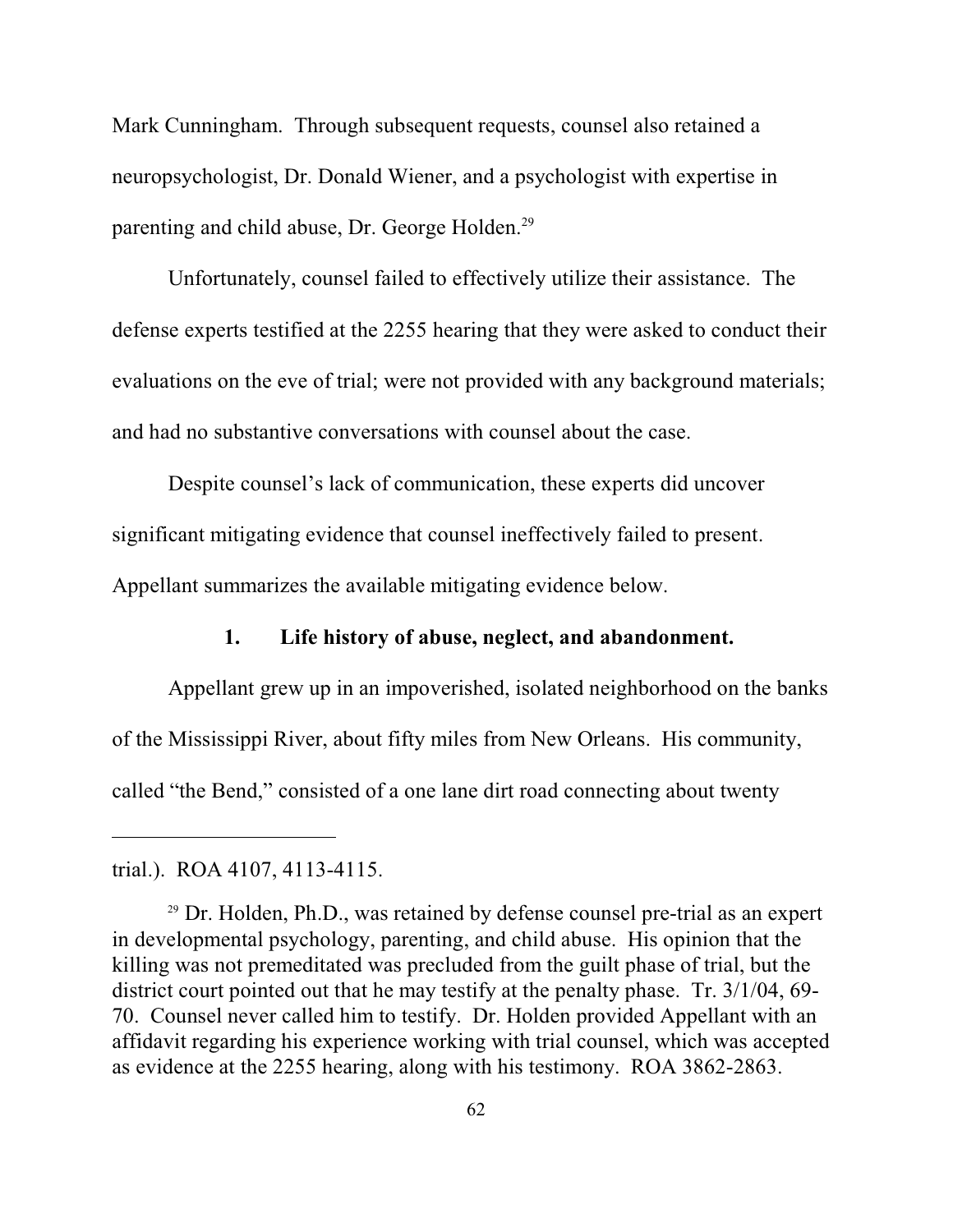homes, representing two or three different family units. The neighborhood was surrounded by sugar cane fields, and hemmed in on one side by the river. ROA 3411. The families of the Bend had all lived there for five generations or more, and could trace their lineage back to "slave time." Most of the homes had been lived in for generations. ROA 3797. The Bend was not connected to a sewage line. ROA 3543.

The Bourgeois family was chaotic and dysfunctional. Appellant's mother, Eunice was an alcoholic. ROA 3534-3536; ROA 3999. Alfred was the fifth of seven children. All seven children were born in a time span of under nine years. ROA 3408-3409; ROA 492. His next older brother, Anthony, was born with cerebral palsy, was profoundly retarded, and required significant extra care, for which the family received no outside services. ROA 3412. Eunice was overwhelmed by the number of children in her care. ROA 3535-3537.

Young Alfred suffered serious physical abuse at the hands of his mother. Claudia Williams, Mr. Bourgeois' oldest sister, testified that their mother whipped Alfred "constantly." ROA 3416. She described how her mother would whip Alfred with an extension cord while he stood naked in the tub, leaving him bruised and bloody. Id. Alfred's mother even *used a meat cleaver to cut off the tip of his finger while the family ate dinner*. ROA 3416. See also ROA 3529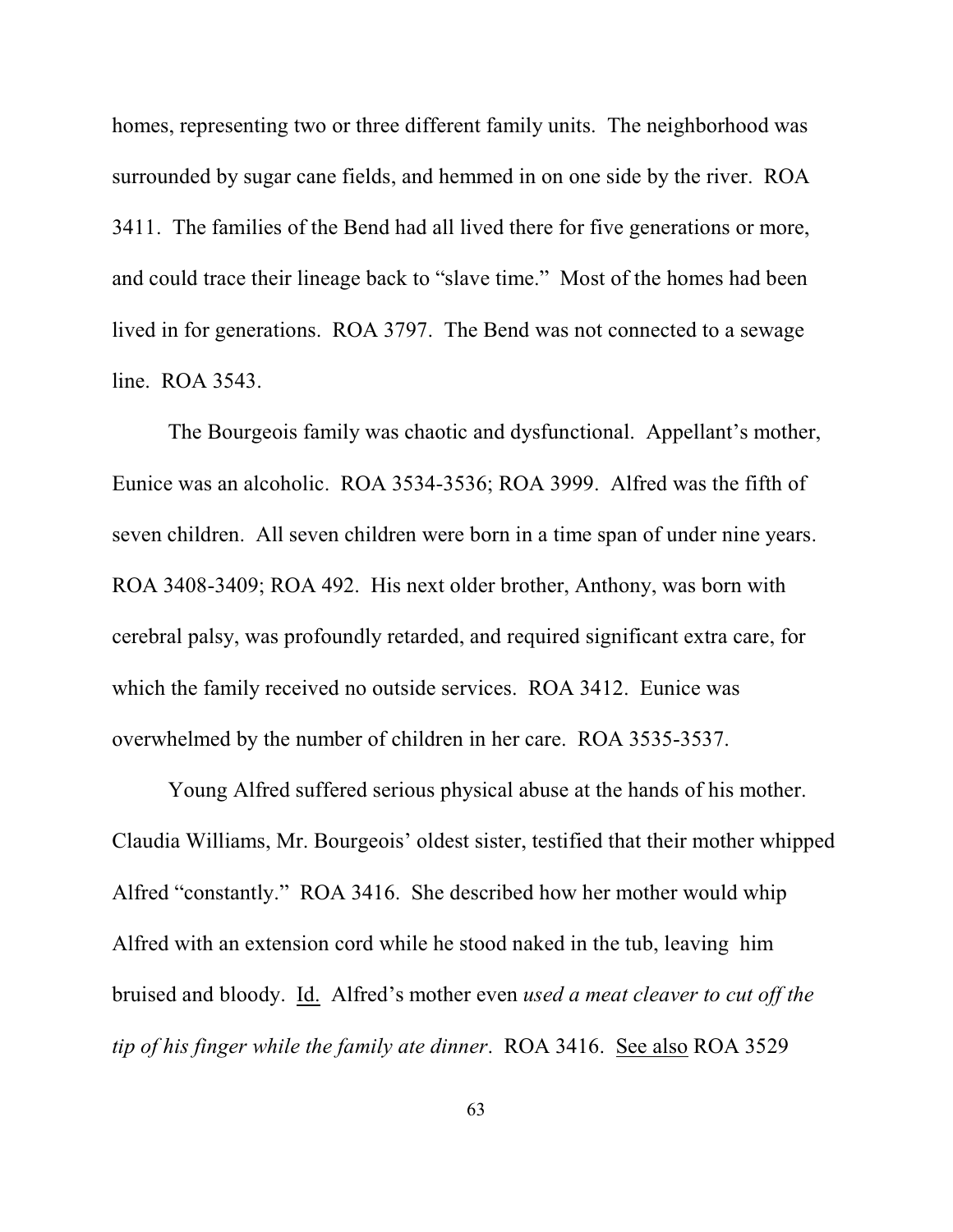(Beverly Frank witnessed whippings with a belt); ROA 3799 (Murray Bourgeois witnessed abuse and saw bruises on Alfred).

By the time Alfred was six or seven years old, an elderly neighbor, Miss Mary, had taken Alfred in to save him from the abuse he was experiencing at home. ROA 3499. While in this supposedly "safe" home, Alfred was raped for many years by Miss Mary's son. ROA 3544-3546. Moreover, Miss Mary's home was only a few hundred yards away from his mother's home, and he continued to be exposed to physical abuse at the hands of his mother even after he went to stay with Miss Mary. ROA 3494, 3521. The proximity of his mother's home and Miss Mary's also served as a constant and devastating reminder of his mother's abandonment. ROA 2986-2987.

### **2. Personality disorder**

The Government has conceded that Mr. Bourgeois suffers from Borderline Personality Disorder (BPD). ROA 3085. All of the mental health experts in the case, including the Government's 2255 experts Dr. Price and Dr. Moore, agreed that Mr. Bourgeois was abused, neglected, and abandoned as a child, and that this childhood maltreatment contributed to the development of a profound personality disorder. See, e.g., ROA 3309-3310 (Dr. Price: suffers from a long standing and pervasive personality disorder); ROA 3336-3337 (Dr. Price: personality disorder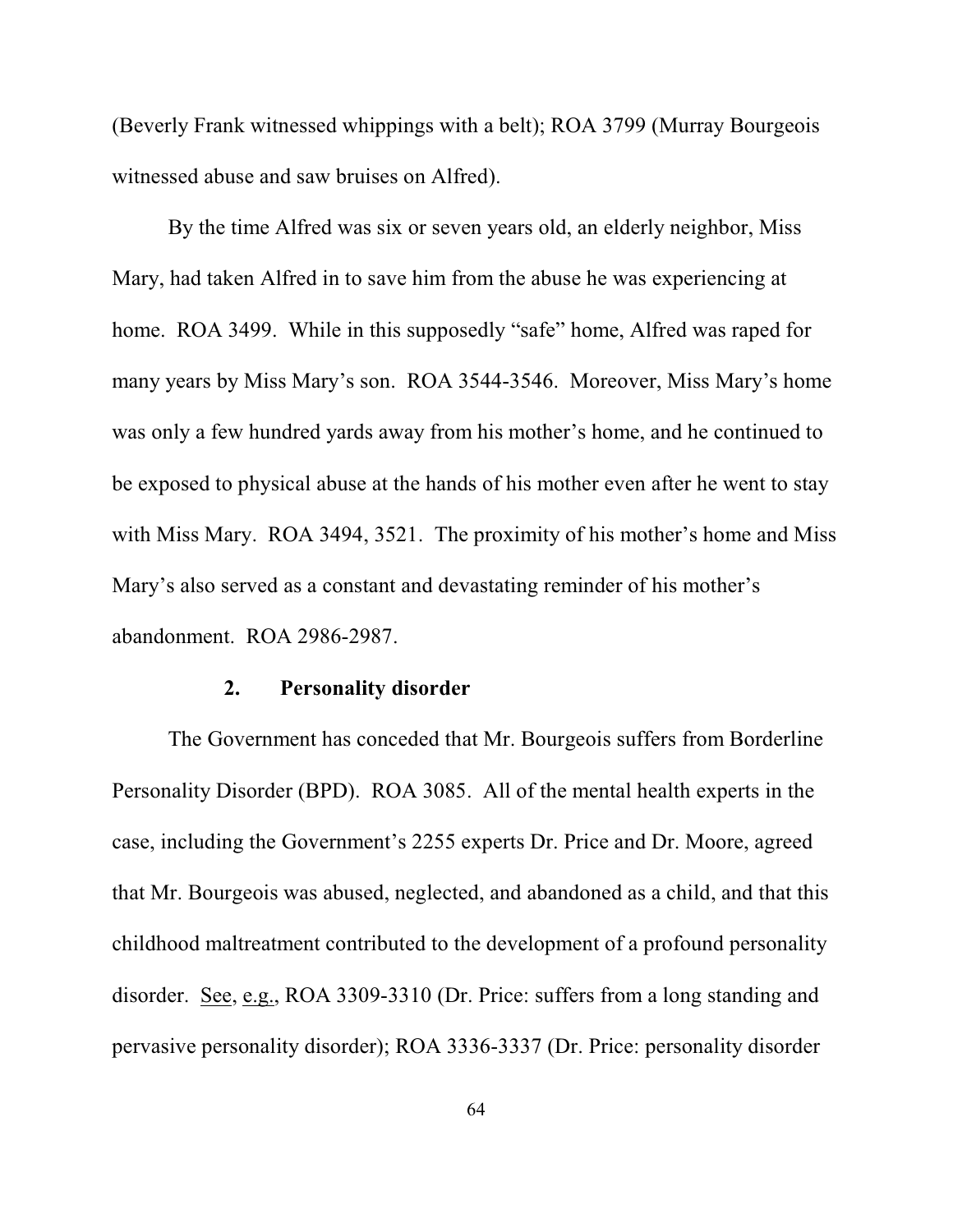stems from his early childhood experiences); ROA 4314, 4330 (Dr. Moore: borderline personality disorder); ROA 4321-4322 (Dr. Moore: abused as a child); ROA 4325-4326 (Dr. Moore: behavior is driven by his Borderline Personality Disorder); P-Ex. 164, 21-23 (Dr. Estrada: same); ROA 2994-2997 (Dr. Toomer: same). Notably, the Government doctors agreed that Mr. Bourgeois did not meet the criteria of anti-social personality disorder or sociopathy. ROA 3381 (Dr. Price); ROA 4323 (Dr. Moore); P-Ex. 164, 18-19 (Dr. Estrada).

Borderline Personality Disorder is a pervasive disorder marked by unstable intimate relationships. Individuals with BPD are "extremely vulnerable to stress," see P-Ex. 164, 24 (Dr. Estrada), and tend to experience dissociative and psychotic episodes in which they are unaware of their actions and unable to control their behavior, ROA 4193 (Dr. Price); ROA 2996-2997 (Dr. Toomer). This explanation for Mr. Bourgeois' behavior contrasts greatly from the prosecution's theory at trial, which was that he acted with premeditation when he killed his child in anticipation of some sort of gain. P-Ex. 164, 27-28 (Dr. Estrada does not agree with the prosecution's theory at trial, and instead believes that Mr. Bourgeois' behavior was not premeditated but was a rage reaction, triggered by stress, stemming from his personality disorder.).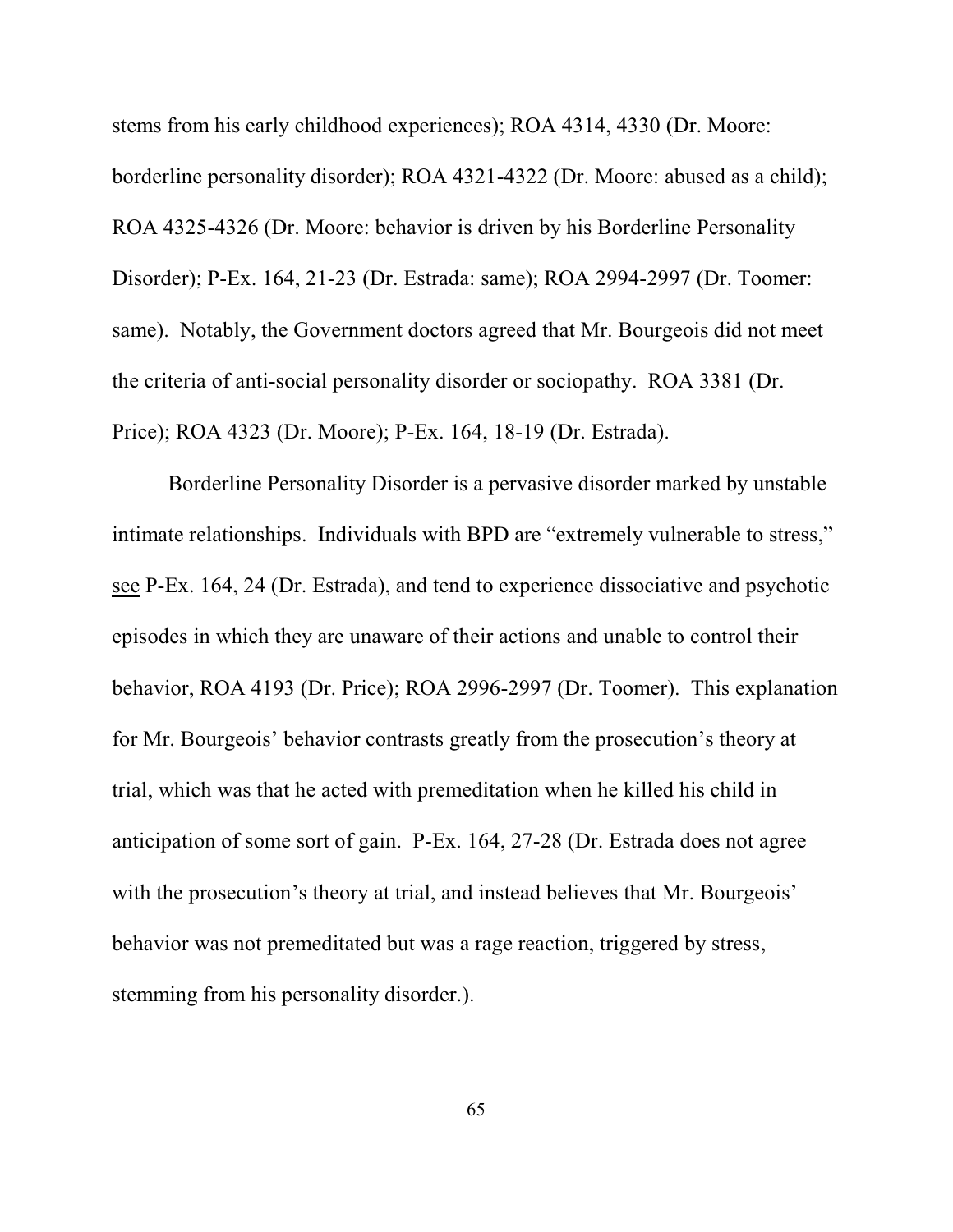#### **3. Cognitive deficits**

Additionally, in the habeas proceedings, both the Government and the defense agreed that Mr. Bourgeois has "borderline intellectual functioning." Mr. Bourgeois' full scale IQ was tested both pre- and post-trial, with results including, respectively, a 75 on an outdated WAIS-R examination and a 70 on the WAIS-III. Dr. Price, retained by the Government to review Mr. Bourgeois' intelligence testing, agreed that the tests were properly administered, and demonstrate that Mr. Bourgeois has borderline intellectual functioning. ROA 3343-3339. Defense experts testified that Mr. Bourgeois' IQ, when combined with his adaptive deficits, indicate that he is more accurately described as mentally retarded. However, at a minimum, he functions at the level of borderline mentally retarded. ROA 2229 (Dr. Gelbort).

Mr. Bourgeois also presented evidence of his organic brain damage. As discussed above, before trial, defense nueropsychologist Dr. Weiner found organic brain damage. ROA 2936. Dr. Gelbort's testing for the 2255 hearing showed results consistent with those obtained by Dr. Weiner. ROA 2229. While the Government's expert, Dr. Price, at first contested whether those results were accurate, given the failure to apply the so-called "Heaton norms," he later admitted that even applying the Heaton norms, Dr. Weiner's testing showed brain damage.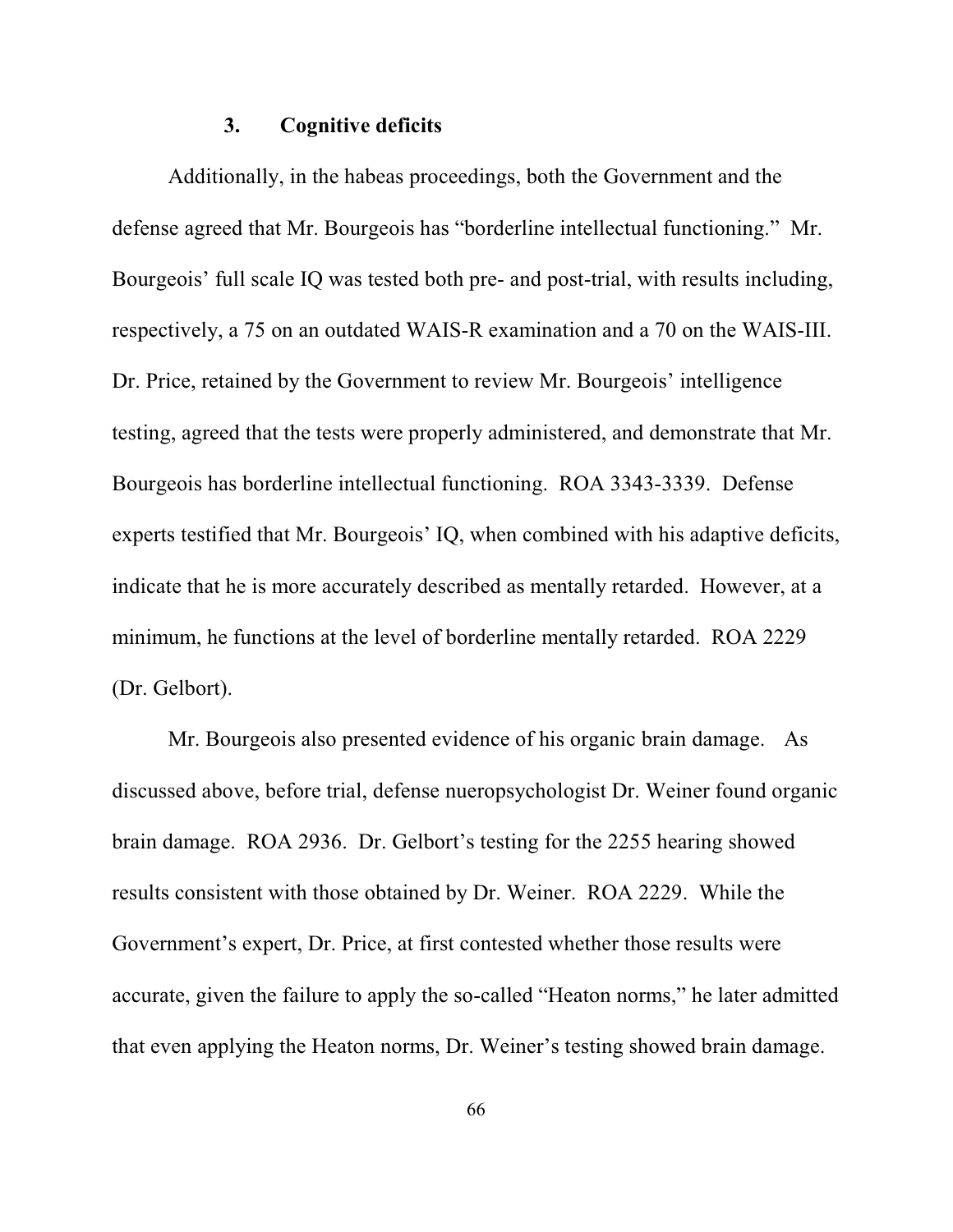## **4. The combined impact of Mr. Bourgeois' mental health problems.**

At the time of the incident, Mr. Bourgeois was experiencing stress from many spheres. Kerry Brown, Esq., Mr. Bourgeois' lawyer in Louisiana, testified at the 2255 hearing that Mr. Bourgeois was exceedingly distressed by the knowledge that his wife had had an adulterous affair. In addition, Mr. Bourgeois was overwhelmed by financial pressures, which included a burdensome lease on a truck, threat of foreclosure on his home, and legal difficulties, including recently filed charges against him. ROA 4088-4090; ROA 3011(Dr. Toomer); ROA 515 (Dr. Cunningham's proposed testimony).<sup>31</sup>

Multiple experts testified at the 2255 hearing that Mr. Bourgeois' layered deficits resulted in an inability to respond appropriately to stressful and emotionally triggering situations. As discussed above, an inability to deal

<sup>&</sup>lt;sup>30</sup>The lower court mistakenly states that "Applying the Heaton norms for African-Americans to Dr. Weiner's testing places Bourgeois outside the range of the impaired range." *Op.* 141 (ROA 5875). Although Dr. Price originally made this statement, he later admitted that he had made an error, and that even if the Heaton norms for African Americans were applied to Dr. Weiner's testing, Appellant would still be found impaired. ROA 4891; ROA 4890-4891 (Dr. Price Dep.).

<sup>&</sup>lt;sup>31</sup>Prior to trial, Dr. Cunningham summarized his proposed trial testimony in the form of a power point presentation. ROA 492-517.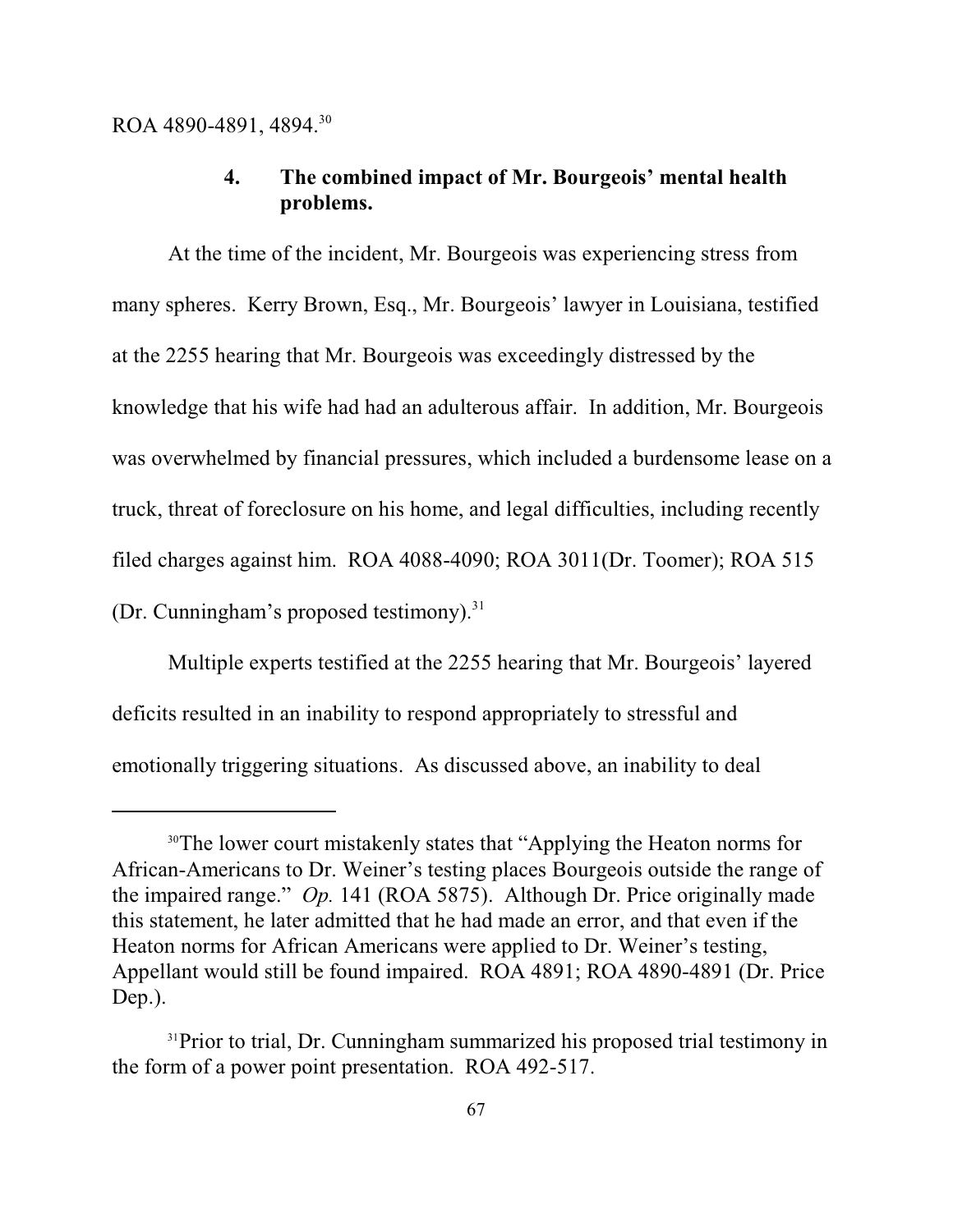appropriately with stress is a trademark symptom of Borderline Personality Disorder. Likewise, experts reported that Mr. Bourgeois' specific brain damage leaves him less able to cope with stress and to control his impulses and reactions. ROA 2935 (Dr. Weiner); ROA 2250 (Dr. Gelbort); ROA 505 (Dr. Cunningham).

The experts explained that victims of childhood abuse carry the effects of that abuse into their relationships with their own children, often identifying with their abuser, P-Ex. 184, 32 (Dr. Estrada), becoming emotionally triggered when faced with similar familial patterns that existed in their own childhood, ROA 2990-2991 (Dr. Toomer re: abandonment, out-of-wedlock child), and unfortunately repeating the same abuse that was inflicted on them as a child, ROA 2409-2411; ROA 631 (Dr. Holden Decl.) (accepted in place of testimony, ROA 4030-4031).

Finally, the experts explained that Mr. Bourgeois' low intelligence exacerbated his inability to cope with the stressors around him. As Dr. Gelbort explained, Mr. Bourgeois' personality disorder made it harder for him to deal with his organic brain damage. ROA 2277. Dr. Holden explained that Appellant's deficits made Appellant "less able to problem solve." ROA 632. Likewise, Dr. Toomer explained that Mr. Bourgeois' multiple psychological deficits made it impossible for Mr. Bourgeois to deal with the stress in his life and that he was, as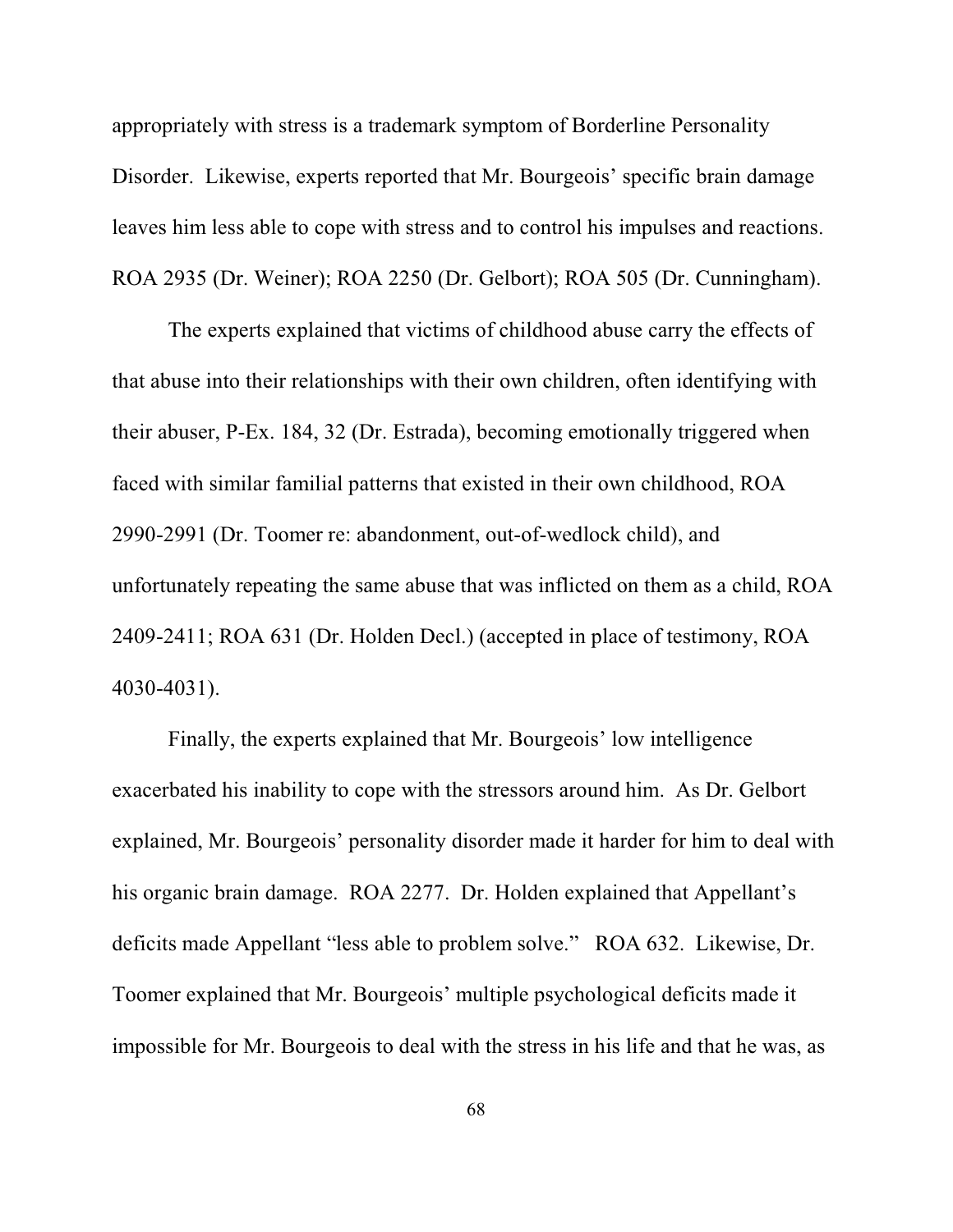a result, "a time bomb waiting to happen." ROA 3015-3016. As the experts explained, there was a relatively straightforward and non-controversial psychological explanation for Mr. Bourgeois' behavior. ROA 606-614 (Dr. Estrada Decl.); ROA 3016 (Dr. Toomer).

## **D. Trial counsel's failure to present the available mitigating evidence was unreasonable**

At the 2255 hearing, defense counsel provided an overarching, yet

unreasonable, explanation for why they did not present the powerful mitigating

evidence that they had in their possession: that the mitigation would have

contradicted the defense theory that their client was innocent. ROA 4030; P-Ex.

83, 3 (Gilmore Aff.).<sup>32</sup>

<sup>&</sup>lt;sup>32</sup> Specifically, Mr. Gilmore stated, "Mr. Tinker and I asked the Court to appoint a mitigation expert to assist us in the punishment phase of the trial. The Court appointed Dr. Mark Cunningham and Lisa Milstein to act as mitigation specialists.... I believe an accurate summary of Dr. Cunningham's proposed testimony to be that **Mr. Bourgeois had numerous factors exerting influence on him at the time of the killing, which explained and somewhat mitigated his actions.** Among the factors, were **his upbringing as a child**; **his mental problems**; his economic situation and the instability of his marriage, caused by the discovery that he had a child out of wedlock, which he was ordered to pay child support for; taking the family on the cross-country trip, forcing them to spend long periods of time in a confined space. All of these issues supposedly came to a boil, causing Mr. Bourgeois to commit the murder. **The problem, in our perspective, was that Mr. Bourgeois denied that he had committed the crime and throughout the trial, including his allocution to the jury. Dr. Cunningham's explanation conflicted with Mr. Bourgeois' defense.** P-Ex. 83, 2-3 (Gilmore Aff.).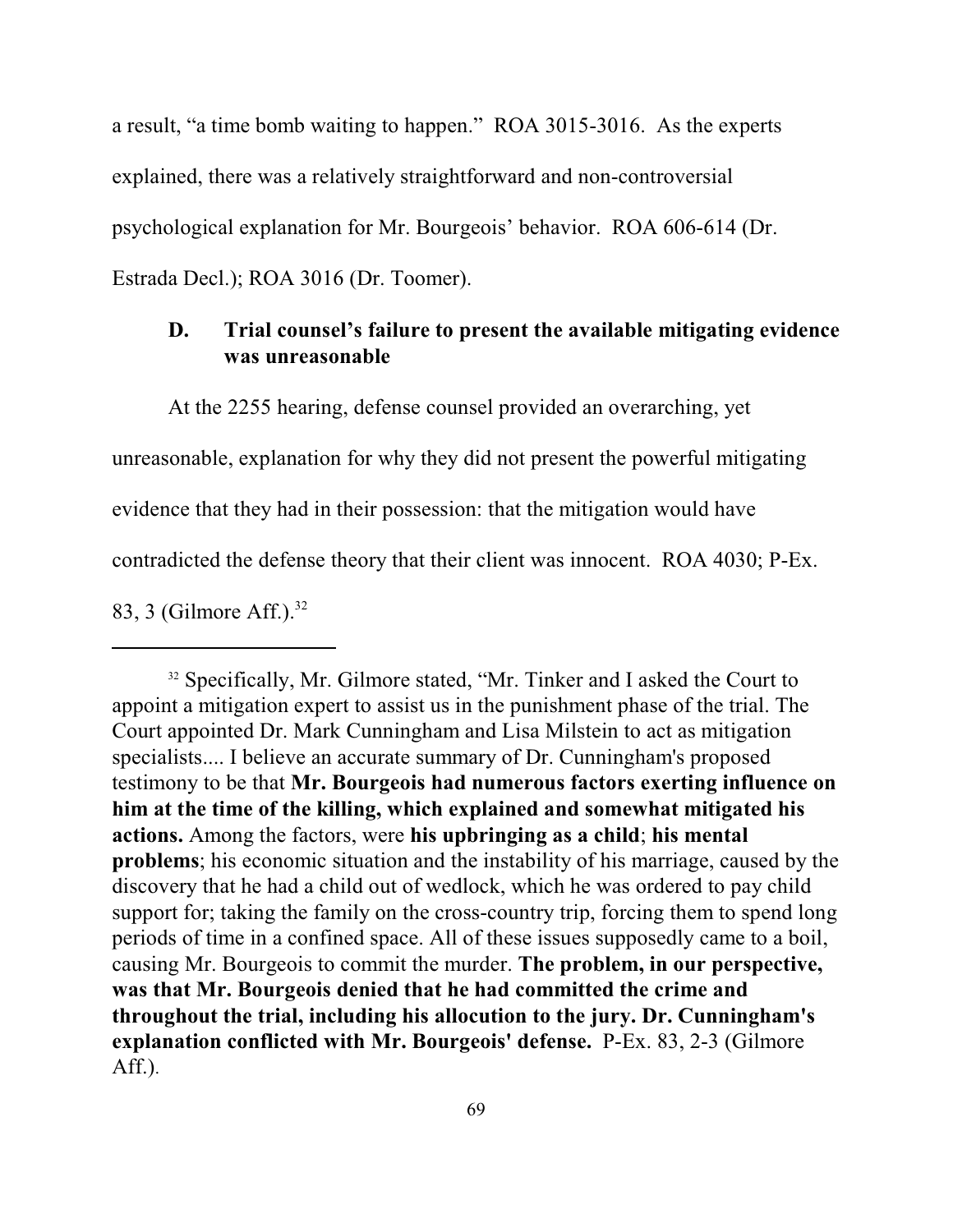This *post hoc* explanation, however, contradicted the strategy counsel actually followed at the penalty phase. Counsel did not argue innocence, but argued childhood mitigation. They simply failed to marshal supporting evidence. An innocence strategy moreover would have been unreasonable because it was unsupported by the law. At the time of trial, it was well understood that the Eighth Amendment does not allow a "right to reconsideration by the sentencing body of lingering doubts about ... guilt." Franklin v. Lynaugh, 487 U.S. 164, 187 (1988) (O'Connor, J., concurring). At penalty phase, counsel must accept the jury's verdict and seek to persuade the jury that there are factors that lessen the defendant's culpability.

Evidence that seeks to explain (at least in part) the commission of the offense can powerfully and directly reduce the defendant's culpability:

If the sentencer is to make an individualized assessment of the appropriateness of the death penalty, evidence about the defendant's background and character is relevant because ... defendants who commit criminal acts that are attributable to a disadvantaged background, or to emotional and mental problems, may be less culpable than defendants who have no such excuse.

Penry v. Lynaugh, 492 U.S. 302, 319 (1989) (quotation marks omitted).

It was unreasonable for counsel simply to cast aside such powerful mitigating evidence; their decision to do so shows a profound misunderstanding of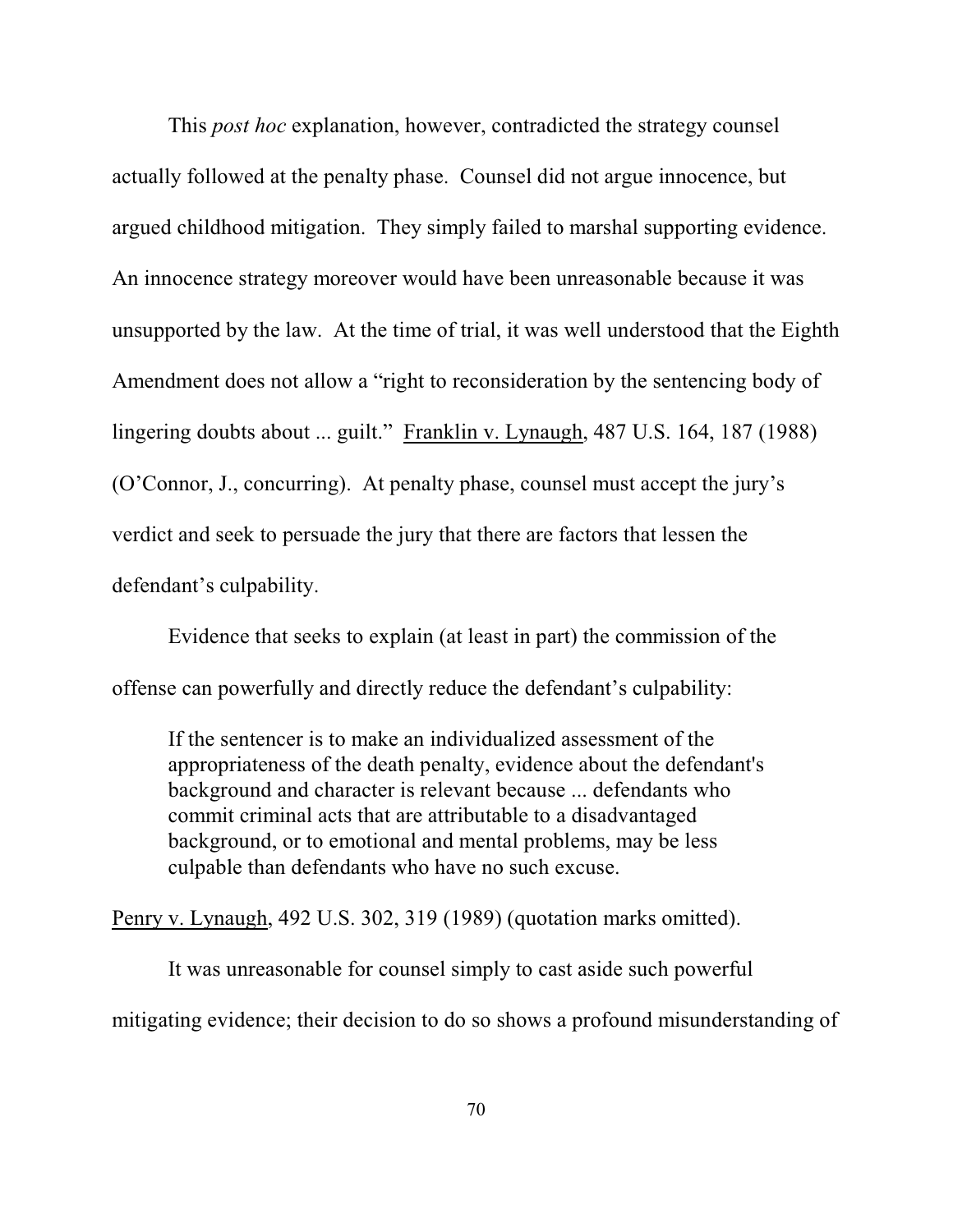the law and of their duty in a capital case.

In addition, even if trial counsel's stated strategy were reasonable, it was not the strategy actually embraced at trial. First, as discussed above, counsel actually presented some (albeit woefully truncated) evidence of a difficult childhood. Counsel also elicited on cross-examination from Dr. Estrada his opinion that those who abuse others were often victims of abuse, suggesting that this could explain Mr. Bourgeois' actions.

Second, counsel stated that they chose not to present Dr. Cunningham's testimony because it "conflicted with Mr. Bourgeois' defense," P-Ex. 83, 3 (Gilmore Aff.). In the same affidavit, however, counsel also explained that they believed they could "be more effective **developing mitigation evidence** through Dr. Estrada than through Dr. Cunningham." Id. Thus, counsel's purported reasoning contradicts itself. Counsel did in fact desire to present mitigation evidence; they just failed to use the wealth of evidence they had at their disposal to do so.

Counsel's alleged strategy is also belied by counsel's actions at trial, where counsel clearly attempted to argue (without presenting sufficient evidentiary support) that Appellant's childhood history of abuse should be considered mitigating by the jury. In closing, counsel explained that: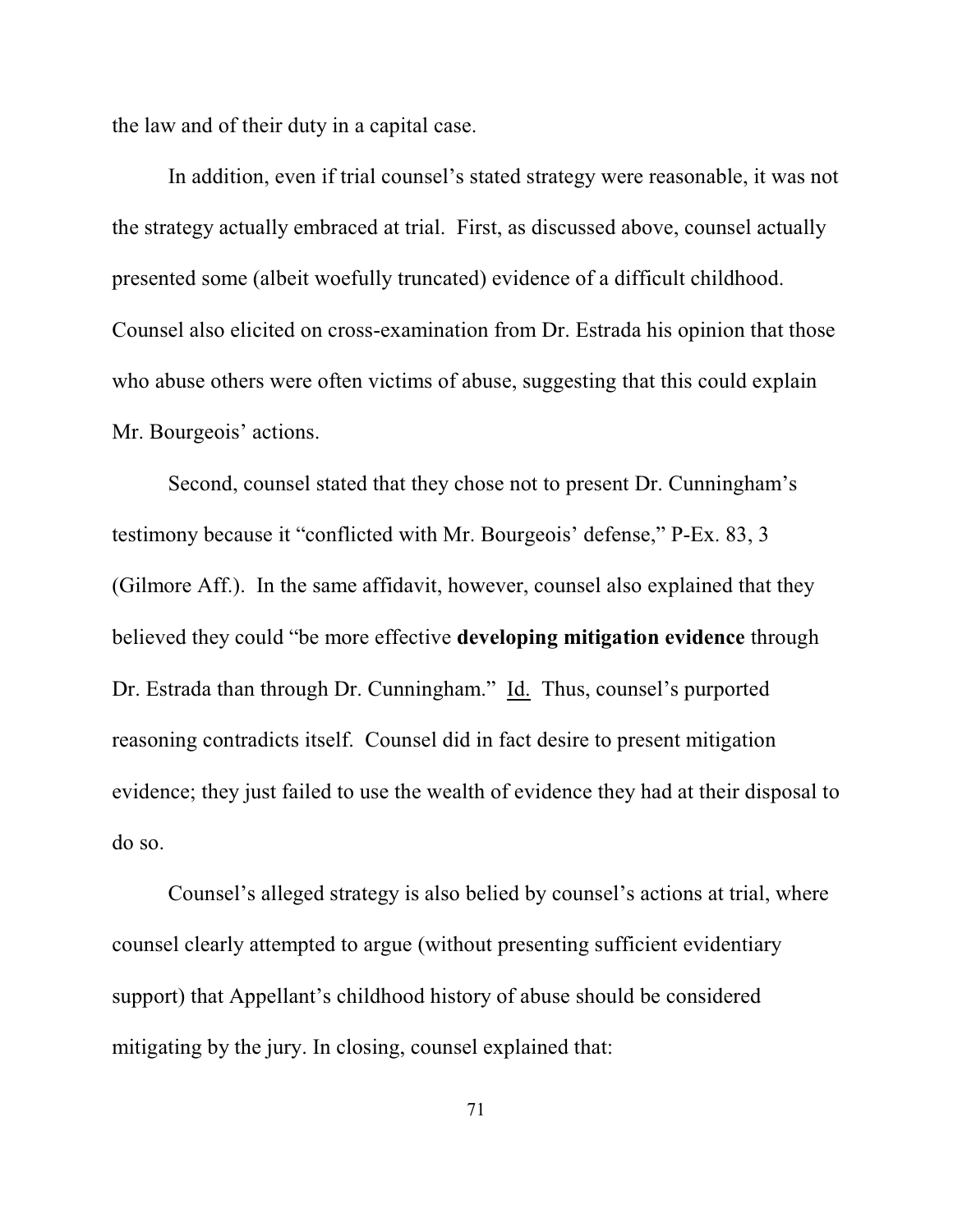with the lingering effects of childhood and stress swirling around him, Bourgeois just 'snapped' and 'it got out of hand and ended up killing her. That's not to excuse his behavior; it's to  $-$  in an attempt to try to explain what happened."

Op. 5847 (ROA 5847) (quoting Tr. 3/24/04, 50). See also 3/24/04, 61 ("Poor JG1999 ended up the victim of that, the victim of what Alfred Bourgeois had been becoming, the victim of who he ended up because he started out getting abused himself.").

In addition, counsel asked the jury to find mitigating factors that would have been supported by the lay and expert witness testimony they failed to present, including: Appellant's capacity to appreciate the wrongfulness of his conduct was significantly impaired; he suffered from extreme mental or emotional disturbance; he was abused as a child; he was under stress from family and economic factors; and he was driving cross country in a truck with four other individuals. Tr. 3/24/04, 93-95. As was all but guaranteed by counsel's sparse presentation, the only mitigation found was that he was under stress from family and financial matters (six jurors found); and that he was driving cross country in the cab of the truck (all jurors found ). Id. at 115; ROA 45 (DE299 at 6, 7).

Finally, counsel made no argument and requested no instruction in support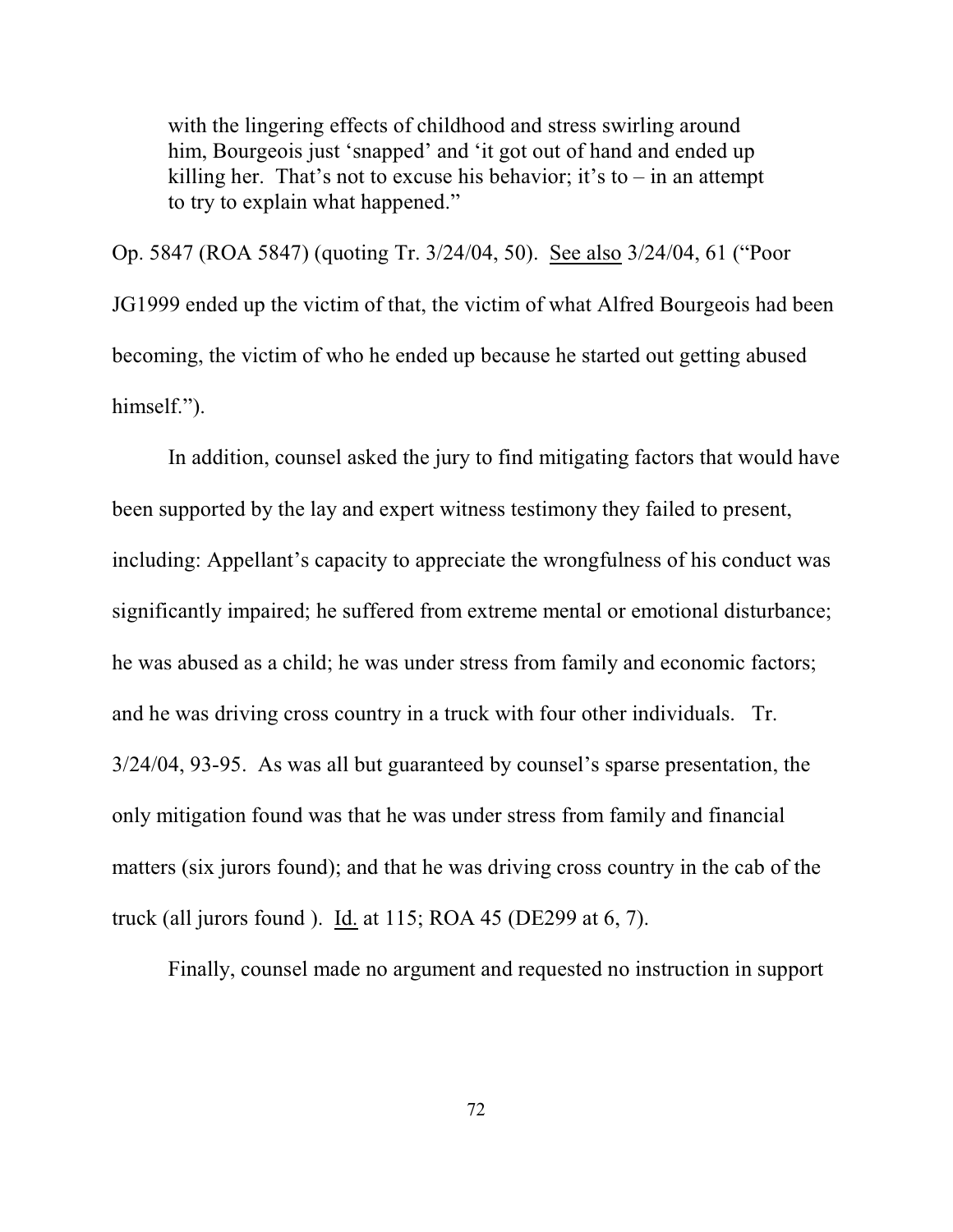of their purported strategy (that Appellant was innocent) at sentencing.<sup>33</sup> In fact, counsel stated in closing:

And it's difficult for me to come up here and argue to you about this punishment and what you're going to do him knowing that Alfred maintains his innocence, and *knowing that you don't believe that*. That you've already decided that he's guilty of this crime. I'm not going to rehash the evidence of the guilty/innocence phase; this is a different phase of the trial. *And I'm not going to argue with your decision, because I know why you made the decision that you made.* 

#### Tr. 3/24/04, 45.

There can be no question that counsel offered childhood abuse and stress as part of an explanation for Appellant's conduct, and in so doing, counsel implicitly acknowledged Appellant's commission of the crime. Counsel's failure to present expert testimony in support of the very theory they argued to the jury was unreasonable. Given that counsel did present limited evidence and argument acknowledging that Appellant had been convicted and seeking to explain his commission of the offense, the claim that they refrained from presenting *persuasive* evidence to that effect because it would have conflicted with the guilt phase defense is belied by the record. "When viewed in this light, the 'strategic decision' invoke[d] to justify counsel's limited pursuit of mitigating evidence resembles more a *post-hoc* rationalization of counsel's conduct than an accurate

<sup>&</sup>lt;sup>33</sup> For instance, counsel did not request an instruction on residual doubt.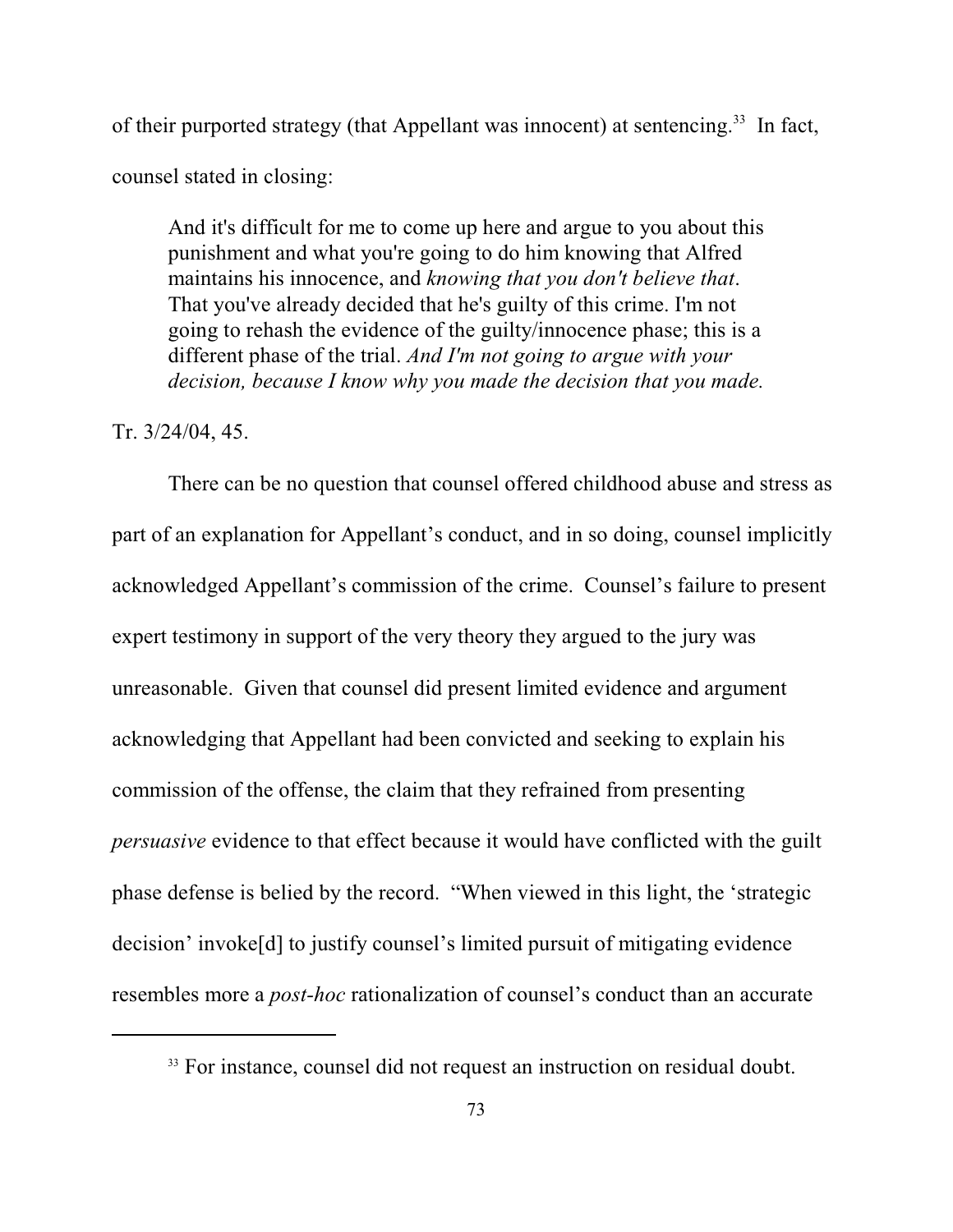description of their deliberations prior to sentencing." Wiggins, 539 U.S. at 526- 27.

Contrary to counsel's testimony regarding their strategic decision, it appears from the record that trial counsel's failure to present powerful available evidence in mitigation was the result of a simple lack of preparation.

Indeed, Dr. Cunningham testified that counsel failed to review the reports he provided to counsel, and failed to communicate with him about the mitigation strategy. According to Dr. Cunningham, counsel failed to consult with him in any substantive way until the night before his scheduled testimony. ROA 3657-3659. At that meeting, it became apparent that counsel had not read through Cunningham's proposed presentation. ROA 3658-3659, 3632-3633, 3646 (Dr. Cunningham had only "rudimentary," not "case specific" conversations with counsel prior the night before his testimony).

In addition to rejecting a case for mitigation because it contradicted their trial theory, counsel also now stated that they were "not impressed" with Dr. Cunningham. ROA 4055. At that time – when it was too late to chart a different path – they instead rejected the entire mitigation presentation. Had counsel conducted their investigation in a timely manner, they would have discovered and addressed any concerns regarding Dr. Cunningham's testimony. Moreover,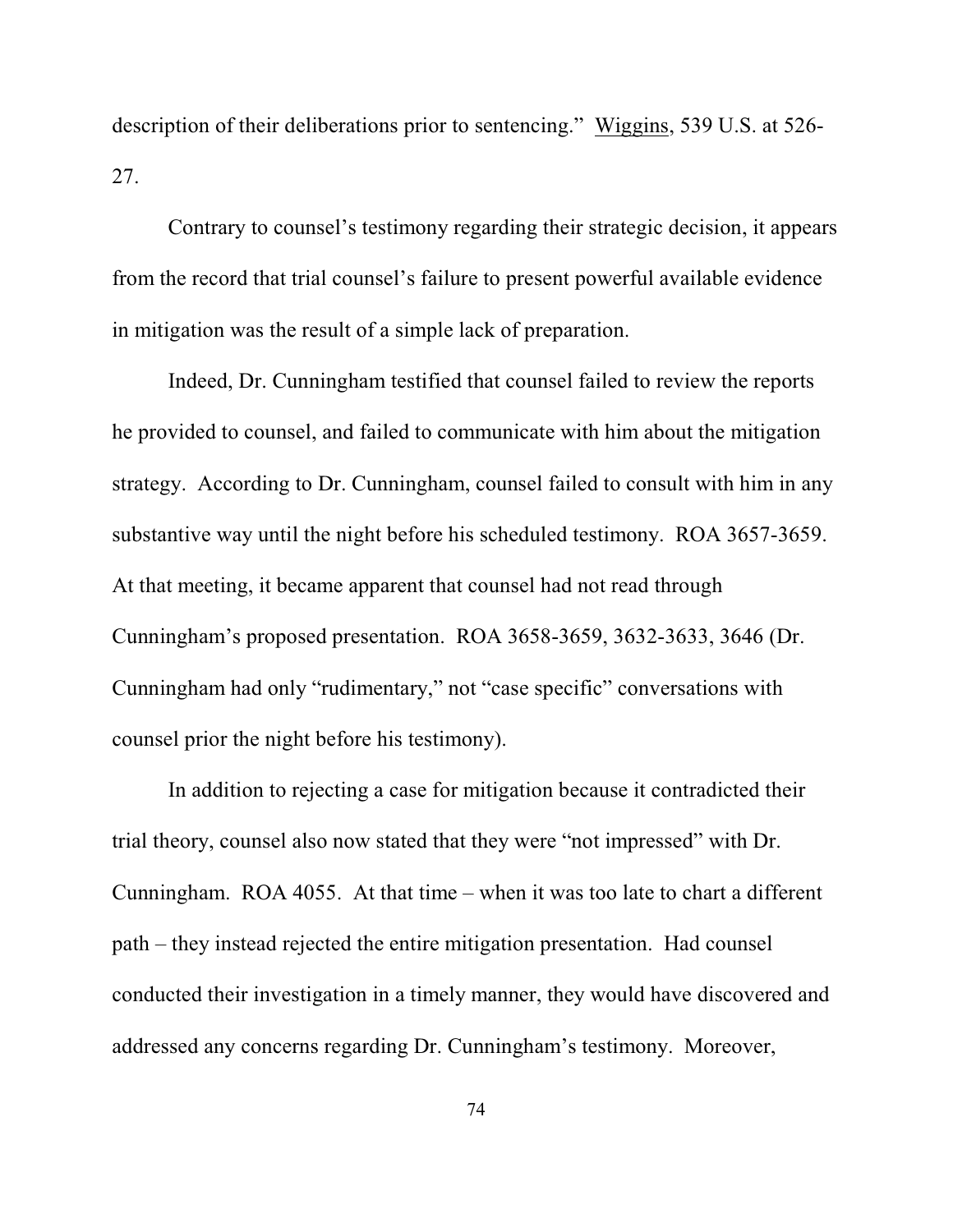counsel made no efforts to work with Dr. Cunningham to improve his presentation. Dr. Cunningham was ready and willing to do so. ROA 3676-3677.

With respect to Dr. Weiner, there is the allegation that counsel supposedly decided not to present his testimony when they learned from the Government that Mr. Bourgeois had inaccurately reported a coma following a head injury. ROA 2939 (Dr. Weiner). This, too, demonstrates counsel's ineffectiveness. Counsel had Dr. Weiner evaluate Appellant on February 28, 2004, just two days prior to the start of trial. ROA 2901 (Dr. Weiner). Counsel never spoke with Dr. Weiner about the coma issue, nor did they provide Dr. Wiener with any records, including medical records that documented other head injuries. ROA 2901-2902. Finally, they failed to consult with Dr. Weiner about the substance and basis of his conclusions. Had they done so, he would have told them that whether Mr. Bourgeois had gone into a coma was not crucial to his findings, which were based on neuropsychological testing and "that regardless of what the cause was, [Mr. Bourgeois] has some brain damage." ROA 2941.

Counsel's interrogatories and testimony display a lack of knowledge about the evidence they had in their own file, including the neuropsychological report that revealed brain damage and a very low IQ, further evidence that counsel's case at sentencing suffered due to their own lack of preparation. See, e.g., P-Ex. 82, 8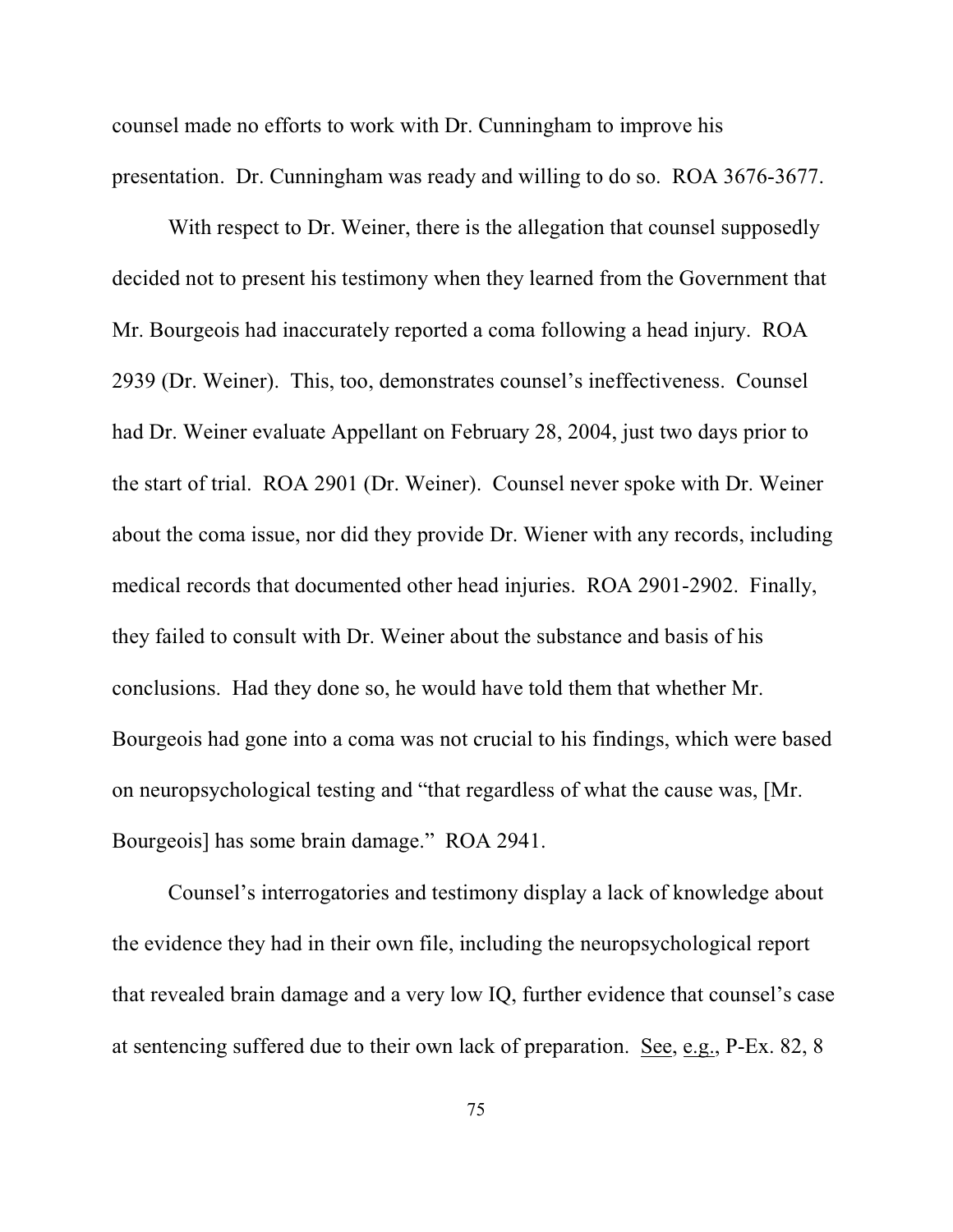(Tinker: "I do not recall the exam resulting in any information that would have been helpful at trial."); id. at 10 ("Based on the information we had, from experts and family members, we were unaware that Mr. Bourgeois was mentally retarded, or near retardation level."); id. at 2 (Gilmore: "I do not recall any information from ... any expert witness which indicated that Mr. Bourgeois was retarded, or near retardation level.").

With respect to counsel's alleged decision not to present their mental health experts due to potential problems with their testimony, the relevant question is "whether the investigation supporting counsel's decision not to introduce [mental health] mitigating evidence ... *was itself reasonable*." Wiggins, 539 U.S. at 523 (emphasis original). It was not. Here, the "unreasonableness of attempting no more than [counsel] did was heightened by the easy availability of the [information]." Rompilla v. Beard, 545 U.S. 374, 389 (2005). Counsel failure to present readily available mitigating evidence was deficient.

# **E. The Failure to Present Available Mitigating Evidence Prejudiced Appellant.**

To assess prejudice under Strickland, the reviewing court must "consider the totality of the available mitigation evidence – both that adduced at trial, and the evidence adduced in the habeas proceeding – and reweig[h] it against the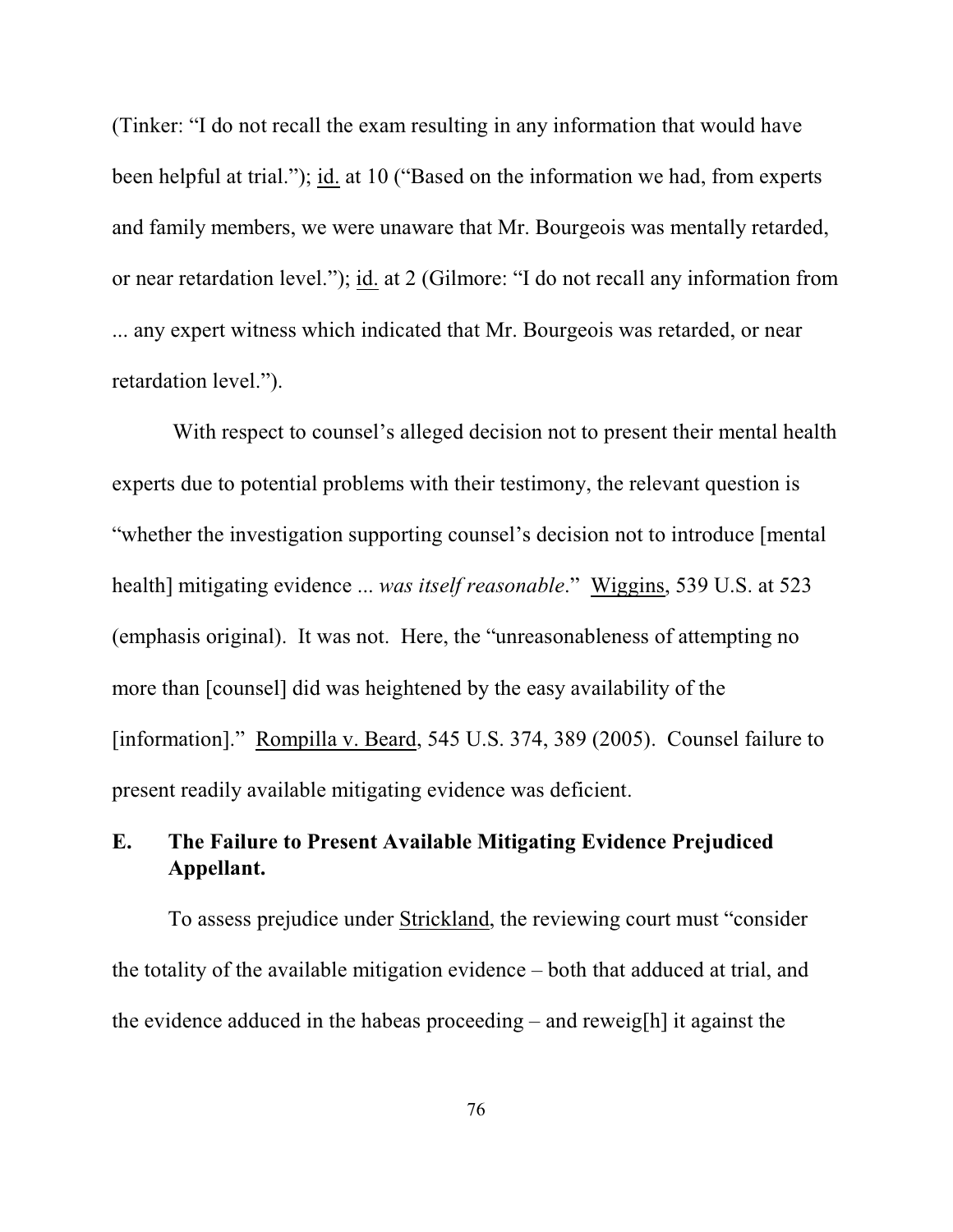evidence in aggravation." Porter v. McCollum, 130 S.Ct. 447, 453-54 (2009) (per curium). The evidence adduced above shows that Appellant endured a childhood of devastating abuse, neglect and abandonment; suffers from cognitive deficits and psychological impairments; and that his history and impairments are directly related to his commission of the offense. With respect to prejudice, this case is similar to Porter, where the Supreme Court found as follows:

The judge and jury at Porter's original sentencing heard almost nothing that would humanize Porter or allow them to accurately gauge his moral culpability.... Had Porter's counsel been effective, the judge and jury would have learned of the "kind of troubled history we have declared relevant to assessing a defendant's moral culpability."... Instead, they heard absolutely none of that evidence, evidence which "might well have influenced the jury's appraisal of defendant's moral culpability."

130 S. Ct. at 454 (quoting Wiggins, 539 U.S. at 535; Williams, 529 U.S. at 398).

The record makes clear that the jury did not get anything like a complete and

accurate picture of Alfred Bourgeois from the evidence presented at trial.

Especially in a case as aggravated as this one, the jury should have heard about the

very humanizing and tragic circumstances of Appellant's life history and mental

health. Counsel's failure to offer the jury evidence that would explain and

humanize Mr. Bourgeois was ineffective.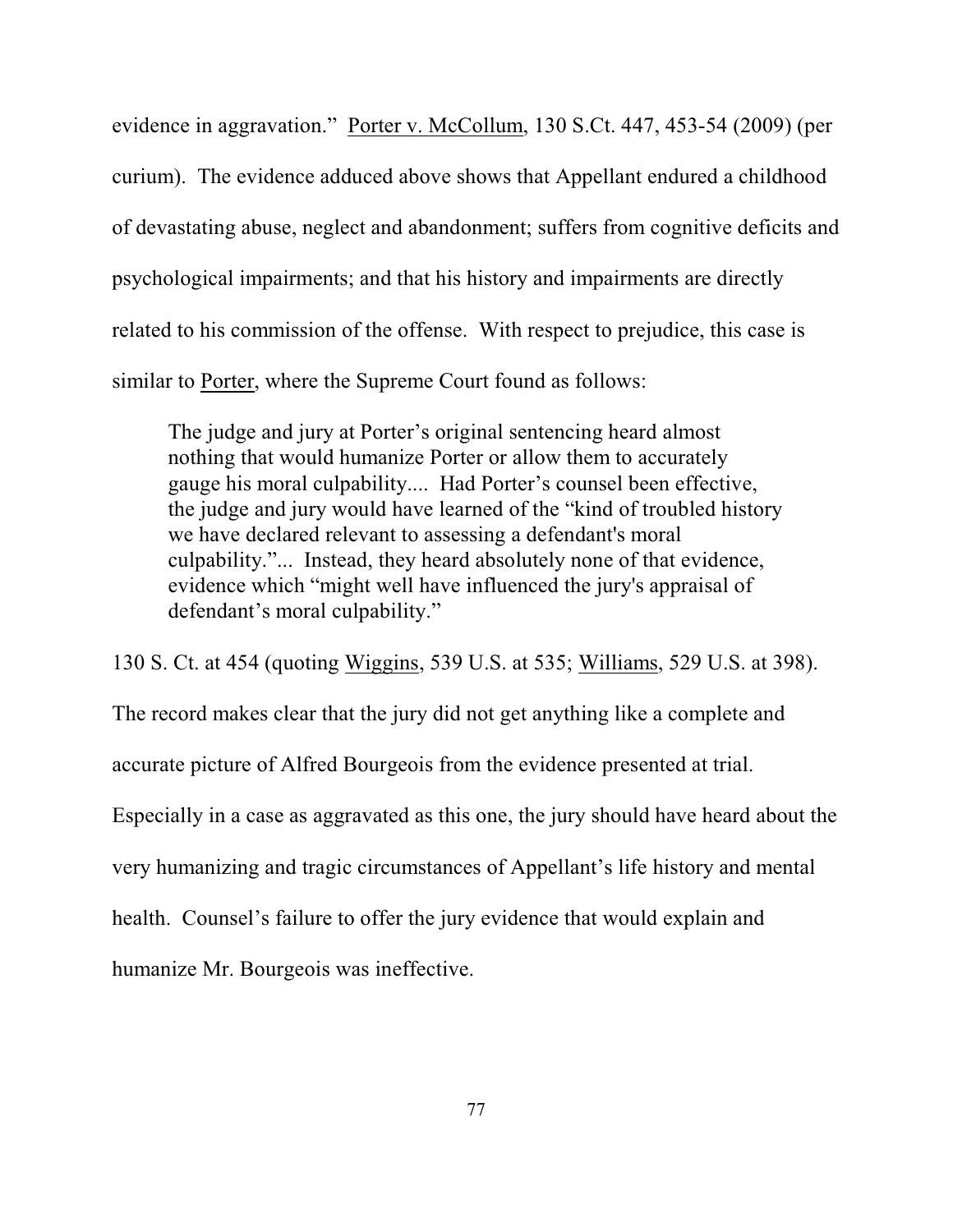### **F. The District Court's Ruling**

As set forth at the outset of this brief, granting a COA "does *not* require a showing that the appeal will succeed." Miller-El v. Cockrell, 537 U.S. at 337. Instead, the Court must grant a COA if the issue is "debatable among jurists of reason"; or "a court could resolve the issue[] [in a different manner]"; or "the question[] [is] adequate to deserve encouragement to proceed further." Barefoot, 463 U.S. at 893 n.4. The COA inquiry is "whether a 'substantial showing of the denial of a constitutional right' had been proved. . . . The question is the debatability of the *underlying constitutional claim*, not the *resolution* of that debate." Miller-El, 537 U.S. at 342 (quoting 28 U.S.C. § 2253(c)(2)).

Based on the facts and the law set forth above, Appellant submits that he has established that the merit of the underlying constitutional claim is, at a minimum, worthy of debate. Nonetheless, in light of the significant errors committed by the district court in its analysis of the claim, Appellant addresses the lower court's ruling below.

### **1. Strategies Offered by the District Court**

First, the court erred in accepting counsel's stated strategy – that mitigating evidence would conflict with their defense theory of innocence – where such a strategy is clearly unreasonable at the penalty phase of trial.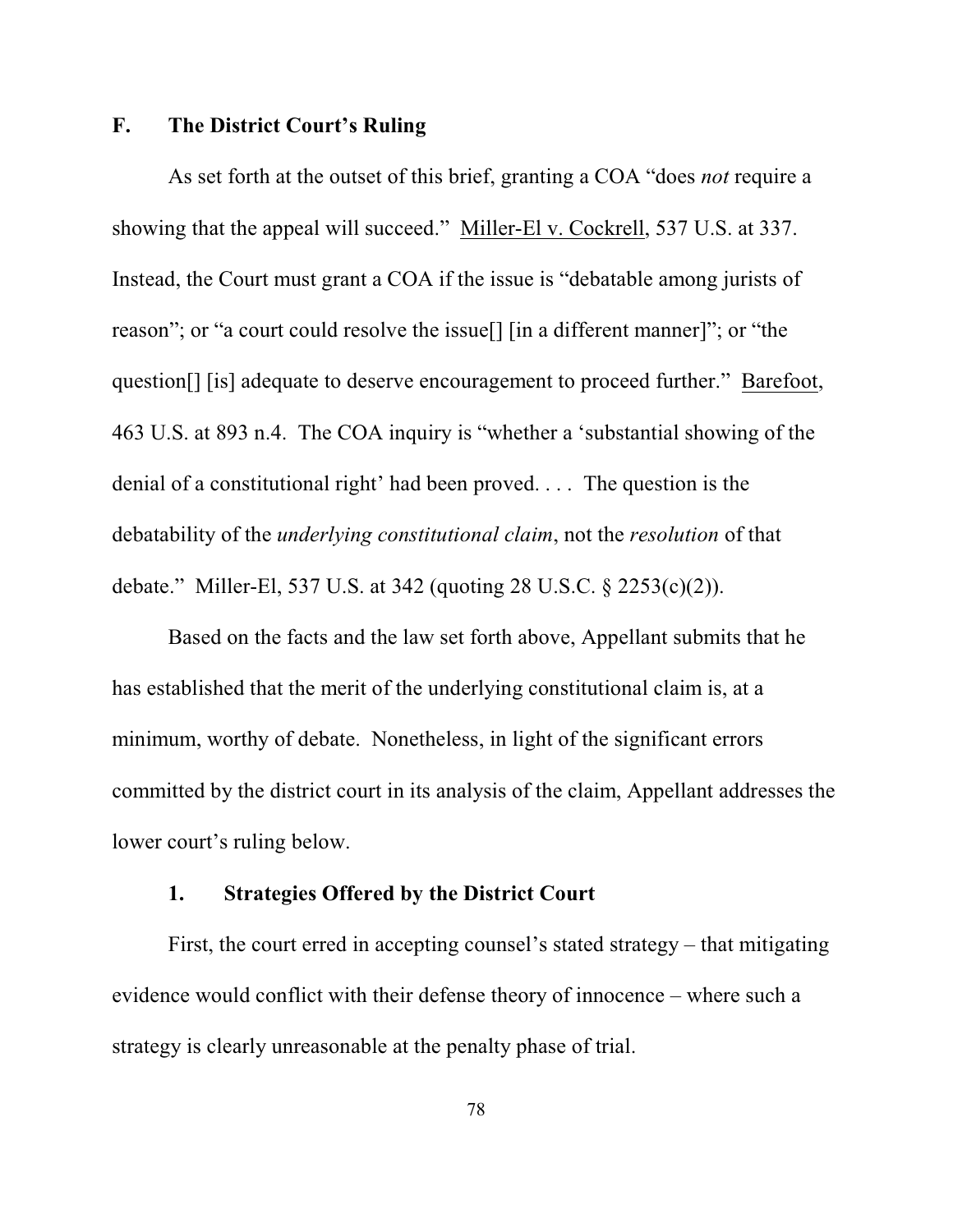In addition, the lower court ascribed strategic reasons to counsel's failure to pursue and present certain categories of mitigating evidence. Such strategies, however, were either 1) never endorsed by trial counsel themselves; or 2) contrary to the evidence in the record.

The court first defended counsel's failure to present psychological testimony regarding the effects of Appellant's abusive and traumatic background (through the testimony of, *inter alia*, Dr. Cunningham) by crediting counsel's proffered strategy. The Court explained that, "[i]n the end, trial counsel said that he decided not to call Dr. Cunningham because his theory of the case conflicted with Bourgeois' chosen defense [that he did not commit the crime]." ROA 5859. However, as explained above, this alleged strategy is belied by counsel's actions at trial, and therefore the court erred by crediting such testimony.

None of the other strategic reasons offered by the district court for counsel's failures were actually offered or embraced by trial counsel. The lower court's invocation of a strategic reason where none existed violates Supreme Court precedent. A court is not at liberty to create strategic reasons where counsel has offered their own. See Wiggins, 539 U.S. at 526-27 ("[T]he 'strategic decision' the state courts and respondents all invoke to justify counsel's limited pursuit of mitigating evidence resembles more a *post hoc* rationalization of counsel's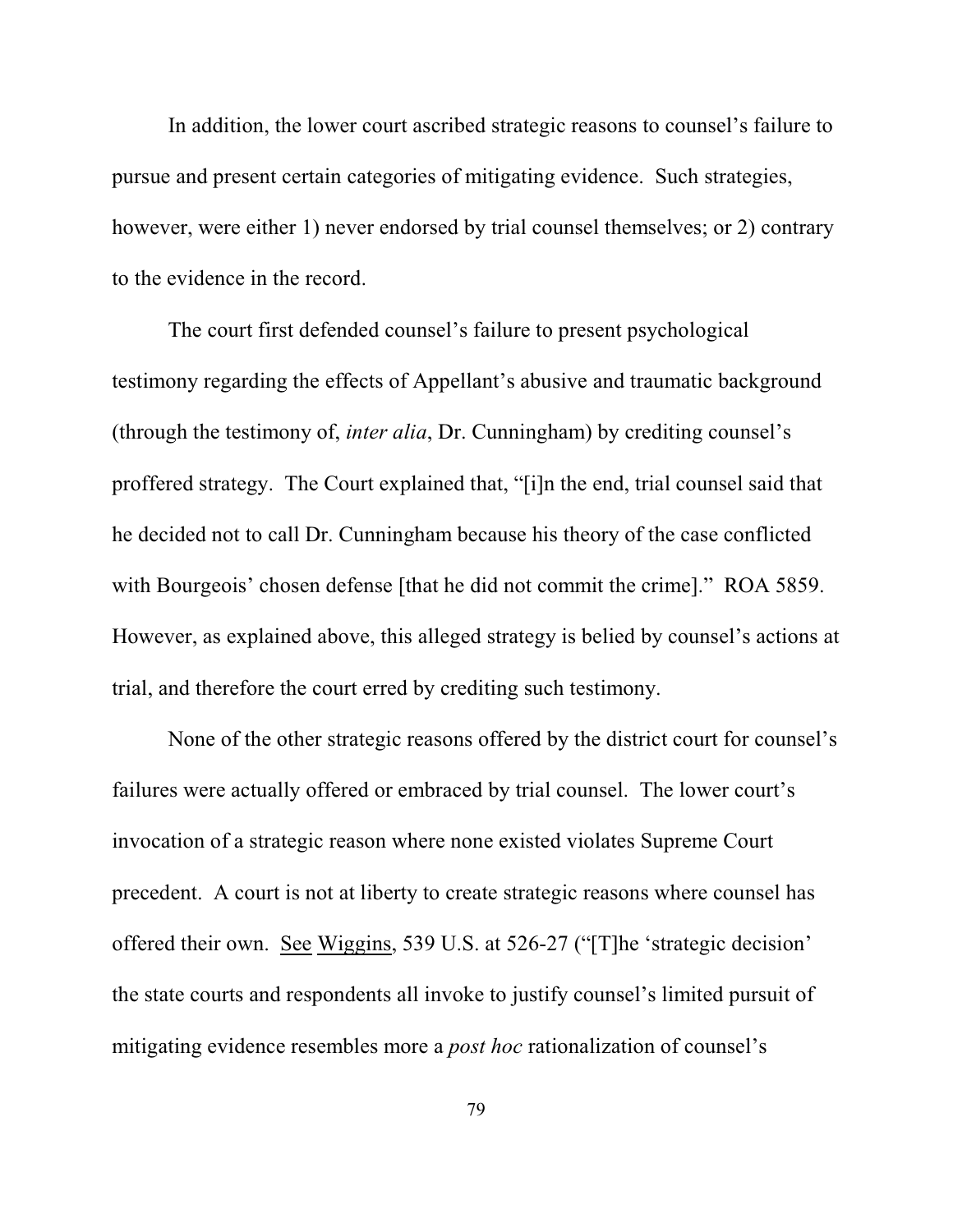conduct than an accurate description of their deliberations prior to sentencing."); Kimmelman v. Morrison, 477 U.S. 365, 386-87 (1986) (under Strickland, courts cannot use hindsight to supply a strategy for counsel).

Next, with regard to counsel's failure to present evidence of Borderline Personality Disorder, the court then held that "a reasonable attorney . . . could rationally decide not to present evidence of borderline personality disorder" (ROA 5871), in light of its "aggravating edge." ROA 5869. Again, counsel never offered any such explanation. Also, the court simply ignored the critical fact that because counsel failed to provide Dr. Estrada (or any expert) with sufficient information about his client, counsel was never able to consider the option of a borderline personality disorder diagnosis in the first instance.<sup>34</sup>

Next, the court speculated about the basis of counsel's failure to present evidence of brain damage, suggesting that "neurological conditions [are] double edged." ROA 5875.<sup>35</sup> Counsel, however, never offered the "double-edged sword"

<sup>&</sup>lt;sup>34</sup> The Supreme Court has found personality disorders to have mitigating value regardless of any potential aggravating edge. Sears, 130 S.Ct. 3264.

<sup>&</sup>lt;sup>35</sup>The court also cited concerns regarding the Government's contention that Appellant inaccurately reported his history of head injuries to Dr. Weiner. ROA 5875. Counsel did not offer such concerns as an explanation for failing to present evidence of brain damage. And if they had, such concerns would have been unreasonable in light of the record. Had counsel asked, Dr. Weiner, they would have learned that regardless of the cause was he has some brain damage.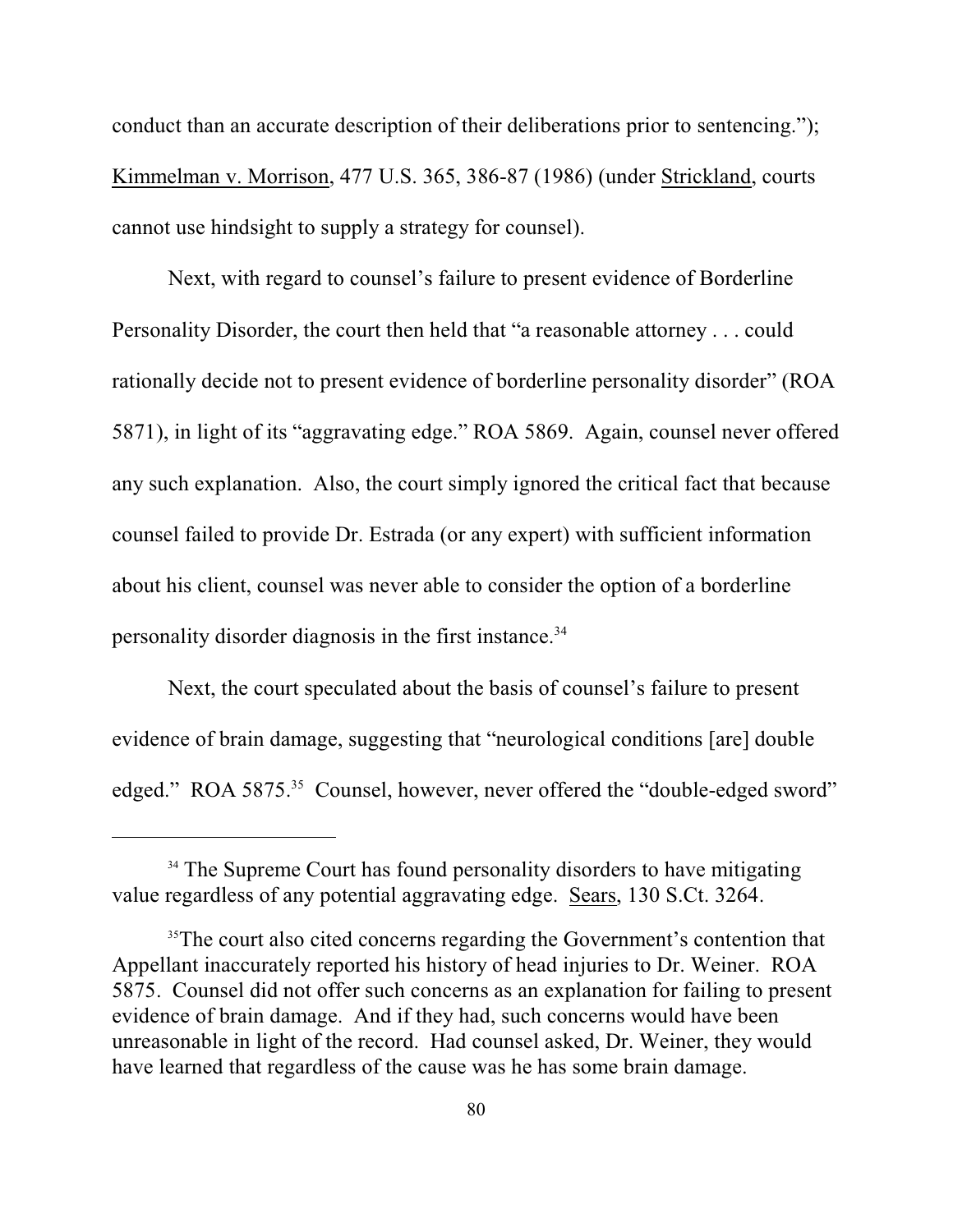theory as an explanation for their failure to present evidence of brain damage. Nor could they, as counsel failed to prepare and consult with their expert about his findings and conclusions, they were unable to render an informed decision about the pros and cons of his testimony.<sup>36</sup> ROA 2939-2940.

## **2. The District Court Denied Relief Because Counsel Presented "Some" of the Available Evidence at Trial**

In denying the claim, the district court relied on the fact that *some* testimony regarding Appellant's physical abuse and neglect was presented to the jury. The court concluded that "[t]rial counsel presented the same type of evidence relating to child abuse that Bourgeois has adduced in these [2255] proceedings." ROA 5852. See also ROA 5853 ("trial evidence largely followed the same themes and allowed for the jury to arrive at the same conclusions as they would if they had before them the entirety of the mitigating evidence developed after trial"); ROA

#### ROA 2941.

<sup>&</sup>lt;sup>36</sup>In any event, evidence of brain damage can be mitigating regardless of any potential aggravating edge. Sears v. Upton, 130 S.Ct. 3259 (2010) (discussing significant mitigating value of organic brain damage); Porter v. McCollum, 130 S.Ct. 447, 451 (2009) ("Porter presented an expert in neuropsychology [] who had examined Porter and administered a number of psychological assessments [and] concluded that Porter suffered from brain damage that could manifest in impulsive, violent behavior."); Rompilla v. Beard, 545 U.S. 374 (2005) (Rompilla "suffers from organic brain damage, an extreme mental disturbance significantly impairing several of his cognitive functions.").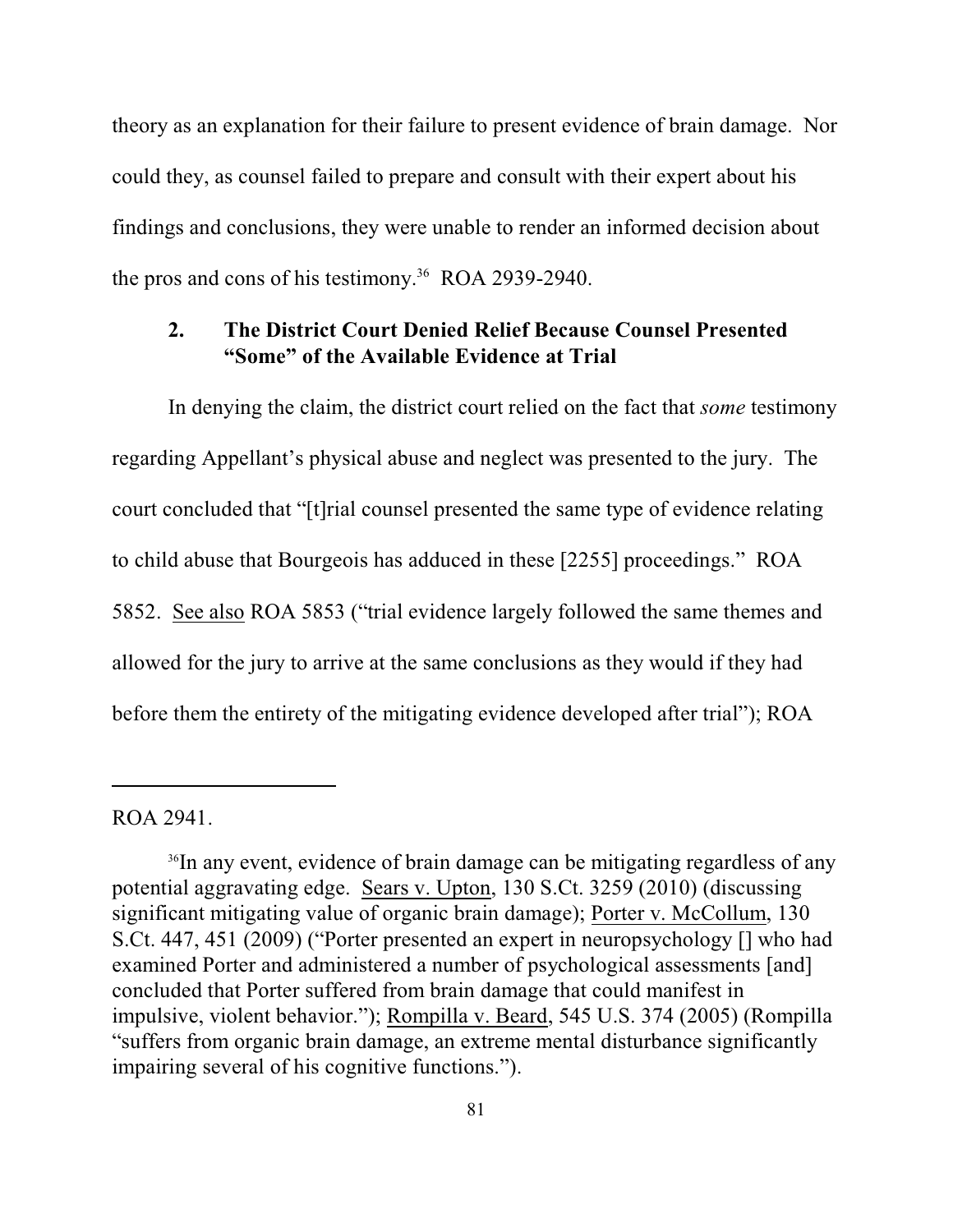5881-5882. In so doing, the district court misconceived the appropriate prejudice inquiry. See Sears v. Upton, 130 S.Ct. 3259, 3266 (2010) ("We have certainly never held that counsel's effort to present *some* mitigating evidence should foreclose an inquiry into whether a facially deficient mitigation investigation may have prejudiced the defendant.") (emphasis in original).

As demonstrated by the facts set forth above, the lower court erred in concluding that the evidence of abuse presented at trial was similar in any meaningful way to the evidence presented in 2255 proceedings. The district court improperly discounted the value of additional compelling and detailed evidence of Appellant's history of physical abuse. See, e.g., Walbey v. Quarterman, 2009 WL 113778, \*7 (5th Cir. Jan. 19, 2009) (unpublished per curium opinion) (counsel can be prejudicially ineffective even if some of the available mitigation evidence is presented, particularly where that evidence is "general and conclusional"); Williams v. Allen, 542 F.3d 1326, 1331 (11th Cir. 2008) (bare assertions of abuse do not have the same impact on a jury as "stark details about the nature and extent of abuse" suffered by the petitioner). As this Court and its sister circuit court have made clear, counsel must present the full and complete story, the "details," (Walbey, at \*23), of their client's life, not a scattered narrative that is "inaccurate" (Walbey, at \*20), "incomplete and misleading," (Williams, 542 F.3d at 1340), or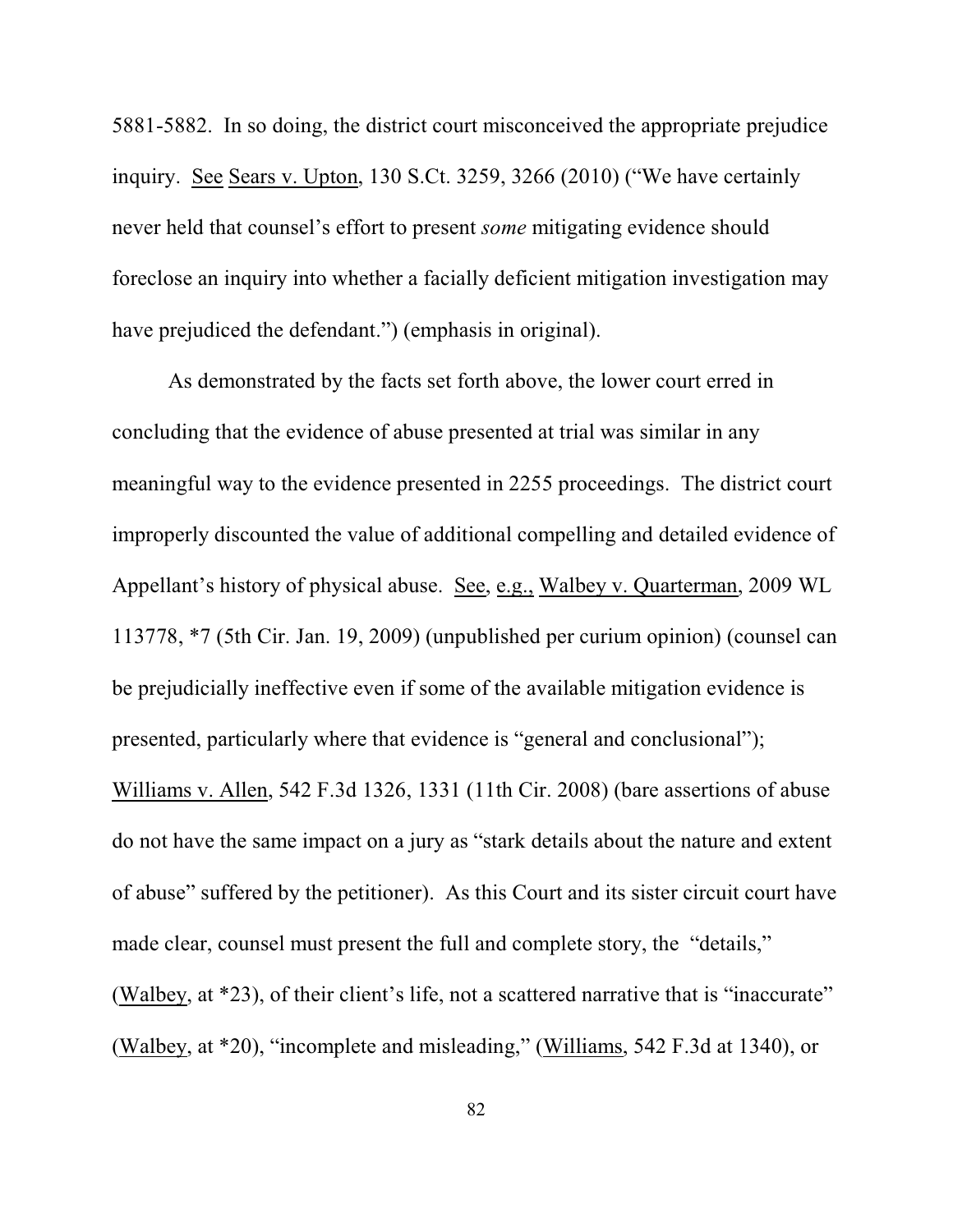"scant, bereft in scope and detail." (Walbey, at \*23).

Also, the Supreme Court has recognized that in a capital sentencing phase, where the goal of defense counsel is to humanize someone jurors know only as a killer, details matter. In Williams v. Taylor, 529 U.S. 362 (2000), the Supreme Court held that counsel's deficient investigation prejudiced Williams because the information that was not presented to the jury, specifically the "*graphic* description of Williams childhood, filled with abuse and privation, or the reality that he was 'borderline mentally retarded' might well have influenced the jury's appraisal of his moral culpability." Williams, 529 U.S. at 398. The Supreme Court addressed a similar claim in Wiggins v. Smith, 539 U.S. 510, and found that had the jury heard the "nature and the extent," id. at 535, of the abuse suffered by Wiggins and had the jury been able to put the details of Wiggins' "excruciating life history on the mitigating side of the scale, there is a reasonable probability that at least one juror would have struck a different balance." Id. at 537.

In Porter v. McCullum, the Supreme Court concluded that counsel's failure to investigate and present mitigating evidence that "described his abusive childhood, his heroic military service and the trauma he suffered because of it, his long-term substance abuse, and his impaired mental health and mental capacity" was prejudicial. Porter, 130 S. Ct. at 449. The evidence the Court found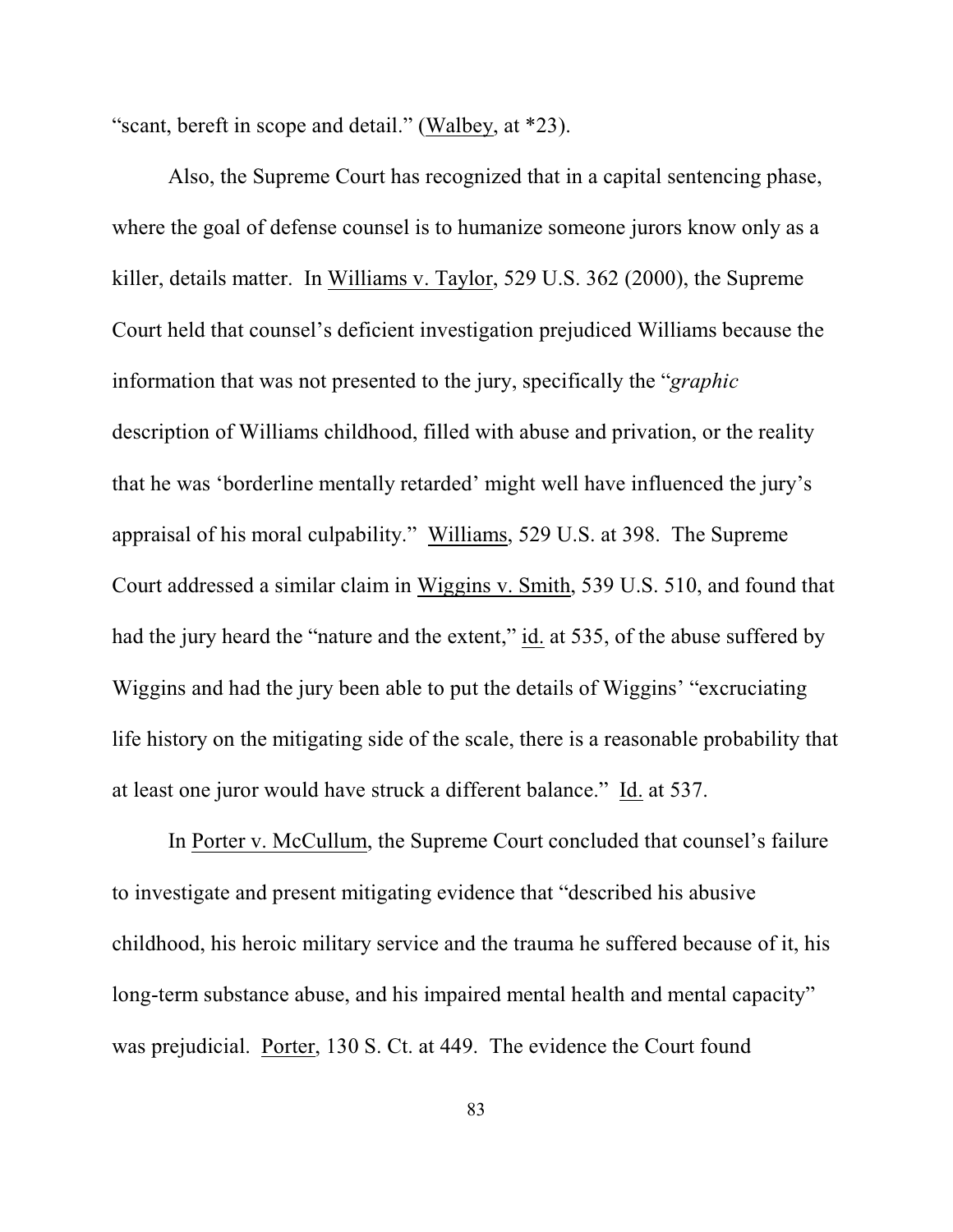persuasive included lengthy descriptions of his "horrible family life" and detailed testimony regarding Porter's military service in the Korean War. Porter's jury, however, did not hear this detailed and descriptive testimony. The Supreme Court therefore concluded that jurors "heard almost nothing that would humanize Porter or allow them to accurately gauge his moral culpability." Id. at 454.

And, as this Court has emphasized, the duty to humanize one's client is even more important when the facts of the offense, as the court has found here, are "atrocious." In Walbey, 2009 WL 113778, this Court stated that

Texas's next argument – that Walbey suffered no prejudice because the brutality of his crime eclipses any mitigating evidence – is a nonstarter. ... To permit a jury to impose the death sentence solely because the facts are heinous and egregious would be to return to the days of inflicting capital punishment based on emotion and revenge .... Almost without exception, the cases we see in which conviction of a capital crime has produced a death sentence arise from extremely egregious, heinous, and shocking facts. But, if that were all that is required to offset prejudicial legal error and convert it to harmless error, habeas relief ... would virtually never be available, so testing for it would amount to a hollow judicial act.

## Id. at \*8.

Trial counsel presented a small fraction of Appellant's life story and omitted any compelling or descriptive details. Counsel failed to convey the nature and extent of the trauma, neglect and privation Appellant suffered and they failed to present any testimony regarding Appellant's significant mental impairments,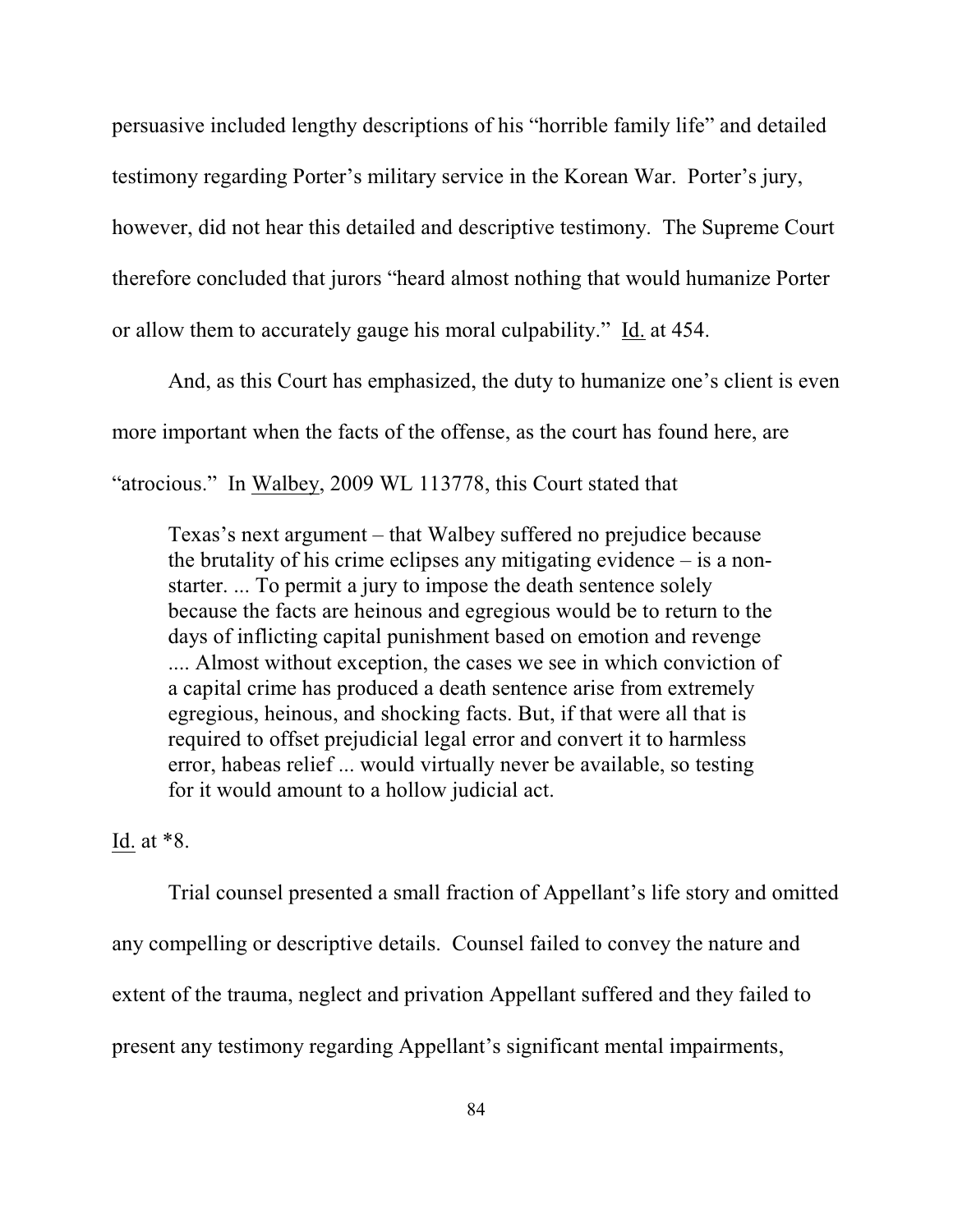including borderline intellectual functioning and brain damage. The lower court's conclusion that counsel was not ineffective because, although the testimony was lacking in detail, the jury heard some evidence that Appellant was abused as a child, stands in direct conflict with the relevant decisions of the United States Supreme Court. To be sure, "[t]his is not a case in which the new evidence 'would barely have altered the sentencing profile presented [to the jury].'" Porter, 130 S. Ct. 447, 454.

## **3. The Lower Court Improperly Discounted the Mitigating Value of Certain Categories of Evidence**

The lower court improperly refused to weigh the mitigating value of particular categories of mitigating evidence. For instance, with regard to the available testimony that Appellant was the victim of sexual abuse, the lower court quickly dismissed the mitigating value of such evidence because it was not satisfied that Appellant had definitively proven the facts surrounding the abuse. ROA 5854. The lower court, however, failed to ask the right question here. The appropriate inquiry under Strickland and its progeny is whether a reasonable trial attorney would have presented such evidence in a capital sentencing proceeding.

The lower court also discounted the value of Dr. Weiner's testimony regarding Appellant's neurological impairments because the Government alleged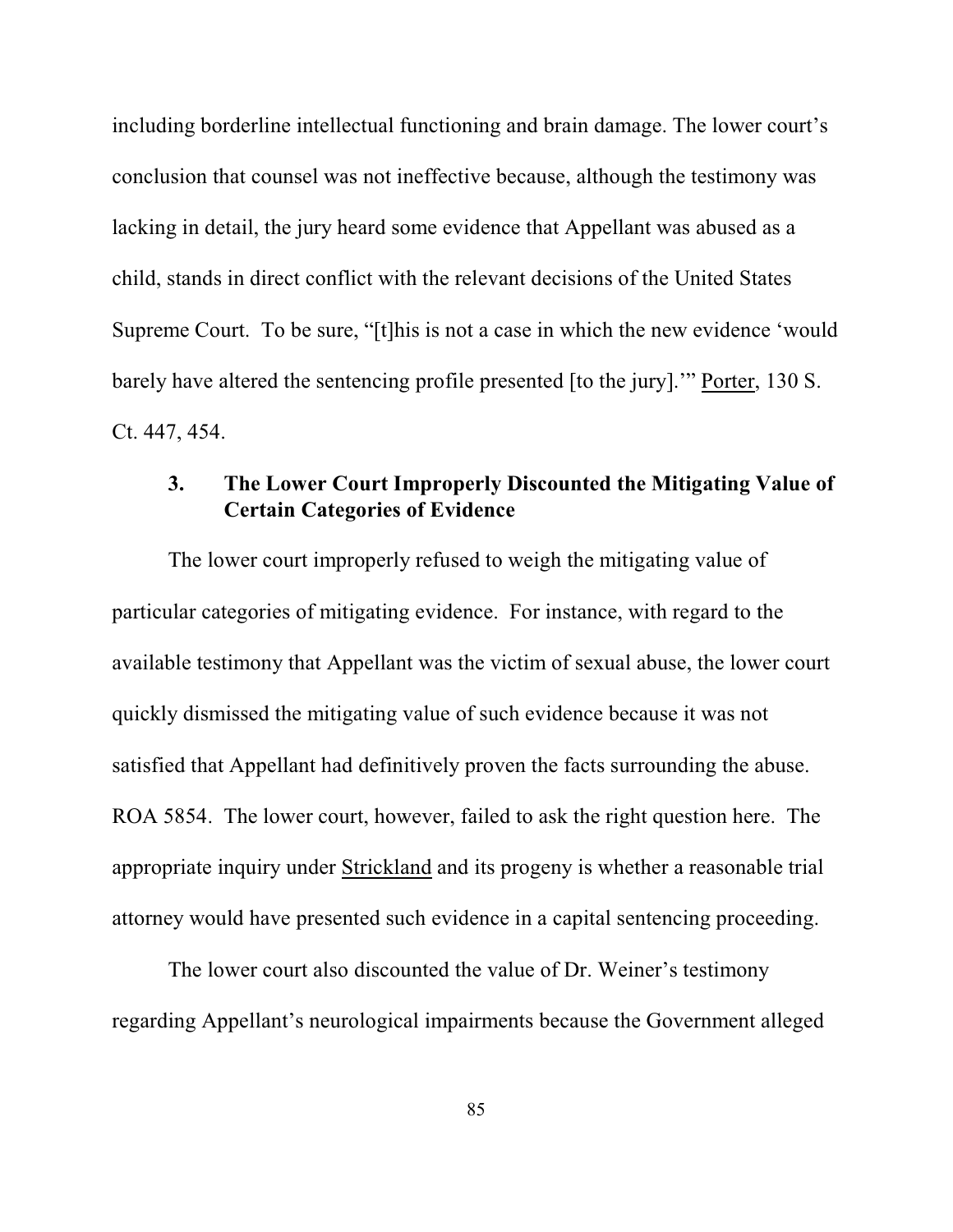problems with Dr. Weiner's methodology. The Supreme Court's recent decision in Porter v. McCullum, 130 S. Ct. 447 (2009), makes clear that the district court erred. In Porter the Court explained that "[w]hile the State's experts identified perceived problems with the tests that Dr. Dee used and the conclusions that he drew from them, it was not reasonable to discount entirely the effect that his testimony might have had on the jury or the sentencing judge." Id. at 455.

### **4. Improper Factual Findings**

Appellant offered testimony regarding his low intellectual and adaptive functioning. In response the district court concluded that "a reasonable attorney could weigh the probable benefit against the possible loss of credibility and decide not to focus the defense on Bourgeois' low intelligence." ROA 5856. The court surmised that, upon hearing Appellant's "cogent, descriptive testimony that lacked any sign of mental impairment," as well as his "interaction with counsel and his ability to follow the course of the legal proceedings," and his career as a truck driver, jurors would have necessarily rejected testimony concerning his intellectual limitations. ROA 5855-5856. The lower court's conclusions are erroneous, not only because such conclusions are based on its subjective view of Appellant's testimony and the meaning or significance of Appellant's behavior during the course of the trial, but also because such conclusions are belied by even the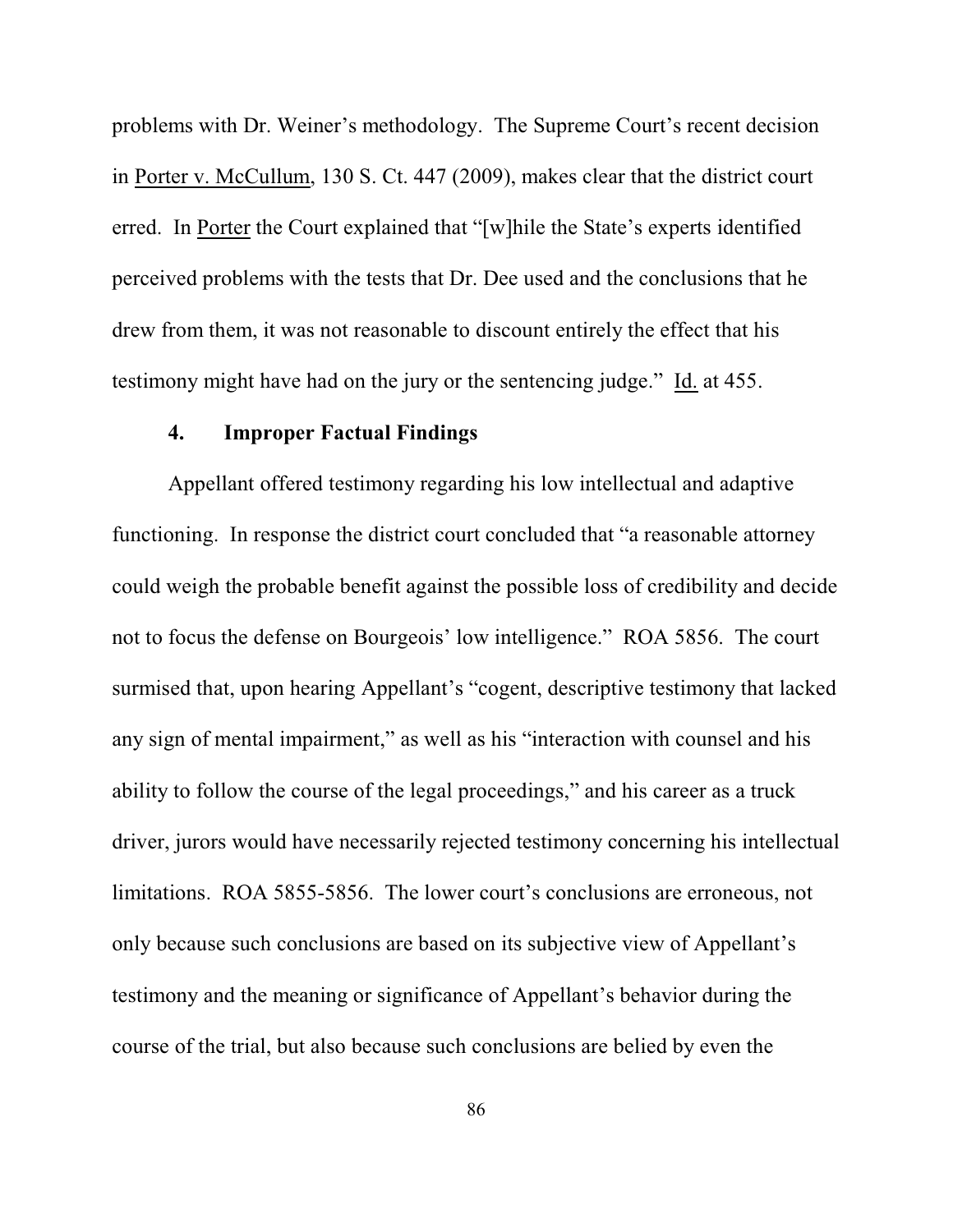Government's mental health expert who acknowledged that, despite Appellant's ability to testify and to drive a truck, Appellant functions in the borderline level of intelligence. ROA 3343-3344 (Dr. Price). Miller-El v. Dretke, 545 U.S. 231, 265 (2005) (error to make a "dismissive and strained interpretation"). See also Bouchillon v. Collins, 907 F.2d 589, 593-94, 597 (5th Cir. 1990) ("existence of even a severe psychiatric defect is not always apparent to a layman;" counsel "cannot depend on his or her own evaluation"); Hull v. Freeman, 932 F.2d 159, 168 (3d Cir. 1991) (not reasonable to "reject[] psychiatric diagnoses in favor of ... untrained observations" by laypersons.)

Next, with regard to counsel's failure to present evidence of Appellant's Borderline Personality Disorder, the court acknowledged that "[n]one of the experts questioned the diagnosis of borderline personality disorder. All agreed that the disorder caused Bourgeois to be emotionally unstable, impulsive, and to have difficulties in his interpersonal relationships." ROA 5865-5866. In defending counsel's failure to present such evidence, the district court found that "counsel suppl[ied] Dr. Estrada with sufficient information to allow him to come to a diagnosis of borderline personality disorder [at trial]." ROA 5866. This finding is without support in the record. In fact, the court's analysis is devoid of any examination of counsel's interaction with Dr. Estrada. Instead, the court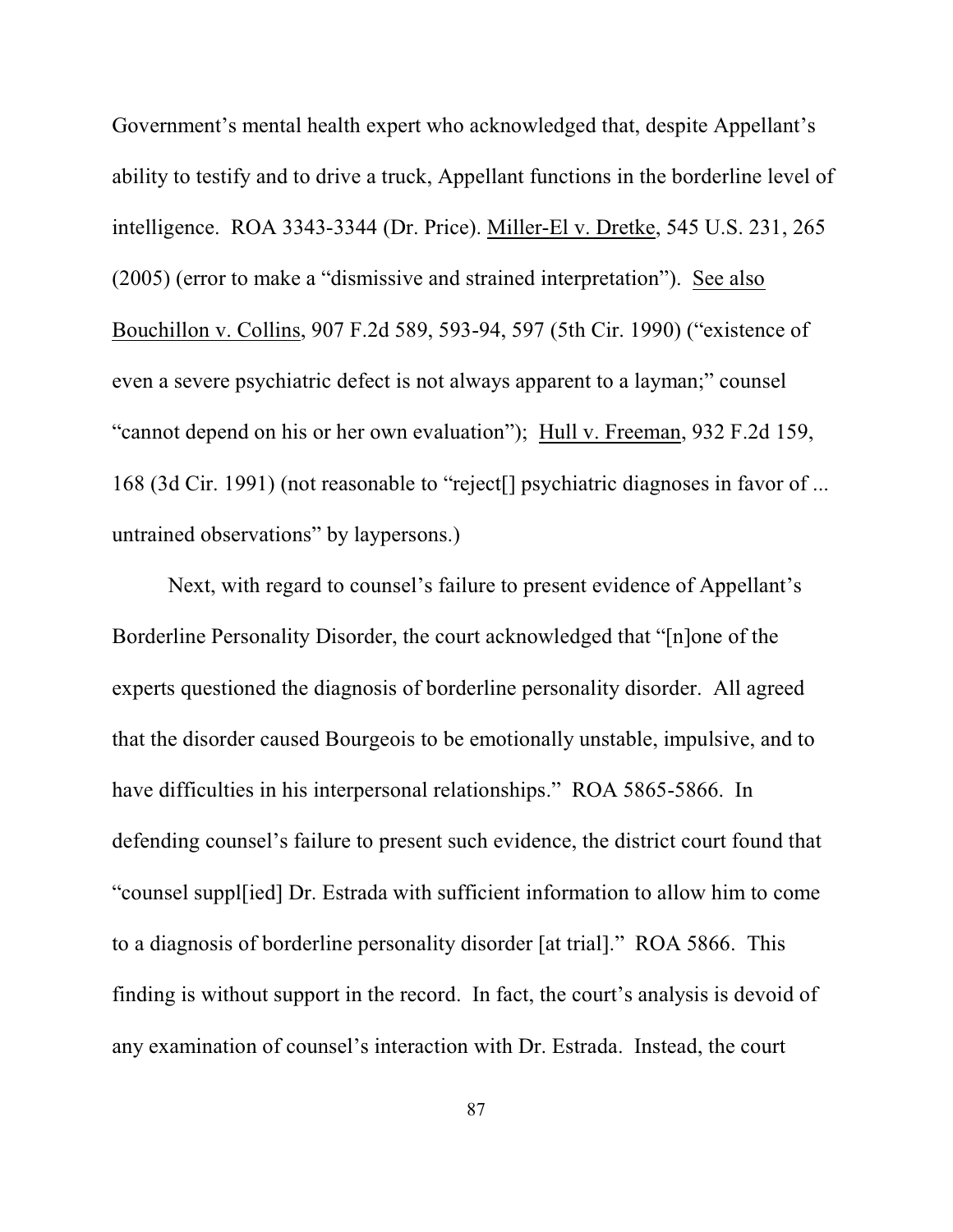simply stated that Dr. Estrada examined Appellant before trial (for competency and sanity) and that Dr. Estrada sat through the sentencing proceeding, therefore he possessed enough information about Appellant. ROA 5866.

The district court failed to acknowledge that 1) Dr. Estrada was the Government's expert at trial (ROA 5838); and 2) Dr. Estrada was only able to speculate about Appellant's abusive background, and was not able to refer to Appellant's brain damage at all, because although at trial defense counsel provided him with the reports of Drs. Cunningham and Weiner, Dr. Estrada was not allowed to rely on those reports as they were hearsay. Thus, counsel took absolutely no steps to ensure that Dr. Estrada, who was retained and instructed by the Government, possessed adequate information about Appellant. Finally, as mentioned above, Dr. Estrada believed that any testimony he offered regarding Appellant at trial was incomplete in light of all the information he lacked at the time. P-Ex. 164, 18. There can be no question that the district court erred when it ignored Dr. Estrada's 2255 testimony and concluded that trial counsel "plac[ed] the building blocks for the [appropriate] diagnosis before the expert witnesses. . . ." ROA 5868.

### **5. Improper Legal Standard**

Finally, the district court failed to apply the correct legal standard in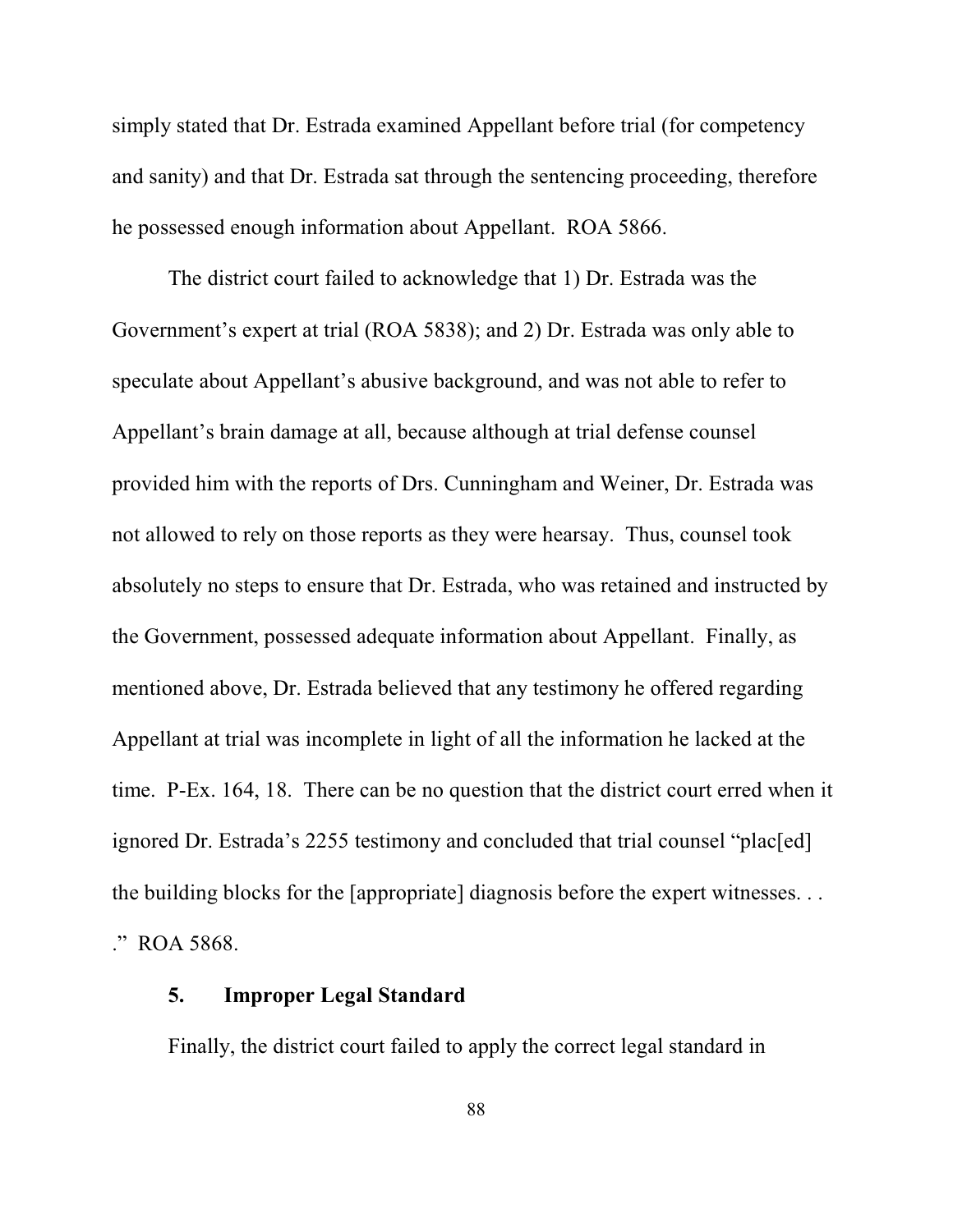assessing prejudice under Strickland. The lower court concluded Appellant failed to establish prejudice because "the jury would not respond more favorably" to the unpresented evidence. ROA 5881. This is not the test set forth by Strickland and its progeny. While the district court paid lip service to Strickland by subsequently stating that it found "no reasonable probability of a different result," (ROA 5882), it clearly failed to actually assess whether there was a reasonable probability that the new evidence – when considered in its totality – would have caused at least one juror to strike a different balance. Williams, 529 U.S. at 397-98. Instead, the court simply concluded that the jury (in its entirety) would not have responded favorably to such evidence.

Appellant is entitled to a COA based on the allegations set forth above.

### **CONCLUSION**

For the reasons set forth above, Appellant respectfully requests that the Court grant a Certificate of Appealability, which requires a showing (1) that reasonable jurists would find the district court's "assessment of the constitutional claims debatable or wrong," or (2) that reasonable jurists would find "it debatable whether the petition states a valid claim of the denial of a constitutional right" and "debatable whether [this Court] was correct in its procedural ruling." Slack v. McDaniel, 529 U.S. 473, 483-84 (2000). Appellant has met these requirements.